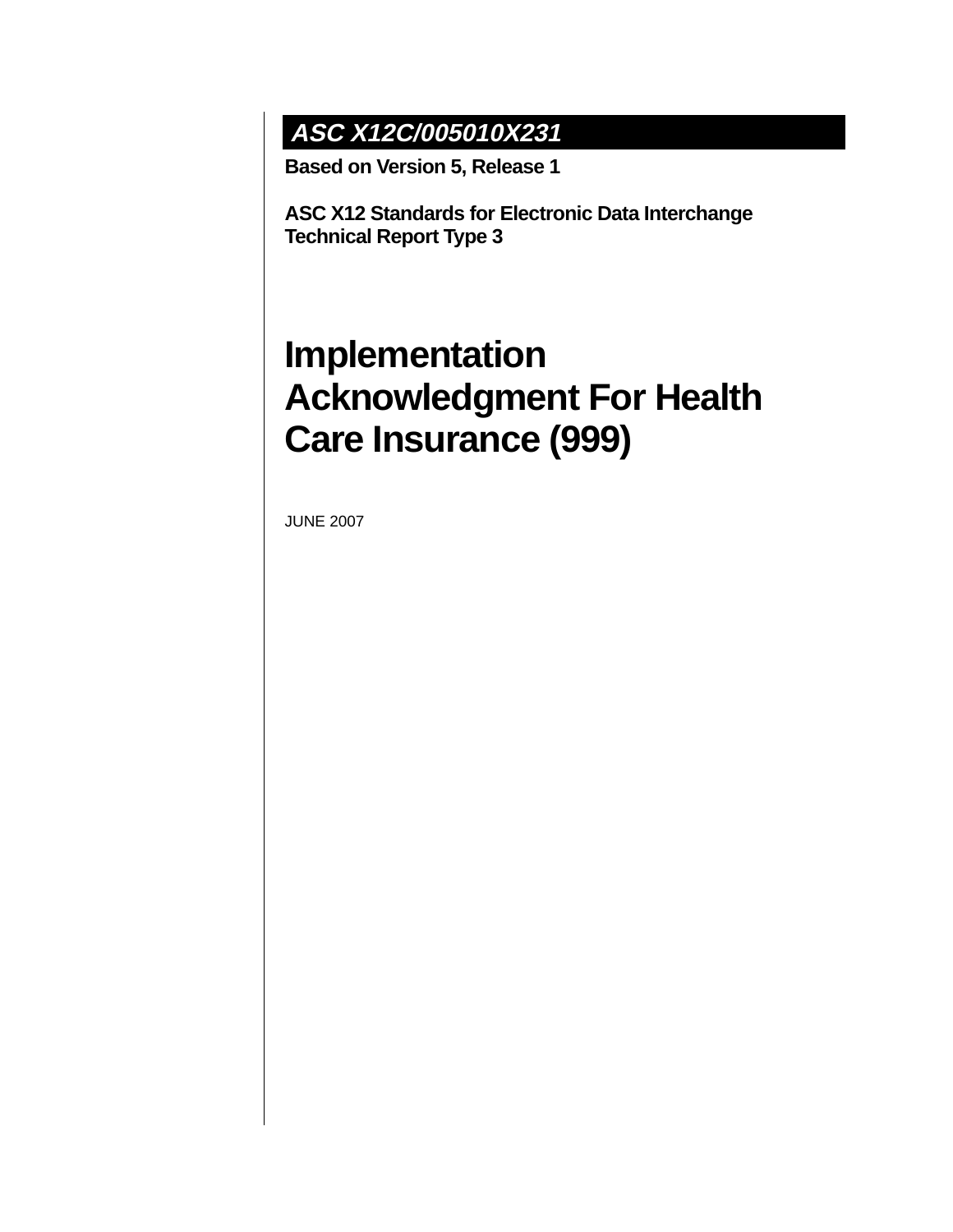#### **DISA © 2007**

Copyright for the members of ASC X12 by the Data Interchange Standards Association Portions copyright Washington Publishing Company (WPC) 2007. All rights reserved throughout the world.

DISA is the Secretariat for Accredited Standards Committee X12, Electronic Data Interchange. WPC is DISA's exclusive publisher. DISA and WPC are the only source for official ASC X12 documentation and are the only authorized distributors for ASC X12 standards and other ASC X12 documentation. No part of this material may be reproduced in any manner, stored in a retrievable system, or transmitted by any means, electronic, mechanical, photocopying, or otherwise without prior written permission of the publisher. Requests for permission should be directed to:

Manager, Publications and Standards Data Interchange Standards Association, Inc. 7600 Leesburg Pike • Suite 430 • Falls Church, VA 22043 Phone: (703) 548-7005 Email: publications@disa.org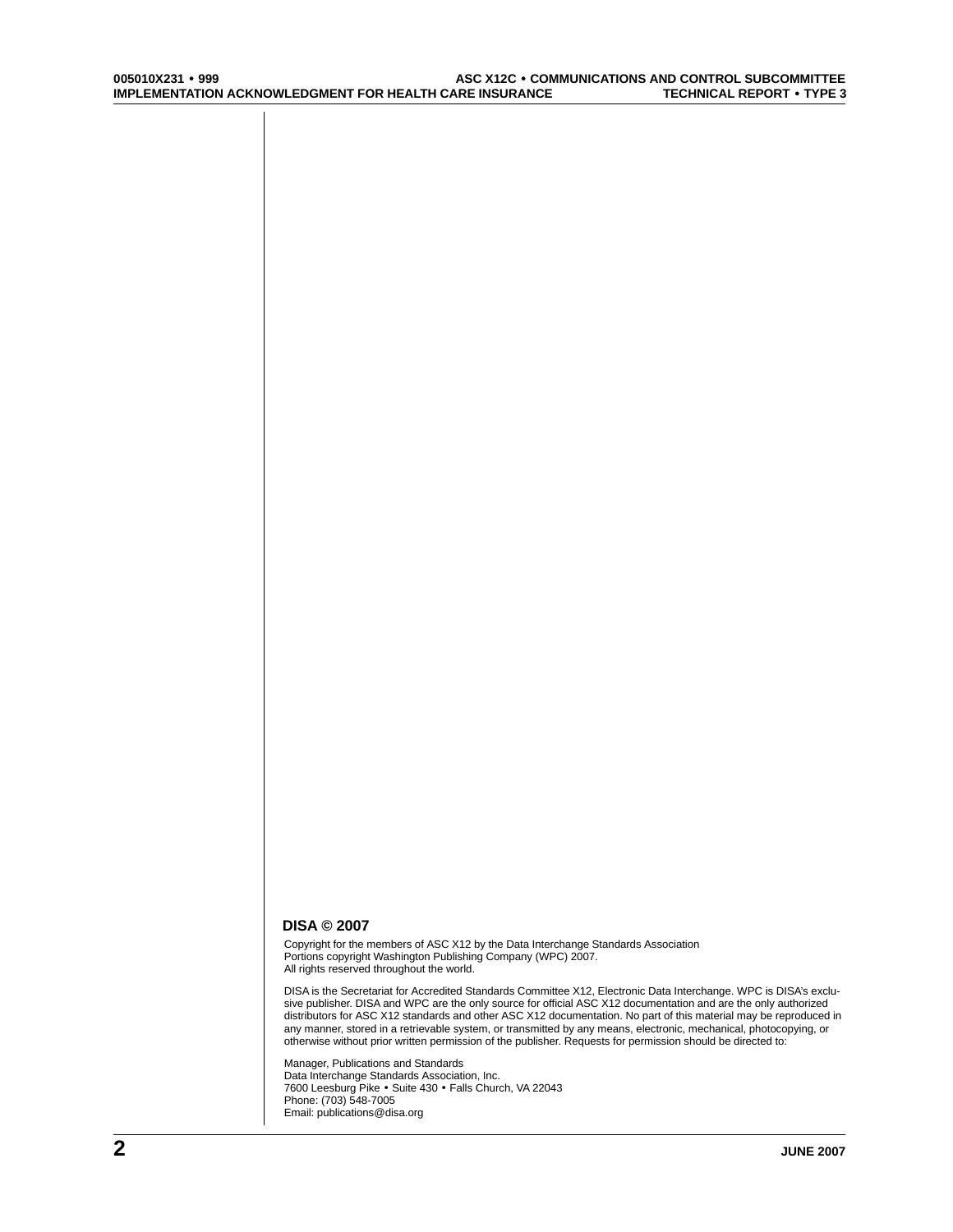# **Table of Contents**

| 1              |                                                                                                                      |  |
|----------------|----------------------------------------------------------------------------------------------------------------------|--|
| 1.1            |                                                                                                                      |  |
| 1.2            |                                                                                                                      |  |
| 1.3            |                                                                                                                      |  |
|                |                                                                                                                      |  |
|                |                                                                                                                      |  |
| 1.4            |                                                                                                                      |  |
| 1.5            |                                                                                                                      |  |
| 1.6            |                                                                                                                      |  |
| 1.7            |                                                                                                                      |  |
| 1.8            |                                                                                                                      |  |
| 1.9            |                                                                                                                      |  |
|                |                                                                                                                      |  |
|                | <u> 1989 - Johann Barn, mars ann an t-Amhain Aonaich an t-Aonaich an t-Aonaich ann an t-Aonaich ann an t-Aonaich</u> |  |
| 2 <sup>1</sup> |                                                                                                                      |  |
| 2.1            |                                                                                                                      |  |
| 2.2            |                                                                                                                      |  |
|                |                                                                                                                      |  |
|                | 2.2.1.1 Transaction Compliance Related to Industry                                                                   |  |
|                |                                                                                                                      |  |
| 2.3            |                                                                                                                      |  |
|                |                                                                                                                      |  |
|                |                                                                                                                      |  |
| 2.4            |                                                                                                                      |  |
|                |                                                                                                                      |  |
|                | AK1 Functional Group Response Header  23                                                                             |  |
|                | AK2 Transaction Set Response Header 25                                                                               |  |
|                |                                                                                                                      |  |
|                |                                                                                                                      |  |
|                | IK4 Implementation Data Element Note 34                                                                              |  |
|                | IK5 Transaction Set Response Trailer  39                                                                             |  |
|                | AK9 Functional Group Response Trailer 42                                                                             |  |
|                |                                                                                                                      |  |
| 3              |                                                                                                                      |  |
| 3.1            |                                                                                                                      |  |
|                |                                                                                                                      |  |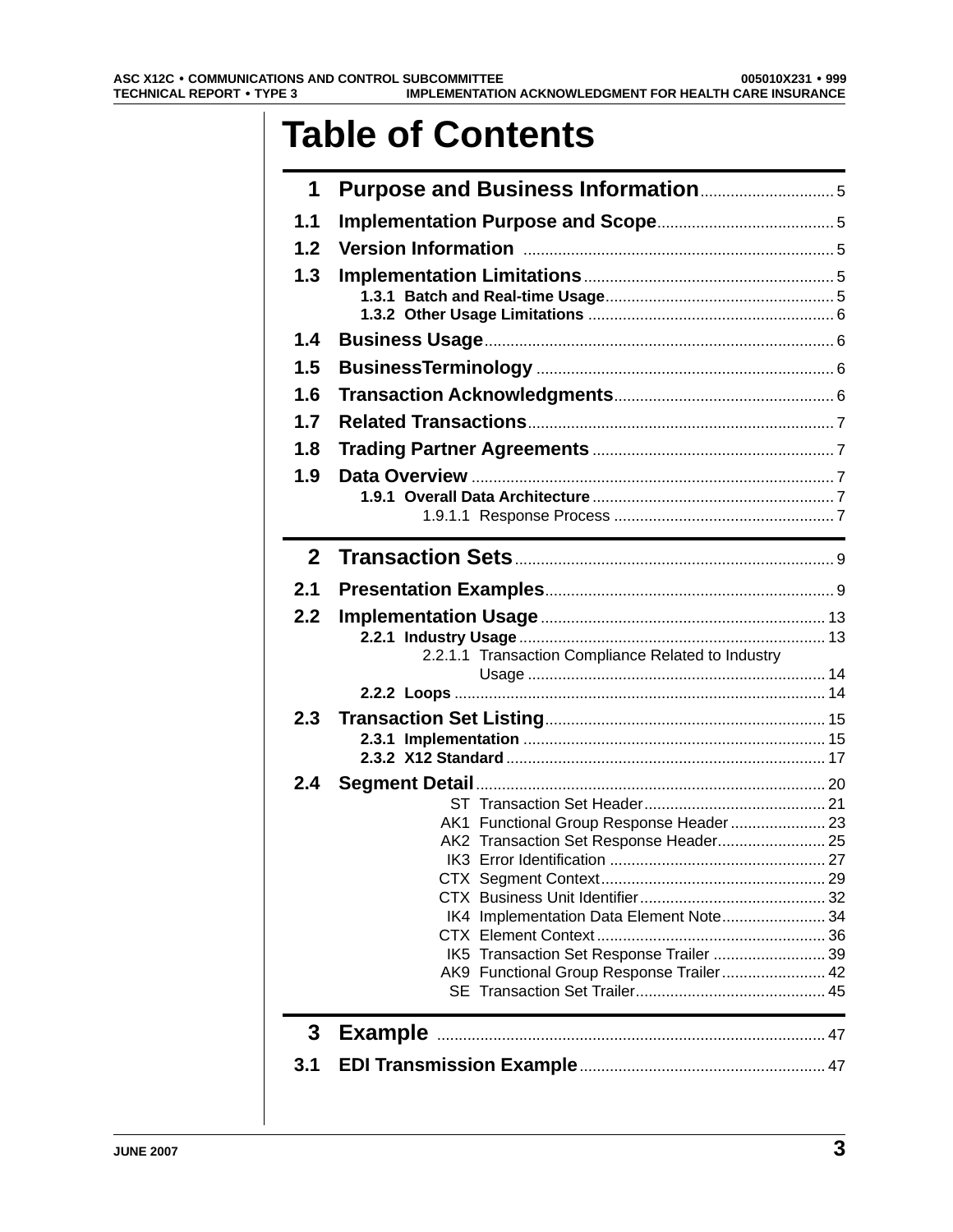| B.         |                                                           |  |
|------------|-----------------------------------------------------------|--|
| <b>B.1</b> |                                                           |  |
|            | B.1.1 Interchange and Application Control Structures  B.1 |  |
|            |                                                           |  |
|            | B.1.1.2 Application Control Structure Definitions and     |  |
|            | B.1.1.3 Business Transaction Structure Definitions and    |  |
|            |                                                           |  |
|            | B.1.1.4 Envelopes and Control StructuresB.13              |  |
|            |                                                           |  |
| B.2        |                                                           |  |
|            |                                                           |  |
|            | <b>C</b> EDI Control Directory Including                  |  |
|            |                                                           |  |
| C.1        |                                                           |  |
|            |                                                           |  |
|            |                                                           |  |
|            |                                                           |  |
|            |                                                           |  |
|            |                                                           |  |
|            |                                                           |  |
| D          |                                                           |  |
| E.         |                                                           |  |
| E.1        |                                                           |  |
|            |                                                           |  |
|            |                                                           |  |
|            |                                                           |  |
|            |                                                           |  |
|            |                                                           |  |
|            |                                                           |  |
|            |                                                           |  |
|            |                                                           |  |
|            |                                                           |  |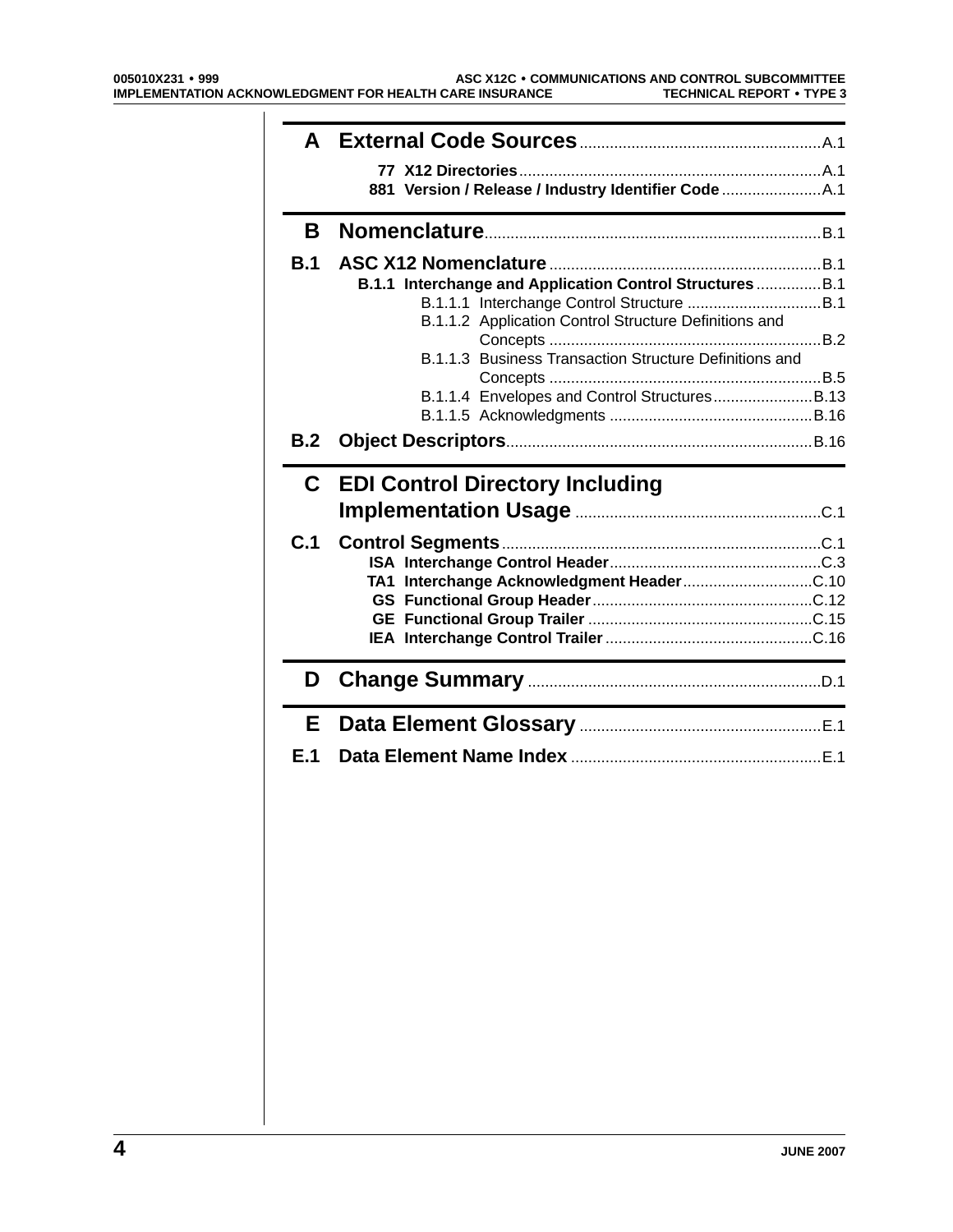# <span id="page-4-0"></span>**1 Purpose and Business Information**

## **1.1 Implementation Purpose and Scope**

The purpose of this implementation guide is to provide standardized data content and structure to users of the ASC X12 999 transaction set for Health Care Insurance. This implementation guide is intended to enable a receiver of a functional group based on an X12 Implementation Guideline (TR3) related to Health Care Insurance business processes, to report the syntactical and relational analysis as specified by that implementation guideline (TR3), or to acknowledge receipt of an error-free transaction set.

This 999 is not limited to only Implementation Guide (IG) errors. It can report standard syntax errors, as well as IG errors.

This 999 implementation guide can NOT be used for any application level validations.

## **1.2 Version Information**

This implementation guide is based on the October 2003 ASC X12 standards, referred to as Version 5, Release 1, Sub-release 0 (005010). The unique Version/Release/Industry Identifier Code for transaction sets that are defined by this implementation guide is 005010**X231**.

The two-character Functional Identifier Code for the transaction set included in this implementation guide:

#### • **FA Functional or Implementation Acknowledgment Transaction Sets (997, 999)**

The Version/Release/Industry Identifier Code and the applicable Functional Identifier Code must be transmitted in the Functional Group Header (GS segment) that begins a functional group of these transaction sets. For more information, see the descriptions of GS01 and GS08 in Appendix C.

## **1.3 Implementation Limitations**

## **1.3.1 Batch and Real-Time Usage**

There are multiple methods available for sending and receiving business transactions electronically. Two common modes for EDI transactions are batch and realtime.

**Batch -** In a batch mode the sender does not remain connected while the receiver processes the transactions. Processing is usually completed according to a set schedule. If there is an associated business response transaction (such as a 271 Response to a 270 Request for Eligibility), the receiver creates the response transaction and stores it for future delivery. The sender of the original transmission reconnects at a later time and picks up the response transaction.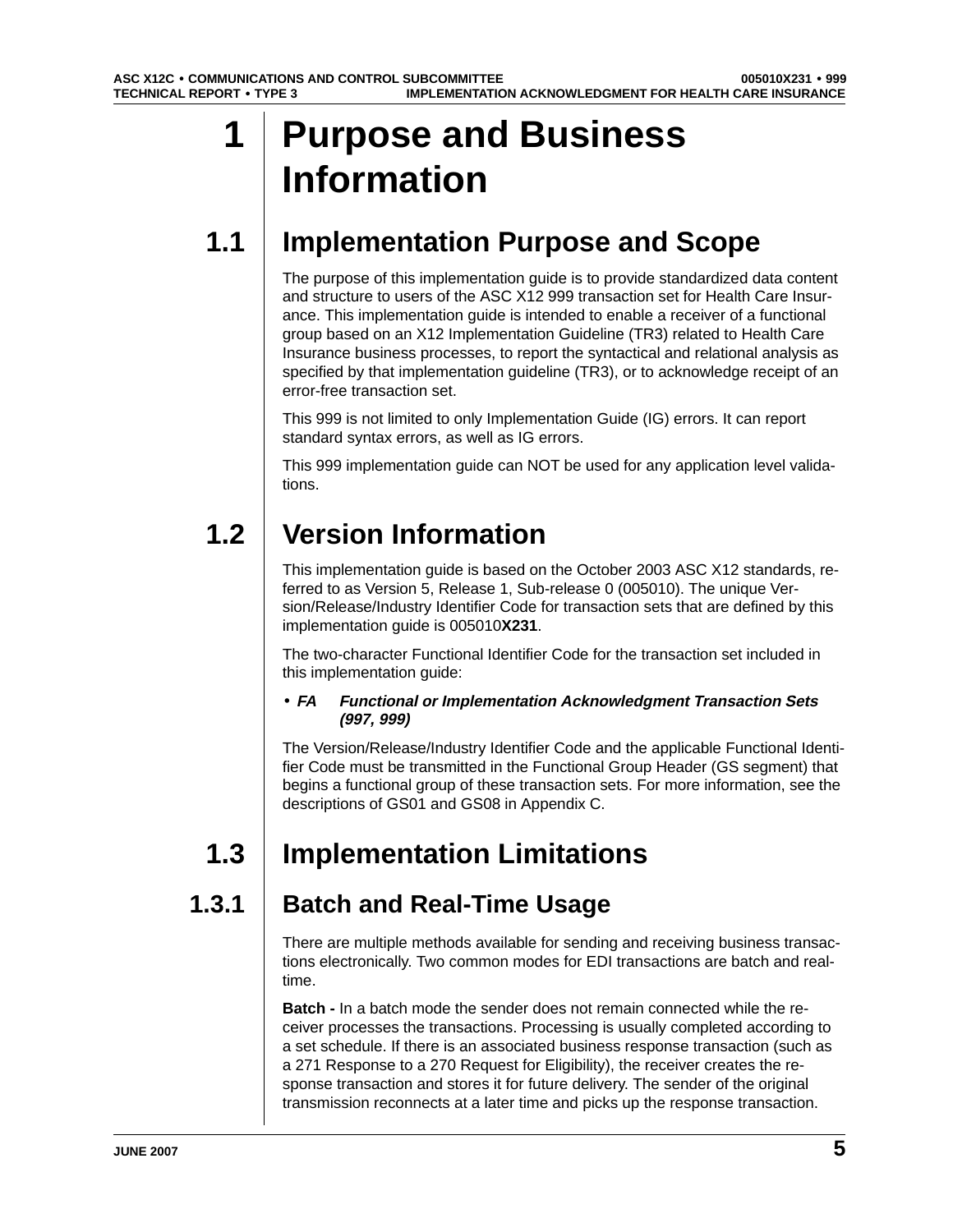<span id="page-5-0"></span>This implementation guide does not set specific response time parameters for these activities.

**Real Time -** In real-time mode the sender remains connected while the receiver processes the transactions and returns a response transaction to the sender. This implementation guide does not set specific response time parameters for implementers.

This implementation guide is intended to support use in batch mode. This implementation guide is intended to support use in real-time mode. A statement that the transaction is not intended to support a specific mode does not preclude its use in that mode between willing trading partners.

## **1.3.2 Other Usage Limitations**

The ASC X12 999 transaction set is designed to report only on conformance against an implementation guideline (TR3).

The 999 is not limited to only IG errors. It can report standard syntax errors, as well as IG errors.

This 999 implementation guide can NOT be used for any application level validations.

The ASC X12 999 transaction set is designed to respond to one and only one functional group (i.e. GS/GE), but will respond to all transaction sets (i.e. ST/SE) within that functional group.

This ASC X12 999 Implementation Guideline can NOT be used to respond to any management transaction sets intended for acknowledgements, i.e. TS 997 and 999, or interchange control segments related to acknowledgments, i.e. TA1 and TA3.

## **1.4 Business Usage**

This ASC X12 999 implementation guide (TR3) is intended to meet the needs of the Health Care industry as a whole, for a standard implementation guideline designed for reporting of syntactical errors against a functional group based on an X12 Implementation Guideline, or to report receipt of a functional group that fully complies with an implementation guideline.

For more information on the relationship between the 999 transaction set and other response transaction sets, refer to the ASC X12 document "Reference Model for the Acknowledgment and Tracking of EDI Interchanges".

## **1.5 Business Terminology**

No special business terms are used in this implementation guide.

## **1.6 Transaction Acknowledgments**

This is one of several acknowledgment transactions available for use. Acknowledgment transactions may be used at the discretion of the trading partners.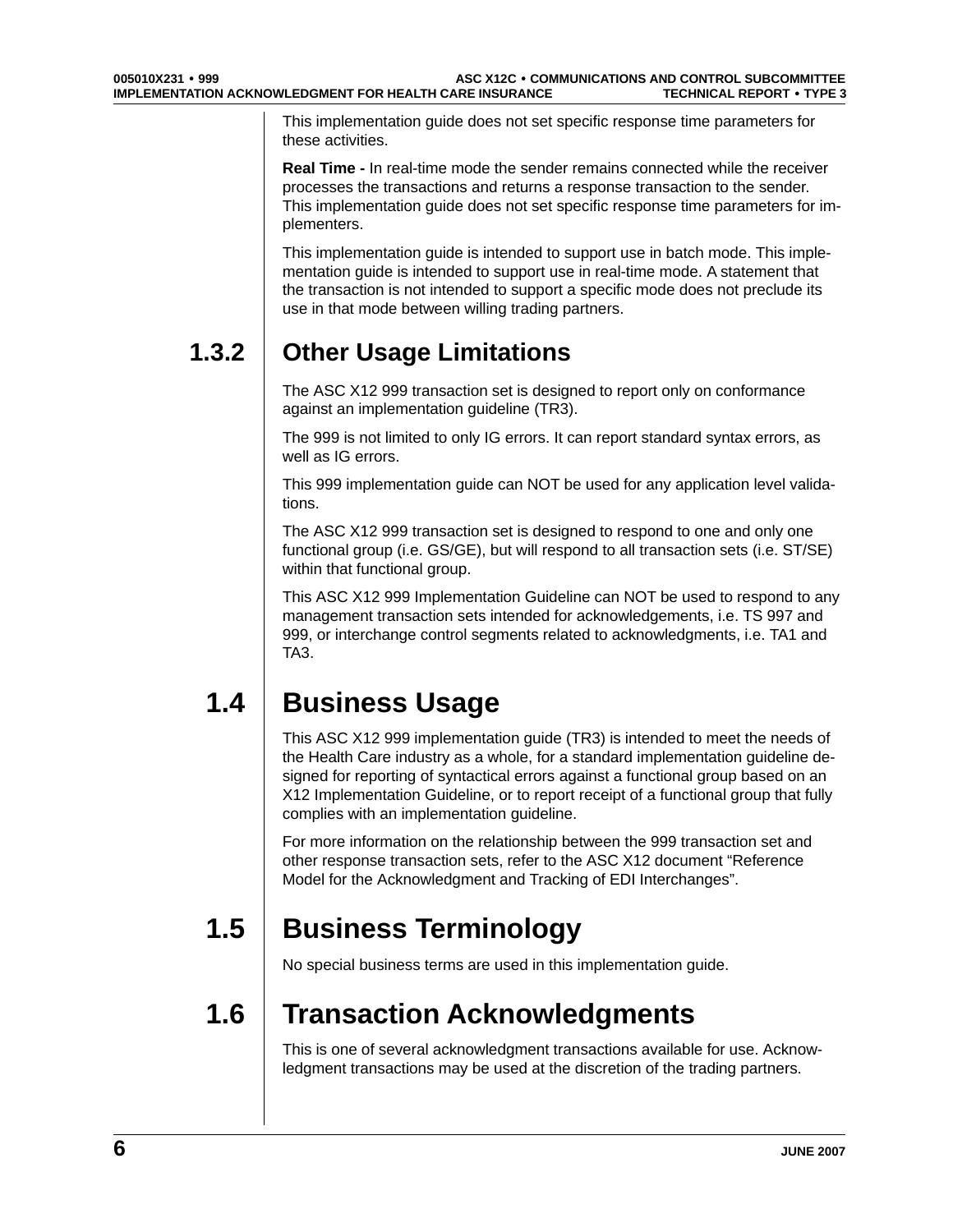## <span id="page-6-0"></span>**1.7 Related Transactions**

This ASC X12 999 Implementation Guide (TR3) is designed for responding to Health Care transactions based upon an Implementation Guide, including, but not limited to, the following:

269 005010X187 270 005010X203 271 005010X203 274 005030X209 275 005040X254 276 005010X212 277 005010X212 278 005010X217 820 005010X218 834 005010X220 835 005010X221 837 005010X222 837 005010X223 837 005010X224

## **1.8 Trading Partner Agreements**

Trading partner agreements are used to establish and document the relationship between trading partners. A trading partner agreement must not override the specifications in this implementation guide if a transmission is reported in GS08 to be a product of this implementation guide.

## **1.9 Data Overview**

## **1.9.1 Overall Data Architecture**

### **NOTE**

See Appendix B, Nomenclature, to review the transaction set structure, including descriptions of segments, data elements, levels and loops.

### **1.9.1.1 Response Process**

The following sequence diagram (sd) shows how the 999 transaction set is used with other X12 response transactions.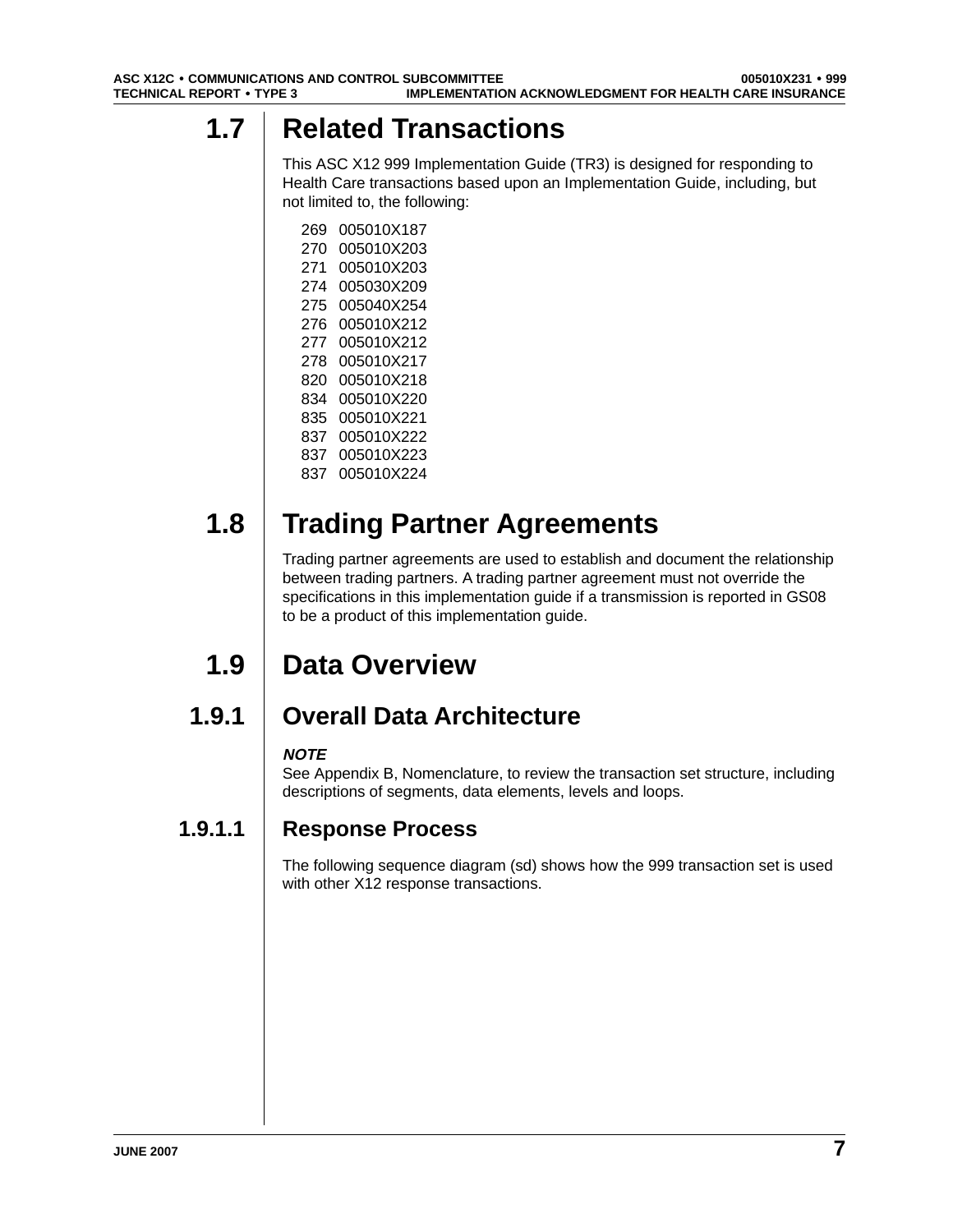#### **005010X231** • **999 ASC X12C** • **COMMUNICATIONS AND CONTROL SUBCOMMITTEE IMPLEMENTATION ACKNOWLEDGMENT FOR HEALTH CARE INSURANCE**



**Figure 1.1. Sequence Diagram**

For more information on the relationship between the 999 transaction set and other response transaction sets, refer to the ASC X12 document "Reference Model for the Acknowledgement and Tracking of EDI Interchanges".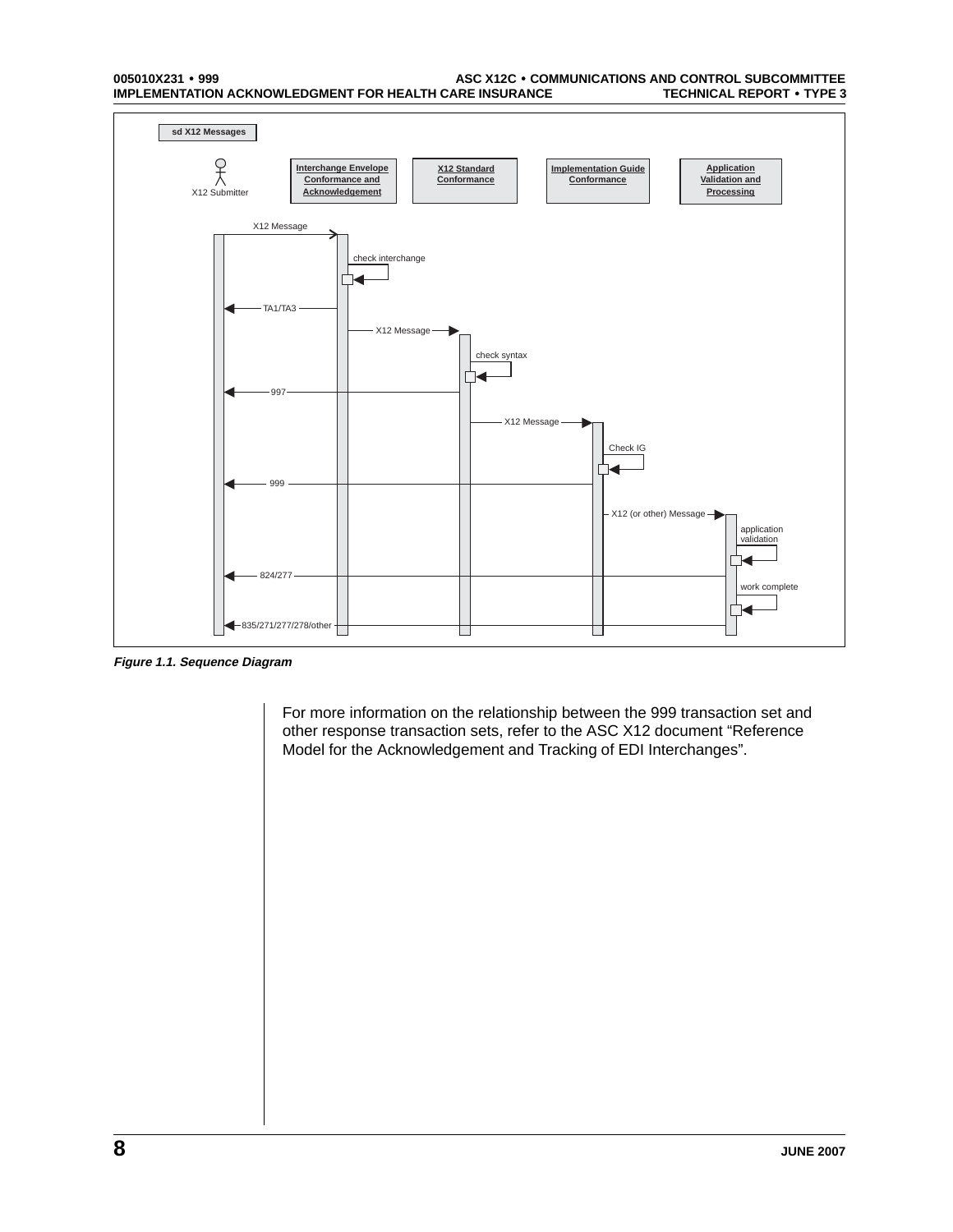# <span id="page-8-0"></span>**2** | Transaction Set

#### **NOTE**

See Appendix B, Nomenclature, to review the transaction set structure, including descriptions of segments, data elements, levels, and loops.

## **2.1 Presentation Examples**

The ASC X12 standards are generic. For example, multiple trading communities use the same PER segment to specify administrative communication contacts. Each community decides which elements to use and which code values in those elements are applicable.

In this implementation guide, **IMPLEMENTATION** specifies the requirements for this implementation. **X12 STANDARD** is included as a reference only.

The transaction set presentation is comprised of two main sections with subsections within the main sections:

#### **2.3 Transaction Set Listing**

There are two sub-sections under this general title. The first sub-section concerns this implementation of a generic X12 transaction set. The second sub-section concerns the generic X12 standard itself.

### **IMPLEMENTATION**

This section lists the levels, loops, and segments contained in this implementation. It also serves as an index to the segment detail.

### **STANDARD**

This section is included as a reference.

#### **2.4 Segment Detail**

There are three sub-sections under this general title. This section repeats once for each segment used in this implementation providing segment specific detail and X12 standard detail.

#### **SEGMENT DETAIL**

This section is included as a reference.

#### **DIAGRAM**

This section is included as a reference. It provides a pictorial view of the standard and shows which elements are used in this implementation.

#### **ELEMENT DETAIL**

This section specifies the implementation details of each data element.

These illustrations (Figures 2.1 through 2.5) are examples and are not extracted from the Section 2 detail in this implementation guide. Annotated illustrations, presented below in the same order they appear in this implementation guide, describe the format of the transaction set that follows.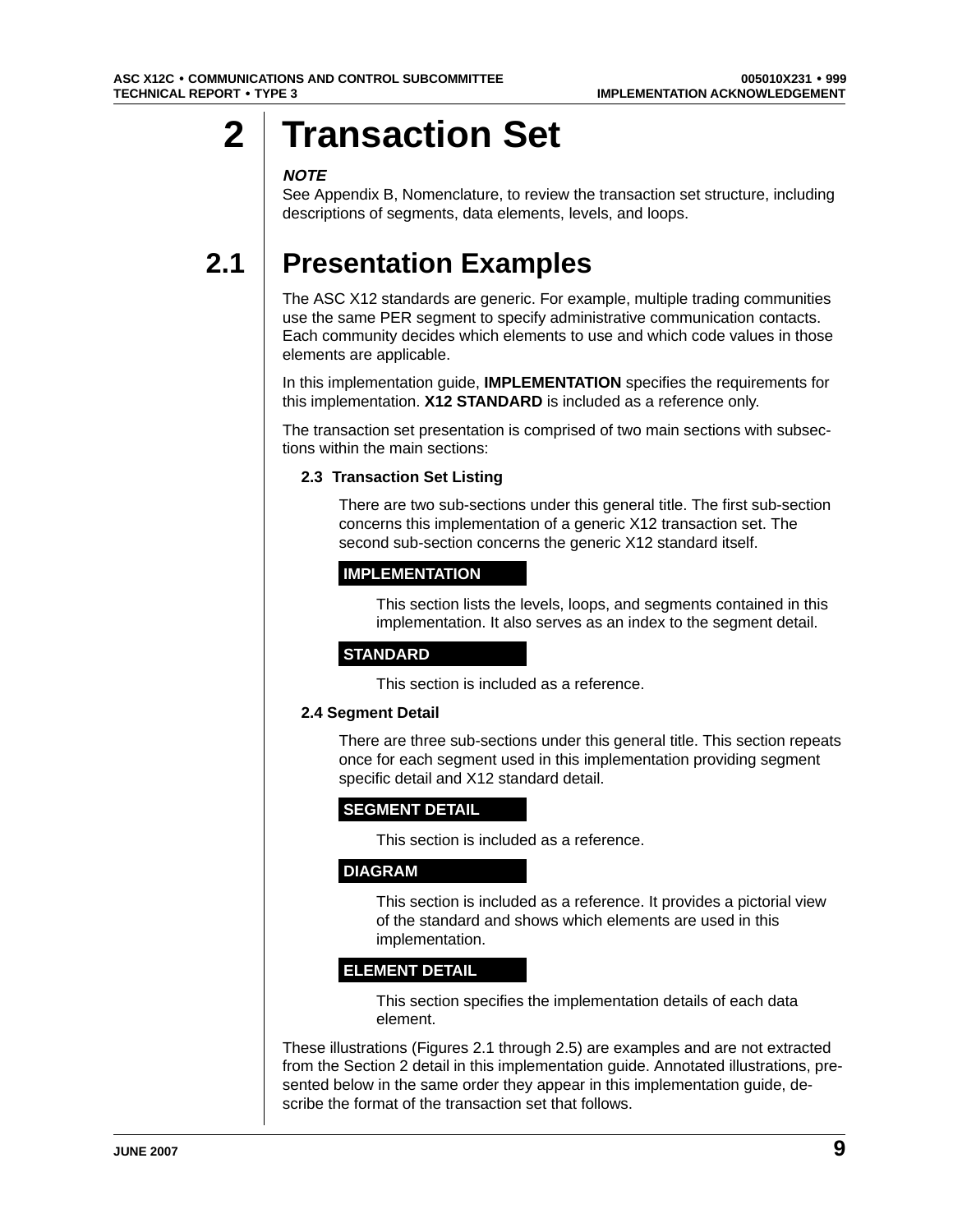Г

| <b>Indicates that</b>                 |          |                       | 8XX Insurance Transaction Set                            |                        |                             |              |               |                                                   |
|---------------------------------------|----------|-----------------------|----------------------------------------------------------|------------------------|-----------------------------|--------------|---------------|---------------------------------------------------|
| this section is<br>the implementation |          | and not the standard  |                                                          |                        |                             |              |               |                                                   |
|                                       |          |                       | Table 1 - Header                                         |                        |                             |              |               |                                                   |
|                                       |          | PAGE # POS. # SEG. ID | <b>NAME</b>                                              |                        |                             | <b>USAGE</b> | <b>REPEAT</b> | <b>LOOP REPEAT</b>                                |
| 53                                    | 0100 ST  |                       | <b>Transaction Set Header</b>                            |                        | Each segment is assigned an | R            |               |                                                   |
| 54                                    | 0200     | <b>BPR</b>            | Financial Information                                    |                        | industry specific name. Not | R            |               | <b>Segment</b><br>repeats and                     |
| 60                                    | 0400 TRN |                       | Reassociation Key                                        |                        | used segments do not appear | R            |               | loop repeats                                      |
| 62                                    | 0500 CUR |                       | Non-US Dollars Currency                                  |                        |                             | S            |               | reflect actual                                    |
| 65                                    | 0600 REF |                       | Receiver ID                                              |                        | Each loop is assigned an    | S            |               | usage                                             |
| 66                                    | 0600 REF |                       | <b>Version Number</b>                                    | industry specific name |                             | S            |               |                                                   |
| 68                                    | 0700 DTM |                       | <b>Production Date</b>                                   |                        |                             | S            | 1             |                                                   |
|                                       |          |                       | <b>PAYER NAME</b>                                        |                        |                             |              |               |                                                   |
| 70                                    | 0800 N1  |                       | Payer Name                                               |                        |                             | R            | 1             |                                                   |
| 72                                    | 1000     | N <sub>3</sub>        | Payer Address                                            |                        | <b>R=Required</b>           | S            |               |                                                   |
| 75                                    | 1100 N4  |                       | Payer City, State, Zip                                   |                        | S=Situational               | s            |               |                                                   |
| 76                                    | 1200 REF |                       | Additional Payer Reference Number                        |                        |                             | S            |               |                                                   |
| 78                                    | 1300 PER |                       | Payer Contact                                            |                        |                             | S            |               |                                                   |
|                                       |          |                       | <b>PAYEE NAME</b>                                        |                        |                             |              |               |                                                   |
| 79                                    | 0800 N1  |                       | Payee Name                                               |                        |                             | R            | 1             |                                                   |
| 81                                    | 1000 N3  |                       | Payee Address                                            |                        |                             | s            |               |                                                   |
| 82                                    | 1100     | <b>N4</b>             | Payee City, State, Zip                                   |                        |                             | s            |               |                                                   |
| 84                                    | 1200 REF |                       | Payee Additional Reference Number                        |                        |                             | S            | >1            |                                                   |
|                                       |          |                       |                                                          |                        |                             |              |               |                                                   |
|                                       |          |                       | Position Numbers and Segment IDs retain their X12 values |                        |                             |              |               | Individual segments and entire loops are repeated |

**Figure 2.1. Transaction Set Key — Implementation**

| <b>STANDARD</b><br>Indicates that                                 |               |                          | 8XX Insurance Transaction Set |           |                         |                    |
|-------------------------------------------------------------------|---------------|--------------------------|-------------------------------|-----------|-------------------------|--------------------|
| this section is identical<br>to the ASC X12 standard              |               |                          |                               |           | Functional Group ID: XX |                    |
|                                                                   |               |                          |                               |           |                         |                    |
| X12 Nomenclature for a<br>complete description of<br>the standard |               | Table 1 - Header         | (EDI) environment.            |           |                         |                    |
|                                                                   | POS.# SEG. ID | <b>NAME</b>              |                               | REQ. DES. | <b>MAX USE</b>          | <b>LOOP REPEAT</b> |
| 0100                                                              | ST            |                          | <b>Transaction Set Header</b> | М         |                         |                    |
| 0200                                                              | <b>BPR</b>    | <b>Beginning Segment</b> |                               | м         |                         |                    |
| 0300                                                              | <b>NTE</b>    |                          | Note/Special Instruction      | O         | >1                      |                    |

**Figure 2.2. Transaction Set Key — Standard**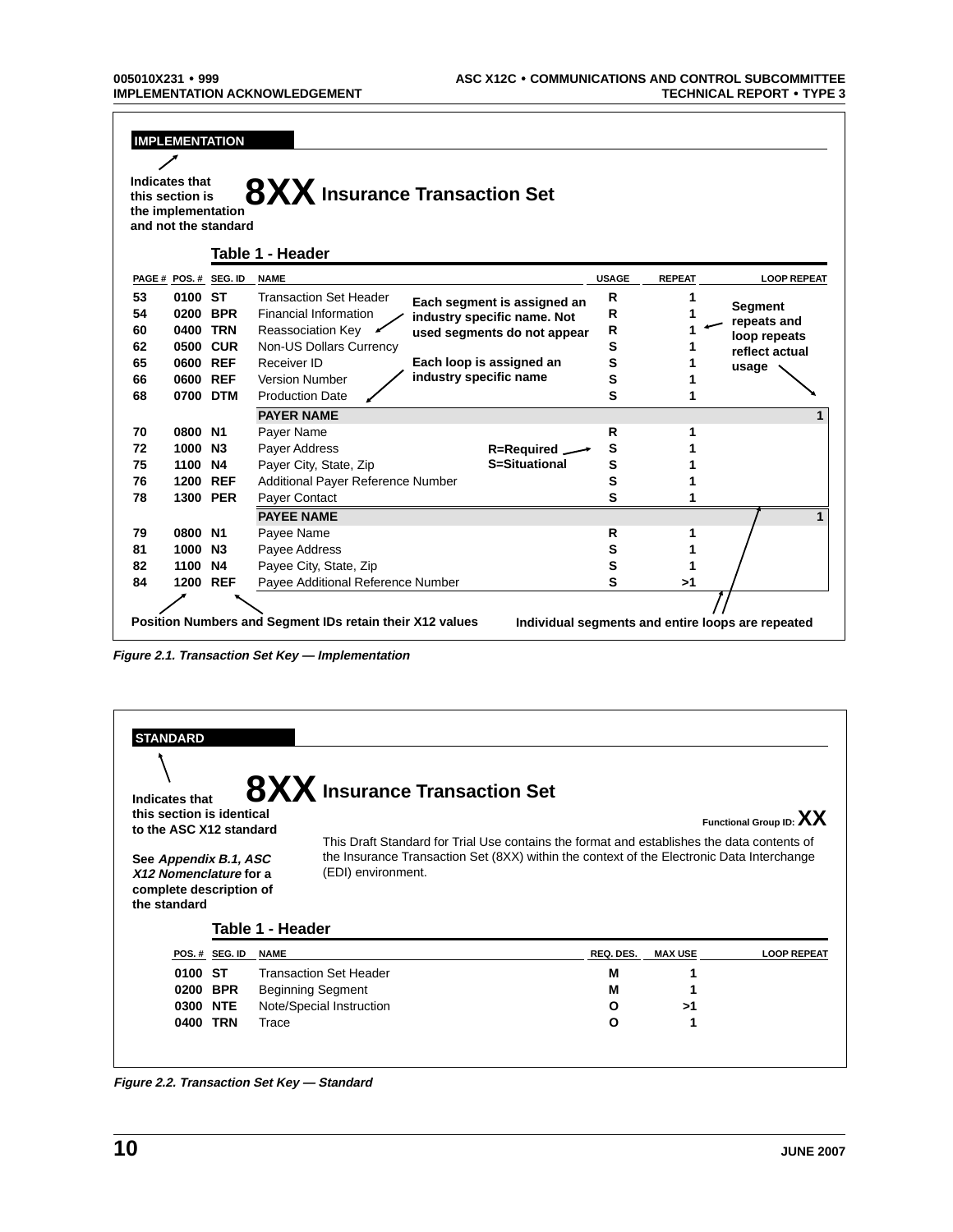| <b>SEGMENT DETAIL</b>                    |                                                                                                                                          |
|------------------------------------------|------------------------------------------------------------------------------------------------------------------------------------------|
| Industry assigned<br><b>Segment Name</b> | - NM1 - PATIENT NAME                                                                                                                     |
|                                          | See section<br>X12 Segment Name: Individual or Organizational Name<br><b>B.1.1.3.8 for</b>                                               |
|                                          | a description<br><b>X12 Purpose:</b> To supply the full name of an individual or organizational entity<br>of these                       |
| X12 Syntax:                              | 1. P0809<br>values<br>If either NM108 or NM109 is present, then the other is required.                                                   |
| Industry assigned                        | 2. C1110<br>If NM111 is present, then NM110 is required.                                                                                 |
| Loop ID and Loop<br><b>Name</b>          | 3. C <sub>1203</sub><br><b>Industry Loop Repeat</b><br>If NM112 is present, then NM103 is required.                                      |
| <b>Industry Segment</b><br>Repeat        | Loop: 2100B - PATIENT NAME Loop Repeat:                                                                                                  |
| <b>Segment Repeat: 1</b>                 |                                                                                                                                          |
| <b>Industry</b><br>usage                 | <b>Usage: SITUATIONAL</b>                                                                                                                |
| <b>Situational</b><br>Rule               | Situational Rule: Required when the patient is different from the insured. If not required by this<br>implementation guide, do not send. |
| TR3 Notes:                               | 1. Any necessary identification number must be provided in NM109.                                                                        |
| <b>Industry</b><br><b>Notes</b>          | TR3 Example: NM1*QC*1*Shepard*Sam*A***34*452114586~                                                                                      |
| <b>Example</b>                           |                                                                                                                                          |

**Figure 2.3. Segment Key — Implementation**



**Figure 2.4. Segment Key — Diagram**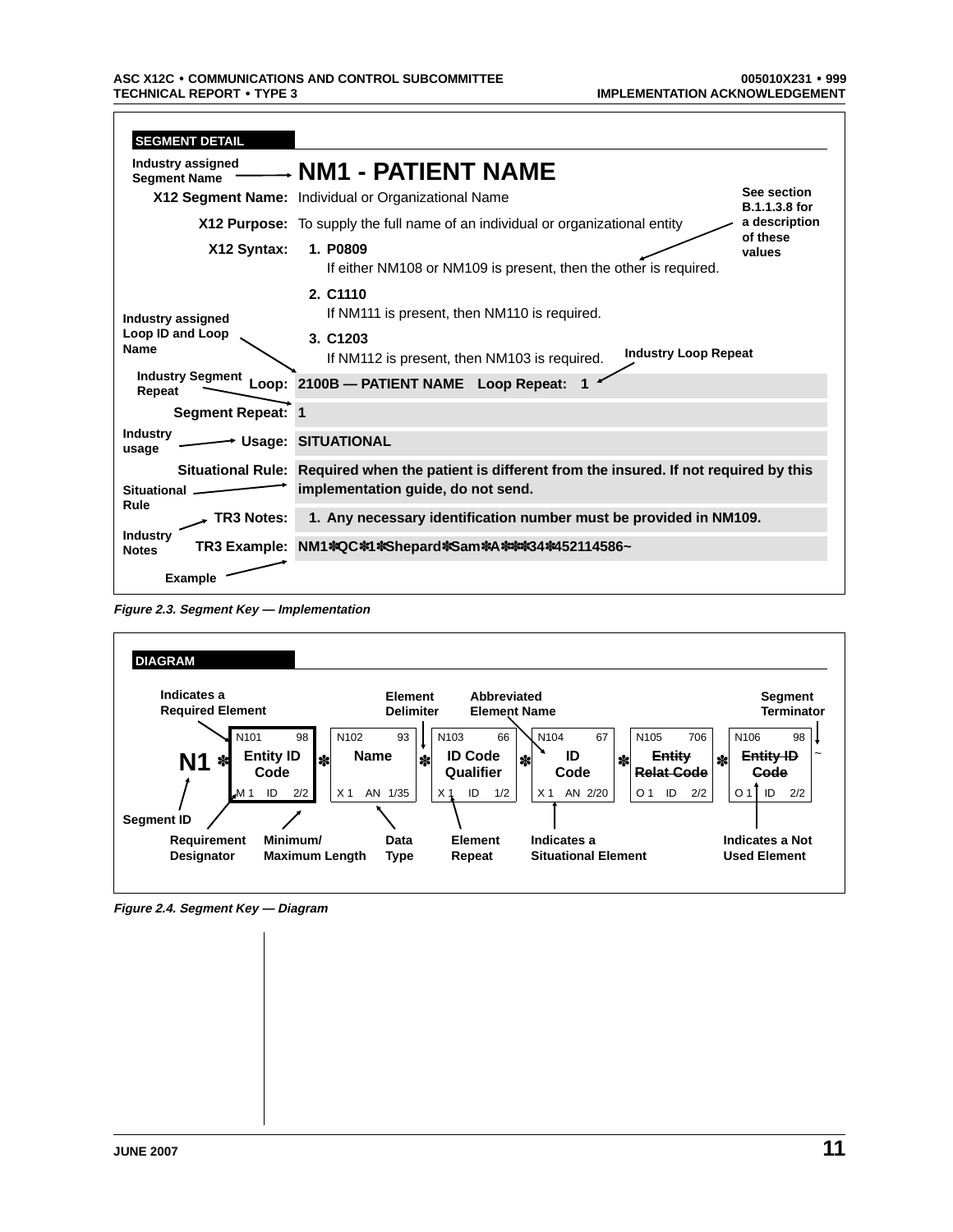| <b>USAGE</b>                              | REF.<br>DES.                                                              | <b>DATA</b><br>ELEMENT NAME |                                                                         | <b>Element Repeat</b>                                                                                                                                                                                                    |     | <b>ATTRIBUTES</b> |      |  |
|-------------------------------------------|---------------------------------------------------------------------------|-----------------------------|-------------------------------------------------------------------------|--------------------------------------------------------------------------------------------------------------------------------------------------------------------------------------------------------------------------|-----|-------------------|------|--|
| <b>REQUIRED</b>                           | SVC01                                                                     | C <sub>003</sub>            | <b>IDENTIFIER</b>                                                       | <b>COMPOSITE MEDICAL PROCEDURE</b><br>To identify a medical procedure by its standardized codes and                                                                                                                      | M 1 |                   |      |  |
| <b>Reference Designator</b>               |                                                                           | <b>Composite</b>            |                                                                         | applicable modifiers                                                                                                                                                                                                     |     |                   |      |  |
|                                           | <b>Number</b>                                                             |                             |                                                                         | Use the Primary Payer's adjudicated Medical Procedure Code.                                                                                                                                                              |     |                   |      |  |
| <b>REQUIRED</b><br><b>Industry Usage:</b> | SVC01 - 1                                                                 |                             | 235                                                                     | <b>Product/Service ID Qualifier</b><br>Code identifying the type/source of the descriptive number<br>used in Product/Service ID (234)                                                                                    | М   | ID                | 2/2  |  |
| See the following                         |                                                                           |                             |                                                                         | <b>IMPLEMENTATION NAME: Product or Service ID Qualifier</b>                                                                                                                                                              |     |                   |      |  |
| page for complete<br>descriptions         | <b>Industry Note</b>                                                      |                             |                                                                         | The value in SVC01-1 qualifies the values in SVC01-2,<br>SVC01-3, SVC01-4, SVC01-5, and SVC01-6.                                                                                                                         |     |                   |      |  |
|                                           |                                                                           |                             | CODE                                                                    | <b>DEFINITION</b>                                                                                                                                                                                                        |     |                   |      |  |
|                                           | <b>Selected Code Values</b>                                               |                             | <b>AD</b>                                                               | <b>American Dental Association Codes</b>                                                                                                                                                                                 |     |                   |      |  |
|                                           |                                                                           |                             |                                                                         | cope source 135: American Dental Association                                                                                                                                                                             |     |                   |      |  |
|                                           | See Appendix A for<br>external code source<br>reference                   |                             | НP                                                                      | <b>Health Insurance Prospective Payment System</b><br>(HIPPS) Skilled Nursing Facility Rate Code                                                                                                                         |     |                   |      |  |
|                                           |                                                                           |                             |                                                                         | CODE SOURCE 716: Health Insurance Prospective<br>Payment System (HIPPS) Rate Code for Skilled<br><b>Nursing Facilities</b>                                                                                               |     |                   |      |  |
| <b>REQUIRED</b>                           | SVC01 - 2                                                                 |                             | 234                                                                     | <b>Product/Service ID</b>                                                                                                                                                                                                | м   | AN                | 1/48 |  |
|                                           |                                                                           |                             |                                                                         | Identifying number for a product or service                                                                                                                                                                              |     |                   |      |  |
| <b>NOT USED</b><br><b>NOT USED</b>        | SVC01 - 3                                                                 |                             | 1339                                                                    | <b>Procedure Modifier</b>                                                                                                                                                                                                | O   | AN                | 2/2  |  |
| <b>NOT USED</b>                           | SVC01 - 4                                                                 |                             | 1339                                                                    | <b>Procedure Modifier</b>                                                                                                                                                                                                | O   | AN                | 2/2  |  |
| <b>NOT USED</b>                           | SVC01 - 5                                                                 |                             | 1339                                                                    | <b>Procedure Modifier</b>                                                                                                                                                                                                | O   | AN                | 2/2  |  |
| <b>NOT USED</b>                           | SVC01 - 6                                                                 |                             | 1339                                                                    | <b>Procedure Modifier</b>                                                                                                                                                                                                | O   | AN                | 2/2  |  |
| <b>REQUIRED</b>                           | SVC01 - 7                                                                 |                             | 352                                                                     | <b>Description</b>                                                                                                                                                                                                       | O   | AN                | 1/80 |  |
|                                           | SVC <sub>02</sub>                                                         | 782                         |                                                                         | <b>Monetary Amount</b><br>Monetary amount                                                                                                                                                                                | M 1 | R                 | 1/18 |  |
|                                           | Data Element                                                              |                             |                                                                         | SEMANTIC: SVC02 is the submitted service charge.                                                                                                                                                                         |     |                   |      |  |
|                                           | <b>Number</b>                                                             |                             |                                                                         | This value can not be negative.                                                                                                                                                                                          |     |                   |      |  |
| <b>NOT USED</b>                           | SVC03                                                                     | 782                         |                                                                         | <b>Monetary Amount</b>                                                                                                                                                                                                   | O 1 | R                 | 1/18 |  |
| <b>SITUATIONAL</b>                        | SVC04                                                                     | 234                         |                                                                         | <b>Product/Service ID</b>                                                                                                                                                                                                | O 1 | AN                | 1/48 |  |
|                                           | X12 Semantic Note                                                         |                             | Identifying number for a product or service                             |                                                                                                                                                                                                                          |     |                   |      |  |
|                                           |                                                                           |                             | SEMANTIC: SVC04 is the National Uniform Billing Committee Revenue Code. |                                                                                                                                                                                                                          |     |                   |      |  |
|                                           | Situational Rule ____<br><b>Implementation Name</b><br>See Appendix E for |                             |                                                                         | SITUATIONAL RULE: Required when an NUBC revenue code was<br>considered during adjudication in addition to a procedure code<br>already identified in SVC01. If not required by this<br>implementation guide, do not send. |     |                   |      |  |
| definition                                |                                                                           |                             | Code                                                                    | IMPLEMENTATION NAME: National Uniform Billing Committee Revenue                                                                                                                                                          |     |                   |      |  |

**Figure 2.5. Segment Key — Element Summary**

 $\hat{\boldsymbol{\beta}}$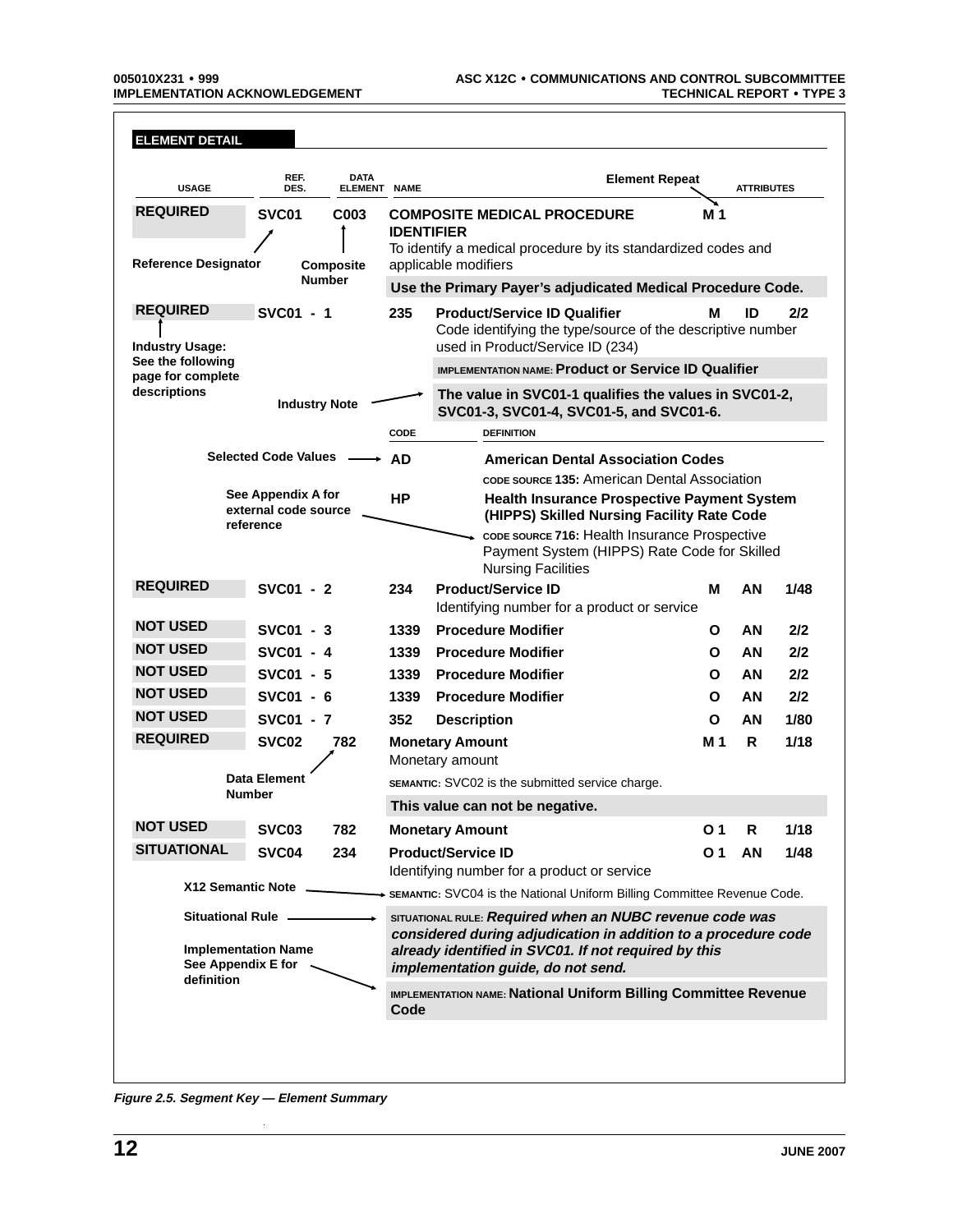## <span id="page-12-0"></span>**2.2 Implementation Usage**

## **2.2.1 Industry Usage**

Industry Usage describes when loops, segments, and elements are to be sent when complying with this implementation guide. The three choices for Usage are required, not used, and situational. To avoid confusion, these are named differently than the X12 standard Condition Designators (mandatory, optional, and relational).

| <b>Required</b>    | This loop/segment/element must always be sent.                                                                                                                                                                                                                                                                                                                                                          |
|--------------------|---------------------------------------------------------------------------------------------------------------------------------------------------------------------------------------------------------------------------------------------------------------------------------------------------------------------------------------------------------------------------------------------------------|
|                    | Required segments in Situational loops only occur when the loop<br>is used.                                                                                                                                                                                                                                                                                                                             |
|                    | Required elements in Situational segments only occur when the<br>segment is used.                                                                                                                                                                                                                                                                                                                       |
|                    | Required component elements in Situational composite ele-<br>ments only occur when the composite element is used.                                                                                                                                                                                                                                                                                       |
| <b>Not Used</b>    | This element must never be sent.                                                                                                                                                                                                                                                                                                                                                                        |
| <b>Situational</b> | Use of this loop/segment/element varies, depending on data con-<br>tent and business context as described in the defining rule. The<br>defining rule is documented in a Situational Rule attached to the<br>item.                                                                                                                                                                                       |
|                    | There are two forms of Situational Rules.                                                                                                                                                                                                                                                                                                                                                               |
|                    | The first form is "Required when <explicit condition="" statement="">.<br/>If not required by this implementation guide, may be provided at<br/>the sender's discretion, but cannot be required by the receiver."<br/>The data qualified by such a situational rule cannot be required<br/>or requested by the receiver, transmission of this data is solely at<br/>the sender's discretion.</explicit> |
|                    | The alternative form is "Required when <explicit condition="" state-<br="">ment&gt;. If not required by this implementation guide, do not<br/>send." The data qualified by such a situational rule cannot be<br/>sent except as described in the explicit condition statement.</explicit>                                                                                                               |
|                    |                                                                                                                                                                                                                                                                                                                                                                                                         |
|                    |                                                                                                                                                                                                                                                                                                                                                                                                         |
|                    |                                                                                                                                                                                                                                                                                                                                                                                                         |
|                    |                                                                                                                                                                                                                                                                                                                                                                                                         |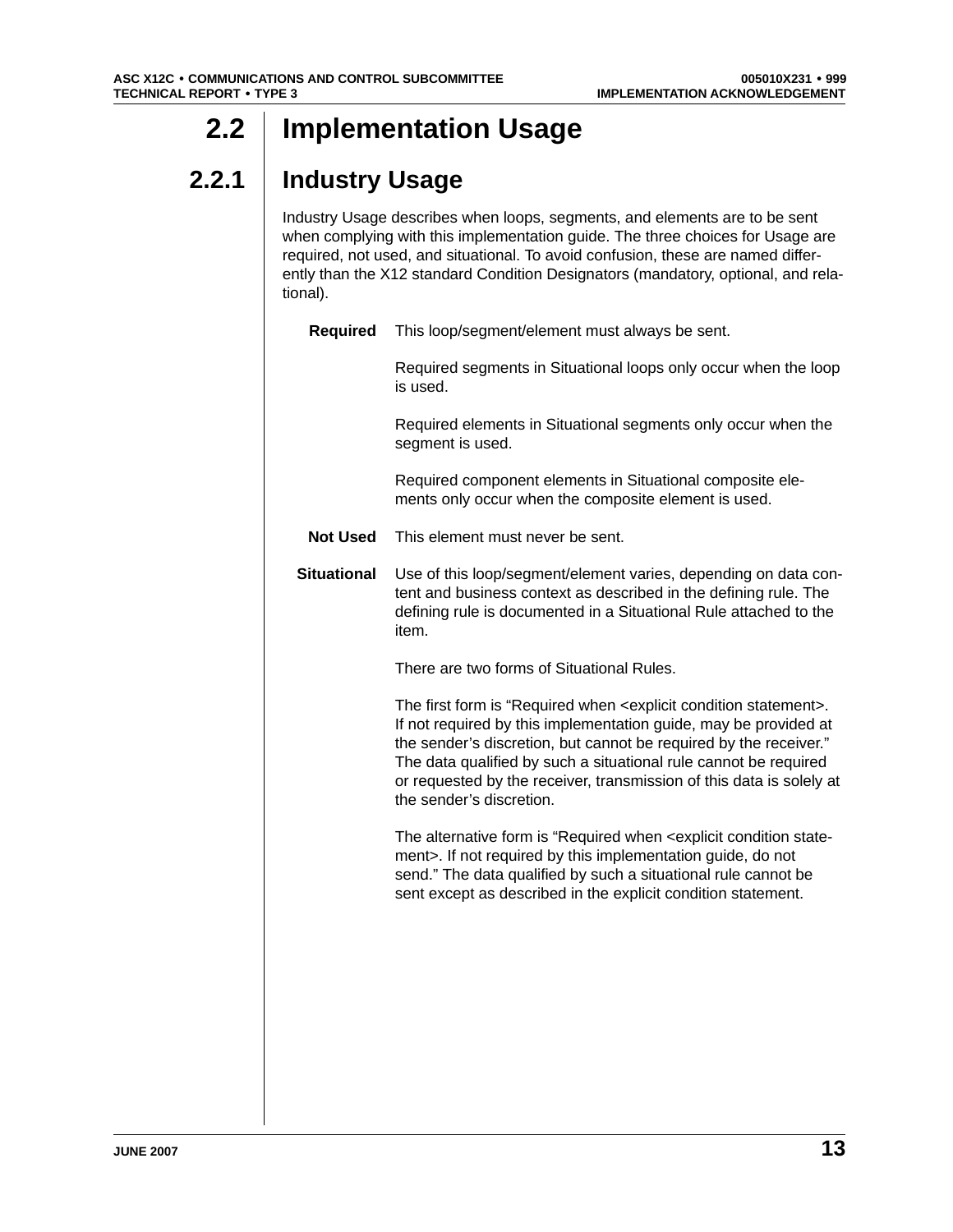### <span id="page-13-0"></span>**2.2.1.1 Transaction Compliance Related to Industry Usage**

A transmitted transaction complies with an implementation guide when it satisfies the requirements as defined within the implementation guide. The presence or absence of an item (loop, segment, or element) complies with the industry usage specified by this implementation guide according to the following table.

| <b>Industry Usage</b>                                                                      | <b>Business</b><br><b>Condition</b><br>is | <b>Item</b><br>is | <b>Transaction</b><br><b>Complies with</b><br>Implementation<br>Guide? |
|--------------------------------------------------------------------------------------------|-------------------------------------------|-------------------|------------------------------------------------------------------------|
| Required                                                                                   |                                           | Sent              | Yes                                                                    |
|                                                                                            | N/A                                       | Not Sent          | No.                                                                    |
| Not Used                                                                                   |                                           | Sent              | No.                                                                    |
|                                                                                            | N/A                                       | Not Sent          | Yes                                                                    |
| Situational (Required when <explicit< td=""><td></td><td>Sent</td><td>Yes</td></explicit<> |                                           | Sent              | Yes                                                                    |
| condition statement>. If not required by<br>this implementation guide, may be              | True                                      | Not Sent          | No.                                                                    |
| provided at the sender's discretion, but                                                   | Not True                                  | Sent              | Yes                                                                    |
| cannot be required by the receiver.)                                                       |                                           | Not Sent          | Yes                                                                    |
| Situational (Required when <explicit< td=""><td></td><td>Sent</td><td>Yes</td></explicit<> |                                           | Sent              | Yes                                                                    |
| condition statement>. If not required by                                                   | True                                      | Not Sent          | No                                                                     |
| this implementation guide, do not send.)                                                   |                                           | Sent              | No.                                                                    |
|                                                                                            | Not True                                  | Not Sent          | Yes                                                                    |

This table specifies how an entity is to evaluate a transmitted transaction for compliance with industry usage. It is not intended to require or imply that the receiver must reject non-compliant transactions. The receiver will handle non-compliant transactions based on its business process and any applicable regulations.

## **2.2.2 Loops**

Loop requirements depend on the context or location of the loop within the transaction. See Appendix B for more information on loops.

- A nested loop can be used only when the associated higher level loop is used.
- The usage of a loop is the same as the usage of its beginning segment.
	- If a loop's beginning segment is Required, the loop is Required and must occur at least once unless it is nested in a loop that is not being used.
	- If a loop's beginning segment is Situational, the loop is Situational.
- Subsequent segments within a loop can be sent only when the beginning segment is used.
- Required segments in Situational loops occur only when the loop is used.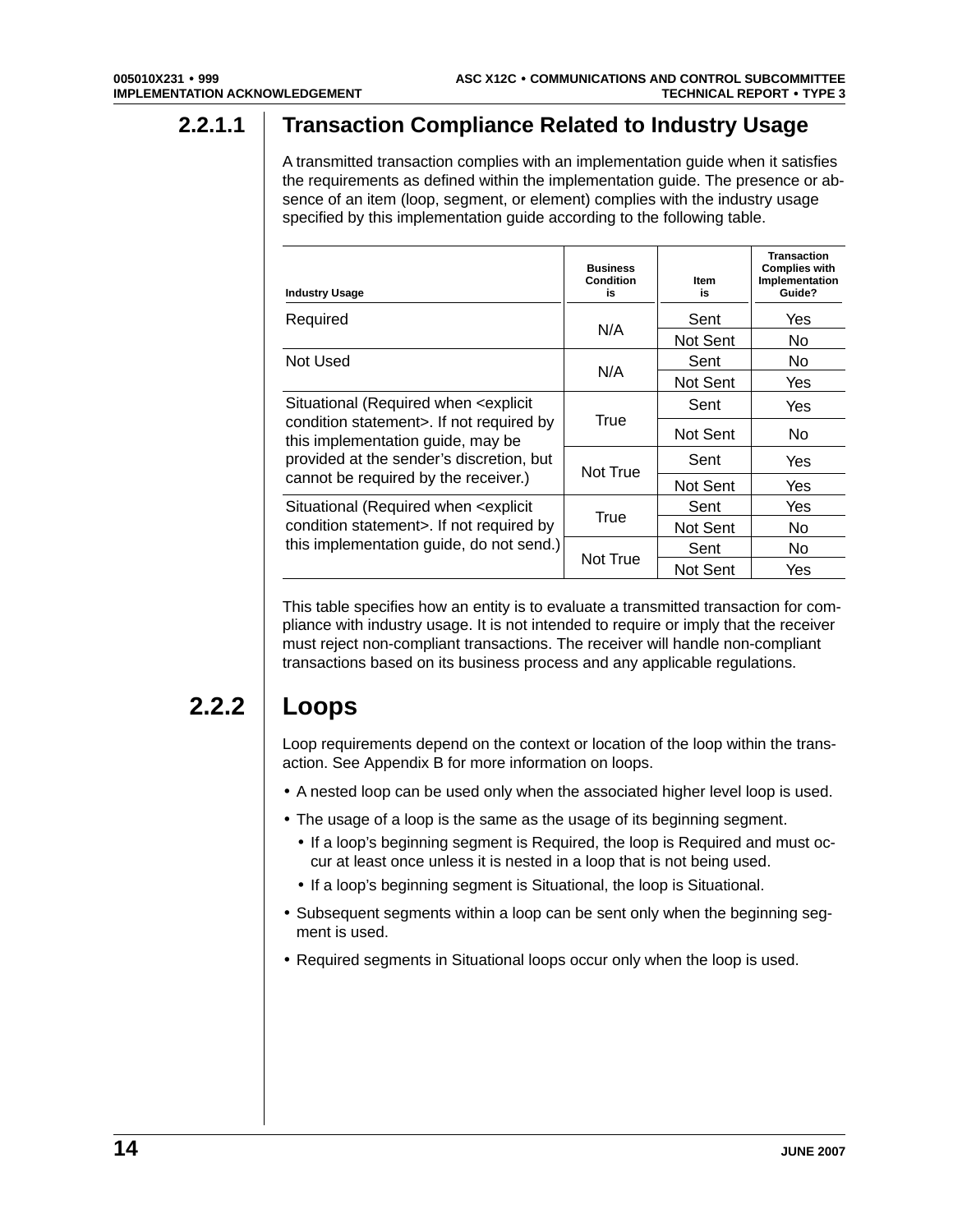## <span id="page-14-0"></span>**2.3 Transaction Set Listing**

## **2.3.1 Implementation**

This section lists the levels, loops, and segments contained in this implementation. It also serves as an index to the segment detail. Refer to section 2.1 Presentation Examples for detailed information on the components of the Implementation section.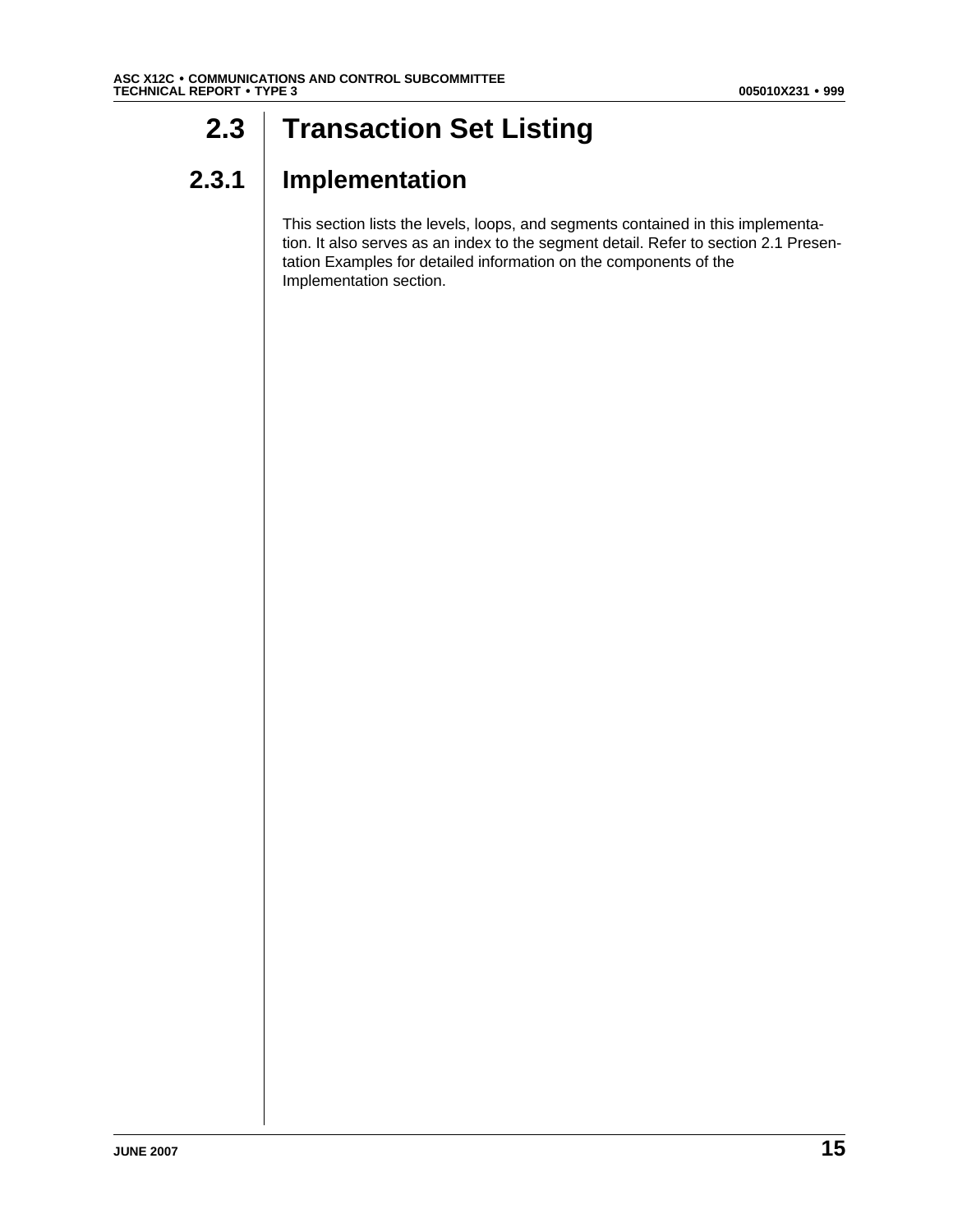#### **IMPLEMENTATION**

# **999 Implementation Acknowledgment**

## **Table 1 - Header**

| PAGE# |          | POS.# SEG. ID   | <b>NAME</b>                                                             | <b>USAGE</b> | <b>REPEAT</b> | <b>LOOP REPEAT</b> |
|-------|----------|-----------------|-------------------------------------------------------------------------|--------------|---------------|--------------------|
| 21    | 0100 ST  |                 | <b>Transaction Set Header</b>                                           | R            |               |                    |
| 23    | 0200     | AK1             | <b>Functional Group Response Header</b>                                 | R            |               |                    |
|       |          |                 | <b>LOOP ID - 2000 - AK2 TRANSACTION SET</b><br><b>RESPONSE HEADER</b>   |              |               | >1                 |
| 25    | 0300 AK2 |                 | <b>Transaction Set Response Header</b>                                  | s            | 1             |                    |
|       |          |                 | LOOP ID - 2100 - AK2/IK3 ERROR IDENTIFICATION                           |              |               | >1                 |
| 27    | 0400 IK3 |                 | Error Identification                                                    | s            |               |                    |
| 29    | 0500     | <b>CTX</b>      | <b>Segment Context</b>                                                  | s            | 9             |                    |
| 32    | 0500     | <b>CTX</b>      | <b>Business Unit Identifier</b>                                         | s            |               |                    |
|       |          |                 | LOOP ID - 2110 - AK2/IK3/IK4 IMPLEMENTATION<br><b>DATA ELEMENT NOTE</b> |              |               | >1                 |
| 34    | 0600 IK4 |                 | <b>Implementation Data Element Note</b>                                 | S            |               |                    |
| 36    | 0700 CTX |                 | <b>Element Context</b>                                                  | s            | 10            |                    |
| 39    | 0800     | IK <sub>5</sub> | <b>Transaction Set Response Trailer</b>                                 | R            |               |                    |
| 42    | 0900     | AK <sub>9</sub> | <b>Functional Group Response Trailer</b>                                | R            |               |                    |
| 45    | 1000     | <b>SE</b>       | <b>Transaction Set Trailer</b>                                          | R            |               |                    |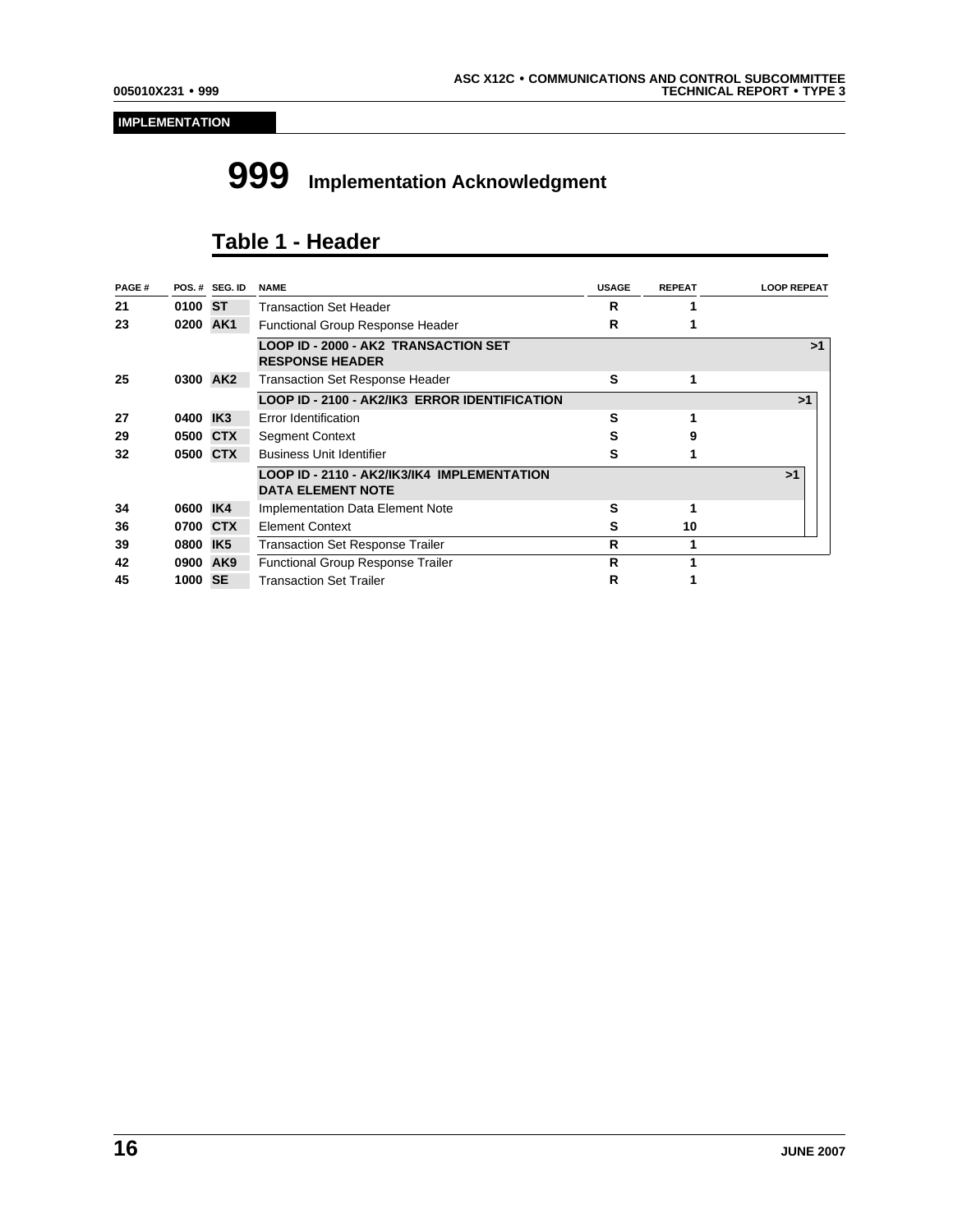## <span id="page-16-0"></span>**2.3.2 X12 Standard**

This section is included as a reference. The implementation guide reference clarifies actual usage. Refer to section 2.1 Presentation Examples for detailed information on the components of the X12 Standard section.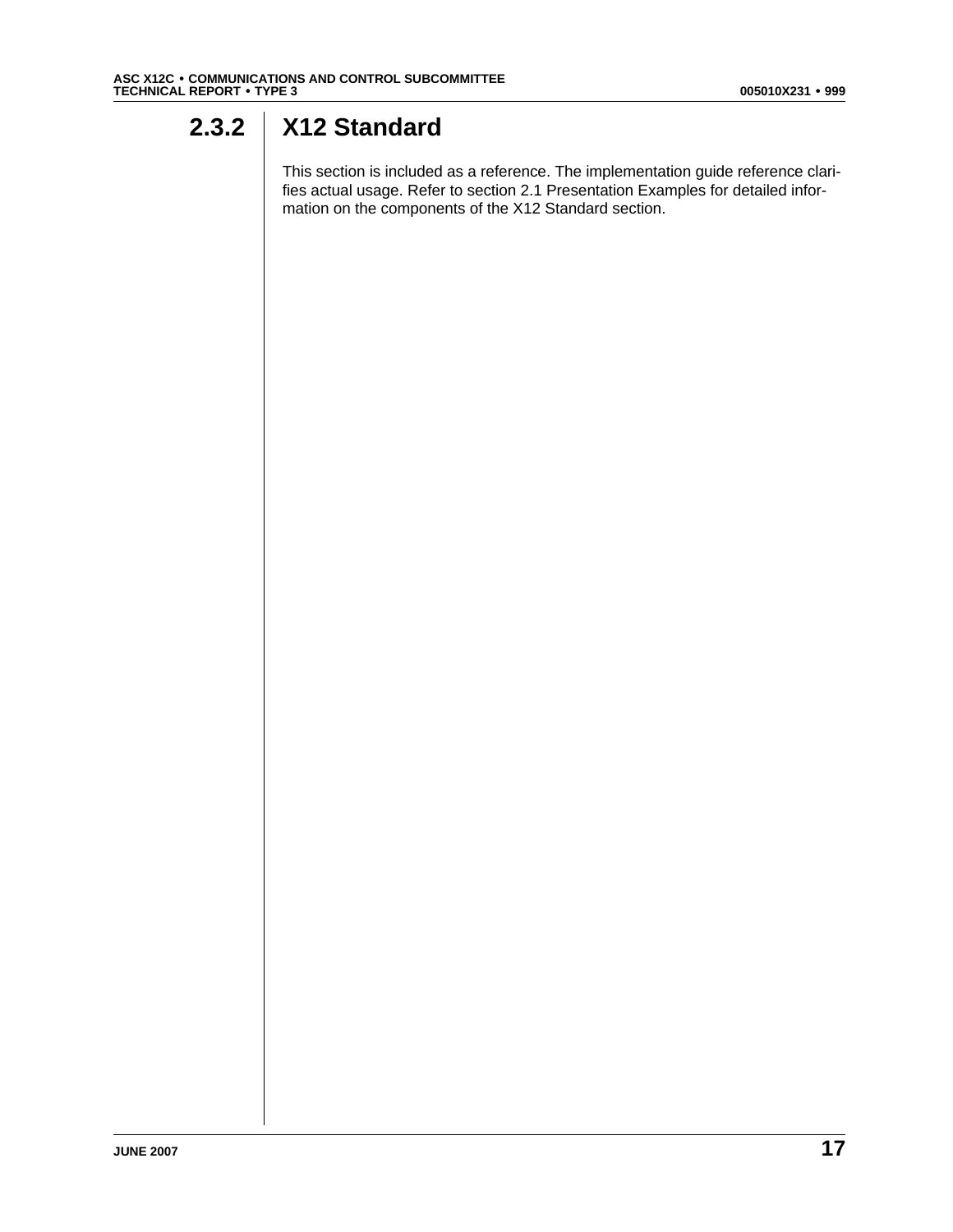#### **STANDARD**

# **999 Implementation Acknowledgment**

#### **Functional Group ID: FA**

This X12 Transaction Set contains the format and establishes the data contents of the Implementation Acknowledgment Transaction Set (999) for use within the context of an Electronic Data Interchange (EDI) environment. The transaction set can be used to define the control structures for a set of acknowledgments to indicate the results of the syntactical and relational analysis of the electronically encoded documents, based upon a full or implemented subset of X12 transaction sets. The encoded documents are the transaction sets, which are grouped in functional groups, used in defining transactions for business data interchange. This standard does not cover the semantic meaning of the information encoded in the transaction sets.

### **Table 1 - Header**

|          | POS.# SEG. ID | <b>NAME</b>                                     | REQ. DES. | <b>MAX USE</b> | <b>LOOP REPEAT</b> |
|----------|---------------|-------------------------------------------------|-----------|----------------|--------------------|
| 0100 ST  |               | <b>Transaction Set Header</b>                   | М         |                |                    |
| 0200 AK1 |               | <b>Functional Group Response Header</b>         | М         |                |                    |
|          |               | <b>LOOP ID - AK2</b>                            |           |                | >1                 |
| 0300 AK2 |               | <b>Transaction Set Response Header</b>          | O         |                |                    |
|          |               | LOOP ID - AK2/IK3                               |           |                | >1                 |
| 0400 IK3 |               | Implementation Data Segment Note                | O         |                |                    |
| 0500 CTX |               | Context                                         | О         | 10             |                    |
|          |               | <b>LOOP ID - AK2/IK3/IK4</b>                    |           |                | >1                 |
| 0600 IK4 |               | Implementation Data Element Note                | Ο         |                |                    |
| 0700 CTX |               | Context                                         | О         | 10             |                    |
| 0800 IK5 |               | Implementation Transaction Set Response Trailer | M         |                |                    |
| 0900 AK9 |               | <b>Functional Group Response Trailer</b>        | M         |                |                    |
| 1000 SE  |               | <b>Transaction Set Trailer</b>                  | М         |                |                    |

#### **NOTES:**

- **1/0100** Neither the 997 nor the 999 Acknowledgment shall be acknowledged, thereby preventing an endless cycle of acknowledgments of acknowledgments. Nor shall a Implementation Acknowledgment be sent to report errors in a previous Implementation Acknowledgment.
- **1/0100** There is only one Implementation Acknowledgment Transaction Set per acknowledged functional group.
- **1/0100** Only one acknowledgement, either a single Transaction Set 997 or a single Transaction Set 999, should be generated for a functional group unless mutually agreed upon.
- **1/0200** AK1 is used to respond to the functional group header and to start the acknowledgment for a functional group. There shall be one AK1 segment for the functional group that is being acknowledged.
- **1/0200** The Implementation Acknowledgement is generated at the point of translation, intended for the originator (not any intermediate parties).
- **1/0200** The Functional Group Header Segment (GS) is used to start the envelope for the Implementation Acknowledgment Transaction Sets. In preparing the functional group of acknowledgments, the application sender's code and the application receiver's code, taken from the functional group being acknowledged, are exchanged; therefore, one acknowledgment functional group responds to only those functional groups from one application receiver's code to one application sender's code.

**1/0300** AK2 is used to start the acknowledgment of a transaction set within the received functional group. The AK2 segments shall appear in the same order as the transaction sets in the functional group that has been received and is being acknowledged.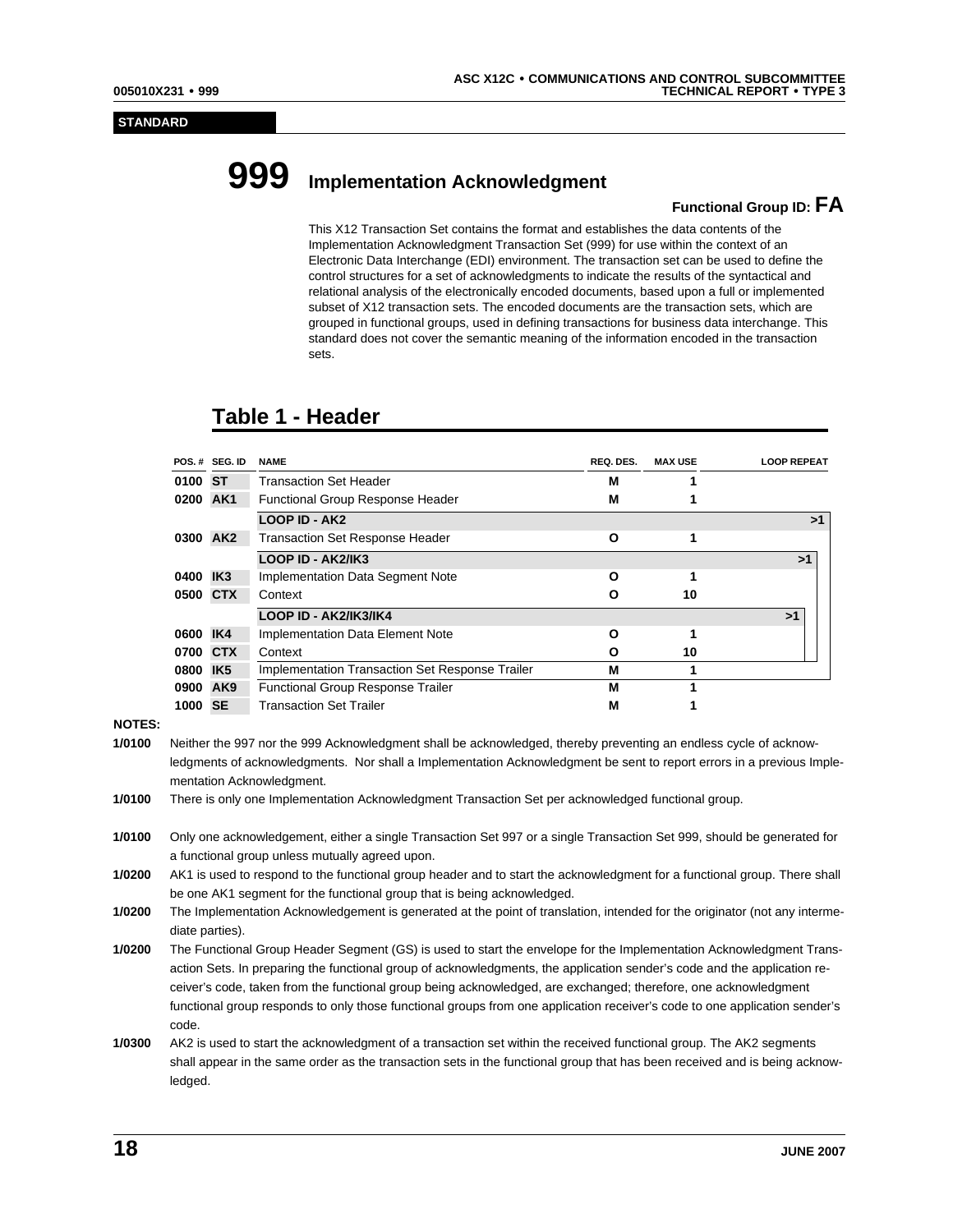- **1/0400** The data segments of this standard are used to report the results of the syntactical analysis of the functional groups of transaction sets; they report the extent to which the syntax complies with the standards or proper subsets of transaction sets and functional groups as expressed in compliant implementation guides. They do not report on the semantic meaning of the transaction sets (for example, on the ability of the receiver to comply with the request of the sender).
- **1/0700** The CTX Segment shall be used to disambiguate a reported error that is dependent on context.
- **1/0800** If any implementation guide errors have been reported in IK3 or IK4, then code I5 shall be reported in the IK5 Segment.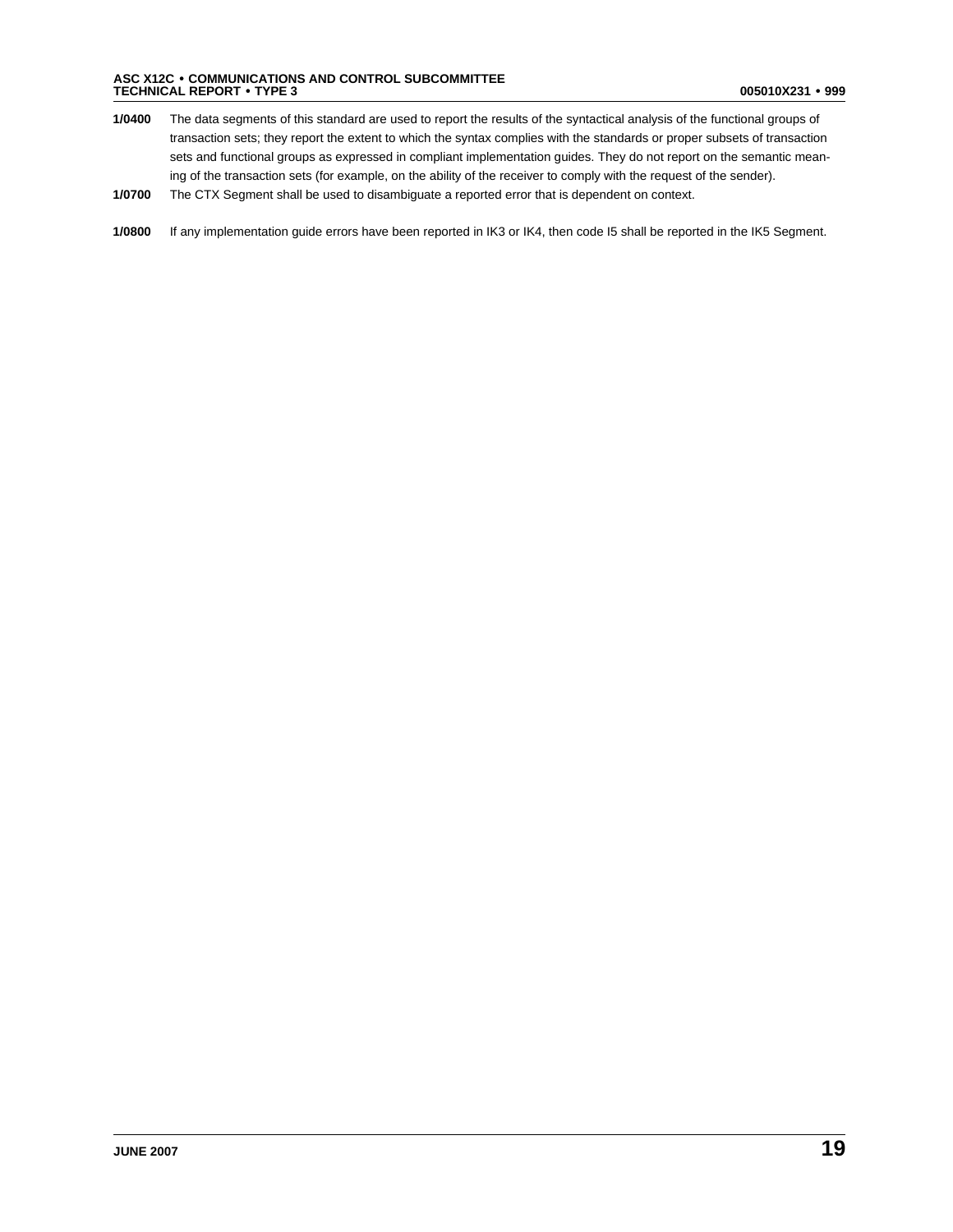## <span id="page-19-0"></span>**2.4 Segment Detail**

This section specifies the segments, data elements, and codes for this implementation. Refer to section 2.1 Presentation Examples for detailed information on the components of the Segment Detail section.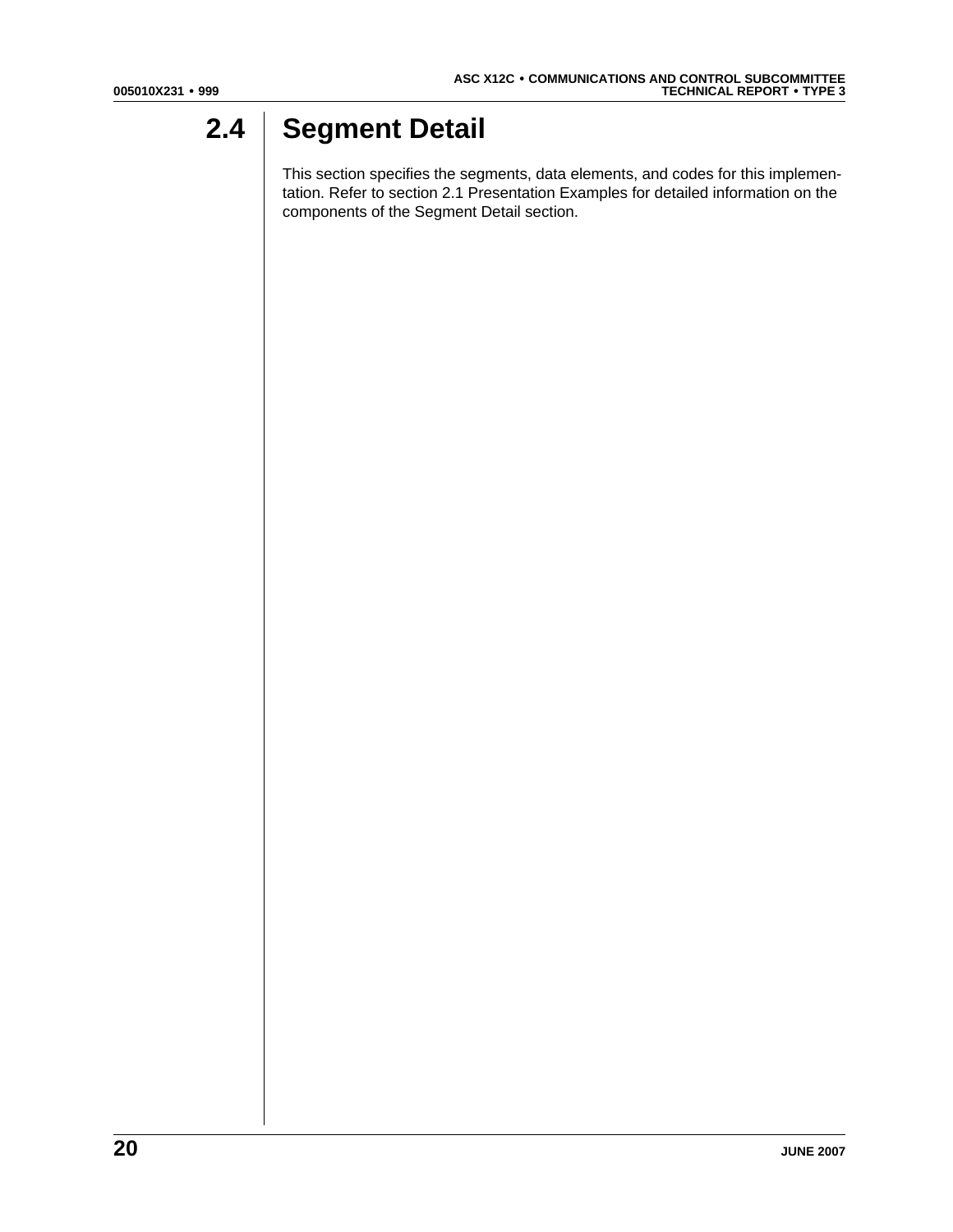<span id="page-20-0"></span>

|                                          |                                                              | <b>ST - TRANSACTION SET HEADER</b>                                                                                                                                                                                                                                                                      |                   |  |
|------------------------------------------|--------------------------------------------------------------|---------------------------------------------------------------------------------------------------------------------------------------------------------------------------------------------------------------------------------------------------------------------------------------------------------|-------------------|--|
| X12 Segment Name: Transaction Set Header |                                                              |                                                                                                                                                                                                                                                                                                         |                   |  |
|                                          |                                                              | X12 Purpose: To indicate the start of a transaction set and to assign a control number                                                                                                                                                                                                                  |                   |  |
| X12 Set Notes:                           |                                                              | 1. Neither the 997 nor the 999 Acknowledgment shall be acknowledged,<br>thereby preventing an endless cycle of acknowledgments of<br>acknowledgments. Nor shall a Implementation Acknowledgment be sent to<br>report errors in a previous Implementation Acknowledgment.                                |                   |  |
|                                          |                                                              | 2. There is only one Implementation Acknowledgment Transaction Set per<br>acknowledged functional group.                                                                                                                                                                                                |                   |  |
|                                          |                                                              | 3. Only one acknowledgement, either a single Transaction Set 997 or a single<br>Transaction Set 999, should be generated for a functional group unless<br>mutually agreed upon.                                                                                                                         |                   |  |
| <b>Segment Repeat: 1</b>                 |                                                              |                                                                                                                                                                                                                                                                                                         |                   |  |
|                                          | <b>Usage: REQUIRED</b>                                       |                                                                                                                                                                                                                                                                                                         |                   |  |
|                                          |                                                              | TR3 Example: ST*999*0001*005010X231~                                                                                                                                                                                                                                                                    |                   |  |
| <b>DIAGRAM</b><br>ST01<br>ST             | ST <sub>02</sub><br>143<br>TS ID<br>Code<br>3/3<br>ID<br>M 1 | ST <sub>03</sub><br>1705<br>329<br><b>TS Control</b><br><b>Imple Conv</b><br>Reference<br>Number<br>AN<br>4/9<br>O 1<br>AN 1/35                                                                                                                                                                         |                   |  |
| <b>ELEMENT DETAIL</b>                    |                                                              |                                                                                                                                                                                                                                                                                                         |                   |  |
| <b>USAGE</b>                             | REF.<br>DES.                                                 | <b>DATA<br/>ELEMENT</b><br><b>NAME</b>                                                                                                                                                                                                                                                                  | <b>ATTRIBUTES</b> |  |
| <b>REQUIRED</b>                          | <b>ST01</b><br>143                                           | <b>Transaction Set Identifier Code</b><br>M 1<br>Code uniquely identifying a Transaction Set                                                                                                                                                                                                            | ID<br>3/3         |  |
|                                          |                                                              | SEMANTIC: The transaction set identifier (ST01) is used by the translation routines<br>of the interchange partners to select the appropriate transaction set definition<br>(e.g., 810 selects the Invoice Transaction Set).                                                                             |                   |  |
|                                          |                                                              | <b>CODE</b><br><b>DEFINITION</b>                                                                                                                                                                                                                                                                        |                   |  |
|                                          |                                                              | 999<br><b>Implementation Acknowledgment</b>                                                                                                                                                                                                                                                             |                   |  |
| <b>REQUIRED</b>                          | <b>ST02</b><br>329                                           | <b>Transaction Set Control Number</b><br>M <sub>1</sub> AN<br>Identifying control number that must be unique within the transaction set<br>functional group assigned by the originator for a transaction set                                                                                            | 4/9               |  |
|                                          |                                                              | The Transaction Set Control Numbers in ST02 and SE02 must be<br>identical. The number is assigned by the originator and must be<br>unique within a functional group (GS-GE). The number also aids in<br>error resolution research. For example, start with the number 0001<br>and increment from there. |                   |  |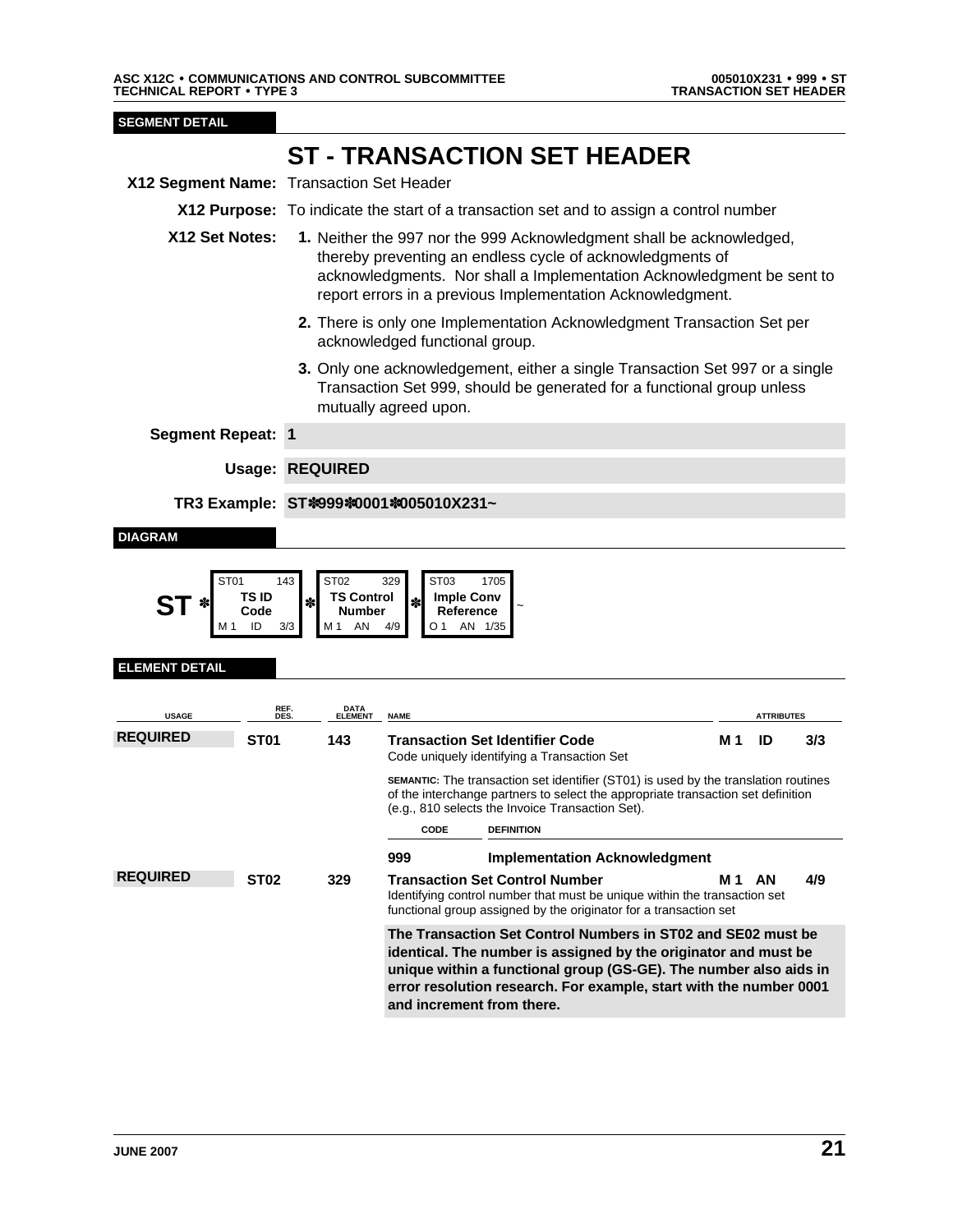| 005010X231 • 999 • ST<br><b>TRANSACTION SET HEADER</b> |             |      | ASC X12C . COMMUNICATIONS AND CONTROL SUBCOMMITTEE<br><b>TECHNICAL REPORT • TYPE 3</b>                                                                                                                                                                                                                                                                                                  |  |  |  |  |
|--------------------------------------------------------|-------------|------|-----------------------------------------------------------------------------------------------------------------------------------------------------------------------------------------------------------------------------------------------------------------------------------------------------------------------------------------------------------------------------------------|--|--|--|--|
| <b>REQUIRED</b>                                        | <b>ST03</b> | 1705 | <b>Implementation Convention Reference</b><br>1/35<br><b>AN</b><br>O.<br>Reference assigned to identify Implementation Convention                                                                                                                                                                                                                                                       |  |  |  |  |
|                                                        |             |      | <b>SEMANTIC:</b> The implementation convention reference (ST03) is used by the<br>translation routines of the interchange partners to select the appropriate<br>implementation convention to match the transaction set definition. When used,<br>this implementation convention reference takes precedence over the<br>implementation reference specified in the GS08.                  |  |  |  |  |
|                                                        |             |      | This field contains the same value as data element GS08. This<br>value is always 005010X231 when this implementation quide is<br>utilized. Some translator products strip off the ISA and GS<br>segments prior to application processing. Providing the<br>information from GS08 at this level will help ensure the appropriate<br>application mapping is utilized at translation time. |  |  |  |  |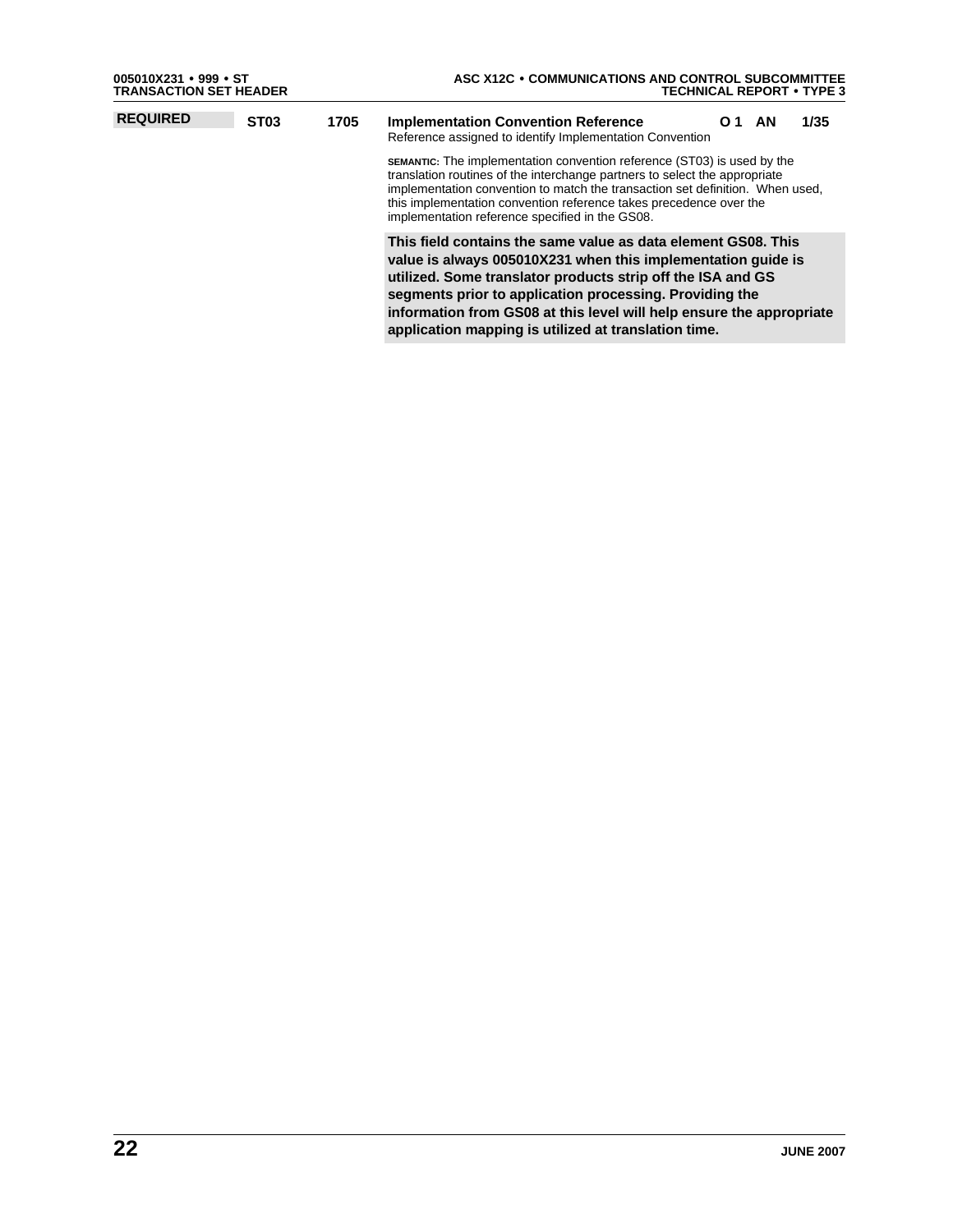<span id="page-22-0"></span>AK1 FUNCTIONAL GROUP RESPONSE HEADER 005010X231 FUNCTIONAL GROUP RESPONSE HEADER • 999 • AK1

| <b>SEGMENT DETAIL</b>                 |                                                                   |                                                                                                                                                                                                                                                                                                                                                                                                                                                                                                                |                                                                                                                                                |     |                   |     |  |  |  |  |  |
|---------------------------------------|-------------------------------------------------------------------|----------------------------------------------------------------------------------------------------------------------------------------------------------------------------------------------------------------------------------------------------------------------------------------------------------------------------------------------------------------------------------------------------------------------------------------------------------------------------------------------------------------|------------------------------------------------------------------------------------------------------------------------------------------------|-----|-------------------|-----|--|--|--|--|--|
|                                       |                                                                   | <b>HEADER</b>                                                                                                                                                                                                                                                                                                                                                                                                                                                                                                  | <b>AK1 - FUNCTIONAL GROUP RESPONSE</b>                                                                                                         |     |                   |     |  |  |  |  |  |
|                                       |                                                                   | X12 Segment Name: Functional Group Response Header                                                                                                                                                                                                                                                                                                                                                                                                                                                             |                                                                                                                                                |     |                   |     |  |  |  |  |  |
|                                       |                                                                   |                                                                                                                                                                                                                                                                                                                                                                                                                                                                                                                | X12 Purpose: To start acknowledgment of a functional group                                                                                     |     |                   |     |  |  |  |  |  |
| X12 Set Notes:                        |                                                                   | 1. AK1 is used to respond to the functional group header and to start the<br>acknowledgment for a functional group. There shall be one AK1 segment<br>for the functional group that is being acknowledged.                                                                                                                                                                                                                                                                                                     |                                                                                                                                                |     |                   |     |  |  |  |  |  |
|                                       |                                                                   |                                                                                                                                                                                                                                                                                                                                                                                                                                                                                                                | 2. The Implementation Acknowledgement is generated at the point of<br>translation, intended for the originator (not any intermediate parties). |     |                   |     |  |  |  |  |  |
|                                       |                                                                   | 3. The Functional Group Header Segment (GS) is used to start the envelope<br>for the Implementation Acknowledgment Transaction Sets. In preparing the<br>functional group of acknowledgments, the application sender's code and<br>the application receiver's code, taken from the functional group being<br>acknowledged, are exchanged; therefore, one acknowledgment functional<br>group responds to only those functional groups from one application<br>receiver's code to one application sender's code. |                                                                                                                                                |     |                   |     |  |  |  |  |  |
| <b>Segment Repeat: 1</b>              |                                                                   |                                                                                                                                                                                                                                                                                                                                                                                                                                                                                                                |                                                                                                                                                |     |                   |     |  |  |  |  |  |
|                                       |                                                                   | <b>Usage: REQUIRED</b>                                                                                                                                                                                                                                                                                                                                                                                                                                                                                         |                                                                                                                                                |     |                   |     |  |  |  |  |  |
|                                       |                                                                   |                                                                                                                                                                                                                                                                                                                                                                                                                                                                                                                | TR3 Example: AK1*HC*0001*004010X098A1~                                                                                                         |     |                   |     |  |  |  |  |  |
| <b>DIAGRAM</b><br>AK101<br>AK1<br>M 1 | 479<br><b>Functional</b><br>$\ast$<br><b>ID Code</b><br>ID<br>2/2 | AK102<br><b>Group Ctrl</b><br>Number<br>N <sub>0</sub><br>M 1                                                                                                                                                                                                                                                                                                                                                                                                                                                  | AK103<br>28<br>480<br>Ver/Release<br>∗<br><b>ID Code</b><br>1/9<br>O 1<br>AN 1/12                                                              |     |                   |     |  |  |  |  |  |
| <b>ELEMENT DETAIL</b>                 |                                                                   |                                                                                                                                                                                                                                                                                                                                                                                                                                                                                                                |                                                                                                                                                |     |                   |     |  |  |  |  |  |
| <b>USAGE</b>                          | REF.<br>DES.                                                      | <b>DATA</b><br><b>ELEMENT</b>                                                                                                                                                                                                                                                                                                                                                                                                                                                                                  | <b>NAME</b>                                                                                                                                    |     | <b>ATTRIBUTES</b> |     |  |  |  |  |  |
| <b>REQUIRED</b>                       | AK101                                                             | 479                                                                                                                                                                                                                                                                                                                                                                                                                                                                                                            | <b>Functional Identifier Code</b><br>Code identifying a group of application related transaction sets                                          | M 1 | ID                | 2/2 |  |  |  |  |  |
|                                       |                                                                   |                                                                                                                                                                                                                                                                                                                                                                                                                                                                                                                | SEMANTIC: AK101 is the functional ID found in the GS segment (GS01) in the<br>functional group being acknowledged.                             |     |                   |     |  |  |  |  |  |
|                                       |                                                                   |                                                                                                                                                                                                                                                                                                                                                                                                                                                                                                                | Use the value in GS01 from the functional group to which this 999<br>transaction set is responding.                                            |     |                   |     |  |  |  |  |  |
| <b>REQUIRED</b>                       | <b>AK102</b>                                                      | 28                                                                                                                                                                                                                                                                                                                                                                                                                                                                                                             | <b>Group Control Number</b><br>Assigned number originated and maintained by the sender                                                         | M 1 | N <sub>0</sub>    | 1/9 |  |  |  |  |  |
|                                       |                                                                   |                                                                                                                                                                                                                                                                                                                                                                                                                                                                                                                | SEMANTIC: AK102 is the functional group control number found in the GS segment<br>in the functional group being acknowledged.                  |     |                   |     |  |  |  |  |  |
|                                       |                                                                   | Use the value in GS06 from the functional group to which this 999<br>transaction set is responding.                                                                                                                                                                                                                                                                                                                                                                                                            |                                                                                                                                                |     |                   |     |  |  |  |  |  |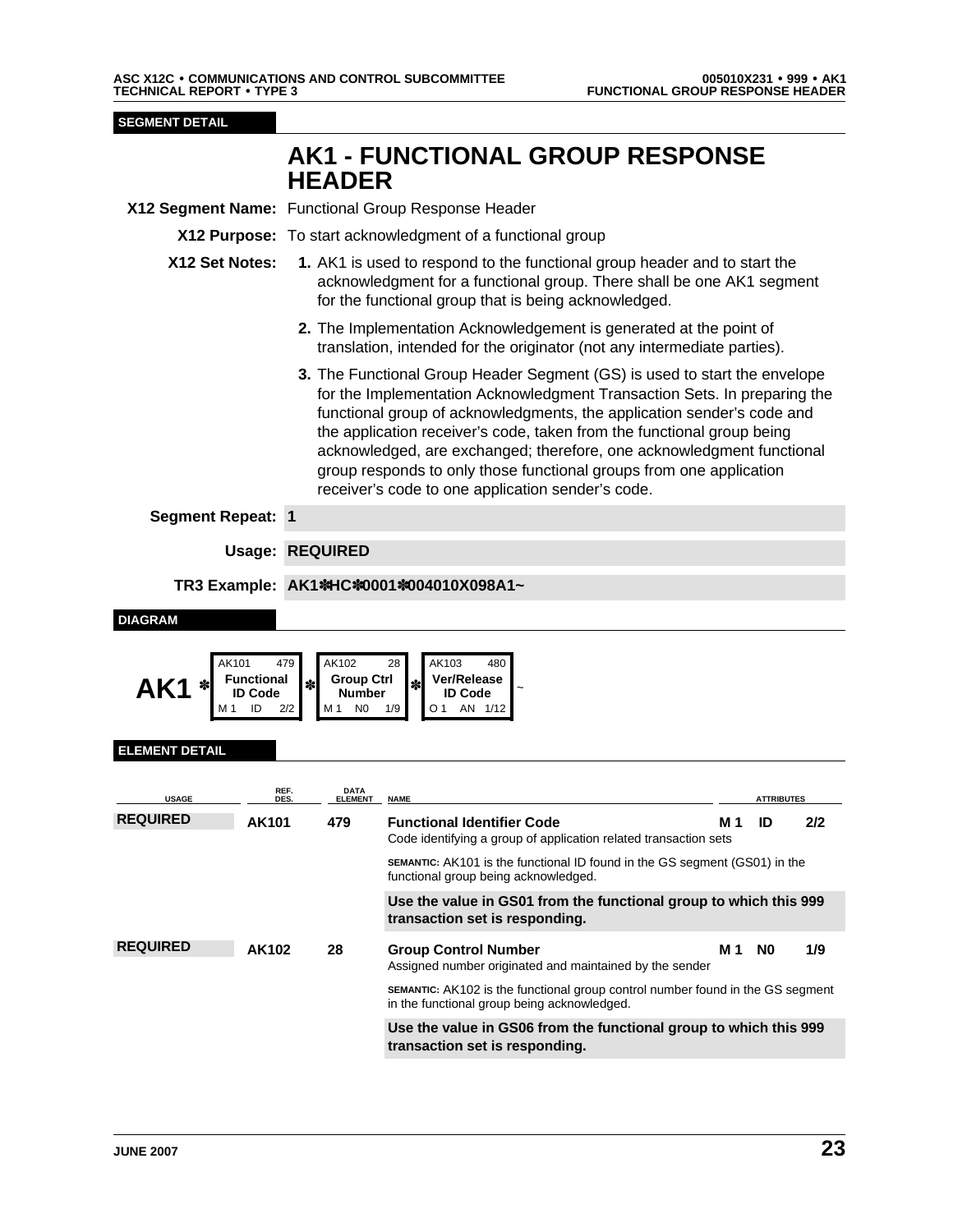| $005010X231 \bullet 999 \bullet AK1$ | <b>FUNCTIONAL GROUP RESPONSE HEADER</b> |
|--------------------------------------|-----------------------------------------|
|                                      |                                         |

| <b>REQUIRED</b> | AK103 | 480 | Version / Release / Industry Identifier Code<br>1/12<br>- AN<br>O 1<br>Code indicating the version, release, subrelease, and industry identifier of the EDI<br>standard being used, including the GS and GE segments; if code in DE455 in GS<br>segment is X, then in DE 480 positions 1-3 are the version number; positions 4-6<br>are the release and subrelease, level of the version; and positions 7-12 are the<br>industry or trade association identifiers (optionally assigned by user); if code in<br>DE455 in GS segment is T, then other formats are allowed<br><b>SEMANTIC:</b> AK103 is the version release industry identifier code in the GS segment<br>(GS08) in the functional group being acknowledged. |
|-----------------|-------|-----|---------------------------------------------------------------------------------------------------------------------------------------------------------------------------------------------------------------------------------------------------------------------------------------------------------------------------------------------------------------------------------------------------------------------------------------------------------------------------------------------------------------------------------------------------------------------------------------------------------------------------------------------------------------------------------------------------------------------------|
|                 |       |     | <b>IMPLEMENTATION NAME: Version, Release, or Industry Identifier Code</b>                                                                                                                                                                                                                                                                                                                                                                                                                                                                                                                                                                                                                                                 |
|                 |       |     | CODE SOURCE 881: Version / Release / Industry Identifier Code                                                                                                                                                                                                                                                                                                                                                                                                                                                                                                                                                                                                                                                             |
|                 |       |     | Use the value in GS08 from the functional group to which this 999<br>transaction set is responding.                                                                                                                                                                                                                                                                                                                                                                                                                                                                                                                                                                                                                       |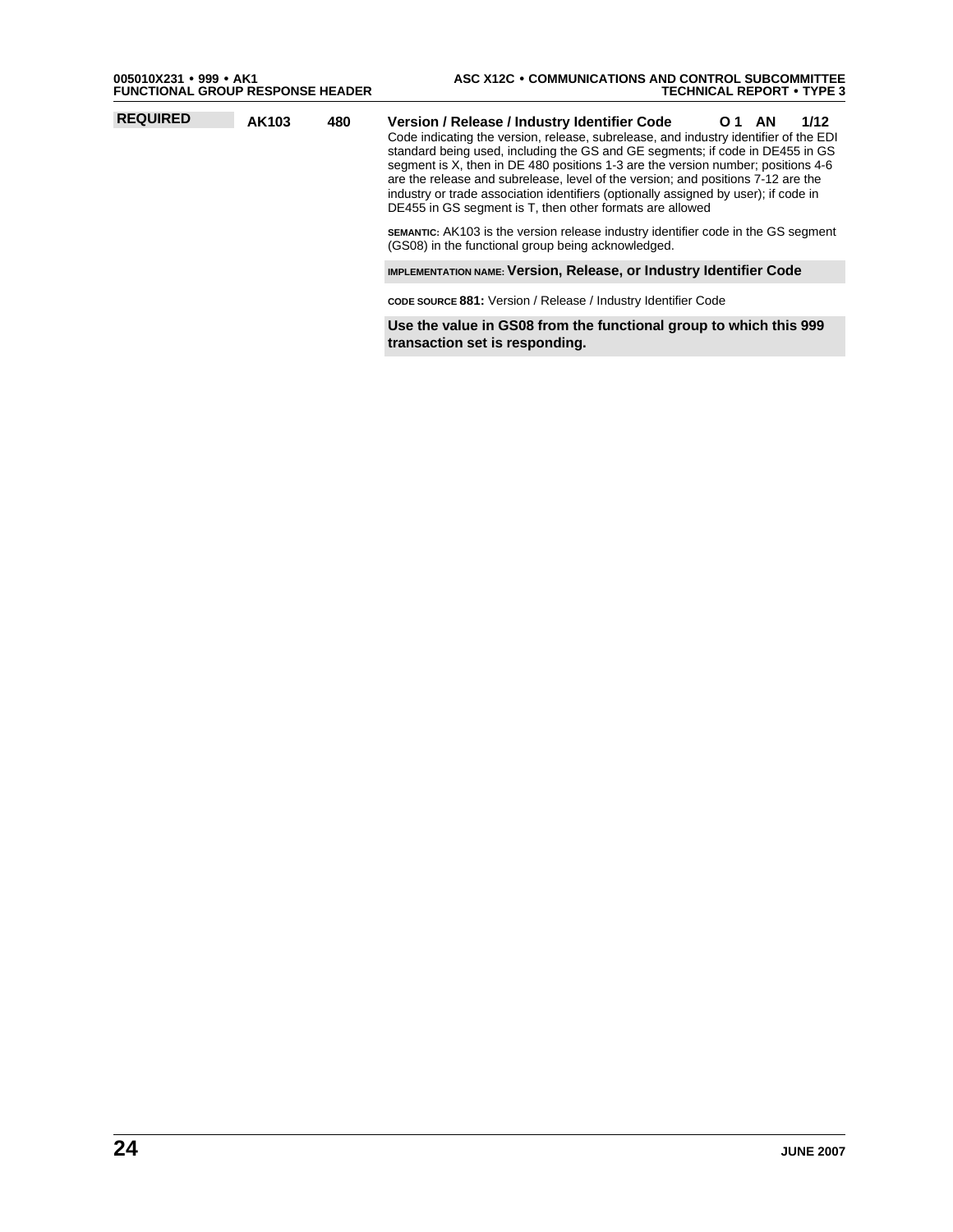<span id="page-24-0"></span>**SEGMENT DETAIL** 

## **<sup>7</sup> AK2 - TRANSACTION SET RESPONSE HEADER**

|                                         |                                             | X12 Segment Name: Transaction Set Response Header                                                                                                                                                                                                                                                                                                             |                                                                                                                               |     |                         |     |  |  |  |
|-----------------------------------------|---------------------------------------------|---------------------------------------------------------------------------------------------------------------------------------------------------------------------------------------------------------------------------------------------------------------------------------------------------------------------------------------------------------------|-------------------------------------------------------------------------------------------------------------------------------|-----|-------------------------|-----|--|--|--|
|                                         |                                             | X12 Purpose: To start acknowledgment of a single transaction set                                                                                                                                                                                                                                                                                              |                                                                                                                               |     |                         |     |  |  |  |
| X12 Set Notes:                          |                                             | 1. AK2 is used to start the acknowledgment of a transaction set within the<br>received functional group. The AK2 segments shall appear in the same<br>order as the transaction sets in the functional group that has been received<br>and is being acknowledged.                                                                                              |                                                                                                                               |     |                         |     |  |  |  |
|                                         | >1                                          |                                                                                                                                                                                                                                                                                                                                                               | Loop: 2000 - AK2 - TRANSACTION SET RESPONSE HEADER Loop Repeat:                                                               |     |                         |     |  |  |  |
| <b>Segment Repeat: 1</b>                |                                             |                                                                                                                                                                                                                                                                                                                                                               |                                                                                                                               |     |                         |     |  |  |  |
|                                         | <b>Usage: SITUATIONAL</b>                   |                                                                                                                                                                                                                                                                                                                                                               |                                                                                                                               |     |                         |     |  |  |  |
|                                         |                                             | Situational Rule: Required when an error is present in a transaction set contained in the<br>functional group to which this 999 transaction set is responding. If not<br>required by this implementation guide, may be provided at the sender's<br>discretion but cannot be required by the receiver.                                                         |                                                                                                                               |     |                         |     |  |  |  |
| <b>TR3 Notes:</b>                       |                                             | 1. While it is not required that an AK2 loop be included for each<br>transaction set received, it is required that an AK2 loop be included<br>for each transaction set that contains an error. When AK2 loops are<br>included in this transaction set, they must be in the same order as<br>received in the functional group to which this 999 is responding. |                                                                                                                               |     |                         |     |  |  |  |
| TR3 Example: AK2*837*0001~              |                                             |                                                                                                                                                                                                                                                                                                                                                               |                                                                                                                               |     |                         |     |  |  |  |
| <b>DIAGRAM</b>                          |                                             |                                                                                                                                                                                                                                                                                                                                                               |                                                                                                                               |     |                         |     |  |  |  |
| AK201<br>AK2 *<br><b>ELEMENT DETAIL</b> | 143<br>TS ID<br>$\ast$<br>Code<br>ID<br>3/3 | AK202<br><b>TS Control</b><br><b>Number</b><br>M1 AN                                                                                                                                                                                                                                                                                                          | AK203<br>329<br>1705<br>Imple Conv<br>$\ast$<br>Reference<br>4/9<br>O 1<br>AN 1/35                                            |     |                         |     |  |  |  |
|                                         | REF.                                        | DATA                                                                                                                                                                                                                                                                                                                                                          |                                                                                                                               |     |                         |     |  |  |  |
| <b>USAGE</b><br><b>REQUIRED</b>         | AK201                                       | <b>ELEMENT</b><br>143                                                                                                                                                                                                                                                                                                                                         | <b>NAME</b><br><b>Transaction Set Identifier Code</b>                                                                         | M 1 | <u>ATTRIBUTES</u><br>ID | 3/3 |  |  |  |
|                                         |                                             |                                                                                                                                                                                                                                                                                                                                                               | Code uniquely identifying a Transaction Set                                                                                   |     |                         |     |  |  |  |
|                                         |                                             |                                                                                                                                                                                                                                                                                                                                                               | <b>SEMANTIC:</b> AK201 is the transaction set ID found in the ST segment (ST01) in the<br>transaction set being acknowledged. |     |                         |     |  |  |  |
|                                         |                                             |                                                                                                                                                                                                                                                                                                                                                               | Use the value in ST01 from the transaction set to which this 999<br>transaction set is responding.                            |     |                         |     |  |  |  |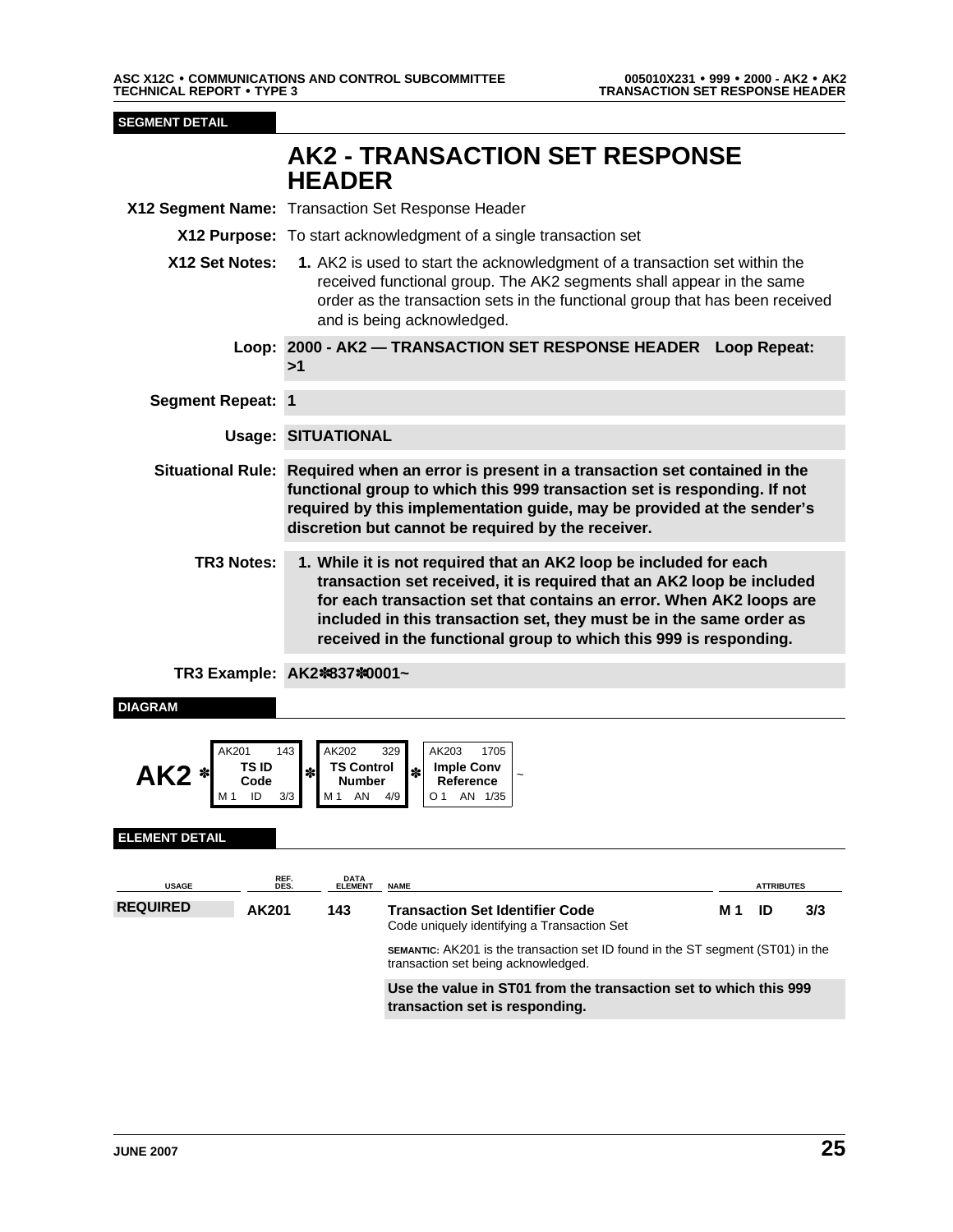| 005010X231 • 999 • 2000 - AK2 • AK2<br><b>TRANSACTION SET RESPONSE HEADER</b> |       |                                                                                                                                                                                                      | ASC X12C . COMMUNICATIONS AND CONTROL SUBCOMMITTEE<br><b>TECHNICAL REPORT • TYPE 3</b>                                                                                                                      |  |  |  |  |
|-------------------------------------------------------------------------------|-------|------------------------------------------------------------------------------------------------------------------------------------------------------------------------------------------------------|-------------------------------------------------------------------------------------------------------------------------------------------------------------------------------------------------------------|--|--|--|--|
| <b>REQUIRED</b>                                                               | AK202 | 329                                                                                                                                                                                                  | <b>Transaction Set Control Number</b><br>4/9<br>AN<br>M 1<br>Identifying control number that must be unique within the transaction set<br>functional group assigned by the originator for a transaction set |  |  |  |  |
|                                                                               |       | SEMANTIC: AK202 is the transaction set control number found in the ST segment in<br>the transaction set being acknowledged.                                                                          |                                                                                                                                                                                                             |  |  |  |  |
|                                                                               |       | Use the value in ST02 from the transaction set to which this 999<br>transaction set is responding.                                                                                                   |                                                                                                                                                                                                             |  |  |  |  |
| <b>SITUATIONAL</b>                                                            | AK203 | 1705                                                                                                                                                                                                 | <b>Implementation Convention Reference</b><br><b>AN</b><br>1/35<br>O 1<br>Reference assigned to identify Implementation Convention                                                                          |  |  |  |  |
|                                                                               |       | <b>SEMANTIC:</b> AK203 is the implementation convention reference, if any, found in the<br>ST segment (ST03) in the transaction set being acknowledged.                                              |                                                                                                                                                                                                             |  |  |  |  |
|                                                                               |       | SITUATIONAL RULE: Required when the ST03 value is available in the<br>transaction set to which this 999 transaction set is responding. If<br>not required by this implementation guide, do not send. |                                                                                                                                                                                                             |  |  |  |  |
|                                                                               |       | When used, this is the value in ST03 from the transaction set to<br>which this 999 transaction set is responding.                                                                                    |                                                                                                                                                                                                             |  |  |  |  |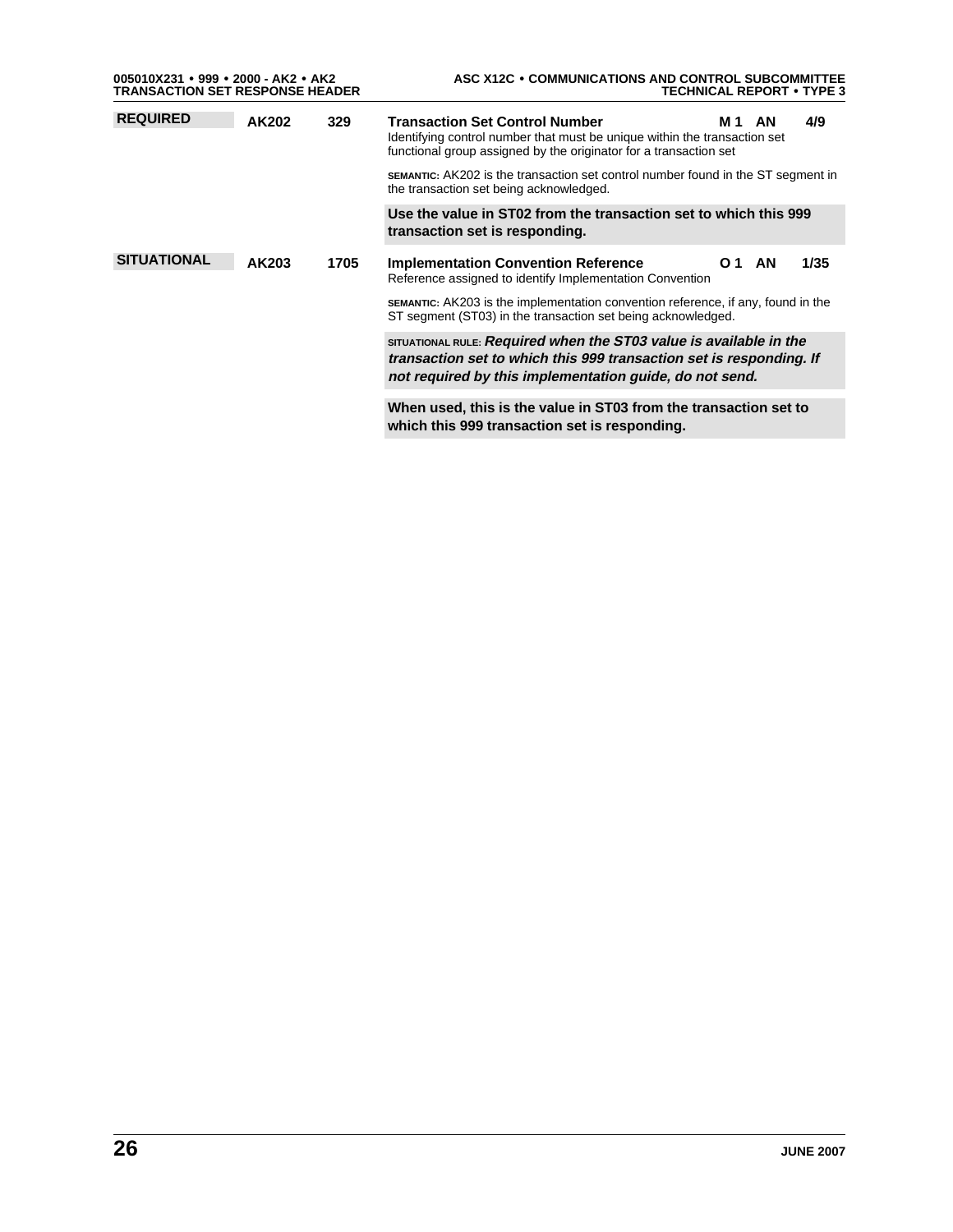<span id="page-26-0"></span>IK3 IMPLEMENTATION DATA SEGMENT NOTE 005010X231 ERROR IDENTIFICATION • 999 • 2100 - AK2/IK3 • IK3 **SEGMENT DETAIL <sup>11</sup> IK3 - ERROR IDENTIFICATION X12 Segment Name:** Implementation Data Segment Note **X12 Purpose:** To report implementation errors in a data segment and identify the location of the data segment **X12 Set Notes: 1.** The data segments of this standard are used to report the results of the syntactical analysis of the functional groups of transaction sets; they report the extent to which the syntax complies with the standards or proper subsets of transaction sets and functional groups as expressed in compliant implementation guides. They do not report on the semantic meaning of the transaction sets (for example, on the ability of the receiver to comply with the request of the sender). **Loop: 2100 - AK2/IK3 — ERROR IDENTIFICATION Loop Repeat: >1 Segment Repeat: 1 Usage: SITUATIONAL 51 Situational Rule: Required when an error is present in the transaction set identified in this AK2 loop and the location of the data segment containing the error can be identified by the submitter of this 999. If not required by this implementation guideline, do not send. 50 TR3 Example: IK3**✽**DMG**✽**31**✽**2000**✽**8~ DIAGRAM** IK301 721 IK302 719 IK303 447 IK304 620  $\text{IK3}$   $*$  Segment ID Code **Code** ✽ **Segment Pos in TS** ✽ **Loop ID Code** ✽ **Imple Seg Syn Er Code** <sup>~</sup> N0 1/10 01 AN 1/4 01 ID 1/3 **ELEMENT DETAIL USAGE REF. DES. DATA ELEMENT NAME ATTRIBUTES REQUIRED IK301 721 Segment ID Code M 1 ID 2/3** Code defining the segment ID of the data segment in error (See Appendix A - Number 77) **CODE SOURCE 77:** X12 Directories **REQUIRED IK302 719 Segment Position in Transaction Set M 1 N0 1/10** The numerical count position of this data segment from the start of the transaction set: the transaction set header is count position 1 **60 The value to use in IK302 is the numerical count position of this data segment, relative to the transaction set instance (not the transaction set diagram), from the start of the transaction set. The transaction set header (i.e. ST) is count position 1.**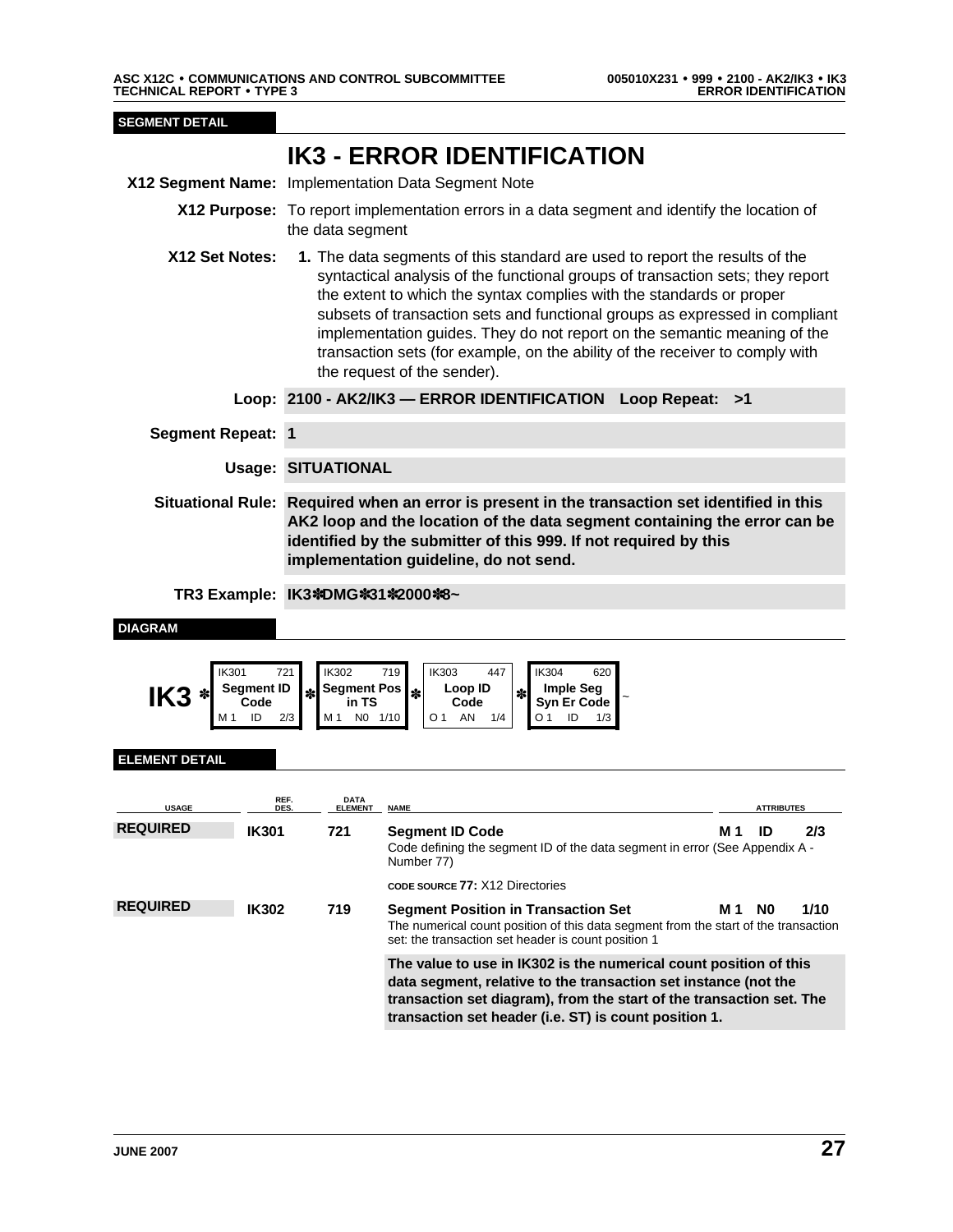| 005010X231 • 999 • 2100 - AK2/IK3 • IK3<br><b>ERROR IDENTIFICATION</b> |              |     | ASC X12C . COMMUNICATIONS AND CONTROL SUBCOMMITTEE<br><b>TECHNICAL REPORT • TYPE 3</b> |                                                                                                                                                                                                                                                                                                                                                                                                                   |  |  |  |  |
|------------------------------------------------------------------------|--------------|-----|----------------------------------------------------------------------------------------|-------------------------------------------------------------------------------------------------------------------------------------------------------------------------------------------------------------------------------------------------------------------------------------------------------------------------------------------------------------------------------------------------------------------|--|--|--|--|
| <b>SITUATIONAL</b><br><b>IK303</b>                                     |              | 447 | <b>Loop Identifier Code</b>                                                            | <b>AN</b><br>1/4<br>O 1<br>The loop ID number given on the transaction set diagram is the value for this data<br>element in segments LS and LE                                                                                                                                                                                                                                                                    |  |  |  |  |
|                                                                        |              |     |                                                                                        | SITUATIONAL RULE: Required when the data segment containing the<br>error is within an LS loop and the LS01 value is known by the<br>submitter of this 999, or when the data segment containing the<br>error is within another type of loop and the loop identifier value<br>from the transaction set diagram is known by the submitter of this<br>999. If not required by this implementation guide, do not send. |  |  |  |  |
| <b>REQUIRED</b>                                                        | <b>IK304</b> | 620 | segment                                                                                | 1/3<br><b>Implementation Segment Syntax Error Code</b><br>O 1<br>ID<br>Code indicating implementation error found based on the syntax editing of a                                                                                                                                                                                                                                                                |  |  |  |  |
|                                                                        |              |     | <b>CODE</b>                                                                            | <b>DEFINITION</b>                                                                                                                                                                                                                                                                                                                                                                                                 |  |  |  |  |
|                                                                        |              |     | 1                                                                                      | Unrecognized segment ID                                                                                                                                                                                                                                                                                                                                                                                           |  |  |  |  |
|                                                                        |              |     | 2                                                                                      | Unexpected segment                                                                                                                                                                                                                                                                                                                                                                                                |  |  |  |  |
|                                                                        |              |     | 3                                                                                      | <b>Required Segment Missing</b>                                                                                                                                                                                                                                                                                                                                                                                   |  |  |  |  |
|                                                                        |              |     | 4                                                                                      | <b>Loop Occurs Over Maximum Times</b>                                                                                                                                                                                                                                                                                                                                                                             |  |  |  |  |
|                                                                        |              |     | 5                                                                                      | <b>Segment Exceeds Maximum Use</b>                                                                                                                                                                                                                                                                                                                                                                                |  |  |  |  |
|                                                                        |              |     | 6                                                                                      | <b>Segment Not in Defined Transaction Set</b>                                                                                                                                                                                                                                                                                                                                                                     |  |  |  |  |
|                                                                        |              |     | $\overline{7}$                                                                         | <b>Segment Not in Proper Sequence</b>                                                                                                                                                                                                                                                                                                                                                                             |  |  |  |  |
|                                                                        |              |     | 8                                                                                      | <b>Segment Has Data Element Errors</b>                                                                                                                                                                                                                                                                                                                                                                            |  |  |  |  |
|                                                                        |              |     | 14                                                                                     | <b>Implementation "Not Used" Segment Present</b>                                                                                                                                                                                                                                                                                                                                                                  |  |  |  |  |
|                                                                        |              |     | 16                                                                                     | <b>Implementation Dependent Segment Missing</b>                                                                                                                                                                                                                                                                                                                                                                   |  |  |  |  |
|                                                                        |              |     | 17                                                                                     | <b>Implementation Loop Occurs Under Minimum Times</b>                                                                                                                                                                                                                                                                                                                                                             |  |  |  |  |
|                                                                        |              |     | 18                                                                                     | <b>Implementation Segment Below Minimum Use</b>                                                                                                                                                                                                                                                                                                                                                                   |  |  |  |  |
|                                                                        |              |     | 19                                                                                     | <b>Implementation Dependent "Not Used" Segment</b><br><b>Present</b>                                                                                                                                                                                                                                                                                                                                              |  |  |  |  |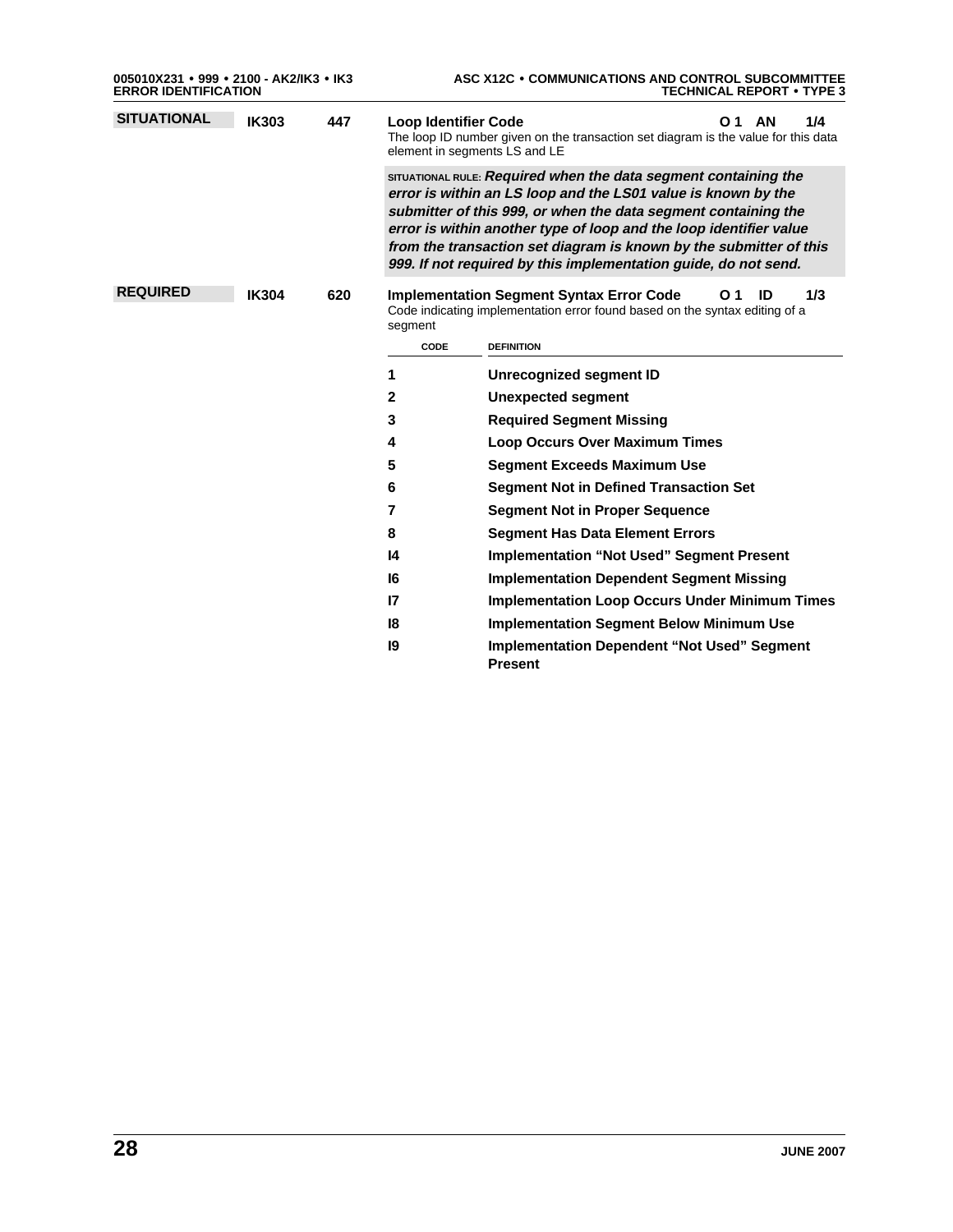<span id="page-28-0"></span>CTX CTX CTX CONTEXT + 999 • 2100 • 2100 • 2100 • 2100 • 2100 • 2100 • 2100 • 2100 • 2100 • 2100 • 2100 • 2100 **SEGMENT DETAIL <sup>62</sup> CTX - SEGMENT CONTEXT X12 Segment Name:** Context **X12 Purpose:** Describes an event context in terms of the application or implementation contexts in force at the time the event occurred and the position in the EDI stream at which that context was activated **Loop: 2100 - AK2/IK3 — ERROR IDENTIFICATION Segment Repeat: 9 Usage: SITUATIONAL 64 Situational Rule: Required when the error identified in this IK3 loop was triggered by a situational requirement of the implementation guide and the error occurs at the segment level. If not required by this implementation guide, do not send. 65 TR3 Notes: 1. The CTX segment is used to identify the data that triggered the situational requirement. 123 TR3 Example: CTX**✽**SITUATIONAL TRIGGER**✽**CLM**✽**43**✽✽**5:3**✽**C023:1325~ DIAGRAM** CTX01 C998 CTX02 721 CTX03 719 CTX04 447 CTX05 C030 CTX06 C999 CTX  $*$  **CONTER CONTER CTX CONTER CONTER Segment ID<br>Code Code** ✽ **Segment Pos in TS** ✽ **Loop ID Code** ✽ **Position in Segment** ✽ **Reference Reference**<br>in Segment M 10 O 1 ID 2/3 O 1 N0 1/10 O 1 AN 1/4 O 1 O 1 **ELEMENT DETAIL USAGE REF. DES. DATA ELEMENT REPORT OF STATISTICS IN A SERVICE STATISTICS** ATTRIBUTES **REQUIRED CTX01 C998 CONTEXT IDENTIFICATION M 10** Holds information to identify a context REQUIRED **CTX01 - 1** 9999 Context Name M AN 1/35 Holds the name or 'tag' of a context **66 Always contains the value "SITUATIONAL TRIGGER". NOT USED CTX01 - 2** 9998 Context Reference **COM 20 CON 1/35** REQUIRED CTX02 721 Segment ID Code 01 ID 2/3 Code defining the segment ID of the data segment in error (See Appendix A - Number 77) **CODE SOURCE 77:** X12 Directories REQUIRED **CTX03** 719 Segment Position in Transaction Set 01 N0 1/10 The numerical count position of this data segment from the start of the transaction set: the transaction set header is count position 1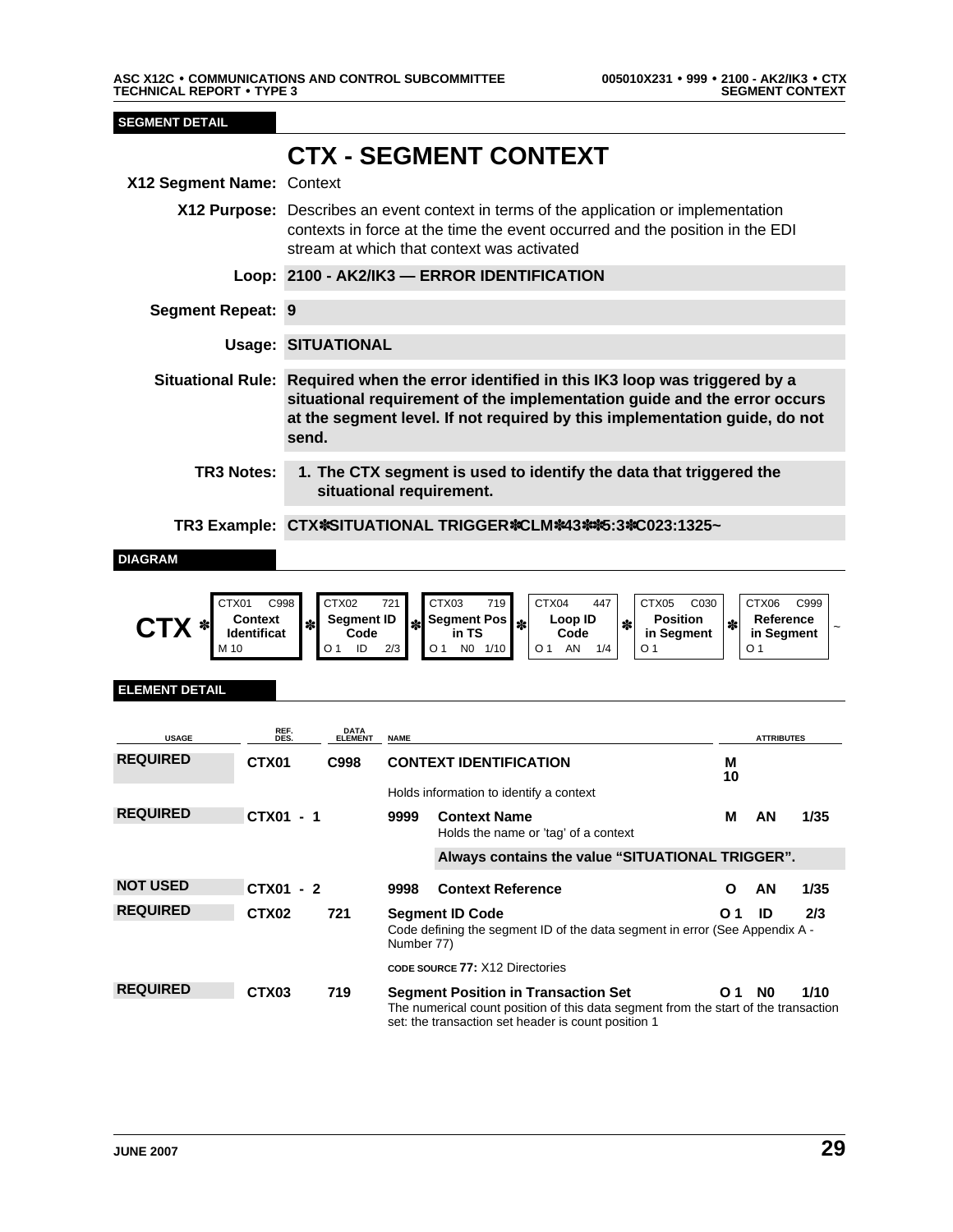| 005010X231 · 999 · 2100 - AK2/IK3 · CTX<br>SEGMENT CONTEXT |                   |                  | ASC X12C • COMMUNICATIONS AND CONTROL SUBCOMMITTEE<br><b>TECHNICAL REPORT • TYPE 3</b>                                                                                                                                                                                                                                                                                                                                                                                                                                                                                                                                                               |                                                                                                                                                                                                                                                                                                                                                                                                                                                     |  |  |  |
|------------------------------------------------------------|-------------------|------------------|------------------------------------------------------------------------------------------------------------------------------------------------------------------------------------------------------------------------------------------------------------------------------------------------------------------------------------------------------------------------------------------------------------------------------------------------------------------------------------------------------------------------------------------------------------------------------------------------------------------------------------------------------|-----------------------------------------------------------------------------------------------------------------------------------------------------------------------------------------------------------------------------------------------------------------------------------------------------------------------------------------------------------------------------------------------------------------------------------------------------|--|--|--|
| <b>SITUATIONAL</b>                                         | CTX04             | 447              |                                                                                                                                                                                                                                                                                                                                                                                                                                                                                                                                                                                                                                                      | 1/4<br><b>Loop Identifier Code</b><br>O 1 AN<br>The loop ID number given on the transaction set diagram is the value for this data<br>element in segments LS and LE                                                                                                                                                                                                                                                                                 |  |  |  |
|                                                            |                   |                  | SITUATIONAL RULE: Required when the data segment containing the<br>situational requirement is within an LS loop and the LS01 value is<br>known by the submitter of this 999, or when the data segment<br>containing the situational requirement is within another type of<br>loop and the loop identifier value from the transaction set diagram<br>is known by the submitter of this 999. If not required by this<br>implementation guide, do not send.                                                                                                                                                                                             |                                                                                                                                                                                                                                                                                                                                                                                                                                                     |  |  |  |
| <b>SITUATIONAL</b>                                         | CTX <sub>05</sub> | C <sub>030</sub> | O 1<br><b>POSITION IN SEGMENT</b><br>Code indicating the relative position of the simple data element or composite data<br>structure in error within a segment, count beginning with 1 for the position<br>immediately following the segment ID; additionally indicating the relative position<br>of a repeating structure in error, count beginning with 1 for the position<br>immediately following the preceding element separator; additionally indicating the<br>relative position of a component of a composite data structure in error, count<br>beginning with 1 for the position following the preceding element or repetition<br>separator |                                                                                                                                                                                                                                                                                                                                                                                                                                                     |  |  |  |
|                                                            |                   |                  | SITUATIONAL RULE: Required when the situational requirement relates to<br>an element. If not required by this implementation guide, do not<br>send.                                                                                                                                                                                                                                                                                                                                                                                                                                                                                                  |                                                                                                                                                                                                                                                                                                                                                                                                                                                     |  |  |  |
| <b>REQUIRED</b>                                            | CTX05 - 1         |                  | 722                                                                                                                                                                                                                                                                                                                                                                                                                                                                                                                                                                                                                                                  | <b>Element Position in Segment</b><br>N <sub>0</sub><br>1/2<br>М<br>This is used to indicate the relative position of a simple data element, or<br>the relative position of a composite data structure with the relative<br>position of the component within the composite data structure, in error;<br>in the data segment the count starts with 1 for the simple data element<br>or composite data structure immediately following the segment ID |  |  |  |
| <b>SITUATIONAL</b>                                         | CTX05 - 2         |                  | 1528                                                                                                                                                                                                                                                                                                                                                                                                                                                                                                                                                                                                                                                 | N <sub>0</sub><br>1/2<br><b>Component Data Element Position in</b><br>Ο<br><b>Composite</b><br>To identify the component data element position within the composite<br>that is in error                                                                                                                                                                                                                                                             |  |  |  |
|                                                            |                   |                  |                                                                                                                                                                                                                                                                                                                                                                                                                                                                                                                                                                                                                                                      | SITUATIONAL RULE: Required when the situational requirement<br>relates to a component data element within a composite<br>data structure. If not required by this implementation guide,<br>do not send.                                                                                                                                                                                                                                              |  |  |  |
| <b>SITUATIONAL</b>                                         | CTX05 - 3         |                  | 1686                                                                                                                                                                                                                                                                                                                                                                                                                                                                                                                                                                                                                                                 | <b>Repeating Data Element Position</b><br>N <sub>0</sub><br>1/4<br>To identify the specific repetition of a data element that is in error                                                                                                                                                                                                                                                                                                           |  |  |  |
|                                                            |                   |                  |                                                                                                                                                                                                                                                                                                                                                                                                                                                                                                                                                                                                                                                      | SITUATIONAL RULE: Required when the situational requirement<br>relates to a repeating data element. If not required by this<br>implementation guide, do not send.                                                                                                                                                                                                                                                                                   |  |  |  |
| <b>SITUATIONAL</b>                                         | CTX06             | C999             |                                                                                                                                                                                                                                                                                                                                                                                                                                                                                                                                                                                                                                                      | <b>REFERENCE IN SEGMENT</b><br>O 1<br>To hold the reference number of a data element and optionally a component data<br>element within a composite                                                                                                                                                                                                                                                                                                  |  |  |  |
|                                                            |                   |                  |                                                                                                                                                                                                                                                                                                                                                                                                                                                                                                                                                                                                                                                      | SITUATIONAL RULE: Required when CTX05 is used and the data element<br>reference number of the data element identified in CTX05-1 is<br>known by the sumbitter of the 999. If not required by this<br>implementation guide, do not send.                                                                                                                                                                                                             |  |  |  |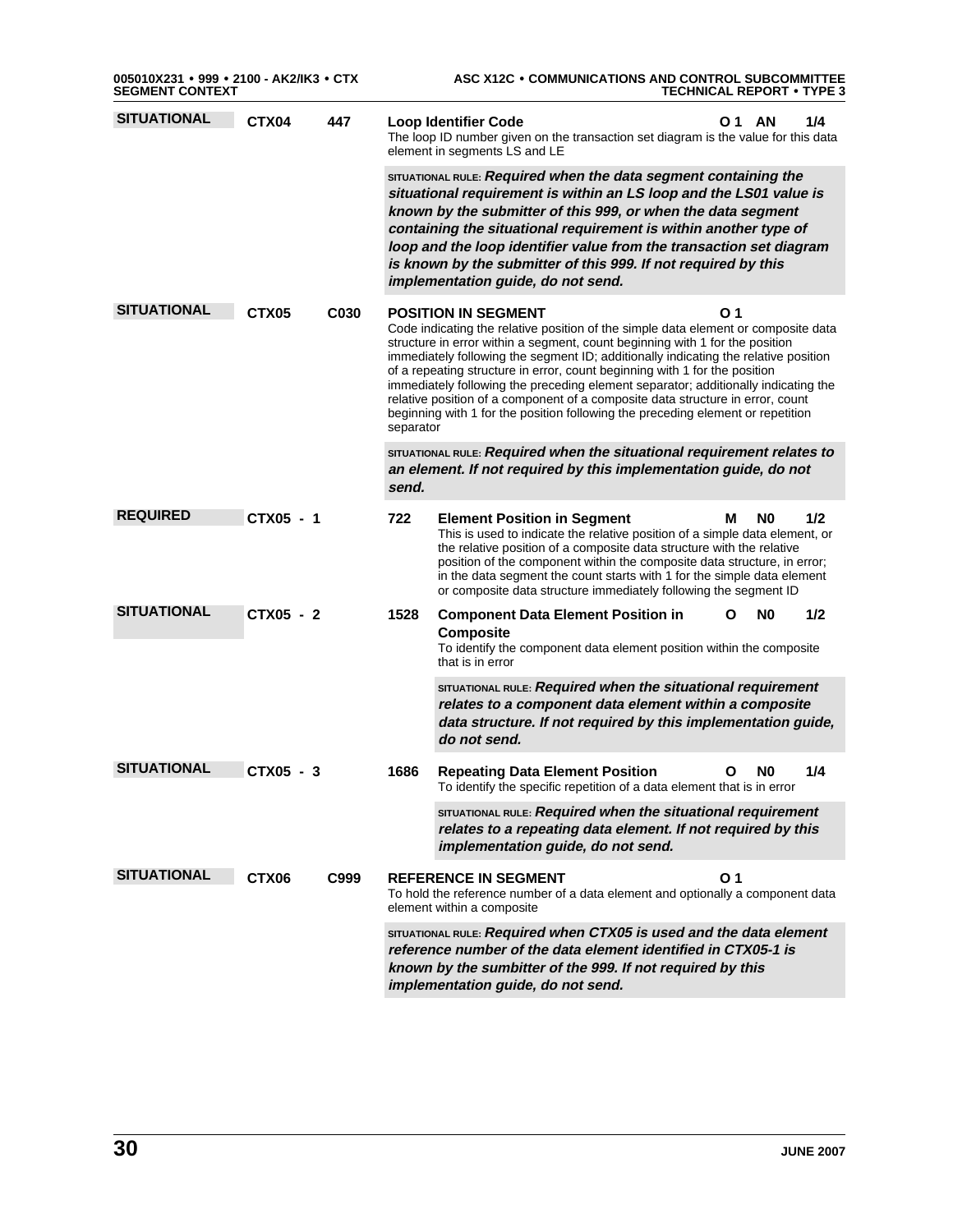| ASC X12C . COMMUNICATIONS AND CONTROL SUBCOMMITTEE<br><b>TECHNICAL REPORT • TYPE 3</b> |           |                                                                                                                                       | 005010X231 • 999 • 2100 - AK2/IK3 • CTX<br><b>SEGMENT CONTEXT</b>                                                                                                                                                                         |
|----------------------------------------------------------------------------------------|-----------|---------------------------------------------------------------------------------------------------------------------------------------|-------------------------------------------------------------------------------------------------------------------------------------------------------------------------------------------------------------------------------------------|
| <b>REQUIRED</b>                                                                        | CTX06 - 1 | 725                                                                                                                                   | Data Element Reference Number<br>N0<br>1/4<br>м<br>Reference number used to locate the data element in the Data Element<br>Dictionary                                                                                                     |
|                                                                                        |           |                                                                                                                                       | <b>SEMANTIC:</b><br>This element holds the reference number of the simple or composite<br>element at segment level.                                                                                                                       |
|                                                                                        |           |                                                                                                                                       | CODE SOURCE 77: X12 Directories                                                                                                                                                                                                           |
| <b>SITUATIONAL</b><br>CTX06 - 2                                                        | 725       | Data Element Reference Number<br>1/4<br>N0<br>O<br>Reference number used to locate the data element in the Data Element<br>Dictionary |                                                                                                                                                                                                                                           |
|                                                                                        |           |                                                                                                                                       | <b>SEMANTIC:</b><br>This element holds the reference number of the simple element within a<br>composite.                                                                                                                                  |
|                                                                                        |           |                                                                                                                                       | SITUATIONAL RULE: Required when CTX05-2 is used and the data<br>element reference number of the data element identified in<br>CTX05-2 is known by the submitter of the 999. If not<br>required by this implementation guide, do not send. |
|                                                                                        |           |                                                                                                                                       | <b>IMPLEMENTATION NAME: Component Data Element Reference</b><br><b>Number</b>                                                                                                                                                             |
|                                                                                        |           |                                                                                                                                       | CODE SOURCE 77: X12 Directories                                                                                                                                                                                                           |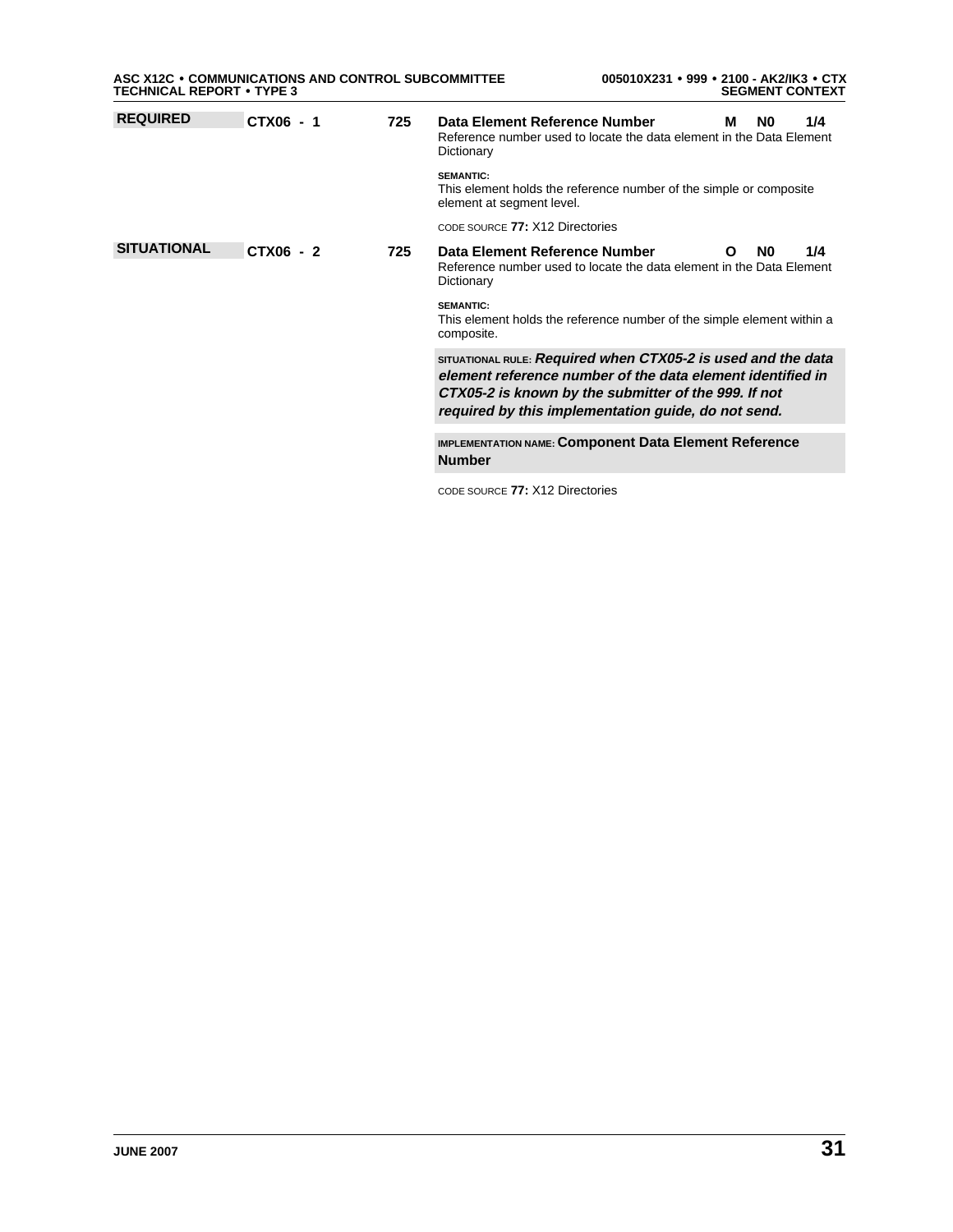<span id="page-31-0"></span>CTX CONTEXT 005010X231 BUSINESS UNIT IDENTIFIER • 999 • 2100 - AK2/IK3 • CTX

| <b>SEGMENT DETAIL</b>                                                 |                                                                                                                                                                                                                                                                                                                                                                                                                                                                                                                                                                                                                                                                                                    |                                                                                                                                                                       |  |  |  |  |  |  |  |
|-----------------------------------------------------------------------|----------------------------------------------------------------------------------------------------------------------------------------------------------------------------------------------------------------------------------------------------------------------------------------------------------------------------------------------------------------------------------------------------------------------------------------------------------------------------------------------------------------------------------------------------------------------------------------------------------------------------------------------------------------------------------------------------|-----------------------------------------------------------------------------------------------------------------------------------------------------------------------|--|--|--|--|--|--|--|
| X12 Segment Name: Context                                             | <b>CTX - BUSINESS UNIT IDENTIFIER</b>                                                                                                                                                                                                                                                                                                                                                                                                                                                                                                                                                                                                                                                              |                                                                                                                                                                       |  |  |  |  |  |  |  |
|                                                                       | stream at which that context was activated                                                                                                                                                                                                                                                                                                                                                                                                                                                                                                                                                                                                                                                         | X12 Purpose: Describes an event context in terms of the application or implementation<br>contexts in force at the time the event occurred and the position in the EDI |  |  |  |  |  |  |  |
|                                                                       | Loop: 2100 - AK2/IK3 - ERROR IDENTIFICATION                                                                                                                                                                                                                                                                                                                                                                                                                                                                                                                                                                                                                                                        |                                                                                                                                                                       |  |  |  |  |  |  |  |
| <b>Segment Repeat: 1</b>                                              |                                                                                                                                                                                                                                                                                                                                                                                                                                                                                                                                                                                                                                                                                                    |                                                                                                                                                                       |  |  |  |  |  |  |  |
|                                                                       | <b>Usage: SITUATIONAL</b>                                                                                                                                                                                                                                                                                                                                                                                                                                                                                                                                                                                                                                                                          |                                                                                                                                                                       |  |  |  |  |  |  |  |
|                                                                       | Situational Rule: Required when the error reported in this IK3 loop is within a business unit<br>and the business unit identifier is known by the submitter of the 999. If not<br>required by this implementation guide, do not send.                                                                                                                                                                                                                                                                                                                                                                                                                                                              |                                                                                                                                                                       |  |  |  |  |  |  |  |
| <b>TR3 Notes:</b>                                                     | 1. Valid values for the business unit identifier are:<br><b>TRN02</b><br>269 business unit identifier<br>270 business unit identifier<br><b>TRN02</b><br><b>TRN02</b><br>271 business unit identifier<br><b>NM109</b><br>274 business unit identifier<br>275 business unit identifier<br><b>PATIENT NAME NM109</b><br>276 business unit identifier<br><b>TRN02</b><br><b>TRN02</b><br>277 business unit identifier<br>278 business unit identifier<br><b>SUBSCRIBER NAME NM109</b><br>ENT <sub>01</sub><br>820 business unit identifier<br><b>SUBSCRIBER NUMBER REF02</b><br>834 business unit identifier<br><b>TRN02</b><br>835 business unit identifier<br>CLM01<br>837 business unit identifier |                                                                                                                                                                       |  |  |  |  |  |  |  |
|                                                                       | TR3 Example: CTX*CLM01:123456789~                                                                                                                                                                                                                                                                                                                                                                                                                                                                                                                                                                                                                                                                  |                                                                                                                                                                       |  |  |  |  |  |  |  |
| <b>DIAGRAM</b>                                                        |                                                                                                                                                                                                                                                                                                                                                                                                                                                                                                                                                                                                                                                                                                    |                                                                                                                                                                       |  |  |  |  |  |  |  |
| CTX01<br><b>Context</b><br>$\mathbf{I}$ X $^*$<br>Identificat<br>M 10 | CTX04<br>C998<br>CTX02<br>CTX03<br>447<br>721<br>719<br>CTX05<br>C030<br>Seament ID<br>Seament Pos<br>Loop ID<br><b>Position</b><br>*<br>∗<br>in Segment<br>Gode<br>in TS<br>Gode<br>ID<br>2/3<br>O 1<br>O 1<br>NO 1/10<br>O 1<br>AN<br>1/4<br>O 1                                                                                                                                                                                                                                                                                                                                                                                                                                                 | CTX06<br>C999<br>Reference<br>$\ast$<br>in Segment<br>O 1                                                                                                             |  |  |  |  |  |  |  |
| <b>ELEMENT DETAIL</b>                                                 |                                                                                                                                                                                                                                                                                                                                                                                                                                                                                                                                                                                                                                                                                                    |                                                                                                                                                                       |  |  |  |  |  |  |  |
| <b>USAGE</b>                                                          | REF.<br>DES.<br>DATA<br>ELEMENT<br><b>NAME</b>                                                                                                                                                                                                                                                                                                                                                                                                                                                                                                                                                                                                                                                     | <b>ATTRIBUTES</b>                                                                                                                                                     |  |  |  |  |  |  |  |
| <b>REQUIRED</b><br>CTX01                                              | C998<br><b>CONTEXT IDENTIFICATION</b>                                                                                                                                                                                                                                                                                                                                                                                                                                                                                                                                                                                                                                                              | Μ<br>10                                                                                                                                                               |  |  |  |  |  |  |  |
|                                                                       | Holds information to identify a context                                                                                                                                                                                                                                                                                                                                                                                                                                                                                                                                                                                                                                                            |                                                                                                                                                                       |  |  |  |  |  |  |  |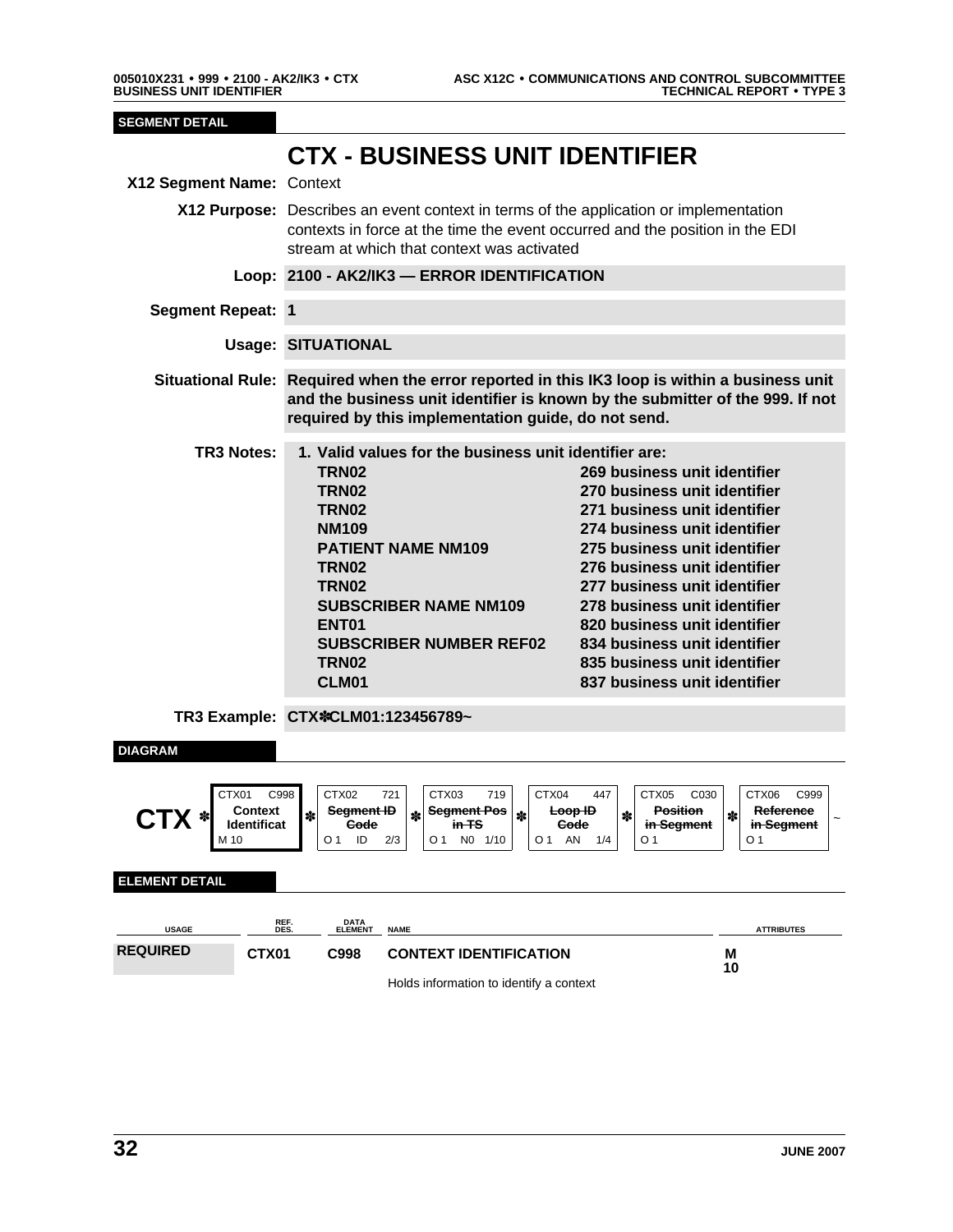| <b>REQUIRED</b><br>CTX01 - 1 |                   |                                                                                    | 9999                                                                                                                              | <b>Context Name</b><br>Holds the name or 'tag' of a context                                                                                                                                  | М                                                                                                                                                                                            | AN             | 1/35 |
|------------------------------|-------------------|------------------------------------------------------------------------------------|-----------------------------------------------------------------------------------------------------------------------------------|----------------------------------------------------------------------------------------------------------------------------------------------------------------------------------------------|----------------------------------------------------------------------------------------------------------------------------------------------------------------------------------------------|----------------|------|
|                              |                   |                                                                                    |                                                                                                                                   | This contains one of the following values, depending on the<br>value in AK201:<br><b>TRN02</b><br><b>TRN02</b><br><b>TRN02</b><br><b>NM109</b><br><b>PATIENT NAME NM109</b><br><b>TRN02</b>  | 269 business unit identifier<br>270 business unit identifier<br>271 business unit identifier<br>274 business unit identifier<br>275 business unit identifier<br>276 business unit identifier |                |      |
|                              |                   |                                                                                    | <b>TRN02</b><br><b>SUBSCRIBER NAME NM109</b><br>ENT <sub>01</sub><br><b>SUBSCRIBER NUMBER REF02</b><br>TRN <sub>02</sub><br>CLM01 | 277 business unit identifier<br>278 business unit identifier<br>820 business unit identifier<br>834 business unit identifier<br>835 business unit identifier<br>837 business unit identifier |                                                                                                                                                                                              |                |      |
| <b>REQUIRED</b><br>CTX01 - 2 |                   | 9998                                                                               | <b>Context Reference</b><br>Holds a reference to or for a context                                                                 | O                                                                                                                                                                                            | AN                                                                                                                                                                                           | 1/35           |      |
|                              |                   | This contains the value from the business unit identifier<br>specified in CTX01-1. |                                                                                                                                   |                                                                                                                                                                                              |                                                                                                                                                                                              |                |      |
| <b>NOT USED</b>              | CTX <sub>02</sub> | 721                                                                                |                                                                                                                                   | <b>Segment ID Code</b>                                                                                                                                                                       | O <sub>1</sub>                                                                                                                                                                               | ID             | 2/3  |
| <b>NOT USED</b>              | CTX03             | 719                                                                                |                                                                                                                                   | <b>Segment Position in Transaction Set</b>                                                                                                                                                   | O <sub>1</sub>                                                                                                                                                                               | N <sub>0</sub> | 1/10 |
| <b>NOT USED</b>              | CTX04             | 447                                                                                |                                                                                                                                   | <b>Loop Identifier Code</b>                                                                                                                                                                  | O <sub>1</sub>                                                                                                                                                                               | AN             | 1/4  |
| <b>NOT USED</b>              | CTX <sub>05</sub> | C <sub>030</sub>                                                                   |                                                                                                                                   | <b>POSITION IN SEGMENT</b>                                                                                                                                                                   | O <sub>1</sub>                                                                                                                                                                               |                |      |
| <b>NOT USED</b>              | CTX06             | C999                                                                               |                                                                                                                                   | <b>REFERENCE IN SEGMENT</b>                                                                                                                                                                  | O <sub>1</sub>                                                                                                                                                                               |                |      |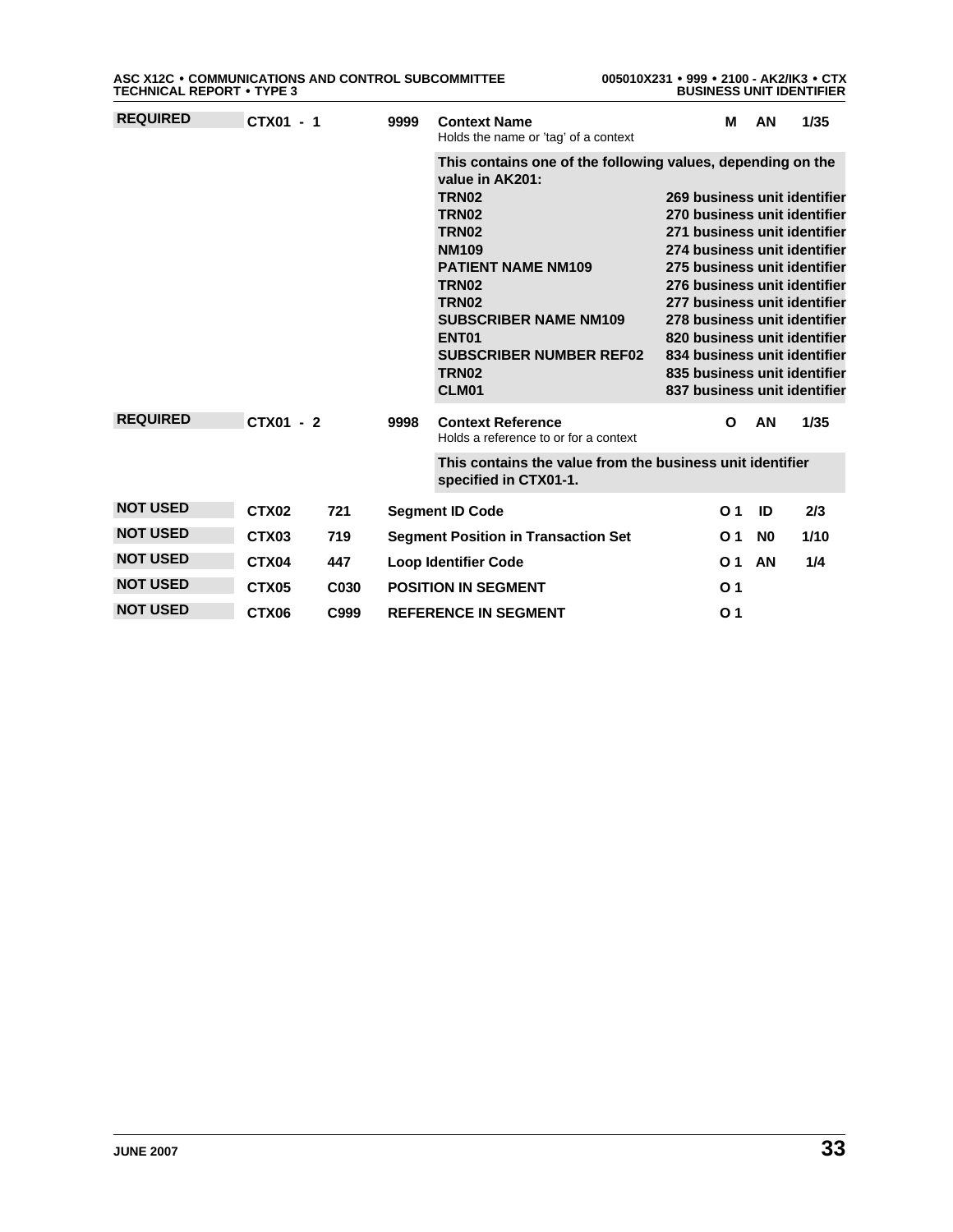**SEGMENT DETAIL**

<span id="page-33-0"></span>IK4 IMPLEMENTATION DATA ELEMENT NOTE 005010X231 IMPLEMENTATION DATA ELEMENT NOTE • 999 • 2110 - AK2/IK3/IK4 • IK4

**IK4 - IMPLEMENTATION DATA ELEMENT NOTE X12 Segment Name:** Implementation Data Element Note **X12 Purpose:** To report implementation errors in a data element or composite data structure and identify the location of the data element **Loop: 2110 - AK2/IK3/IK4 — IMPLEMENTATION DATA ELEMENT NOTE Loop Repeat: >1 Segment Repeat: 1 Usage: SITUATIONAL 54 Situational Rule: Required when the error in the segment described in the IK3 segment applies to a data element and the location of the data element containing the error can be identified by the submitter of the 999. If not required by this implementation guideline, do not send. 53 TR3 Example: IK4**✽**3**✽**1068**✽**7**✽**B~ DIAGRAM** IK401 C030 IK402 725 IK403 621 IK404 724 **IK4**  $*$  **Position** in Segmer **in Segment**  $\ast$  **Data Elemnt**<br>**Ref Number Data Elemnt**  $\left|\frac{1}{10}\right|$  Imple Data<br>Ref Number Syn Er Code **Syn Er Code**  $\begin{bmatrix} \ast \\ \ast \end{bmatrix}$  Copy of Bad<br>Syn Er Code **by** Data Elemnt **Data Elemnt**  $01$  N0  $1/4$  M 1 ID  $1/3$  O1 AN 1/99 **ELEMENT DETAIL USAGE REF. DES. DATA ELEMENT NAME ATTRIBUTES REQUIRED IK401 C030 POSITION IN SEGMENT M 1** Code indicating the relative position of the simple data element or composite data structure in error within a segment, count beginning with 1 for the position immediately following the segment ID; additionally indicating the relative position of a repeating structure in error, count beginning with 1 for the position immediately following the preceding element separator; additionally indicating the relative position of a component of a composite data structure in error, count beginning with 1 for the position following the preceding element or repetition separator REQUIRED **IK401 - 1** 722 Element Position in Segment M N0 1/2 This is used to indicate the relative position of a simple data element, or the relative position of a composite data structure with the relative position of the component within the composite data structure, in error; in the data segment the count starts with 1 for the simple data element or composite data structure immediately following the segment ID **SITUATIONAL IK401 - 2 1528 Component Data Element Position in Composite O N0 1/2** To identify the component data element position within the composite that is in error **18 SITUATIONAL RULE: Required when the error described in this segment relates to a component data element within a composite data structure. If not required by this**

### **implementation guide, do not send.**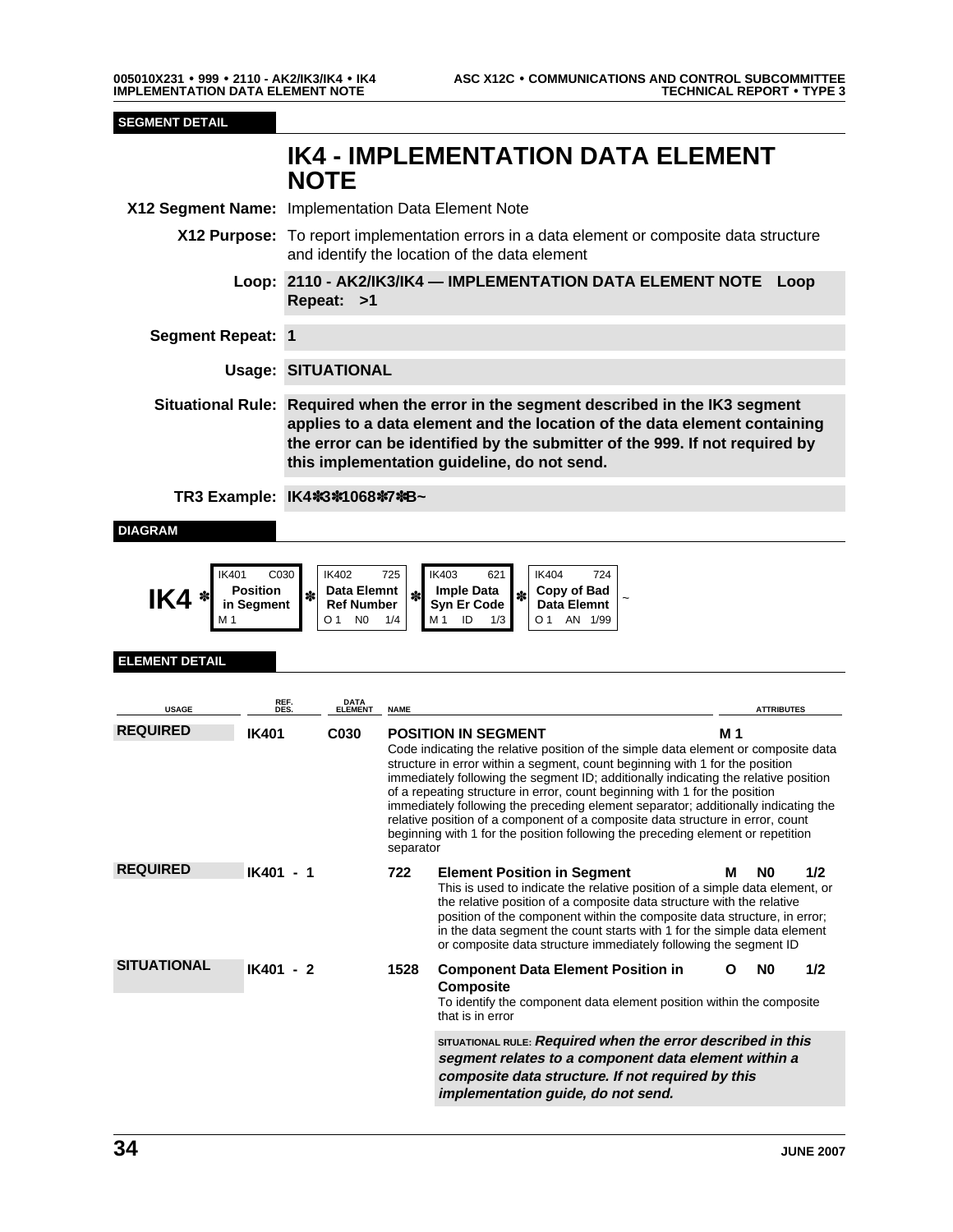| ASC X12C • COMMUNICATIONS AND CONTROL SUBCOMMITTEE<br><b>TECHNICAL REPORT • TYPE 3</b> |              |     |         | 005010X231 • 999 • 2110 - AK2/IK3/IK4 • IK4<br><b>IMPLEMENTATION DATA ELEMENT NOTE</b>                                                                                                         |
|----------------------------------------------------------------------------------------|--------------|-----|---------|------------------------------------------------------------------------------------------------------------------------------------------------------------------------------------------------|
| <b>SITUATIONAL</b>                                                                     | IK401 - 3    |     | 1686    | N0<br>1/4<br><b>Repeating Data Element Position</b><br>Ο<br>To identify the specific repetition of a data element that is in error                                                             |
|                                                                                        |              |     |         | SITUATIONAL RULE: Required when the error described in this<br>segment relates to a repeating data element. If not required<br>by this implementation guide, do not send.                      |
| <b>SITUATIONAL</b>                                                                     | IK402        | 725 |         | 1/4<br>Data Element Reference Number<br>O 1<br>N0<br>Reference number used to locate the data element in the Data Element Dictionary                                                           |
|                                                                                        |              |     |         | SITUATIONAL RULE: Required when the data element reference number<br>for the errored data is known. If not required by this implementation<br>guide, do not send.                              |
|                                                                                        |              |     |         | CODE SOURCE 77: X12 Directories                                                                                                                                                                |
| <b>REQUIRED</b>                                                                        | <b>IK403</b> | 621 | element | 1/3<br><b>Implementation Data Element Syntax Error Code M1</b><br>ID<br>Code indicating the implementation error found after syntax edits of a data                                            |
|                                                                                        |              |     |         | CODE<br><b>DEFINITION</b>                                                                                                                                                                      |
|                                                                                        |              |     | 1       | <b>Required Data Element Missing</b>                                                                                                                                                           |
|                                                                                        |              |     | 2       | <b>Conditional Required Data Element Missing</b>                                                                                                                                               |
|                                                                                        |              |     | 3       | <b>Too Many Data Elements</b>                                                                                                                                                                  |
|                                                                                        |              |     | 4       | <b>Data Element Too Short</b>                                                                                                                                                                  |
|                                                                                        |              |     | 5       | <b>Data Element Too Long</b>                                                                                                                                                                   |
|                                                                                        |              |     | 6       | <b>Invalid Character In Data Element</b>                                                                                                                                                       |
|                                                                                        |              |     | 7       | <b>Invalid Code Value</b>                                                                                                                                                                      |
|                                                                                        |              |     | 8       | <b>Invalid Date</b>                                                                                                                                                                            |
|                                                                                        |              |     | 9       | <b>Invalid Time</b>                                                                                                                                                                            |
|                                                                                        |              |     | 10      | <b>Exclusion Condition Violated</b>                                                                                                                                                            |
|                                                                                        |              |     | 12      | <b>Too Many Repetitions</b>                                                                                                                                                                    |
|                                                                                        |              |     | 13      | <b>Too Many Components</b>                                                                                                                                                                     |
|                                                                                        |              |     | 110     | <b>Implementation "Not Used" Data Element Present</b>                                                                                                                                          |
|                                                                                        |              |     | 111     | <b>Implementation Too Few Repetitions</b>                                                                                                                                                      |
|                                                                                        |              |     | 112     | <b>Implementation Pattern Match Failure</b>                                                                                                                                                    |
|                                                                                        |              |     | 113     | Implementation Dependent "Not Used" Data<br><b>Element Present</b>                                                                                                                             |
|                                                                                        |              |     | 16      | <b>Code Value Not Used in Implementation</b>                                                                                                                                                   |
|                                                                                        |              |     | 19      | <b>Implementation Dependent Data Element Missing</b>                                                                                                                                           |
| <b>SITUATIONAL</b>                                                                     | <b>IK404</b> | 724 |         | <b>01 AN</b><br>1/99<br><b>Copy of Bad Data Element</b><br>This is a copy of the data element in error                                                                                         |
|                                                                                        |              |     |         | SITUATIONAL RULE: Required unless invalid characters are present, data<br>is missing, or the data is from a binary data element. If not required<br>by this implementation guide, do not send. |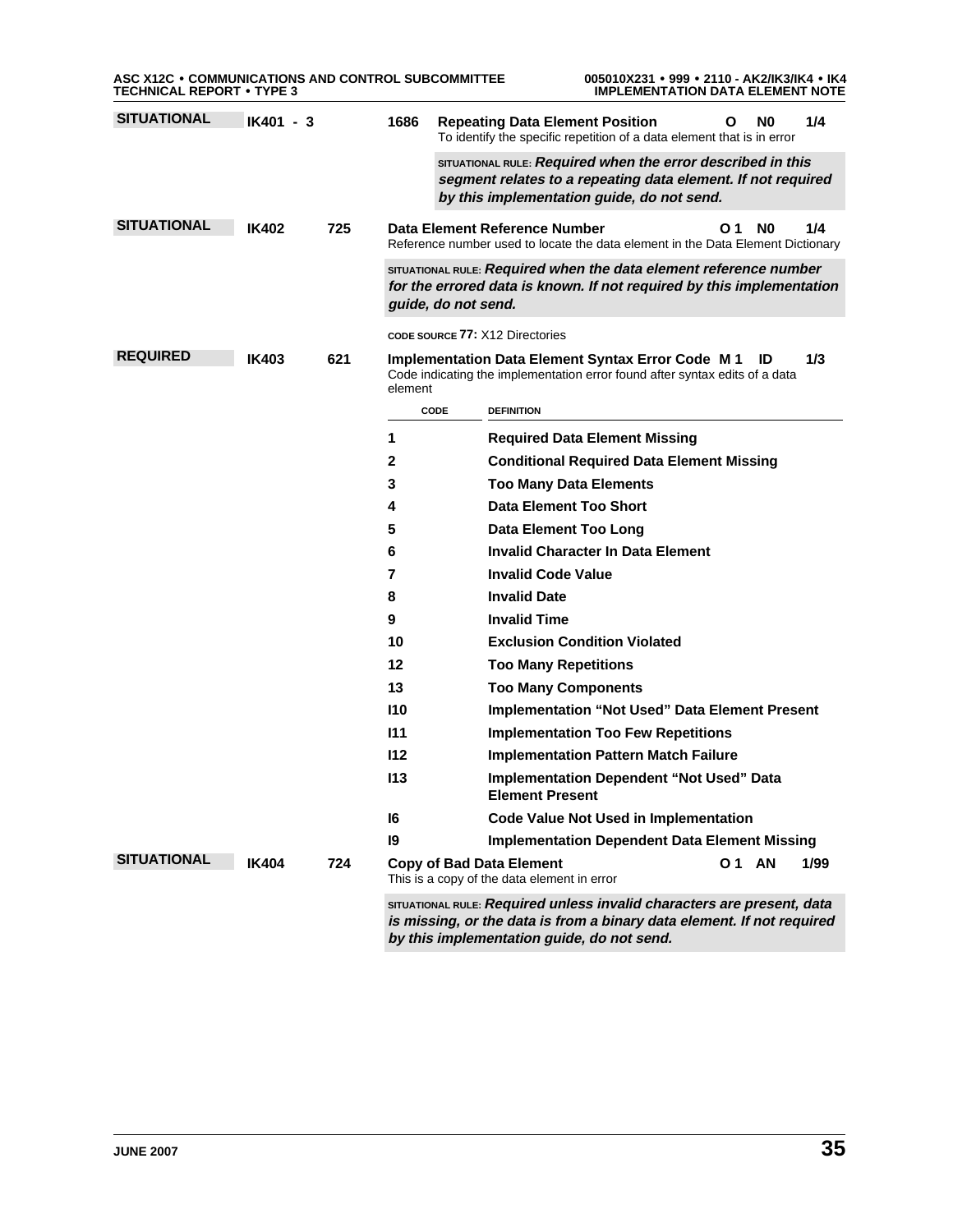#### <span id="page-35-0"></span>**SEGMENT DETAIL**

## **<sup>76</sup> CTX - ELEMENT CONTEXT**

| X12 Segment Name: Context |                                                                                                                                                                                                                                                             |
|---------------------------|-------------------------------------------------------------------------------------------------------------------------------------------------------------------------------------------------------------------------------------------------------------|
|                           | <b>X12 Purpose:</b> Describes an event context in terms of the application or implementation<br>contexts in force at the time the event occurred and the position in the EDI<br>stream at which that context was activated                                  |
| X12 Set Notes:            | 1. The CTX Segment shall be used to disambiguate a reported error that is<br>dependent on context.                                                                                                                                                          |
|                           | Loop: 2110 - AK2/IK3/IK4 - IMPLEMENTATION DATA ELEMENT NOTE                                                                                                                                                                                                 |
| <b>Segment Repeat: 10</b> |                                                                                                                                                                                                                                                             |
|                           | <b>Usage: SITUATIONAL</b>                                                                                                                                                                                                                                   |
|                           | Situational Rule: Required when the error identified in this IK4 loop was triggered by a<br>situational requirement of the implementation guide and the error occurs<br>at the element level. If not required by this implementation guide, do not<br>send. |
| <b>TR3 Notes:</b>         | 1. The CTX segment is used to identify the data that triggered the<br>situational requirement.                                                                                                                                                              |
|                           | TR3 Example: CTX*SITUATIONAL TRIGGER*CLM*43**5:3*C023:1325~                                                                                                                                                                                                 |

$$
\mathsf{DIAGRAM}
$$

|        | C998<br>CTX01                      |  | CTX02                     |    | 721 | CTX03                                                           |                | 719 <sub>h</sub> | CTX04 |    | 447                           |  | CTX05 | C030                    |  | CTX06  | C999 |  |
|--------|------------------------------------|--|---------------------------|----|-----|-----------------------------------------------------------------|----------------|------------------|-------|----|-------------------------------|--|-------|-------------------------|--|--------|------|--|
| $\ast$ | <b>Context</b><br>∗<br>ldentificat |  | <b>Segment ID</b><br>Code |    |     | $\left \ast\right $ Segment Pos $\left \ast\right $<br>TS<br>in |                | Loop ID<br>Code  |       | ∗  | <b>Position</b><br>in Segment |  | ∗     | Reference<br>in Segment |  | $\sim$ |      |  |
|        | M 10                               |  |                           | ID | 2/3 | O <sub>1</sub>                                                  | N <sub>0</sub> | 1/10             |       | AN | 1/4                           |  | O     |                         |  |        |      |  |

#### **ELEMENT DETAIL**

| <b>USAGE</b>    | REF.<br>DES.      | <b>DATA</b><br><b>ELEMENT</b> | <b>NAME</b> |                                                                                                                                                                                          |         | <b>ATTRIBUTES</b> |      |  |  |  |  |
|-----------------|-------------------|-------------------------------|-------------|------------------------------------------------------------------------------------------------------------------------------------------------------------------------------------------|---------|-------------------|------|--|--|--|--|
| <b>REQUIRED</b> | CTX01             | C998                          |             | <b>CONTEXT IDENTIFICATION</b>                                                                                                                                                            | М<br>10 |                   |      |  |  |  |  |
|                 |                   |                               |             | Holds information to identify a context                                                                                                                                                  |         |                   |      |  |  |  |  |
| <b>REQUIRED</b> | CTX01<br>- 1      |                               | 9999        | <b>Context Name</b><br>Holds the name or 'tag' of a context                                                                                                                              | м       | AN                | 1/35 |  |  |  |  |
|                 |                   |                               |             | Always contains the value "SITUATIONAL TRIGGER".                                                                                                                                         |         |                   |      |  |  |  |  |
| <b>NOT USED</b> | CTX01 - 2         |                               | 9998        | <b>Context Reference</b>                                                                                                                                                                 | Ο       | ΑN                | 1/35 |  |  |  |  |
| <b>REQUIRED</b> | CTX <sub>02</sub> | 721                           | Number 77)  | 2/3<br><b>Segment ID Code</b><br>ID<br>O.<br>Code defining the segment ID of the data segment in error (See Appendix A -                                                                 |         |                   |      |  |  |  |  |
|                 |                   |                               |             | CODE SOURCE 77: X12 Directories                                                                                                                                                          |         |                   |      |  |  |  |  |
| <b>REQUIRED</b> | CTX <sub>03</sub> | 719                           |             | <b>Segment Position in Transaction Set</b><br>The numerical count position of this data segment from the start of the transaction<br>set: the transaction set header is count position 1 | O 1     | N <sub>0</sub>    | 1/10 |  |  |  |  |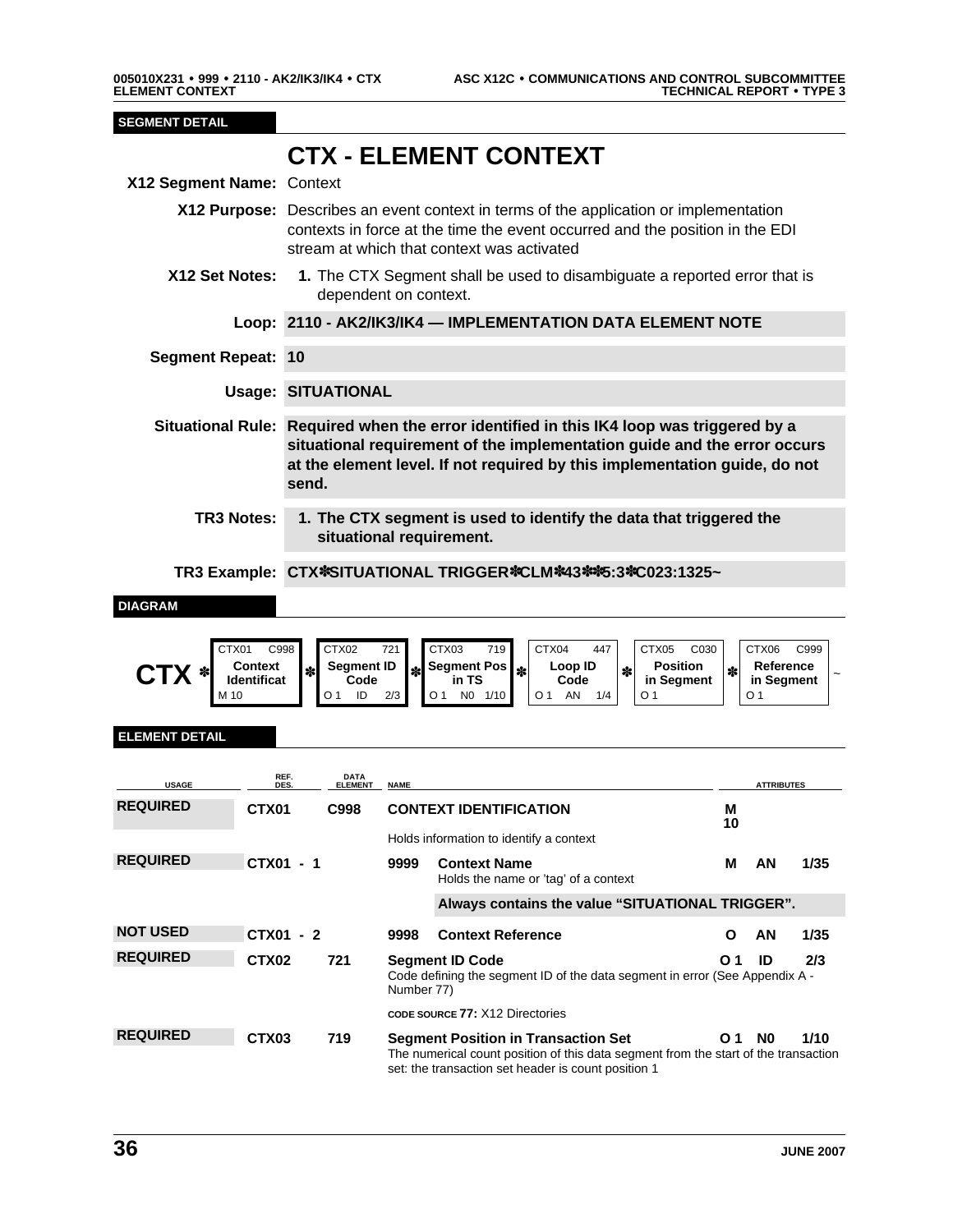| <b>SITUATIONAL</b> | CTX04             | 447  |                                                                                                                                                     | 1/4<br><b>Loop Identifier Code</b><br>O 1<br>- AN<br>The loop ID number given on the transaction set diagram is the value for this data<br>element in segments LS and LE                                                                                                                                                                                                                                                                                                                                                                                                                                        |  |  |  |  |
|--------------------|-------------------|------|-----------------------------------------------------------------------------------------------------------------------------------------------------|-----------------------------------------------------------------------------------------------------------------------------------------------------------------------------------------------------------------------------------------------------------------------------------------------------------------------------------------------------------------------------------------------------------------------------------------------------------------------------------------------------------------------------------------------------------------------------------------------------------------|--|--|--|--|
|                    |                   |      |                                                                                                                                                     | SITUATIONAL RULE: Required when the data segment containing the<br>situational requirement is within an LS loop and the LS01 value is<br>known by the submitter of this 999, or when the data segment<br>containing the situational requirement is within another type of<br>loop and the loop identifier value from the transaction set diagram<br>is known by the submitter of this 999. If not required by this<br>implementation guide, do not send.                                                                                                                                                        |  |  |  |  |
| <b>SITUATIONAL</b> | CTX <sub>05</sub> | C030 |                                                                                                                                                     | <b>POSITION IN SEGMENT</b><br>01                                                                                                                                                                                                                                                                                                                                                                                                                                                                                                                                                                                |  |  |  |  |
|                    |                   |      |                                                                                                                                                     | Code indicating the relative position of the simple data element or composite data<br>structure in error within a segment, count beginning with 1 for the position<br>immediately following the segment ID; additionally indicating the relative position<br>of a repeating structure in error, count beginning with 1 for the position<br>immediately following the preceding element separator; additionally indicating the<br>relative position of a component of a composite data structure in error, count<br>beginning with 1 for the position following the preceding element or repetition<br>separator |  |  |  |  |
|                    |                   |      | SITUATIONAL RULE: Required when the situational requirement relates to<br>an element. If not required by this implementation guide, do not<br>send. |                                                                                                                                                                                                                                                                                                                                                                                                                                                                                                                                                                                                                 |  |  |  |  |
| <b>REQUIRED</b>    | CTX05 - 1         |      | 722                                                                                                                                                 | 1/2<br>N0<br><b>Element Position in Segment</b><br>м                                                                                                                                                                                                                                                                                                                                                                                                                                                                                                                                                            |  |  |  |  |
|                    |                   |      |                                                                                                                                                     | This is used to indicate the relative position of a simple data element, or<br>the relative position of a composite data structure with the relative<br>position of the component within the composite data structure, in error;<br>in the data segment the count starts with 1 for the simple data element<br>or composite data structure immediately following the segment ID                                                                                                                                                                                                                                 |  |  |  |  |
| <b>SITUATIONAL</b> | CTX05 - 2         |      | 1528                                                                                                                                                | 1/2<br><b>Component Data Element Position in</b><br>N0<br>O<br><b>Composite</b><br>To identify the component data element position within the composite<br>that is in error                                                                                                                                                                                                                                                                                                                                                                                                                                     |  |  |  |  |
|                    |                   |      |                                                                                                                                                     | SITUATIONAL RULE: Required when the situational requirement<br>relates to a component data element within a composite<br>data structure. If not required by this implementation guide,<br>do not send.                                                                                                                                                                                                                                                                                                                                                                                                          |  |  |  |  |
| <b>SITUATIONAL</b> | CTX05 - 3         |      | 1686                                                                                                                                                | N0<br>1/4<br><b>Repeating Data Element Position</b><br>Ο<br>To identify the specific repetition of a data element that is in error                                                                                                                                                                                                                                                                                                                                                                                                                                                                              |  |  |  |  |
|                    |                   |      |                                                                                                                                                     | SITUATIONAL RULE: Required when the situational requirement<br>relates to a repeating data element. If not required by this<br>implementation guide, do not send.                                                                                                                                                                                                                                                                                                                                                                                                                                               |  |  |  |  |
| <b>SITUATIONAL</b> | CTX06             | C999 |                                                                                                                                                     | O <sub>1</sub><br><b>REFERENCE IN SEGMENT</b><br>To hold the reference number of a data element and optionally a component data<br>element within a composite                                                                                                                                                                                                                                                                                                                                                                                                                                                   |  |  |  |  |
|                    |                   |      |                                                                                                                                                     | SITUATIONAL RULE: Required when CTX05 is used and the data element<br>reference number of the data element identified in CTX05-1 is<br>known by the sumbitter of the 999. If not required by this<br>implementation guide, do not send.                                                                                                                                                                                                                                                                                                                                                                         |  |  |  |  |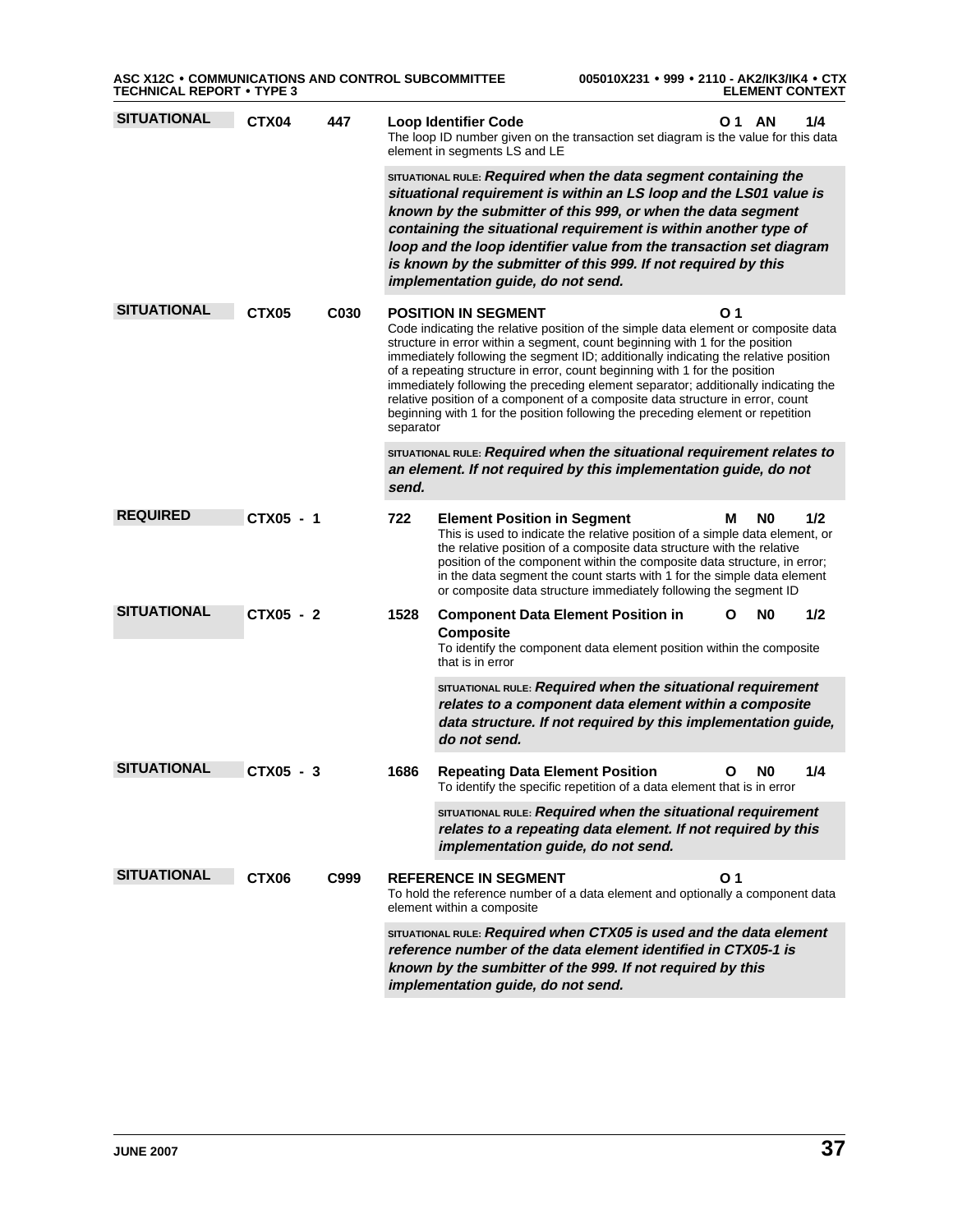| 005010X231 • 999 • 2110 - AK2/IK3/IK4 • CTX<br><b>ELEMENT CONTEXT</b> |           |     | ASC X12C . COMMUNICATIONS AND CONTROL SUBCOMMITTEE<br><b>TECHNICAL REPORT • TYPE 3</b>                                                                                                                                                    |  |  |  |  |
|-----------------------------------------------------------------------|-----------|-----|-------------------------------------------------------------------------------------------------------------------------------------------------------------------------------------------------------------------------------------------|--|--|--|--|
| <b>REQUIRED</b>                                                       | CTX06 - 1 | 725 | Data Element Reference Number<br>1/4<br>м<br>N0<br>Reference number used to locate the data element in the Data Element<br>Dictionary                                                                                                     |  |  |  |  |
|                                                                       |           |     | <b>SEMANTIC:</b><br>This element holds the reference number of the simple or composite<br>element at segment level.                                                                                                                       |  |  |  |  |
|                                                                       |           |     | CODE SOURCE 77: X12 Directories                                                                                                                                                                                                           |  |  |  |  |
| <b>SITUATIONAL</b>                                                    | CTX06 - 2 | 725 | Data Element Reference Number<br>1/4<br>N <sub>0</sub><br>O<br>Reference number used to locate the data element in the Data Element<br>Dictionary                                                                                         |  |  |  |  |
|                                                                       |           |     | <b>SEMANTIC:</b><br>This element holds the reference number of the simple element within a<br>composite.                                                                                                                                  |  |  |  |  |
|                                                                       |           |     | SITUATIONAL RULE: Required when CTX05-2 is used and the data<br>element reference number of the data element identified in<br>CTX05-2 is known by the submitter of the 999. If not<br>required by this implementation quide, do not send. |  |  |  |  |
|                                                                       |           |     | CODE SOURCE 77: X12 Directories                                                                                                                                                                                                           |  |  |  |  |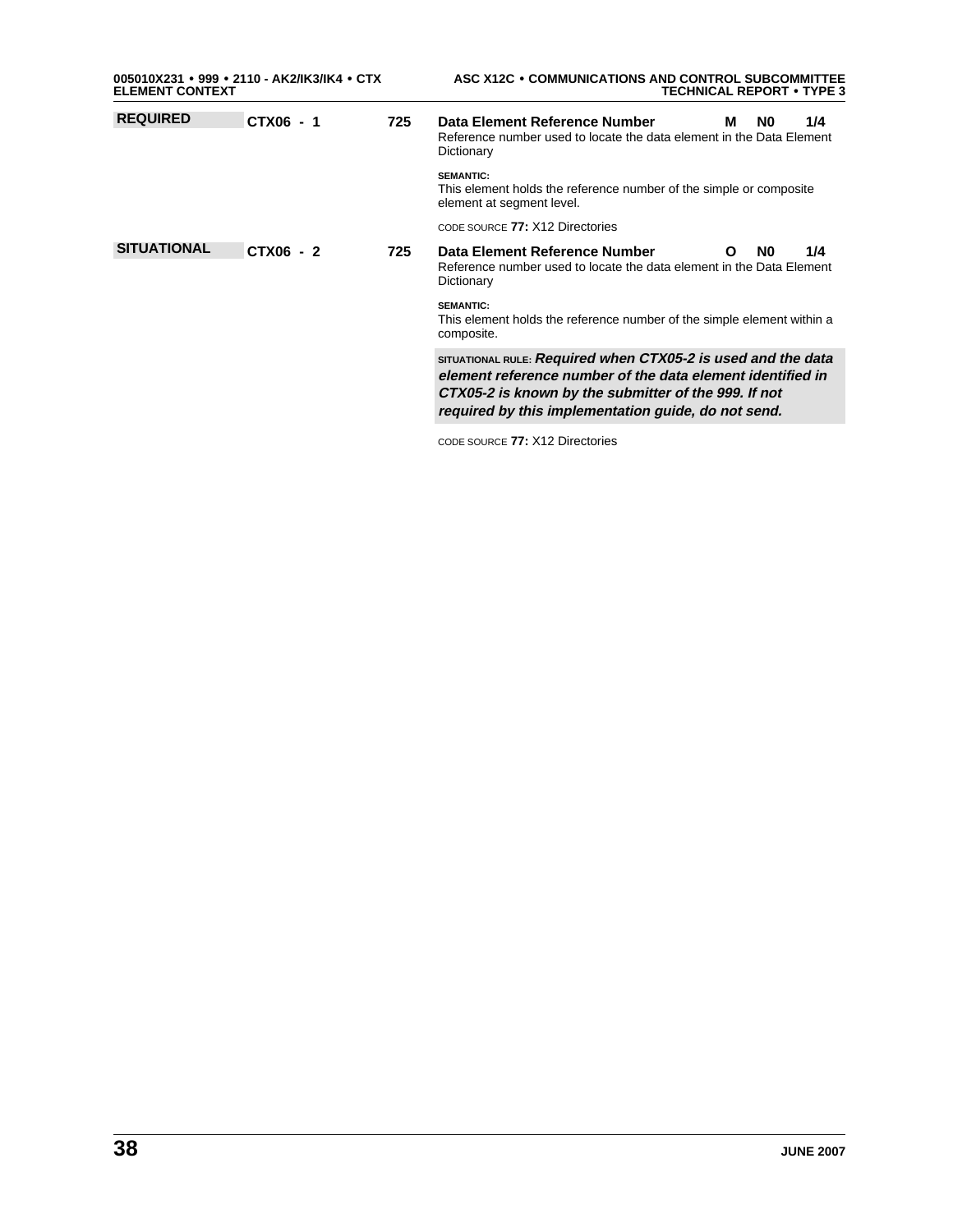**SEGMENT DETAIL <sup>46</sup> IK5 - TRANSACTION SET RESPONSE TRAILER X12 Segment Name:** Implementation Transaction Set Response Trailer **X12 Purpose:** To acknowledge acceptance or rejection and report implementation errors in a transaction set **X12 Set Notes: 1.** If any implementation guide errors have been reported in IK3 or IK4, then code I5 shall be reported in the IK5 Segment. **Loop: 2000 - AK2 — TRANSACTION SET RESPONSE HEADER Segment Repeat: 1 Usage: REQUIRED 55 TR3 Example: IK5**✽**R**✽**5~ DIAGRAM** IK501 717 IK502 618 IK503 618 IK504 618 IK505 618 IK506 618  $\text{IK5}$   $*$   $\begin{array}{c} \text{TS Ack} \\ \text{Code} \\ \text{M1} \end{array}$ **Code** ✽ **Imple TS Syn Er Code** ✽ **Imple TS Syn Er Code**  $\begin{array}{c|c} \n\text{Imple TS} \\
\text{Syn Er Code} \\
\hline\n01 & \text{ID} & 1/3\n\end{array}$   $\begin{array}{c|c} \n\text{Imple TS} \\
\text{Syn Er Cod} \\
\hline\n01 & \text{ID} & 1\n\end{array}$ **Syn Er Code** ✽ **Imple TS Syn Er Code**  $\left|\frac{1}{10}\right|$  **Imple TS**<br>**Syn Er Code** Syn Er Code Syn Er Code M 1 ID 1/1 O 1 ID 1/3 O 1 ID 1/3 O 1 ID 1/3 O 1 ID 1/3 O 1 ID 1/3 **ELEMENT DETAIL USAGE REF. DES. DATA ELEMENT NAME ATTRIBUTES REQUIRED IK501 717 Transaction Set Acknowledgment Code M 1 ID 1/1** Code indicating accept or reject condition based on the syntax editing of the transaction set **CODE DEFINITION A Accepted E Accepted But Errors Were Noted 80 The transaction set indicated in this AK2 loop contained errors, but was forwarded for further processing. M Rejected, Message Authentication Code (MAC) Failed R Rejected 81 The transaction set indicated in this AK2 loop contained errors, and was NOT forwarded for further processing. It will need to be corrected and resubmitted. W Rejected, Assurance Failed Validity Tests X Rejected, Content After Decryption Could Not Be**

**Analyzed**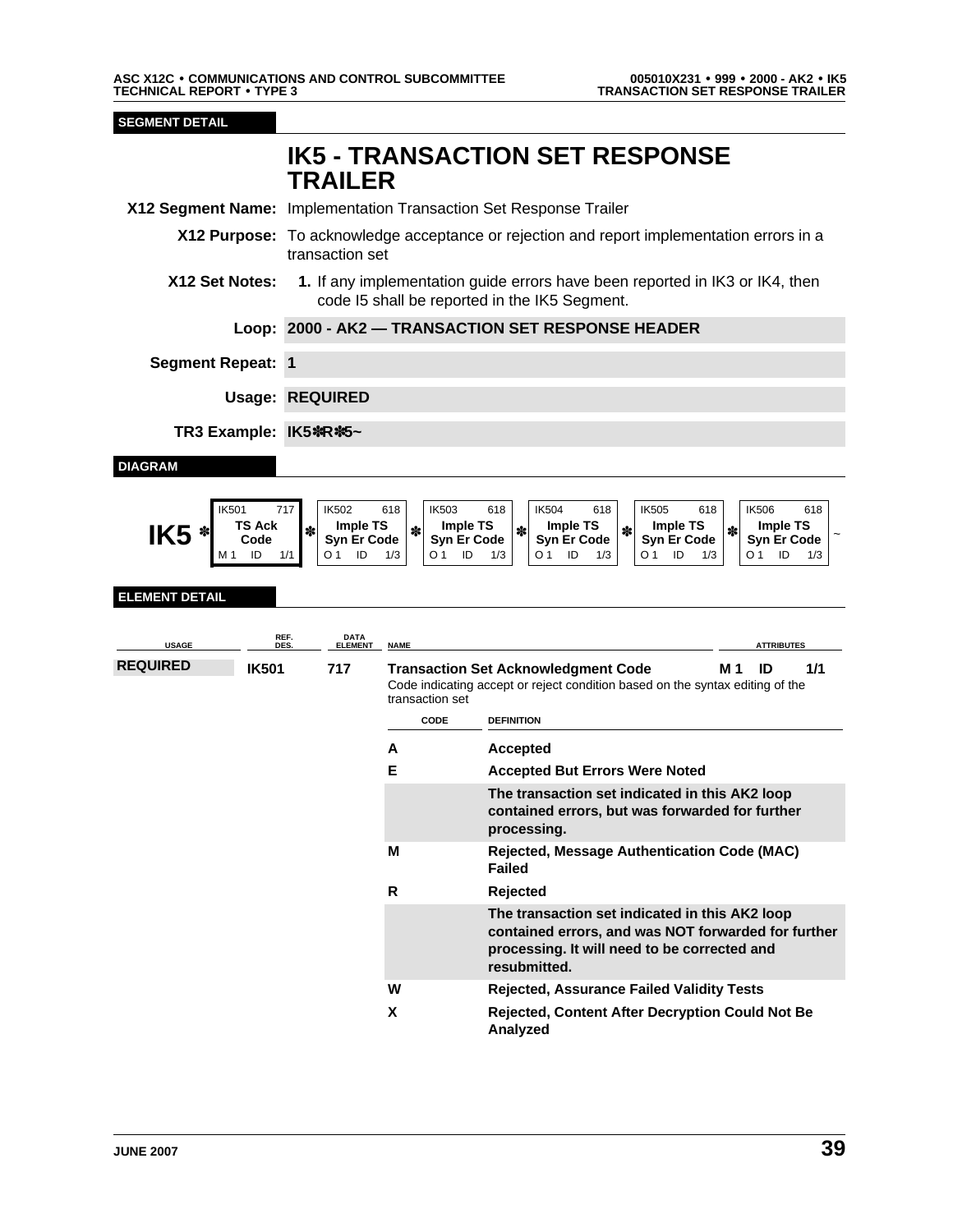| 005010X231 ● 999 ● 2000 - AK2 ● IK5     |  |  |
|-----------------------------------------|--|--|
| <b>TRANSACTION SET RESPONSE TRAILER</b> |  |  |

| i                                           |
|---------------------------------------------|
|                                             |
| $\begin{array}{c} -1 \\ 2 \\ 3 \end{array}$ |
|                                             |
|                                             |
|                                             |
| 4                                           |
|                                             |
|                                             |
|                                             |
|                                             |
|                                             |
| 5 6 7 8 9 1                                 |
|                                             |
| 1                                           |
|                                             |
| $\begin{array}{c} 1 \\ 1 \end{array}$       |
|                                             |
|                                             |
|                                             |
|                                             |
| $\begin{array}{c} 1 \\ 1 \\ 1 \end{array}$  |
|                                             |
| $\overline{\mathbf{c}}$                     |
|                                             |
| $\overline{\mathbf{c}}$                     |
| $\overline{\mathbf{c}}$                     |
|                                             |
| $\overline{\mathbf{c}}$                     |
|                                             |
| $\overline{\mathbf{c}}$                     |
|                                             |

**SITUATIONAL IK502 618 Implementation Transaction Set Syntax Error Code O 1 ID 1/3**

Code indicating implementation error found based on the syntax editing of a transaction set

**23 SITUATIONAL RULE: Required when IK501 = E or R. If not required by this implementation guide, do not send.**

|                    |              |     | CODE                    | <b>DEFINITION</b>                                                                                                                                                                             |
|--------------------|--------------|-----|-------------------------|-----------------------------------------------------------------------------------------------------------------------------------------------------------------------------------------------|
|                    |              |     | 1                       | <b>Transaction Set Not Supported</b>                                                                                                                                                          |
|                    |              |     | 2                       | <b>Transaction Set Trailer Missing</b>                                                                                                                                                        |
|                    |              |     | 3                       | <b>Transaction Set Control Number in Header and</b><br><b>Trailer Do Not Match</b>                                                                                                            |
|                    |              |     | 4                       | Number of Included Segments Does Not Match<br><b>Actual Count</b>                                                                                                                             |
|                    |              |     | 5                       | One or More Segments in Error                                                                                                                                                                 |
|                    |              |     | 6                       | <b>Missing or Invalid Transaction Set Identifier</b>                                                                                                                                          |
|                    |              |     | 7                       | <b>Missing or Invalid Transaction Set Control Number</b>                                                                                                                                      |
|                    |              |     | 8                       | <b>Authentication Key Name Unknown</b>                                                                                                                                                        |
|                    |              |     | 9                       | <b>Encryption Key Name Unknown</b>                                                                                                                                                            |
|                    |              |     | 10                      | <b>Requested Service (Authentication or Encrypted)</b><br><b>Not Available</b>                                                                                                                |
|                    |              |     | 11                      | <b>Unknown Security Recipient</b>                                                                                                                                                             |
|                    |              |     | 12                      | <b>Incorrect Message Length (Encryption Only)</b>                                                                                                                                             |
|                    |              |     | 13                      | <b>Message Authentication Code Failed</b>                                                                                                                                                     |
|                    |              |     | 15                      | <b>Unknown Security Originator</b>                                                                                                                                                            |
|                    |              |     | 16                      | <b>Syntax Error in Decrypted Text</b>                                                                                                                                                         |
|                    |              |     | 17                      | <b>Security Not Supported</b>                                                                                                                                                                 |
|                    |              |     | 18                      | <b>Transaction Set not in Functional Group</b>                                                                                                                                                |
|                    |              |     | 19                      | <b>Invalid Transaction Set Implementation Convention</b><br>Reference                                                                                                                         |
|                    |              |     | 23                      | <b>Transaction Set Control Number Not Unique within</b><br>the Functional Group                                                                                                               |
|                    |              |     | 24                      | S3E Security End Segment Missing for S3S Security<br><b>Start Segment</b>                                                                                                                     |
|                    |              |     | 25                      | S3S Security Start Segment Missing for S3E<br><b>Security End Segment</b>                                                                                                                     |
|                    |              |     | 26                      | <b>S4E Security End Segment Missing for S4S Security</b><br><b>Start Segment</b>                                                                                                              |
|                    |              |     | 27                      | <b>S4S Security Start Segment Missing for S4E</b><br><b>Security End Segment</b>                                                                                                              |
|                    |              |     | 16                      | <b>Implementation Convention Not Supported</b>                                                                                                                                                |
| <b>SITUATIONAL</b> | <b>IK503</b> | 618 | Code<br>transaction set | <b>Implementation Transaction Set Syntax Error</b><br>1/3<br>O 1<br>ID<br>Code indicating implementation error found based on the syntax editing of a                                         |
|                    |              |     |                         | SITUATIONAL RULE: Required when $IK501 = E$ or R, and $IK502$ has been<br>used, and there are additional error codes to report. If not required<br>by this implementation guide, do not send. |

**40 JUNE 2007**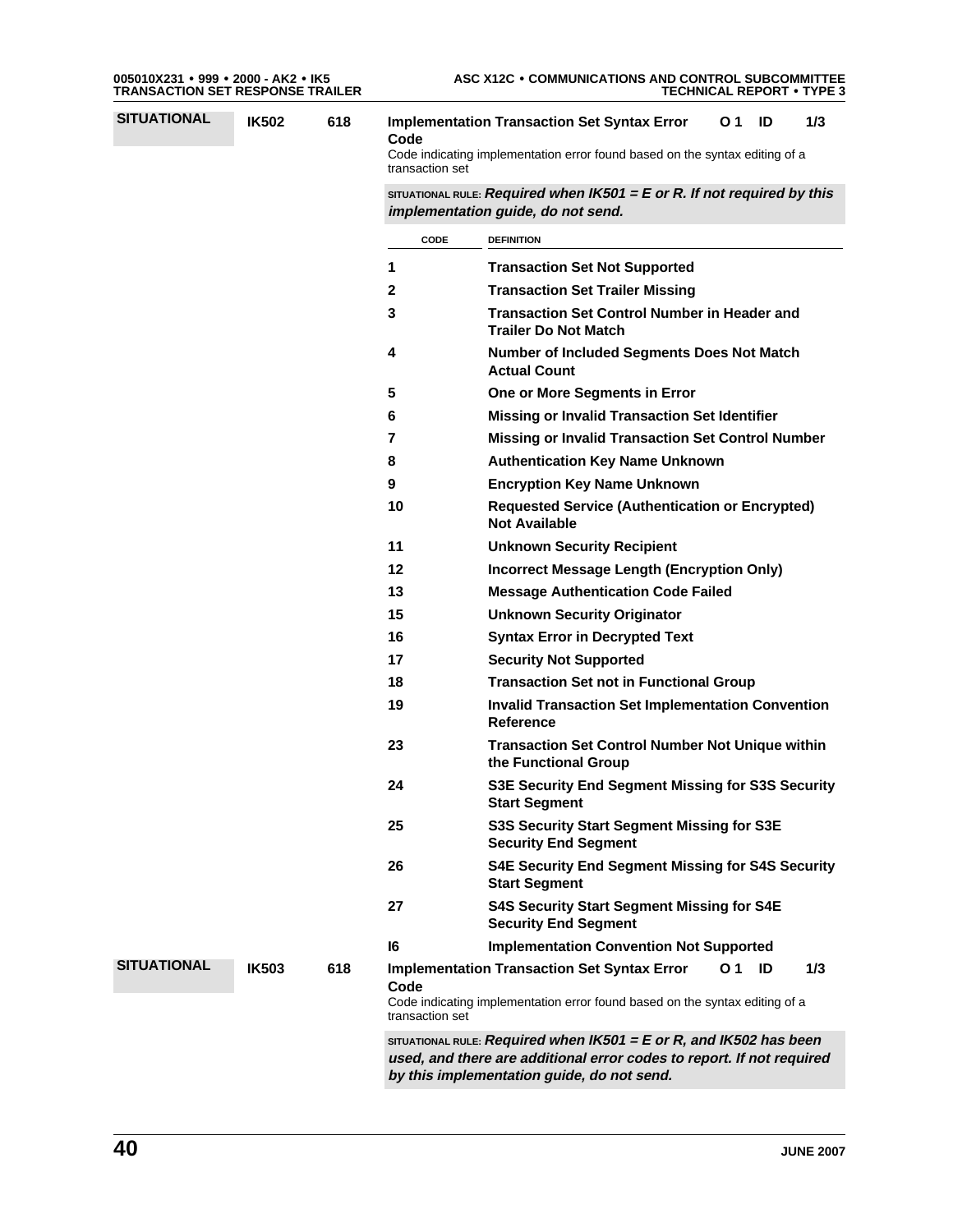| ASC X12C • COMMUNICATIONS AND CONTROL SUBCOMMITTEE | 005010X231 • 999 • 2000 - AK2 • IK5     |
|----------------------------------------------------|-----------------------------------------|
| <b>TECHNICAL REPORT • TYPE 3</b>                   | <b>TRANSACTION SET RESPONSE TRAILER</b> |

| <b>SITUATIONAL</b> | <b>IK504</b> | 618<br>Code<br>transaction set<br>618<br>Code<br>transaction set<br>618<br>Code<br>transaction set                                | <b>Implementation Transaction Set Syntax Error</b><br>Code indicating implementation error found based on the syntax editing of a                                                                                              | O <sub>1</sub> | ID  | 1/3 |
|--------------------|--------------|-----------------------------------------------------------------------------------------------------------------------------------|--------------------------------------------------------------------------------------------------------------------------------------------------------------------------------------------------------------------------------|----------------|-----|-----|
|                    |              |                                                                                                                                   | SITUATIONAL RULE: Required when $IK501 = E$ or R, and $IK502$ and $IK503$<br>have been used, and there are additional error codes to report. If<br>not required by this implementation guide, do not send.                     |                |     |     |
| <b>SITUATIONAL</b> | <b>IK505</b> |                                                                                                                                   | <b>Implementation Transaction Set Syntax Error</b><br>Code indicating implementation error found based on the syntax editing of a                                                                                              | O 1            | ID  | 1/3 |
|                    |              |                                                                                                                                   | SITUATIONAL RULE: Required when $IK501 = E$ or R, and $IK502$ , $IK503$ , and<br>IK504 have been used, and there are additional error codes to<br>report. If not required by this implementation guide, do not send.           |                |     |     |
| <b>SITUATIONAL</b> | <b>IK506</b> | <b>Implementation Transaction Set Syntax Error</b><br>Code indicating implementation error found based on the syntax editing of a | O 1                                                                                                                                                                                                                            | ID             | 1/3 |     |
|                    |              |                                                                                                                                   | SITUATIONAL RULE: Required when $IK501 = E$ or R, and $IK502$ , $IK503$ ,<br>IK504, and IK505 have been used, and there are additional error<br>codes to report. If not required by this implementation guide, do<br>not send. |                |     |     |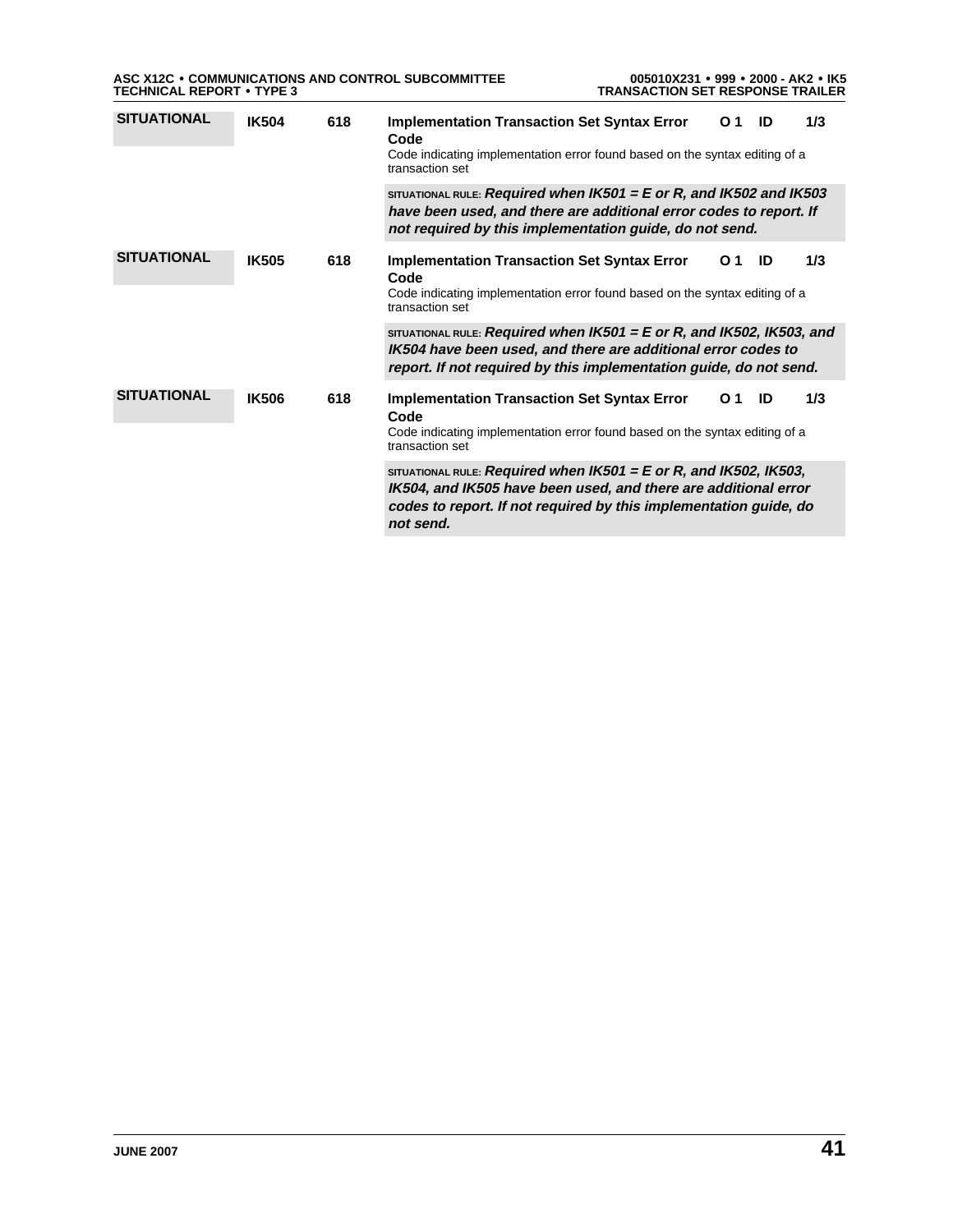AK9 FUNCTIONAL GROUP RESPONSE TRAILER 005010X231 FUNCTIONAL GROUP RESPONSE TRAILER • 999 • AK9

**SEGMENT DETAIL None AK9 - FUNCTIONAL GROUP RESPONSE TRAILER X12 Segment Name:** Functional Group Response Trailer **X12 Purpose:** To acknowledge acceptance or rejection of a functional group and report the number of included transaction sets from the original trailer, the accepted sets, and the received sets in this functional group **Segment Repeat: 1 Usage: REQUIRED 56 TR3 Example: AK9**✽**R**✽**1**✽**1**✽**0~ DIAGRAM** AK901 715 AK902 97 AK903 123 AK904 2 AK905 716 AK906 716  $\mathbf{A}$ K9  $*$   $\begin{bmatrix} \text{Funct Group} \\ \text{Act Code} \\ \text{M1} & \text{ID} & \text{M1} \end{bmatrix}$ **Aumber of**<br>**TS Included Number of**<br>Received TS **Rumber of**  $\begin{array}{c} \ast \\ \ast \\ \end{array}$  **Received TS**  $\begin{array}{c} \ast \\ \ast \\ \end{array}$  **Funct Group Error Code** ✽ **Funct Group Error Code** M 1 ID 1/1 || M 1 N0 1/6 || M 1 N0 1/6 || M 1 N0 1/6 || |O 1 ID 1/3 || |O 1 ID 1/3 AK907 716 |AK908 716 |AK909 716 ✽ **Funct Group Error Code** ✽ **Funct Group Error Code** ✽ **Funct Group Error Code** <sup>~</sup> O 1 ID 1/3 O 1 ID 1/3 O 1 ID 1/3 **ELEMENT DETAIL USAGE REF. DES. DATA ELEMENT NAME ATTRIBUTES REQUIRED AK901 715 Functional Group Acknowledge Code M 1 ID 1/1** Code indicating accept or reject condition based on the syntax editing of the functional group **COMMENT:** If AK901 contains the value "A" or "E", then the transmitted functional group is accepted. **CODE DEFINITION A Accepted 122 This code value can only be used if there are no AK2 loops or all IK501 values = 'A'. E Accepted, But Errors Were Noted. 83 The functional group indicated in this 999 contained errors, but was forwarded for further processing. M Rejected, Message Authentication Code (MAC) Failed P Partially Accepted, At Least One Transaction Set Was Rejected R Rejected 84 The functional group indicated in this 999 contained errors, and was NOT forwarded for further processing. It will need to be corrected and resubmitted.**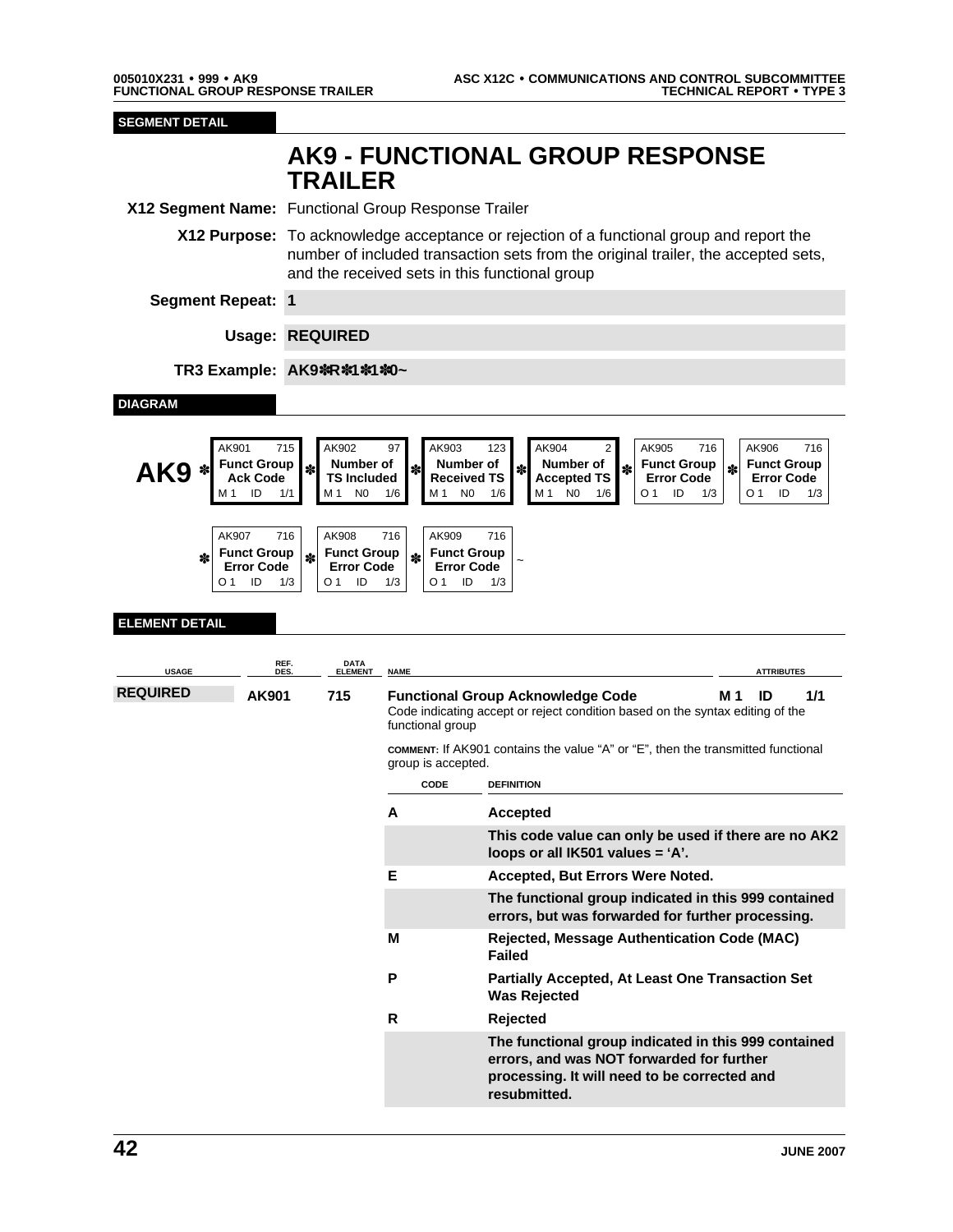|                    |       |              | w<br><b>Rejected, Assurance Failed Validity Tests</b>                                                                                                                                                         |     |                |     |
|--------------------|-------|--------------|---------------------------------------------------------------------------------------------------------------------------------------------------------------------------------------------------------------|-----|----------------|-----|
|                    |       |              | X<br><b>Rejected, Content After Decryption Could Not Be</b><br>Analyzed                                                                                                                                       |     |                |     |
| <b>REQUIRED</b>    | AK902 | 97           | <b>Number of Transaction Sets Included</b><br>Total number of transaction sets included in the functional group or interchange<br>(transmission) group terminated by the trailer containing this data element | M 1 | N0             | 1/6 |
| <b>REQUIRED</b>    | AK903 | 123          | <b>Number of Received Transaction Sets</b><br>Number of Transaction Sets received                                                                                                                             | M 1 | N <sub>0</sub> | 1/6 |
| <b>REQUIRED</b>    | AK904 | $\mathbf{2}$ | <b>Number of Accepted Transaction Sets</b><br>Number of accepted Transaction Sets in a Functional Group                                                                                                       | M 1 | N <sub>0</sub> | 1/6 |
| <b>SITUATIONAL</b> | AK905 | 716          | <b>Functional Group Syntax Error Code</b><br>Code indicating error found based on the syntax editing of the functional group<br>header and/or trailer                                                         | O.  | ID             | 1/3 |

**31 SITUATIONAL RULE: Required when AK901 = E or R, and the error is at the functional group level. If not required by this implementation guide, do not send.**

| CODE | <b>DEFINITION</b>                                                                             |  |  |  |  |  |  |
|------|-----------------------------------------------------------------------------------------------|--|--|--|--|--|--|
| 1    | <b>Functional Group Not Supported</b>                                                         |  |  |  |  |  |  |
| 2    | <b>Functional Group Version Not Supported</b>                                                 |  |  |  |  |  |  |
| 3    | <b>Functional Group Trailer Missing</b>                                                       |  |  |  |  |  |  |
| 4    | <b>Group Control Number in the Functional Group</b><br><b>Header and Trailer Do Not Agree</b> |  |  |  |  |  |  |
| 5    | <b>Number of Included Transaction Sets Does Not</b><br><b>Match Actual Count</b>              |  |  |  |  |  |  |
| 6    | <b>Group Control Number Violates Syntax</b>                                                   |  |  |  |  |  |  |
| 10   | <b>Authentication Key Name Unknown</b>                                                        |  |  |  |  |  |  |
| 11   | <b>Encryption Key Name Unknown</b>                                                            |  |  |  |  |  |  |
| 12   | <b>Requested Service (Authentication or Encryption)</b><br><b>Not Available</b>               |  |  |  |  |  |  |
| 13   | <b>Unknown Security Recipient</b>                                                             |  |  |  |  |  |  |
| 14   | <b>Unknown Security Originator</b>                                                            |  |  |  |  |  |  |
| 15   | <b>Syntax Error in Decrypted Text</b>                                                         |  |  |  |  |  |  |
| 16   | <b>Security Not Supported</b>                                                                 |  |  |  |  |  |  |
| 17   | Incorrect Message Length (Encryption Only)                                                    |  |  |  |  |  |  |
| 18   | <b>Message Authentication Code Failed</b>                                                     |  |  |  |  |  |  |
| 19   | <b>Functional Group Control Number not Unique within</b><br>Interchange                       |  |  |  |  |  |  |
| 23   | S3E Security End Segment Missing for S3S Security<br><b>Start Segment</b>                     |  |  |  |  |  |  |
| 24   | S3S Security Start Segment Missing for S3E End<br><b>Segment</b>                              |  |  |  |  |  |  |
| 25   | <b>S4E Security End Segment Missing for S4S Security</b><br><b>Start Segment</b>              |  |  |  |  |  |  |
| 26   | <b>S4S Security Start Segment Missing for S4E</b><br><b>Security End Segment</b>              |  |  |  |  |  |  |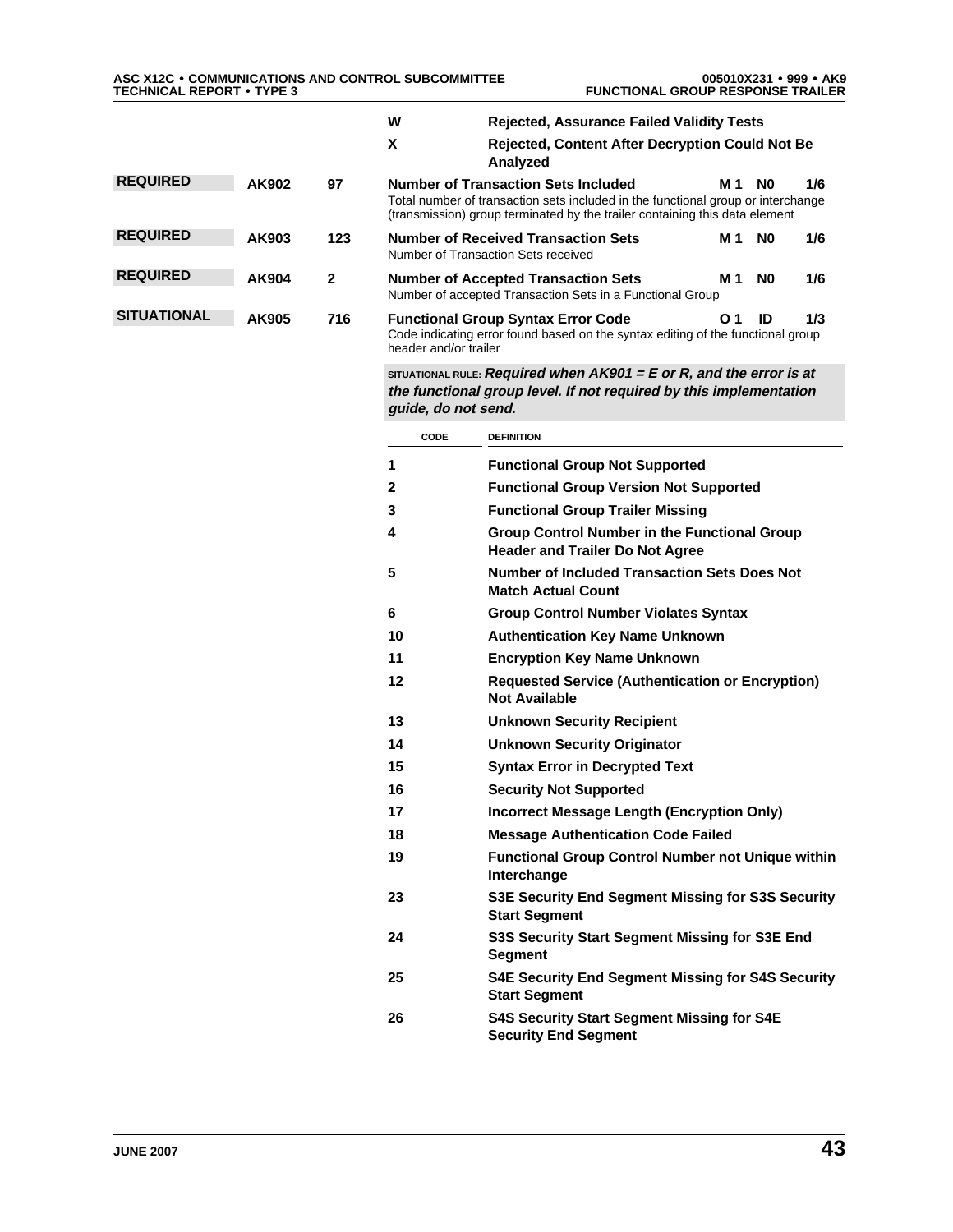|                    | 005010X231 • 999 • AK9<br><b>FUNCTIONAL GROUP RESPONSE TRAILER</b> |     | ASC X12C . COMMUNICATIONS AND CONTROL SUBCOMMITTEE<br><b>TECHNICAL REPORT • TYPE 3</b>                                                                                                                                         |  |  |  |  |
|--------------------|--------------------------------------------------------------------|-----|--------------------------------------------------------------------------------------------------------------------------------------------------------------------------------------------------------------------------------|--|--|--|--|
| <b>SITUATIONAL</b> | AK906                                                              | 716 | <b>Functional Group Syntax Error Code</b><br>1/3<br>O 1<br>ID<br>Code indicating error found based on the syntax editing of the functional group<br>header and/or trailer                                                      |  |  |  |  |
|                    |                                                                    |     | SITUATIONAL RULE: Required when $AK901 = E$ or R, and $AK905$ has been<br>used, and there are additional error codes to report. If not required<br>by this implementation guide, do not send.                                  |  |  |  |  |
| <b>SITUATIONAL</b> | AK907                                                              | 716 | <b>Functional Group Syntax Error Code</b><br>1/3<br>O 1<br>ID<br>Code indicating error found based on the syntax editing of the functional group<br>header and/or trailer                                                      |  |  |  |  |
|                    |                                                                    |     | SITUATIONAL RULE: Required when $AK901 = E$ or R, and $AK905$ and<br>AK906 have been used, and there are additional error codes to<br>report. If not required by this implementation guide, do not send.                       |  |  |  |  |
| <b>SITUATIONAL</b> | <b>AK908</b>                                                       | 716 | 1/3<br><b>Functional Group Syntax Error Code</b><br>ID<br>O 1<br>Code indicating error found based on the syntax editing of the functional group<br>header and/or trailer                                                      |  |  |  |  |
|                    |                                                                    |     | SITUATIONAL RULE: Required when $AK901 = E$ or R, and $AK905$ , $AK906$ .<br>and AK907 have been used, and there are additional error codes to<br>report. If not required by this implementation guide, do not send.           |  |  |  |  |
| <b>SITUATIONAL</b> | AK909                                                              | 716 | 1/3<br><b>Functional Group Syntax Error Code</b><br>ID<br>O <sub>1</sub><br>Code indicating error found based on the syntax editing of the functional group<br>header and/or trailer                                           |  |  |  |  |
|                    |                                                                    |     | SITUATIONAL RULE: Required when $AK901 = E$ or R, and $AK905$ , $AK906$ .<br>AK907, and AK908 have been used, and there are additional error<br>codes to report. If not required by this implementation guide, do<br>not send. |  |  |  |  |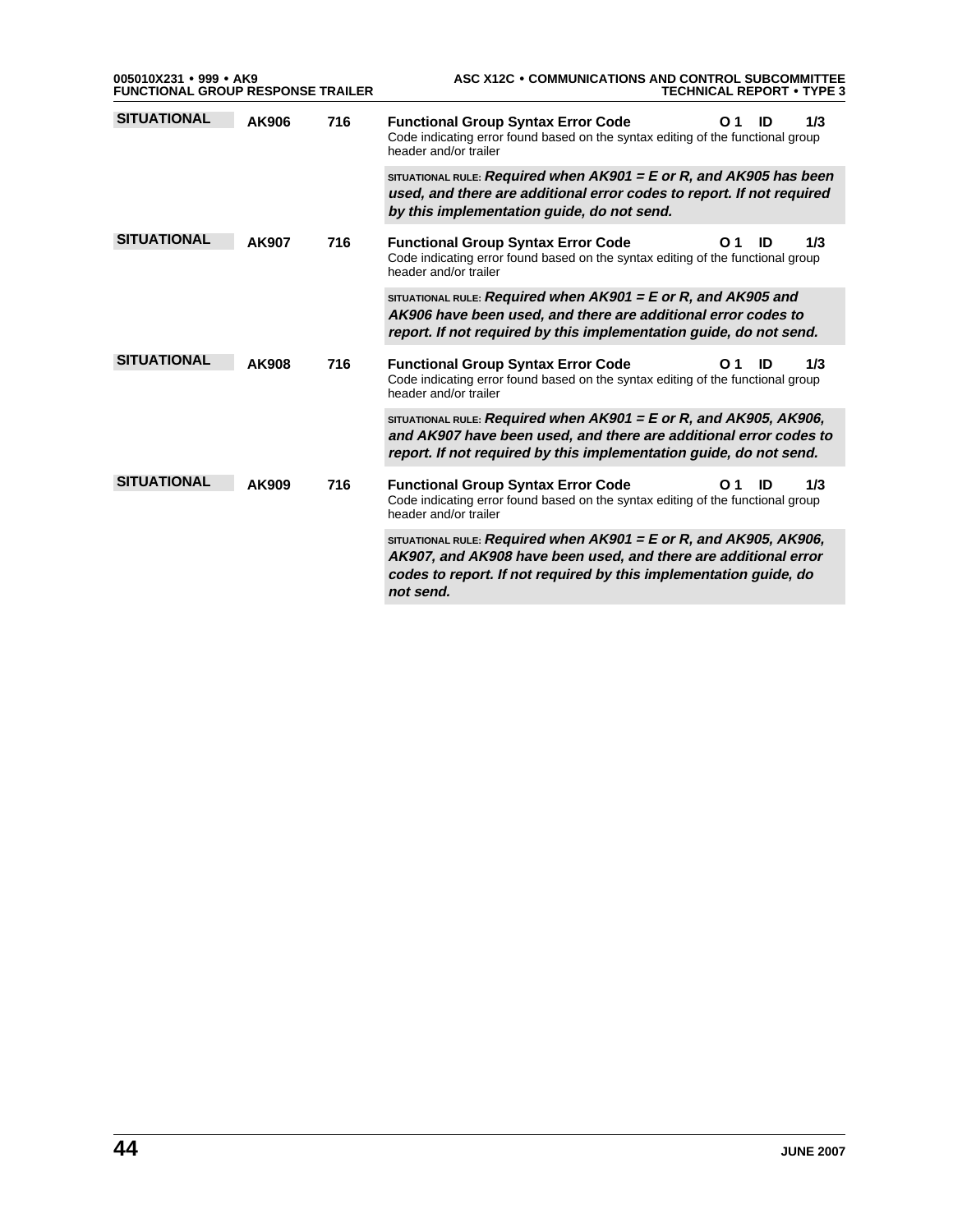**SEGMENT DETAIL None SE - TRANSACTION SET TRAILER X12 Segment Name:** Transaction Set Trailer **X12 Purpose:** To indicate the end of the transaction set and provide the count of the transmitted segments (including the beginning (ST) and ending (SE) segments) **X12 Comments: 1.** SE is the last segment of each transaction set. **Segment Repeat: 1 Usage: REQUIRED 57 TR3 Example: SE**✽**53**✽**0001~ DIAGRAM** SE01 96 SE02 329 **SE**  $*$  **Number of Inc Segs** Number of  $\left|\frac{1}{10}\right|$  **TS Control Number** <sup>~</sup> NO 1/10 M1 AN 4/9 **ELEMENT DETAIL USAGE REF. DES. DATA ELEMENTE ATTRIBUTES** REQUIRED **SE01** 96 Number of Included Segments M 1 N0 1/10 Total number of segments included in a transaction set including ST and SE segments **REQUIRED SE02 329 Transaction Set Control Number M 1 AN 4/9** Identifying control number that must be unique within the transaction set functional group assigned by the originator for a transaction set **3 The Transaction Set Control Numbers in ST02 and SE02 must be identical. The number is assigned by the originator and must be unique within a functional group (GS-GE). The number also aids in error resolution research. For example, start with the number 0001 and increment from there.**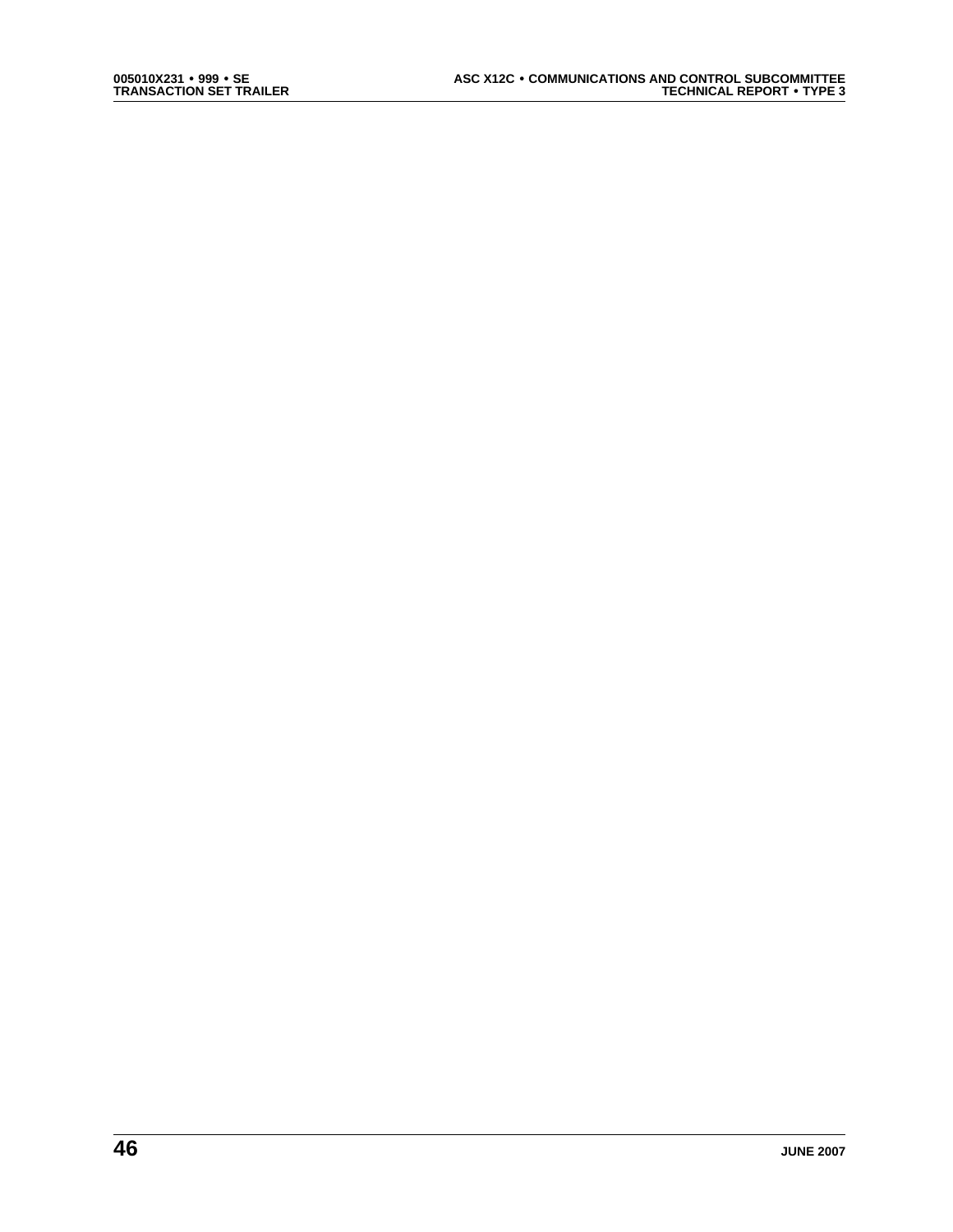# **3 Example**

# **3.1 EDI Transmission Example**

The following example describes a 999 transaction set that is responding to a functional group that was received containing three 837 transaction sets. The first transaction set conformed fully with the X12 standard, while the second and third contained errors.

The Interchange Control and Functional Group segments (ISA, GS, GE, and IEA) are required in the ASC X12 message. See Appendix C for additional details on these segments.

**ISA\*00\* \*00\* \*ZZ\*123456789**

**\*ZZ\*987654321**

**\*041117\*1024\*^\*00501\*000000286\*0\*P\*:~**

**GS\*FA\*RCVR\*SNDR\*20041117\*1024\*287\*X\*005010X231~**

The ST segment indicates the beginning of the 999 transaction set, control number 2870001.

```
ST*999*2870001*005010X231~
```
The AK1 segment describes the functional group to which this 999 is responding. **AK1\*HC\*17456\*004010X098A1~**

The first Transaction Response Loop indicates that the received transaction set, control number 0001, was accepted with no errors.

**AK2\*837\*0001~ IK5\*A~**

The second Transaction Response Loop indicates that the received transaction set, control number 0002, was rejected due to a missing CLM02 data element. The CTX segment indentifies the Business Unit (i.e. the claim) that was in error.

**AK2\*837\*0002~ IK3\*CLM\*22\*\*8~ CTX\*CLM01:123456789~ IK4\*2\*782\*1~ IK5\*R\*5~**

The third Transaction Response Loop indicates that the received transaction set, control number 003, was rejected due to a missing REF (Original Reference Number ICN/DCN) segment. This segment is required by the implementation guide when CLM05-3 = 6, 7, or 8. The IK3 segment indicates the missing REF segment, and the first CTX segment indicates the CLM05-3 as the reason for the missing REF segment. The second CTX identifies the Business Unit (i.e. the claim) that was in error.

```
AK2*837*0003~
IK3*REF*57**3~
CTX*SITUATIONAL TRIGGER*CLM*43**5:3*C023:1325~
```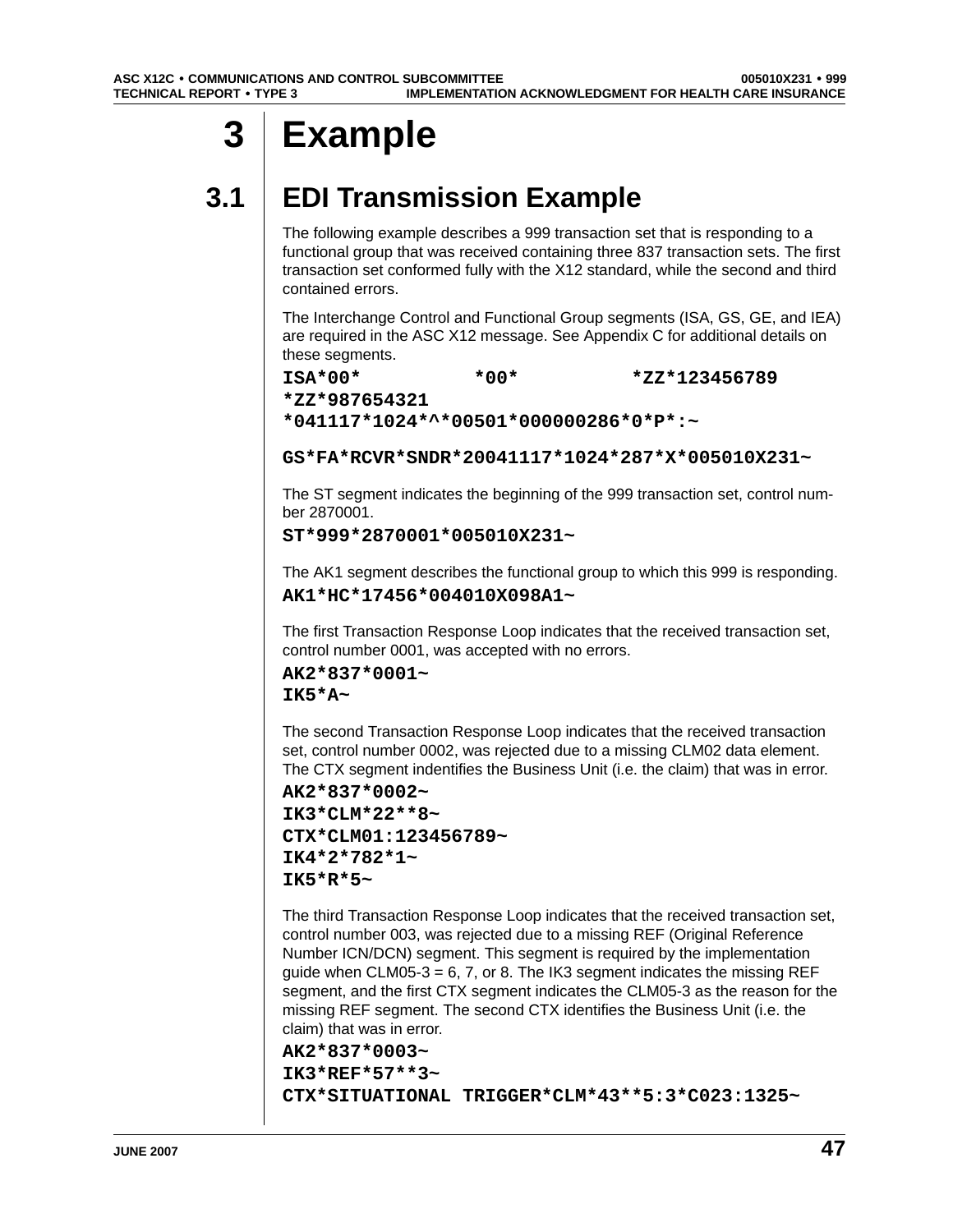#### **CTX\*CLM01:987654321~ IK5\*R\*5~**

The Trailer section provides a summary of the disposition of the received functional group, and ends the transaction set. **AK9\*P\*3\*3\*1~ SE\*16\*2870001~ GE\*1\*287~ IEA\*1\*000000286~**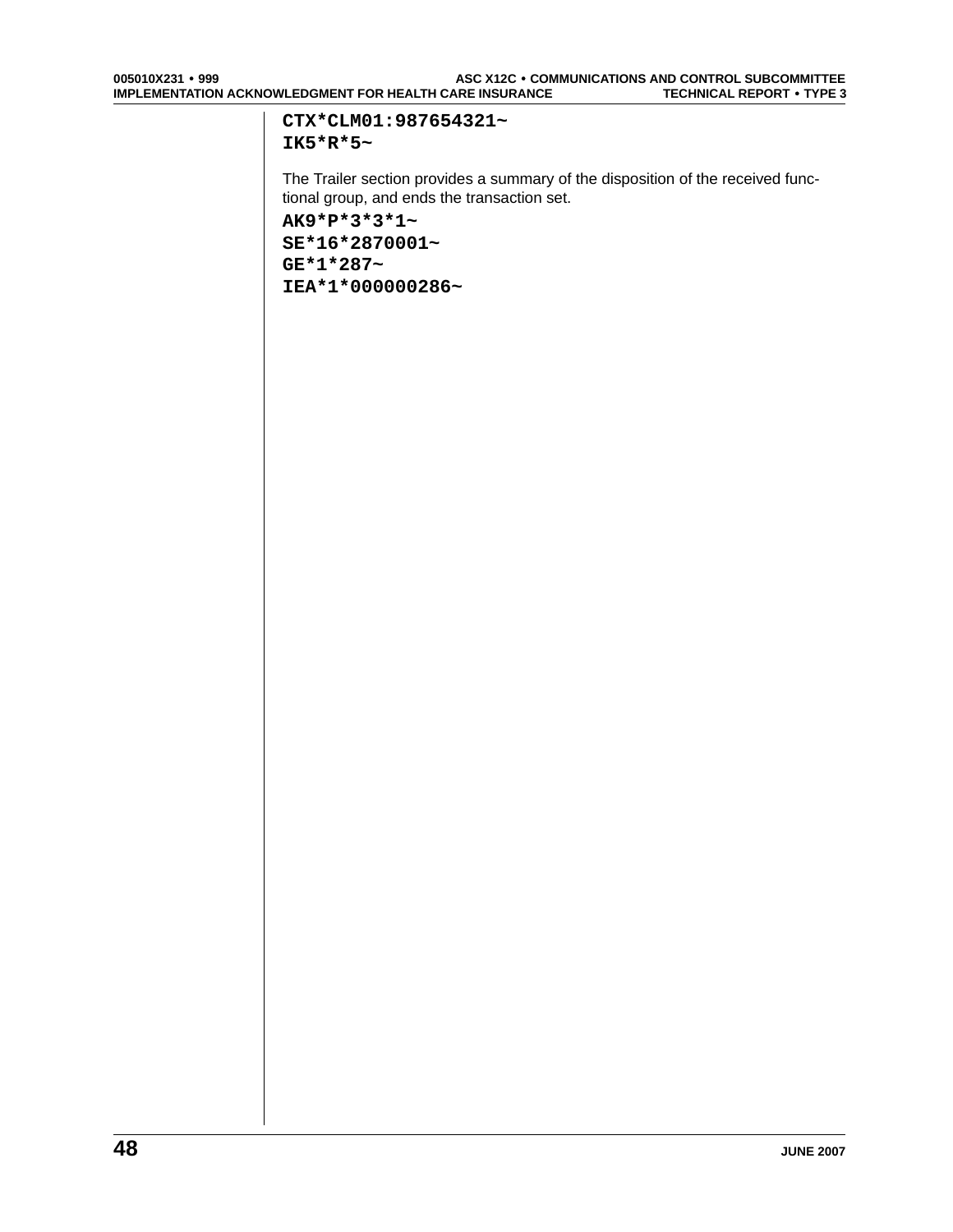# **A External Code Sources**

## **77 X12 Directories**

**SIMPLE DATA ELEMENT/CODE REFERENCES**

721, 725

#### **SOURCE**

X12.3 Data Element Dictionary X12.22 Segment Directory

#### **AVAILABLE FROM**

Data Interchange Standards Association, Inc. (DISA) Suite 200 1800 Diagonal Road Alexandria, VA 22314-2852

#### **ABSTRACT**

The data element dictionary contains the format and descriptions of data elements used to construct X12 segments. It also contains code lists associated with these data elements. The segment directory contains the format and definitions of the data segments used to construct X12 transaction sets.

### **881 Version / Release / Industry Identifier Code**

**SIMPLE DATA ELEMENT/CODE REFERENCES**

480

**SOURCE**

Data Interchange Standards Association

#### **AVAILABLE FROM**

Data Interchange Standards Association 333 John Carlyle Street, Suite 600 Alexandria, VA 22314

#### **ABSTRACT**

Code indicating the version, release, sub-release, and industry identifier of the EDI standard being used, including the GS and GE segments; if code in DE455 in GS segment is X, then in DE 480 positions 1-3 are the version number; positions 4-6 are the release and sub-release, level of the version; and positions 7-12 are the industry or trade association identifiers (optionally assigned by user); if code in DE455 in GS segment is T, then other formats are allowed.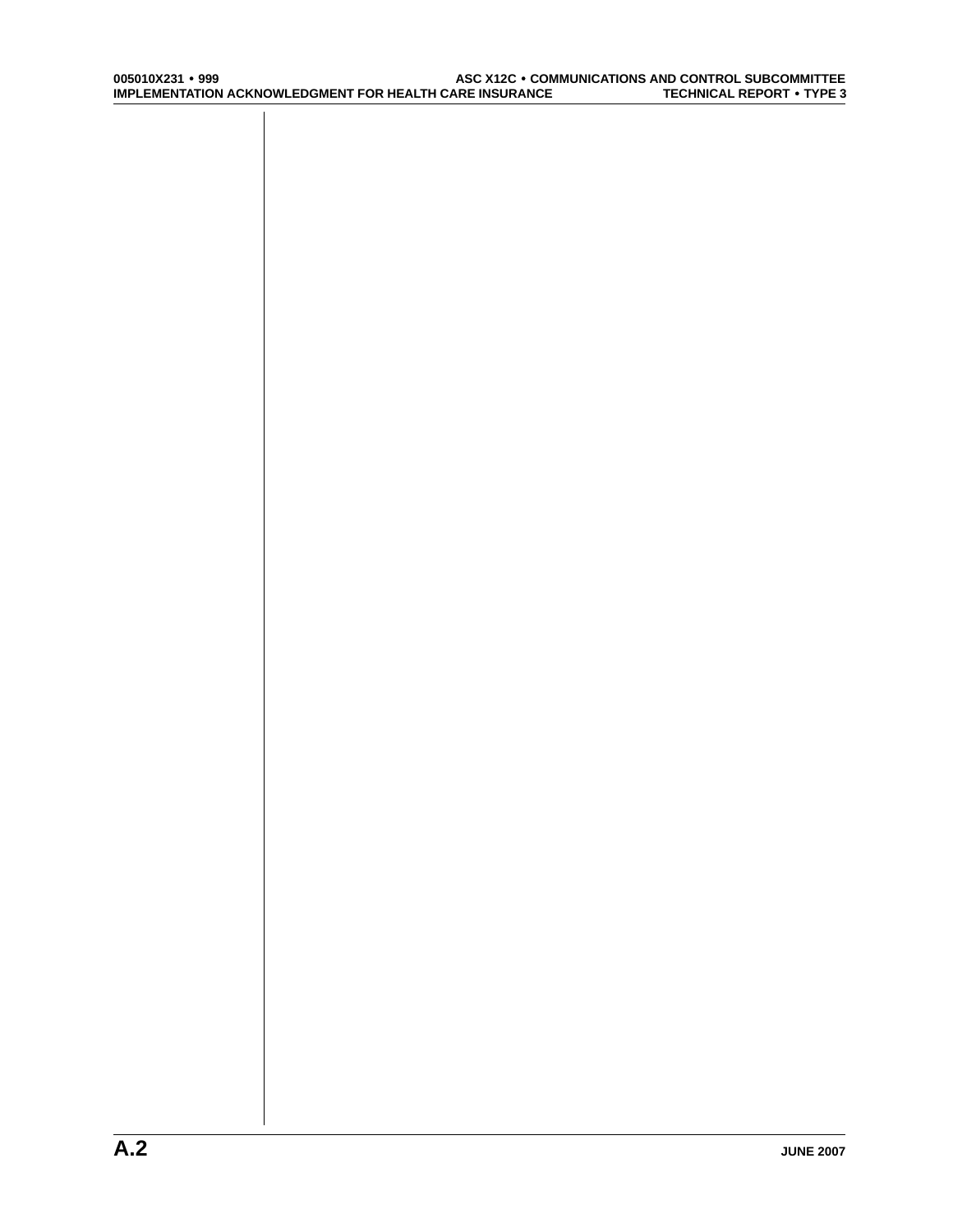# **B Nomenclature**

# **B.1 ASC X12 Nomenclature**

## **B.1.1 Interchange and Application Control Structures**

Appendix B is provided as a reference to the X12 syntax, usage, and related information. It is not a full statement of Interchange and Control Structure rules. The full X12 Interchange and Control Structures and other rules (X12.5, X12.6, X12.59, X12 dictionaries, other X12 standards and official documents) apply unless specifically modified in the detailed instructions of this implementation guide (see Section B.1.1.3.1.2 for an example of such a modification).

## **B.1.1.1 Interchange Control Structure**

The transmission of data proceeds according to very strict format rules to ensure the integrity and maintain the efficiency of the interchange. Each business grouping of data is called a transaction set. For instance, a group of benefit enroll-

ments sent from a sponsor to a payer is considered a transaction set.

Each transaction set contains groups of logically related data in units called segments. For instance, the N4 segment used in the transaction set conveys the city, state, ZIP Code, and other geographic information. A transaction set contains multiple segments, so the addresses of the different parties, for example, can be conveyed from one computer to the other. An analogy would be that the transaction set is like a freight train; the segments are like the train's cars; and each segment can contain several data elements the same as a train car can hold multiple crates.

The sequence of the elements within one segment is specified by the ASC X12 standard as well as the sequence of segments in the transaction set. In a more conventional computing environ-



**Figure B.1. Transmission Control Schematic**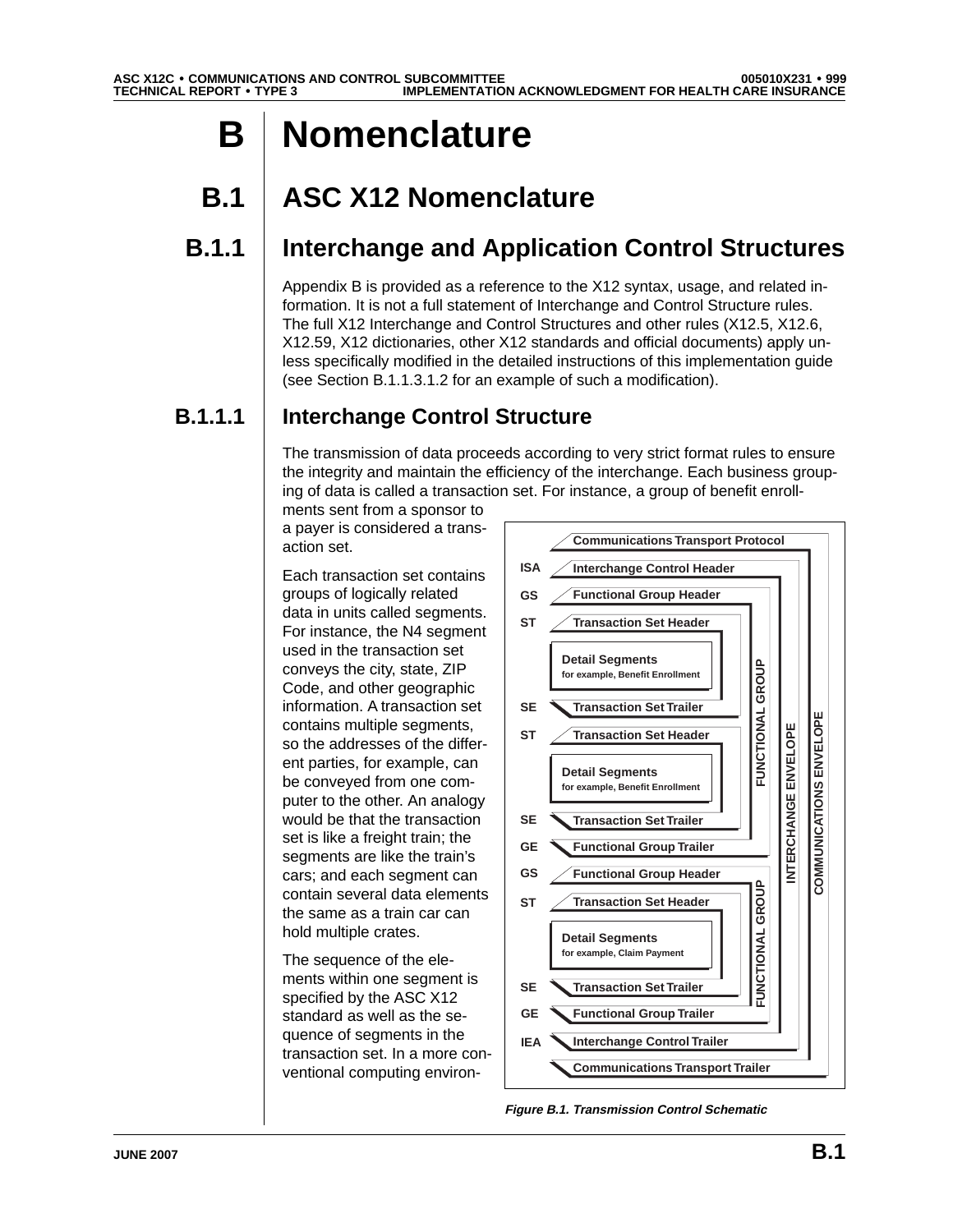ment, the segments would be equivalent to records, and the elements equivalent to fields.

Similar transaction sets, called "functional groups," can be sent together within a transmission. Each functional group is prefaced by a group start segment; and a functional group is terminated by a group end segment. One or more functional groups are prefaced by an interchange header and followed by an interchange trailer. Figure B.1., Transmission Control Schematic, illustrates this interchange control.

The interchange header and trailer segments envelop one or more functional groups or interchange-related control segments and perform the following functions:

- **1.** Define the data element separators and the data segment terminator.
- **2.** Identify the sender and receiver.
- **3.** Provide control information for the interchange.
- **4.** Allow for authorization and security information.

### **B.1.1.2 Application Control Structure Definitions and Concepts**

#### **B.1.1.2.1 Basic Structure**

A data element corresponds to a data field in data processing terminology. A data segment corresponds to a record in data processing terminology. The data segment begins with a segment ID and contains related data elements. A control segment has the same structure as a data segment; the distinction is in the use. The data segment is used primarily to convey user information, but the control segment is used primarily to convey control information and to group data segments.

#### **B.1.1.2.2 Basic Character Set**

The section that follows is designed to have representation in the common character code schemes of EBCDIC, ASCII, and CCITT International Alphabet 5. The ASC X12 standards are graphic-character-oriented; therefore, common character encoding schemes other than those specified herein may be used as long as a common mapping is available. Because the graphic characters have an implied mapping across character code schemes, those bit patterns are not provided here.

The basic character set of this standard, shown in Figure B.2., Basic Character Set, includes those selected from the uppercase letters, digits, space, and special characters as specified below.

| A…Z | 09 | 66 |  |     |            |  |
|-----|----|----|--|-----|------------|--|
|     |    |    |  | $=$ | "" (space) |  |

**Figure B.2. Basic Character Set**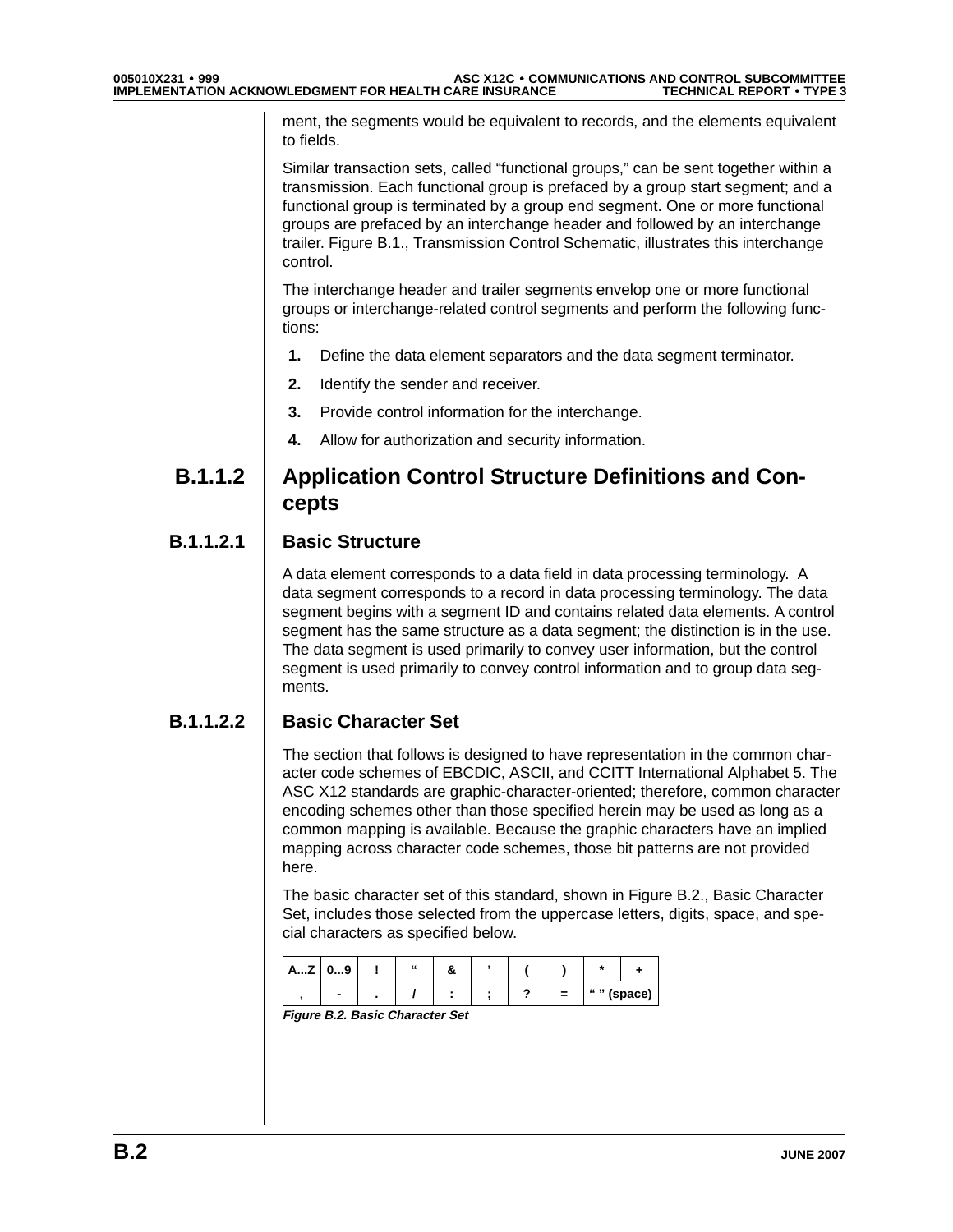#### **B.1.1.2.3 Extended Character Set**

An extended character set may be used by negotiation between the two parties and includes the lowercase letters and other special characters as specified in Figure B.3., Extended Character Set.

| az | % | $\tilde{\phantom{a}}$ |  |  |  |
|----|---|-----------------------|--|--|--|
|    |   |                       |  |  |  |

**Figure B.3. Extended Character Set**

Note that the extended characters include several character codes that have multiple graphical representations for a specific bit pattern. The complete list appears in other standards such as CCITT S.5. Use of the USA graphics for these codes presents no problem unless data is exchanged with an international partner. Other problems, such as the translation of item descriptions from English to French, arise when exchanging data with an international partner, but minimizing the use of codes with multiple graphics eliminates one of the more obvious problems.

For implementations compliant with this guide, either the entire extended character set must be acceptable, or the entire extended character set must not be used. In the absence of a specific trading partner agreement to the contrary, trading partners will assume that the extended character set is acceptable. Use of the extended character set allows the use of the "@" character in email addresses within the PER segment. Users should note that characters in the extended character set, as well as the basic character set, may be used as delimiters only when they do not occur in the data as stated in Section B.1.1.2.5.

#### **B.1.1.2.4 Control Characters**

Two control character groups are specified; they have restricted usage. The common notation for these groups is also provided, together with the character coding in three common alphabets. In the Matrix B.1., Base Control Set, the column IA5 represents CCITT V.3 International Alphabet 5.

#### **B.1.1.2.4.1 Base Control Set**

The base control set includes those characters that will not have a disruptive effect on most communication protocols. These are represented by:

| <b>NOTATION</b> | <b>NAME</b>      | <b>EBCDIC ASCII</b> |    | IA5 |
|-----------------|------------------|---------------------|----|-----|
| <b>BEL</b>      | bell             | 2F                  | 07 | 07  |
| HT              | horizontal tab   | 05                  | 09 | 09  |
| LF              | line feed        | 25                  | 0A | 0A  |
| VT              | vertical tab     | 0B                  | 0B | 0В  |
| FF              | form feed        | 0C                  | 0C | 0C  |
| <b>CR</b>       | carriage return  | 0D                  | 0D | 0D  |
| FS              | file separator   | 1C                  | 1C | 1C  |
| GS              | group separator  | 1D                  | 1D | 1D  |
| <b>RS</b>       | record separator | 1E                  | 1E | 1E  |
| US              | unit separator   | 1F                  | 1F | 1F  |
| NL              | new line         | 15                  |    |     |

#### **Matrix B.1. Base Control Set**

The Group Separator (GS) may be an exception in this set because it is used in the 3780 communications protocol to indicate blank space compression.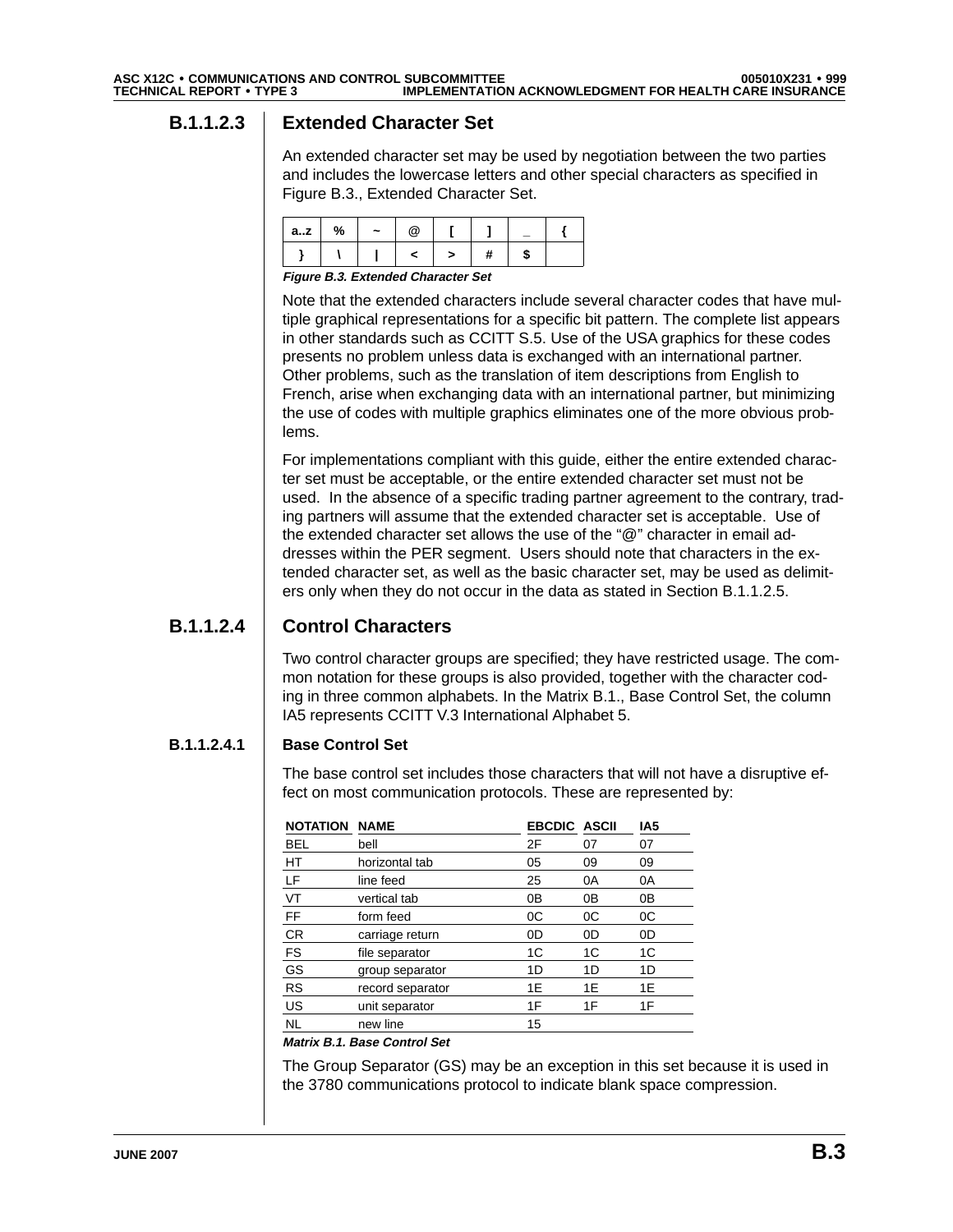#### **B.1.1.2.4.2 Extended Control Set**

The extended control set includes those that may have an effect on a transmission system. These are shown in Matrix B.2., Extended Control Set.

| <b>NOTATION</b> | <b>NAME</b>          | <b>EBCDIC</b> | <b>ASCII</b> | IA <sub>5</sub> |  |
|-----------------|----------------------|---------------|--------------|-----------------|--|
| SOH             | start of header      | 01            | 01           | 01              |  |
| <b>STX</b>      | start of text        | 02            | 02           | 02              |  |
| <b>ETX</b>      | end of text          | 03            | 03           | 03              |  |
| <b>EOT</b>      | end of transmission  | 37            | 04           | 04              |  |
| <b>ENQ</b>      | enquiry              | 2D            | 05           | 05              |  |
| <b>ACK</b>      | acknowledge          | 2E            | 06           | 06              |  |
| DC <sub>1</sub> | device control 1     | 11            | 11           | 11              |  |
| DC <sub>2</sub> | device control 2     | 12            | 12           | 12              |  |
| DC <sub>3</sub> | device control 3     | 13            | 13           | 13              |  |
| DC4             | device control 4     | 3C            | 14           | 14              |  |
| <b>NAK</b>      | negative acknowledge | 3D            | 15           | 15              |  |
| <b>SYN</b>      | synchronous idle     | 32            | 16           | 16              |  |
| <b>ETB</b>      | end of block         | 26            | 17           | 17              |  |

**Matrix B.2. Extended Control Set**

#### **B.1.1.2.5 Delimiters**

A delimiter is a character used to separate two data elements or component elements or to terminate a segment. The delimiters are an integral part of the data.

Delimiters are specified in the interchange header segment, ISA. The ISA segment can be considered in implementations compliant with this guide (see Appendix C, ISA Segment Note 1) to be a 105 byte fixed length record, followed by a segment terminator. The data element separator is byte number 4; the repetition separator is byte number 83; the component element separator is byte number 105; and the segment terminator is the byte that immediately follows the component element separator.

Once specified in the interchange header, the delimiters are not to be used in a data element value elsewhere in the interchange. For consistency, this implementation guide uses the delimiters shown in Matrix B.3., Delimiters, in all examples of EDI transmissions.

| <b>CHARACTER</b> | <b>NAME</b> | <b>DELIMITER</b>                   |
|------------------|-------------|------------------------------------|
| $\star$          | Asterisk    | Data Element Separator             |
| ∧                | Caret       | <b>Repetition Separator</b>        |
| ٠                | Colon       | <b>Component Element Separator</b> |
| ~                | Tilde       | Segment Terminator                 |

#### **Matrix B.3. Delimiters**

The delimiters above are for illustration purposes only and are not specific recommendations or requirements. Users of this implementation guide should be aware that an application system may use some valid delimiter characters within the application data. Occurrences of delimiter characters in transmitted data within a data element will result in errors in translation. The existence of asterisks (\*) within transmitted application data is a known issue that can affect translation software.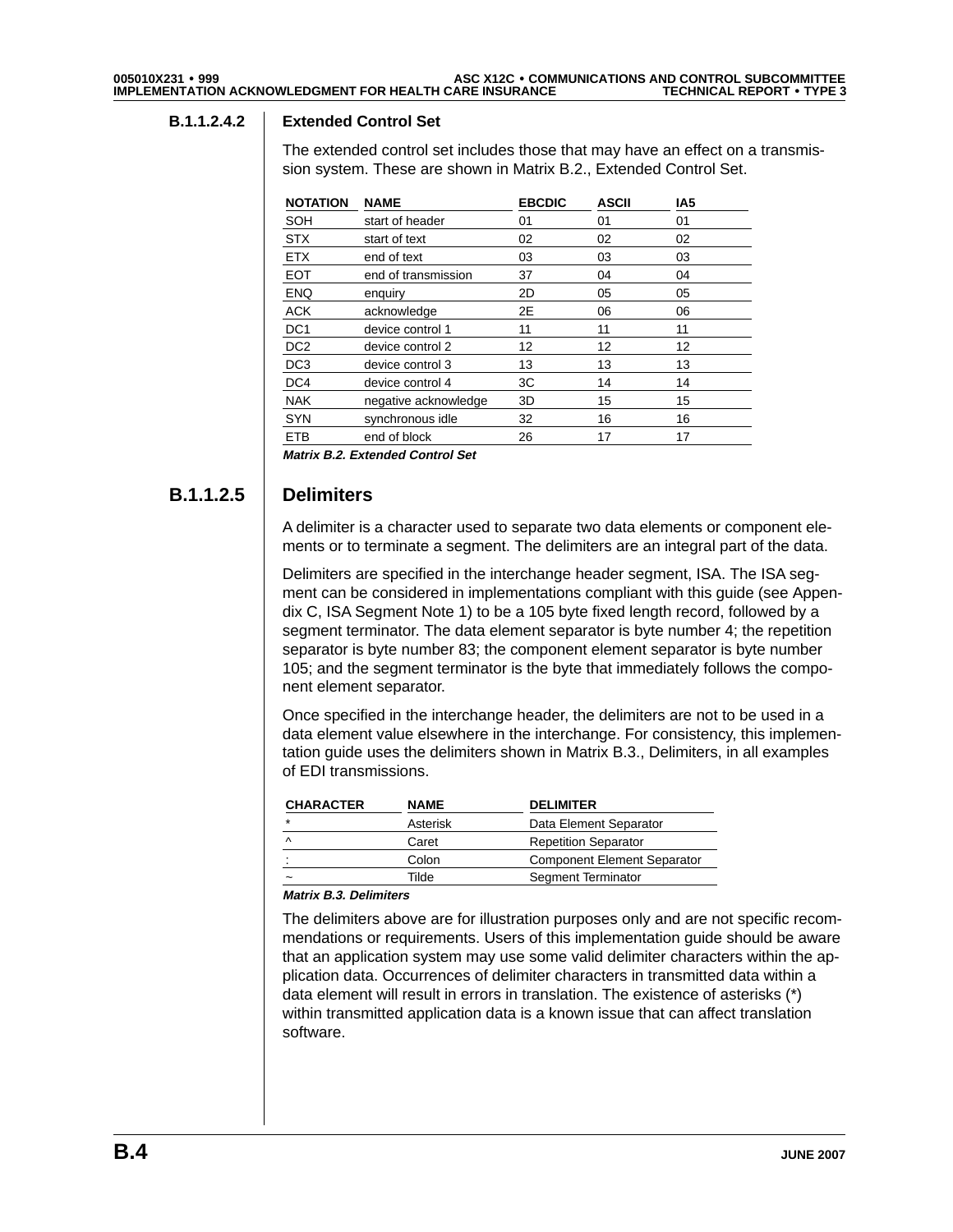## **B.1.1.3** Business Transaction Structure Definitions and Con**cepts**

The ASC X12 standards define commonly used business transactions (such as a health care claim) in a formal structure called "transaction sets." A transaction set is composed of a transaction set header control segment, one or more data segments, and a transaction set trailer control segment. Each segment is composed of the following:

- A unique segment ID
- One or more logically related data elements each preceded by a data element separator
- A segment terminator

#### **B.1.1.3.1 Data Element**

The data element is the smallest named unit of information in the ASC X12 standard. Data elements are identified as either simple or component. A data element that occurs as an ordinally positioned member of a composite data structure is identified as a component data element. A data element that occurs in a segment outside the defined boundaries of a composite data structure is identified as a simple data element. The distinction between simple and component data elements is strictly a matter of context because a data element can be used in either capacity.

Data elements are assigned a unique reference number. Each data element has a name, description, type, minimum length, and maximum length. For ID type data elements, this guide provides the applicable ASC X12 code values and their descriptions or references where the valid code list can be obtained.

A simple data element within a segment may have an attribute indicating that it may occur once or a specific number of times more than once. The number of permitted repeats are defined as an attribute in the individual segment where the repeated data element occurs.

Each data element is assigned a minimum and maximum length. The length of the data element value is the number of character positions used except as noted for numeric, decimal, and binary elements.

The data element types shown in Matrix B.4., Data Element Types, appear in this implementation guide.

| <b>SYMBOL</b> | <b>TYPE</b> |
|---------------|-------------|
| Nn            | Numeric     |
| R             | Decimal     |
| ID            | Identifier  |
| AN            | String      |
| DT            | Date        |
| <b>TM</b>     | Time        |
| R             | Binary      |
|               |             |

**Matrix B.4. Data Element Types**

The data element minimum and maximum lengths may be restricted in this implementation guide for a compliant implementation. Such restrictions may occur by virtue of the allowed qualifier for the data element or by specific instructions regarding length or format as stated in this implementation guide.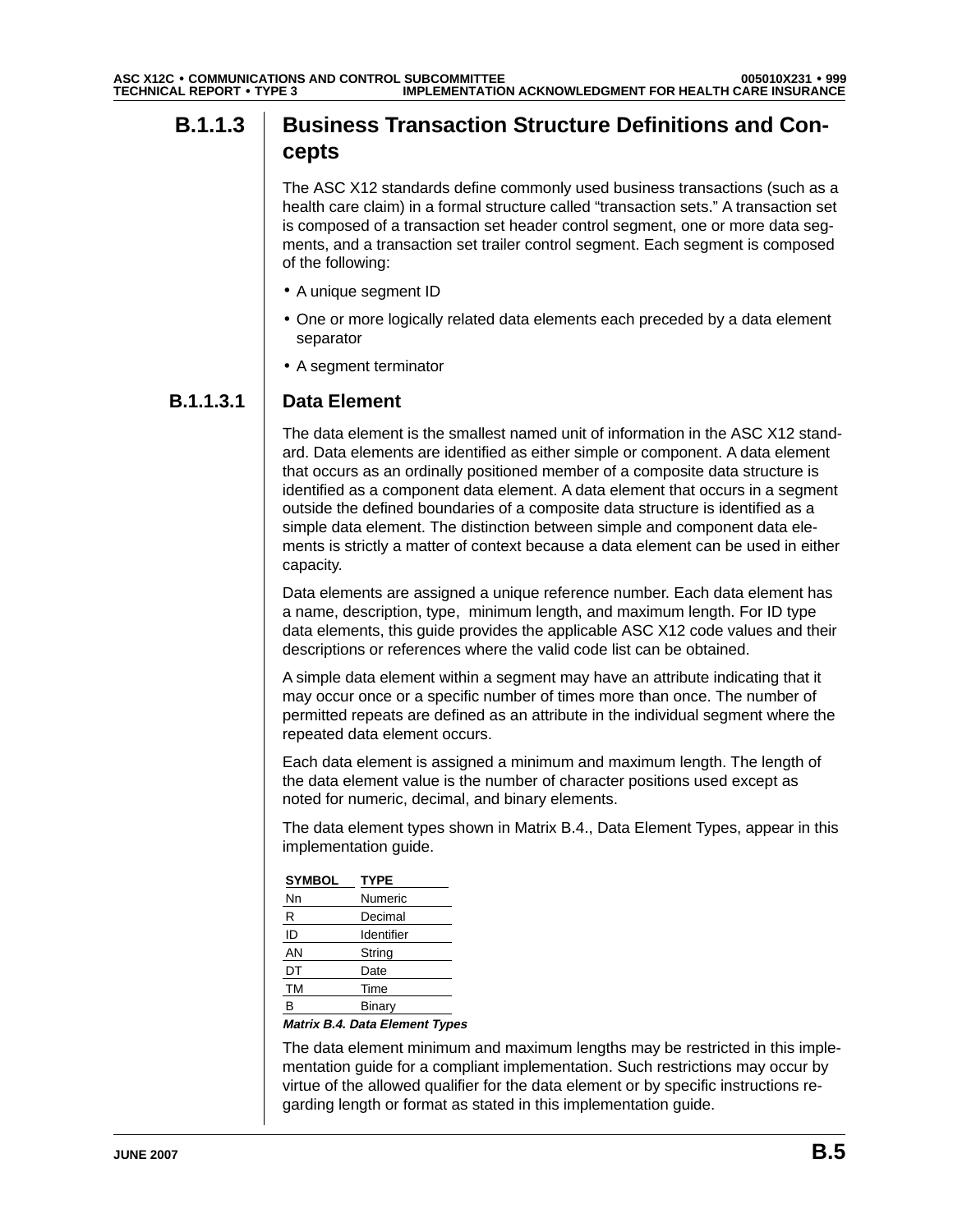#### **B.1.1.3.1.1 Numeric**

A numeric data element is represented by one or more digits with an optional leading sign representing a value in the normal base of 10. The value of a numeric data element includes an implied decimal point. It is used when the position of the decimal point within the data is permanently fixed and is not to be transmitted with the data.

This set of guides denotes the number of implied decimal positions. The representation for this data element type is "Nn" where N indicates that it is numeric and n indicates the number of decimal positions to the right of the implied decimal point.

If n is 0, it need not appear in the specification; N is equivalent to N0. For negative values, the leading minus sign (-) is used. Absence of a sign indicates a positive value. The plus sign (+) must not be transmitted.

#### **EXAMPLE**

A transmitted value of 1234, when specified as numeric type N2, represents a value of 12.34.

Leading zeros must be suppressed unless necessary to satisfy a minimum length requirement. The length of a numeric type data element does not include the optional sign.

#### **B.1.1.3.1.2 Decimal**

A decimal data element may contain an explicit decimal point and is used for numeric values that have a varying number of decimal positions. This data element type is represented as "R."

The decimal point always appears in the character stream if the decimal point is at any place other than the right end. If the value is an integer (decimal point at the right end) the decimal point must be omitted. For negative values, the leading minus sign (-) is used. Absence of a sign indicates a positive value. The plus sign (+) must not be transmitted.

Leading zeros must be suppressed unless necessary to satisfy a minimum length requirement. Trailing zeros following the decimal point must be suppressed unless necessary to indicate precision. The use of triad separators (for example, the commas in 1,000,000) is expressly prohibited. The length of a decimal type data element does not include the optional leading sign or decimal point.

#### **EXAMPLE**

A transmitted value of 12.34 represents a decimal value of 12.34.

While the ASC X12 standard supports usage of exponential notation, this guide prohibits that usage.

For implementation of this guide under the rules promulgated under the Health Insurance Portability and Accountability Act (HIPAA), decimal data elements in Data Element 782 (Monetary Amount) will be limited to a maximum length of 10 characters including reported or implied places for cents (implied value of 00 after the decimal point). Note the statement in the preceding paragraph that the decimal point and leading sign, if sent, are not part of the character count.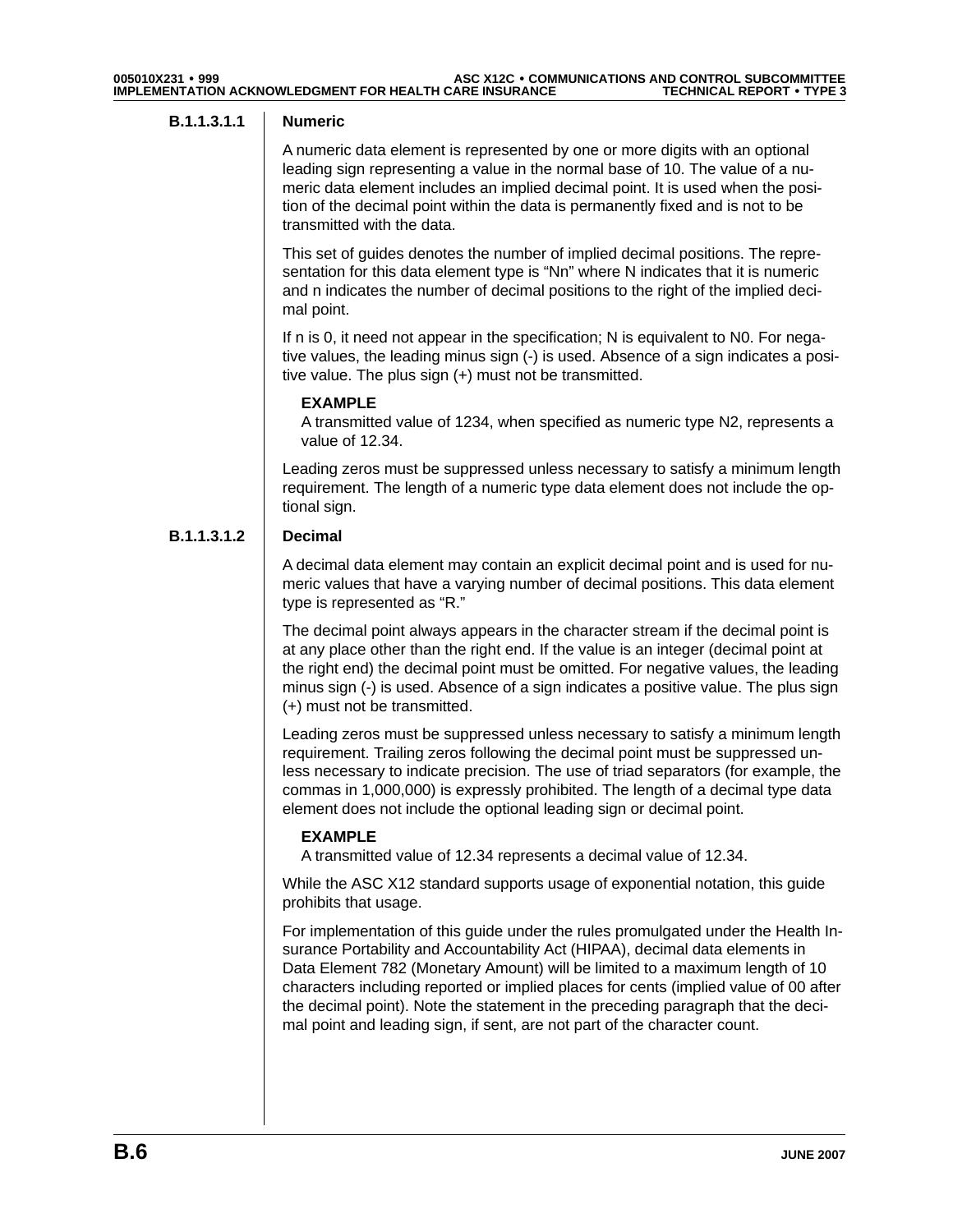#### **EXAMPLE**

For implementations mandated under HIPAA rules:

- The following transmitted value represents the largest positive dollar amount that can be sent: 99999999.99
- The following transmitted value is the longest string of characters that can be sent representing whole dollars. 99999999
- The following transmitted value is the longest string of characters that can be sent representing negative dollars and cents. -99999999.99
- The following transmitted value is the longest string of characters that can be sent representing negative whole dollars. -99999999

#### **B.1.1.3.1.3 Identifier**

An identifier data element always contains a value from a predefined list of codes that is maintained by the ASC X12 Committee or some other body recognized by the Committee. Trailing spaces must be suppressed unless they are necessary to satisfy a minimum length. An identifier is always left justified. The representation for this data element type is "ID."

#### **B.1.1.3.1.4 String**

A string data element is a sequence of any characters from the basic or extended character sets. The string data element must contain at least one non-space character. The significant characters shall be left justified. Leading spaces, when they occur, are presumed to be significant characters. Trailing spaces must be suppressed unless they are necessary to satisfy a minimum length. The representation for this data element type is "AN."

#### **B.1.1.3.1.5 Date**

A date data element is used to express the standard date in either YYMMDD or CCYYMMDD format in which CC is the first two digits of the calendar year, YY is the last two digits of the calendar year, MM is the month (01 to 12), and DD is the day in the month (01 to 31). The representation for this data element type is "DT." Users of this guide should note that all dates within transactions are 8-character dates (millennium compliant) in the format CCYYMMDD. The only date data element that is in format YYMMDD is the Interchange Date data element in the ISA segment and the TA1 segment where the century is easily determined because of the nature of an interchange header.

#### **B.1.1.3.1.6 Time**

A time data element is used to express the ISO standard time HHMMSSd..d format in which HH is the hour for a 24 hour clock (00 to 23), MM is the minute (00 to 59), SS is the second (00 to 59) and d..d is decimal seconds. The representation for this data element type is "TM." The length of the data element determines the format of the transmitted time.

#### **EXAMPLE**

Transmitted data elements of four characters denote HHMM. Transmitted data elements of six characters denote HHMMSS.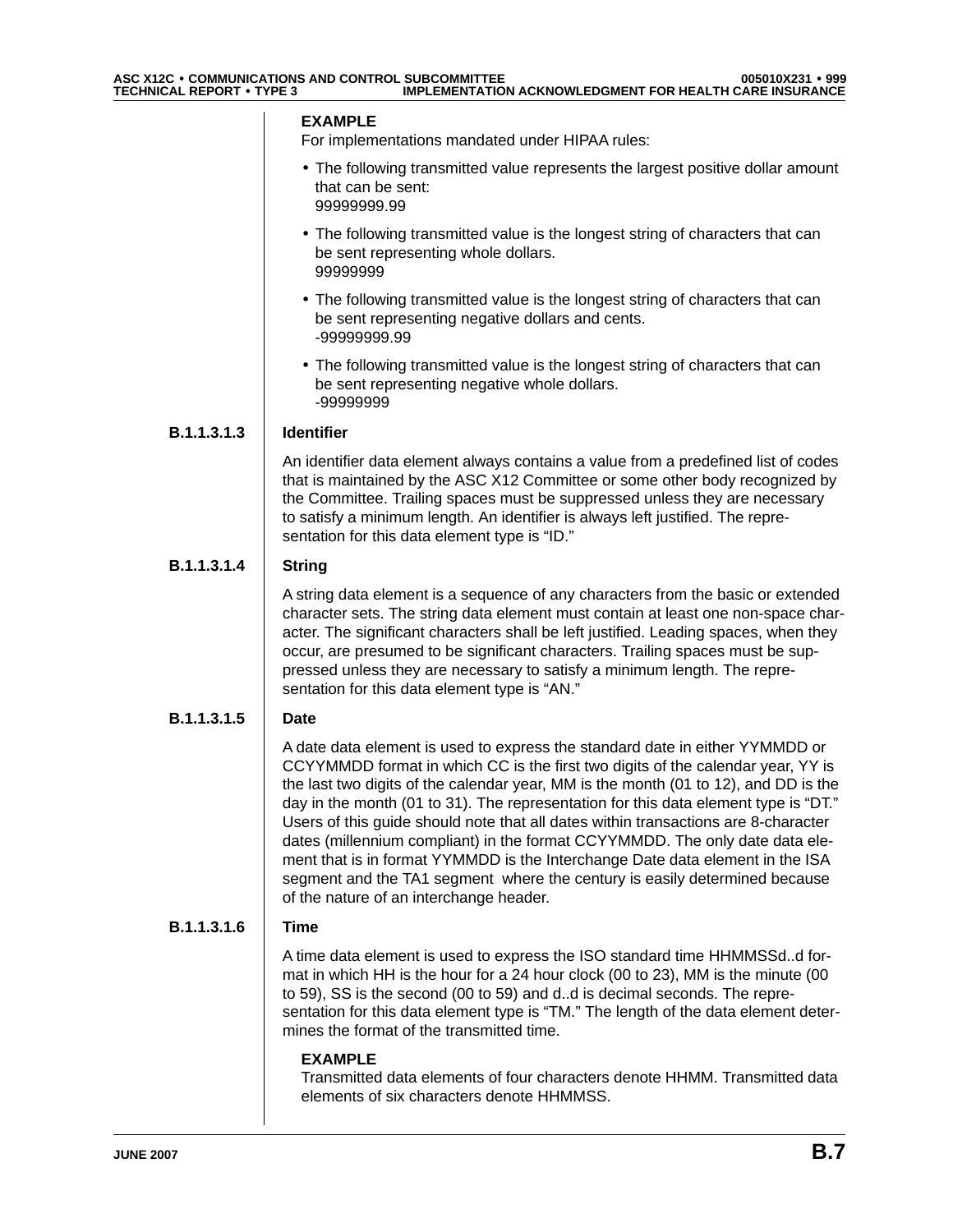#### **B.1.1.3.1.7 Binary**

The binary data element is any sequence of octets ranging in value from binary 00000000 to binary 11111111. This data element type has no defined maximum length. Actual length is specified by the immediately preceding data element. Within the body of a transaction set (from ST to SE) implemented according to this technical report, the binary data element type is only used in the segments Binary Data Segment BIN, and Binary Data Structure BDS . Within those segments, Data Element 785 Binary Data is a string of octets which can assume any binary pattern from hexadecimal 00 to FF, and can be used to send text as well as coded data, including data from another application in its native format. The binary data type is also used in some control and security structures.

Not all transaction sets use the Binary Data Segment BIN or Binary Data Structure BDS.

#### **B.1.1.3.2 Repeating Data Elements**

Simple or composite data elements within a segment can be designated as repeating data elements. Repeating data elements are adjacent data elements that occur up to a number of times specified in the standard as number of repeats. The implementation guide may also specify the number of repeats of a repeating data element in a specific location in the transaction that are permitted in a compliant implementation. Adjacent occurrences of the same repeating simple data element or composite data structure in a segment shall be separated by a repetition separator.

#### **B.1.1.3.3 Composite Data Structure**

The composite data structure is an intermediate unit of information in a segment. Composite data structures are composed of one or more logically related simple data elements, each, except the last, followed by a sub-element separator. The final data element is followed by the next data element separator or the segment terminator. Each simple data element within a composite is called a component.

Each composite data structure has a unique four-character identifier, a name, and a purpose. The identifier serves as a label for the composite. A composite data structure can be further defined through the use of syntax notes, semantic notes, and comments. Each component within the composite is further characterized by a reference designator and a condition designator. The reference designators and the condition designators are described in Sections B.1.1.3.8 and B.1.1.3.9.

A composite data structure within a segment may have an attribute indicating that it may occur once or a specific number of times more than once. The number of permitted repeats are defined as an attribute in the individual segment where the repeated composite data structure occurs.

#### **B.1.1.3.4 Data Segment**

The data segment is an intermediate unit of information in a transaction set. In the data stream, a data segment consists of a segment identifier, one or more composite data structures or simple data elements each preceded by a data element separator and succeeded by a segment terminator.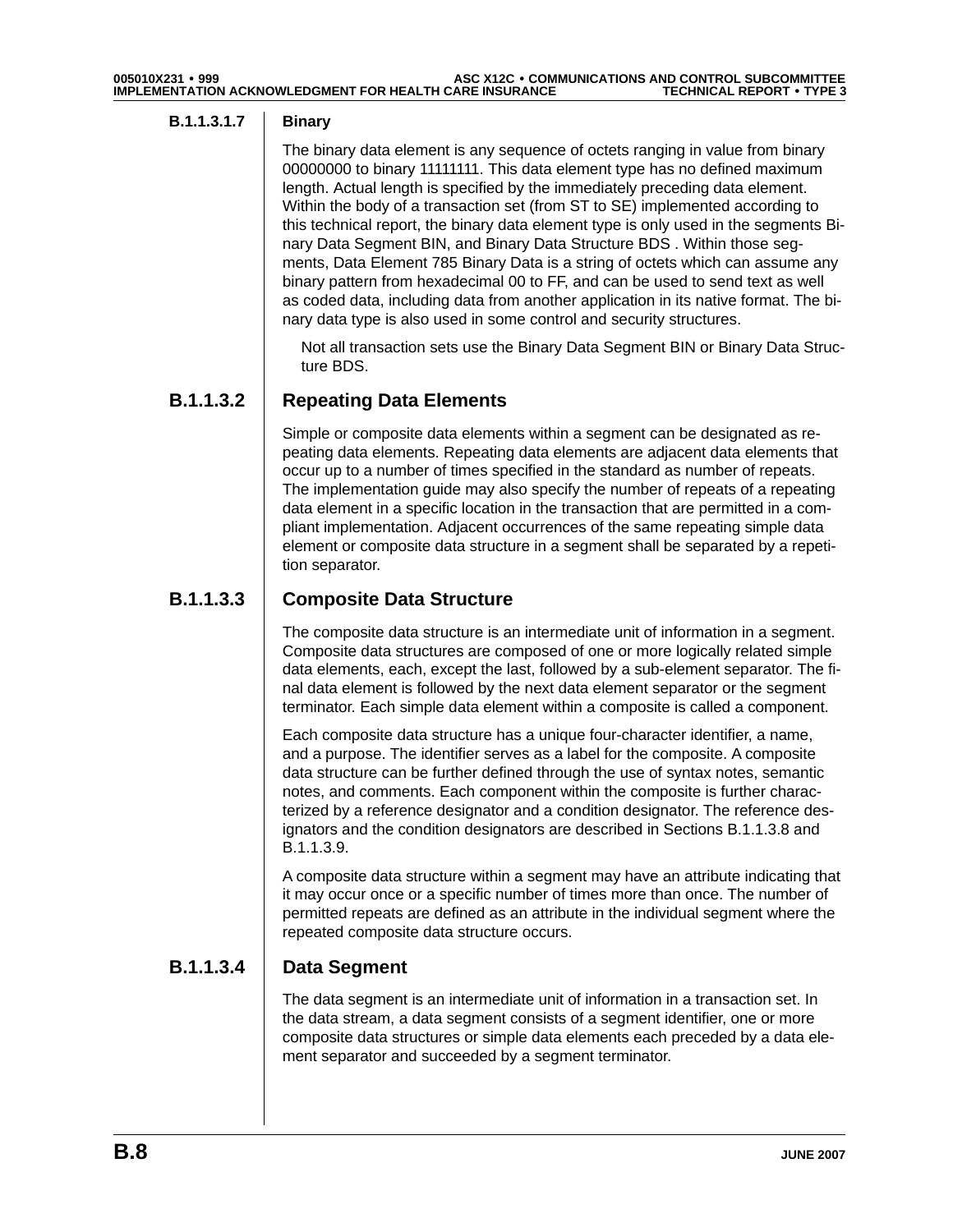Each data segment has a unique two- or three-character identifier, a name, and a purpose. The identifier serves as a label for the data segment. A segment can be further defined through the use of syntax notes, semantic notes, and comments. Each simple data element or composite data structure within the segment is further characterized by a reference designator and a condition designator.

#### **B.1.1.3.5 Syntax Notes**

Syntax notes describe relational conditions among two or more data segment units within the same segment, or among two or more component data elements within the same composite data structure. For a complete description of the relational conditions, See B.1.1.3.9, Condition Designator.

#### **B.1.1.3.6 Semantic Notes**

Simple data elements or composite data structures may be referenced by a semantic note within a particular segment. A semantic note provides important additional information regarding the intended meaning of a designated data element, particularly a generic type, in the context of its use within a specific data segment. Semantic notes may also define a relational condition among data elements in a segment based on the presence of a specific value (or one of a set of values) in one of the data elements.

#### **B.1.1.3.7 Comments**

A segment comment provides additional information regarding the intended use of the segment.

#### **B.1.1.3.8 Reference Designator**

Each simple data element or composite data structure in a segment is provided a structured code that indicates the segment in which it is used and the sequential position within the segment. The code is composed of the segment identifier followed by a two-digit number that defines the position of the simple data element or composite data structure in that segment.

For purposes of creating reference designators, the composite data structure is viewed as the hierarchical equal of the simple data element. Each component data element in a composite data structure is identified by a suffix appended to the reference designator for the composite data structure of which it is a member. This suffix is a two-digit number, prefixed with a hyphen, that defines the position of the component data element in the composite data structure.

#### **EXAMPLE**

- The first simple element of the CLP segment would be identified as CLP01.
- The first position in the SVC segment is occupied by a composite data structure that contains seven component data elements, the reference designator for the second component data element would be SVC01-02.

#### **B.1.1.3.9 Condition Designator**

This section provides information about X12 standard conditions designators. It is provided so that users will have information about the general standard. Implementation guides may impose other conditions designators. See implementation guide section 2.1 Presentation Examples for detailed information about the implementation guide Industry Usage requirements for compliant implementation.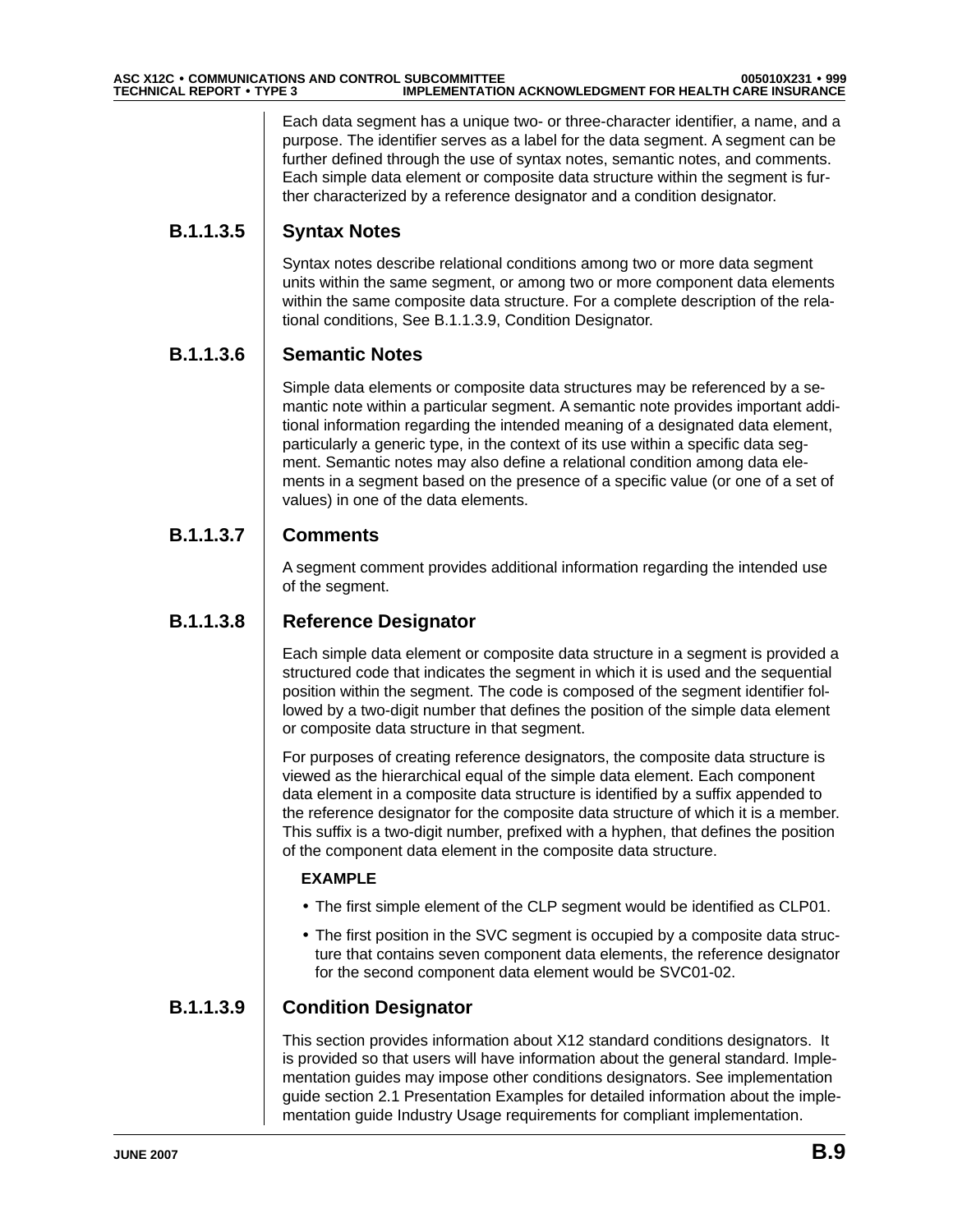Data element conditions are of three types: mandatory, optional, and relational. They define the circumstances under which a data element may be required to be present or not present in a particular segment.

| <b>DESIGNATOR</b> | <b>DESCRIPTION</b>                                                                                                                                                                                                                                                                                                                                                                                  |                                                                                                                                                                                                                                                                                                                                                                                                                                      |  |  |
|-------------------|-----------------------------------------------------------------------------------------------------------------------------------------------------------------------------------------------------------------------------------------------------------------------------------------------------------------------------------------------------------------------------------------------------|--------------------------------------------------------------------------------------------------------------------------------------------------------------------------------------------------------------------------------------------------------------------------------------------------------------------------------------------------------------------------------------------------------------------------------------|--|--|
| M- Mandatory      | The designation of mandatory is absolute in the sense that there is no<br>dependency on other data elements. This designation may apply to either<br>simple data elements or composite data structures. If the designation applies to<br>a composite data structure, then at least one value of a component data<br>element in that composite data structure shall be included in the data segment. |                                                                                                                                                                                                                                                                                                                                                                                                                                      |  |  |
| O- Optional       | The designation of optional means that there is no requirement for a simple<br>data element or composite data structure to be present in the segment. The<br>presence of a value for a simple data element or the presence of value for any<br>of the component data elements of a composite data structure is at the option<br>of the sender.                                                      |                                                                                                                                                                                                                                                                                                                                                                                                                                      |  |  |
| X-Relational      | more than one relational condition.                                                                                                                                                                                                                                                                                                                                                                 | Relational conditions may exist among two or more simple data elements within<br>the same data segment based on the presence or absence of one of those data<br>elements (presence means a data element must not be empty). Relational<br>conditions are specified by a condition code (see table below) and the reference<br>designators of the affected data elements. A data element may be subject to                            |  |  |
|                   | The definitions for each of the condition codes used within syntax notes are<br>detailed below:                                                                                                                                                                                                                                                                                                     |                                                                                                                                                                                                                                                                                                                                                                                                                                      |  |  |
|                   | <b>CONDITION CODE</b>                                                                                                                                                                                                                                                                                                                                                                               | <b>DEFINITION</b>                                                                                                                                                                                                                                                                                                                                                                                                                    |  |  |
|                   | P- Paired or                                                                                                                                                                                                                                                                                                                                                                                        |                                                                                                                                                                                                                                                                                                                                                                                                                                      |  |  |
|                   | Multiple                                                                                                                                                                                                                                                                                                                                                                                            | If any element specified in the relational condition is<br>present, then all of the elements specified must be<br>present.                                                                                                                                                                                                                                                                                                           |  |  |
|                   | R-Required                                                                                                                                                                                                                                                                                                                                                                                          | At least one of the elements specified in the condition<br>must be present.                                                                                                                                                                                                                                                                                                                                                          |  |  |
|                   | E- Exclusion                                                                                                                                                                                                                                                                                                                                                                                        | Not more than one of the elements specified in the<br>condition may be present.                                                                                                                                                                                                                                                                                                                                                      |  |  |
|                   | C- Conditional                                                                                                                                                                                                                                                                                                                                                                                      | If the first element specified in the condition is<br>present, then all other elements must be present.<br>However, any or all of the elements not specified as<br>the first element in the condition may appear without<br>requiring that the first element be present. The order<br>of the elements in the condition does not have to be<br>the same as the order of the data elements in the<br>data segment.                     |  |  |
|                   | L-List                                                                                                                                                                                                                                                                                                                                                                                              |                                                                                                                                                                                                                                                                                                                                                                                                                                      |  |  |
|                   | Conditional                                                                                                                                                                                                                                                                                                                                                                                         | If the first element specified in the condition is<br>present, then at least one of the remaining elements<br>must be present. However, any or all of the elements<br>not specified as the first element in the condition may<br>appear without requiring that the first element be<br>present. The order of the elements in the condition<br>does not have to be the same as the order of the data<br>elements in the data segment. |  |  |

**Table B.5. Condition Designator**

#### **B.1.1.3.10 Absence of Data**

Any simple data element that is indicated as mandatory must not be empty if the segment is used. At least one component data element of a composite data structure that is indicated as mandatory must not be empty if the segment is used. Optional simple data elements and/or composite data structures and their preceding data element separators that are not needed must be omitted if they occur at the end of a segment. If they do not occur at the end of the segment, the simple data element values and/or composite data structure values may be omitted. Their ab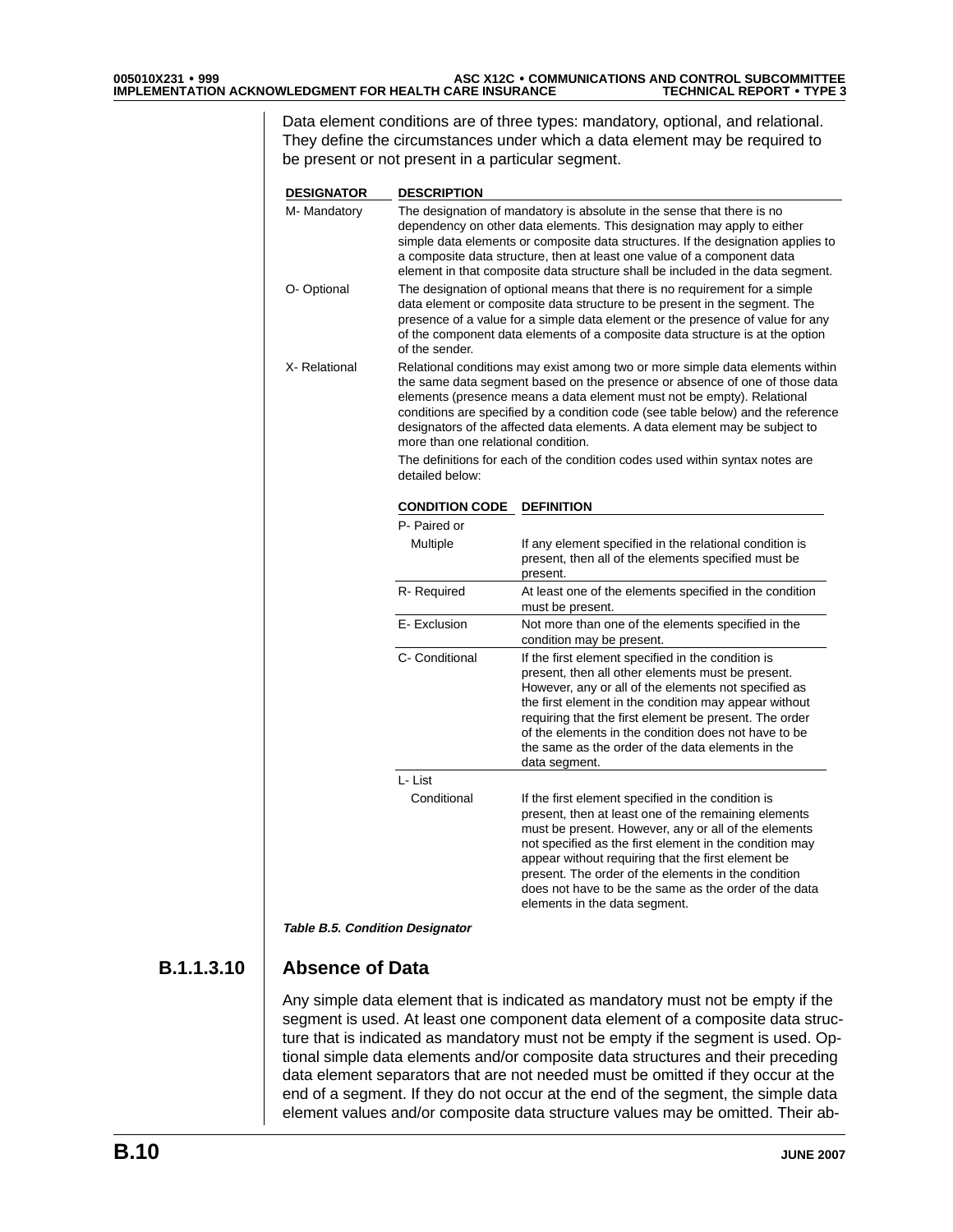sence is indicated by the occurrence of their preceding data element separators, in order to maintain the element's or structure's position as defined in the data segment.

Likewise, when additional information is not necessary within a composite, the composite may be terminated by providing the appropriate data element separator or segment terminator.

If a segment has no data in any data element within the segment (an "empty" segment), that segment must not be sent.

#### **B.1.1.3.11 Control Segments**

A control segment has the same structure as a data segment, but it is used for transferring control information rather than application information.

#### **B.1.1.3.11.1 Loop Control Segments**

Loop control segments are used only to delineate bounded loops. Delineation of the loop shall consist of the loop header (LS segment) and the loop trailer (LE segment). The loop header defines the start of a structure that must contain one or more iterations of a loop of data segments and provides the loop identifier for this loop. The loop trailer defines the end of the structure. The LS segment appears only before the first occurrence of the loop, and the LE segment appears only after the last occurrence of the loop. Unbounded looping structures do not use loop control segments.

#### **B.1.1.3.11.2 Transaction Set Control Segments**

The transaction set is delineated by the transaction set header (ST segment) and the transaction set trailer (SE segment). The transaction set header identifies the start and identifier of the transaction set. The transaction set trailer identifies the end of the transaction set and provides a count of the data segments, which includes the ST and SE segments.

#### **B.1.1.3.11.3 Functional Group Control Segments**

The functional group is delineated by the functional group header (GS segment) and the functional group trailer (GE segment). The functional group header starts and identifies one or more related transaction sets and provides a control number and application identification information. The functional group trailer defines the end of the functional group of related transaction sets and provides a count of contained transaction sets.

#### **B.1.1.3.11.4 Relations among Control Segments**

The control segment of this standard must have a nested relationship as is shown and annotated in this subsection. The letters preceding the control segment name are the segment identifier for that control segment. The indentation of segment identifiers shown below indicates the subordination among control segments.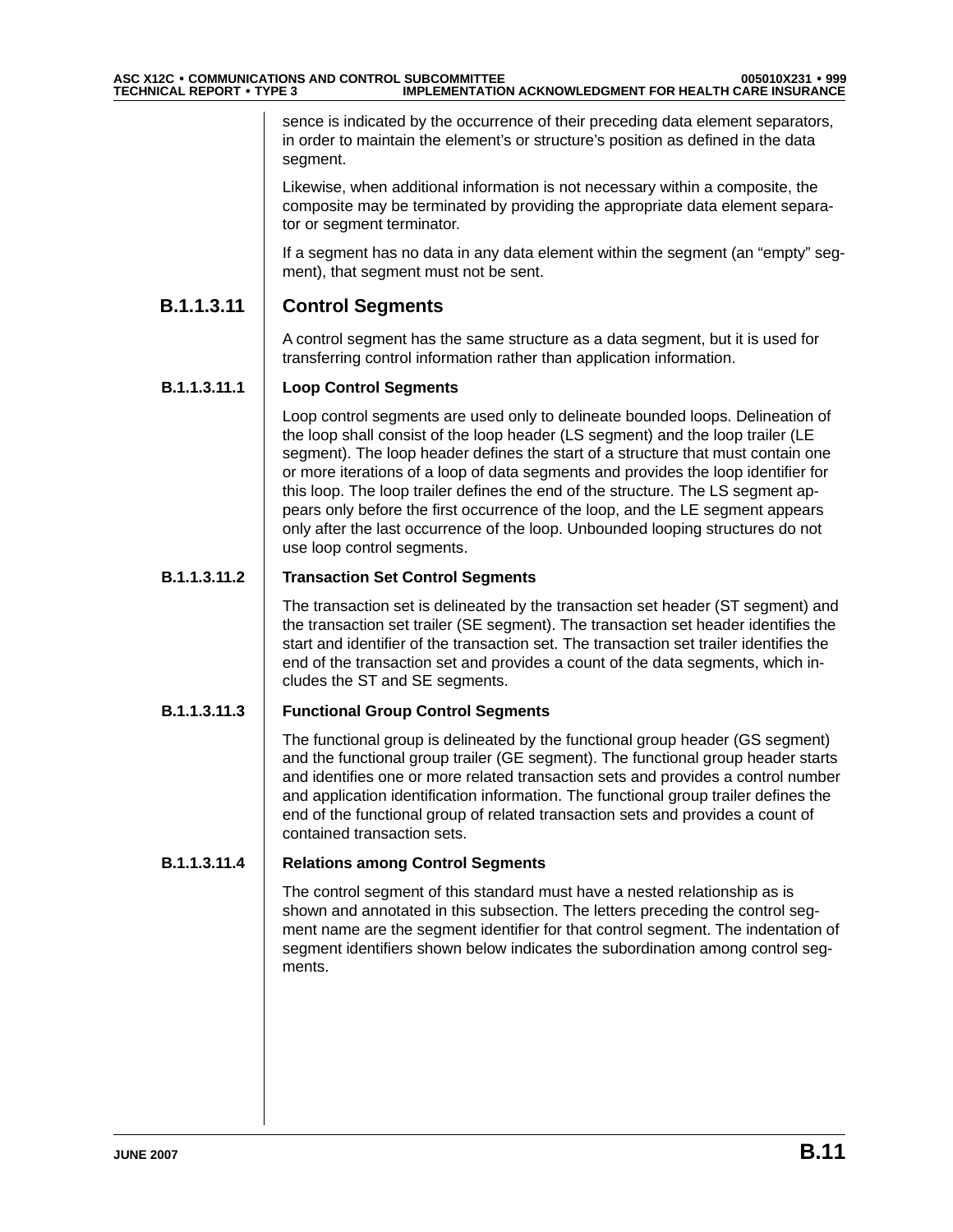**GS** Functional Group Header, starts a group of related transaction sets.

- **ST** Transaction Set Header, starts a transaction set.
	- **LS** Loop Header, starts a bounded loop of data segments but is not part of the loop.
		- **LS** Loop Header, starts an inner, nested, bounded loop.
		- **LE** Loop Trailer, ends an inner, nested bounded loop.
	- **LE** Loop Trailer, ends a bounded loop of data segments but is not part of the loop.
- **SE** Transaction Set Trailer, ends a transaction set.

**GE** Functional Group Trailer, ends a group of related transaction sets.

More than one ST/SE pair, each representing a transaction set, may be used within one functional group. Also more than one LS/LE pair, each representing a bounded loop, may be used within one transaction set.

#### **B.1.1.3.12 Transaction Set**

The transaction set is the smallest meaningful set of information exchanged between trading partners. The transaction set consists of a transaction set header segment, one or more data segments in a specified order, and a transaction set trailer segment. See Figure B.1., Transmission Control Schematic.

#### **B.1.1.3.12.1 Transaction Set Header and Trailer**

A transaction set identifier uniquely identifies a transaction set. This identifier is the first data element of the Transaction Set Header Segment (ST). A user assigned transaction set control number in the header must match the control number in the Trailer Segment (SE) for any given transaction set. The value for the number of included segments in the SE segment is the total number of segments in the transaction set, including the ST and SE segments.

#### **B.1.1.3.12.2 Data Segment Groups**

The data segments in a transaction set may be repeated as individual data segments or as unbounded or bounded loops.

#### **B.1.1.3.12.3 Repeated Occurrences of Single Data Segments**

When a single data segment is allowed to be repeated, it may have a specified maximum number of occurrences defined at each specified position within a given transaction set standard. Alternatively, a segment may be allowed to repeat an unlimited number of times. The notation for an unlimited number of repetitions is ">1."

#### **B.1.1.3.12.4 Loops of Data Segments**

Loops are groups of semantically related segments. Data segment loops may be unbounded or bounded.

#### **B.1.1.3.12.4.1 Unbounded Loops**

To establish the iteration of a loop, the first data segment in the loop must appear once and only once in each iteration. Loops may have a specified maximum number of repetitions. Alternatively, the loop may be specified as having an unlimited number of iterations. The notation for an unlimited number of repetitions is ">1."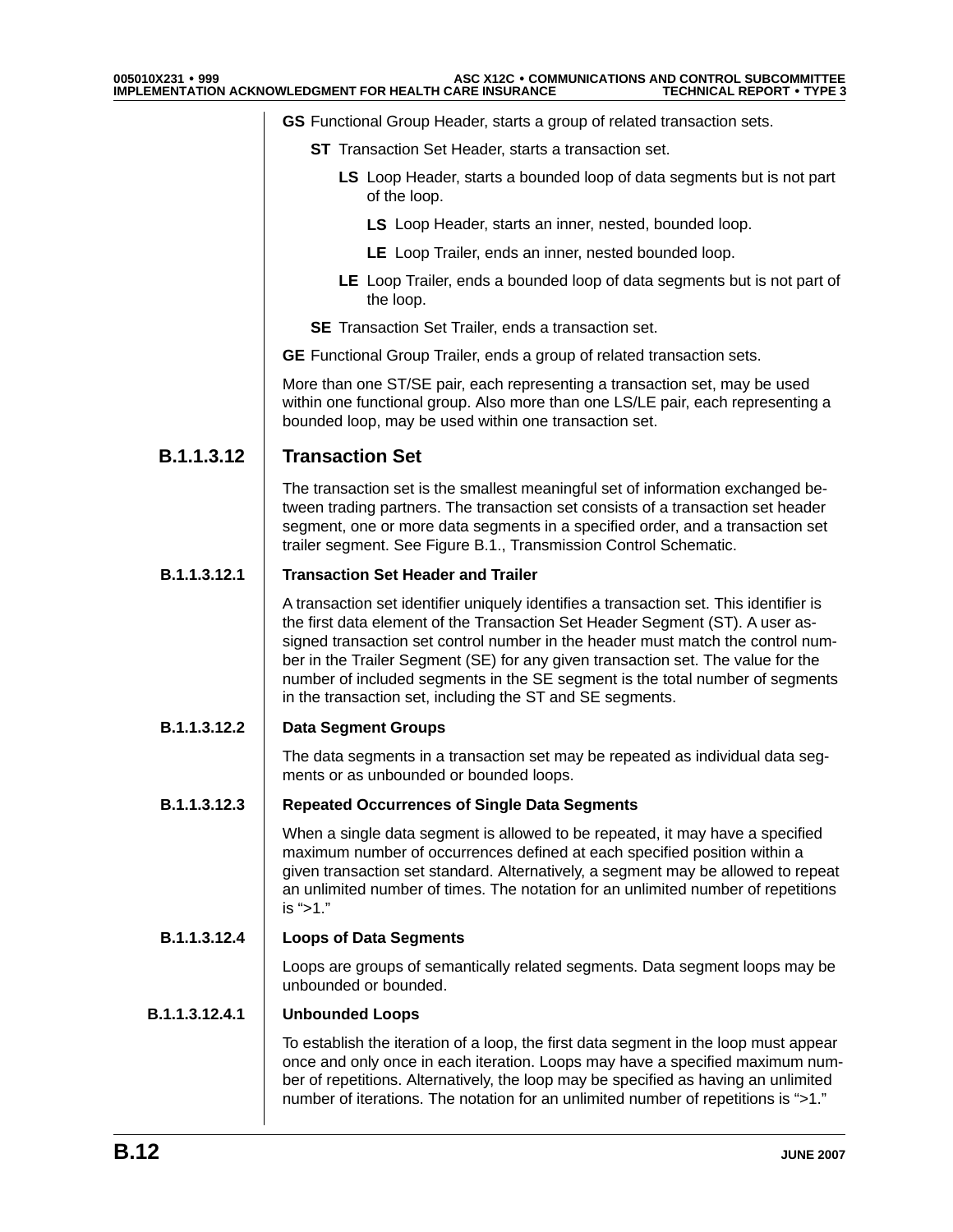A specified sequence of segments is in the loop. Loops themselves are optional or mandatory. The requirement designator of the beginning segment of a loop indicates whether at least one occurrence of the loop is required. Each appearance of the beginning segment defines an occurrence of the loop.

The requirement designator of any segment within the loop after the beginning segment applies to that segment for each occurrence of the loop. If there is a mandatory requirement designator for any data segment within the loop after the beginning segment, that data segment is mandatory for each occurrence of the loop. If the loop is optional, the mandatory segment only occurs if the loop occurs.

#### **B.1.1.3.12.4.2 Bounded Loops**

The characteristics of unbounded loops described previously also apply to bounded loops. In addition, bounded loops require a Loop Start Segment (LS) to appear before the first occurrence and a Loop End Segment (LE) to appear after the last consecutive occurrence of the loop. If the loop does not occur, the LS and LE segments are suppressed.

#### **B.1.1.3.12.5 Data Segments in a Transaction Set**

When data segments are combined to form a transaction set, three characteristics are applied to each data segment: a requirement designator, a position in the transaction set, and a maximum occurrence.

#### **B.1.1.3.12.6 Data Segment Requirement Designators**

A data segment, or loop, has one of the following requirement designators for health care and insurance transaction sets, indicating its appearance in the data stream of a transmission. These requirement designators are represented by a single character code.

| <b>DESIGNATOR</b> | <b>DESCRIPTION</b>                                                                                                                                                                                                                       |
|-------------------|------------------------------------------------------------------------------------------------------------------------------------------------------------------------------------------------------------------------------------------|
| M- Mandatory      | This data segment must be included in the transaction set. (Note that a data<br>segment may be mandatory in a loop of data segments, but the loop itself is<br>optional if the beginning segment of the loop is designated as optional.) |
| O-Optional        | The presence of this data segment is the option of the sending party.                                                                                                                                                                    |

#### **B.1.1.3.12.7 Data Segment Position**

The ordinal positions of the segments in a transaction set are explicitly specified for that transaction. Subject to the flexibility provided by the optional requirement designators of the segments, this positioning must be maintained.

#### **B.1.1.3.12.8 Data Segment Occurrence**

A data segment may have a maximum occurrence of one, a finite number greater than one, or an unlimited number indicated by ">1."

#### **B.1.1.3.13 Functional Group**

A functional group is a group of similar transaction sets that is bounded by a functional group header segment and a functional group trailer segment. The functional identifier defines the group of transactions that may be included within the functional group. The value for the functional group control number in the header and trailer control segments must be identical for any given group. The value for the number of included transaction sets is the total number of transaction sets in the group. See Figure B.1., Transmission Control Schematic.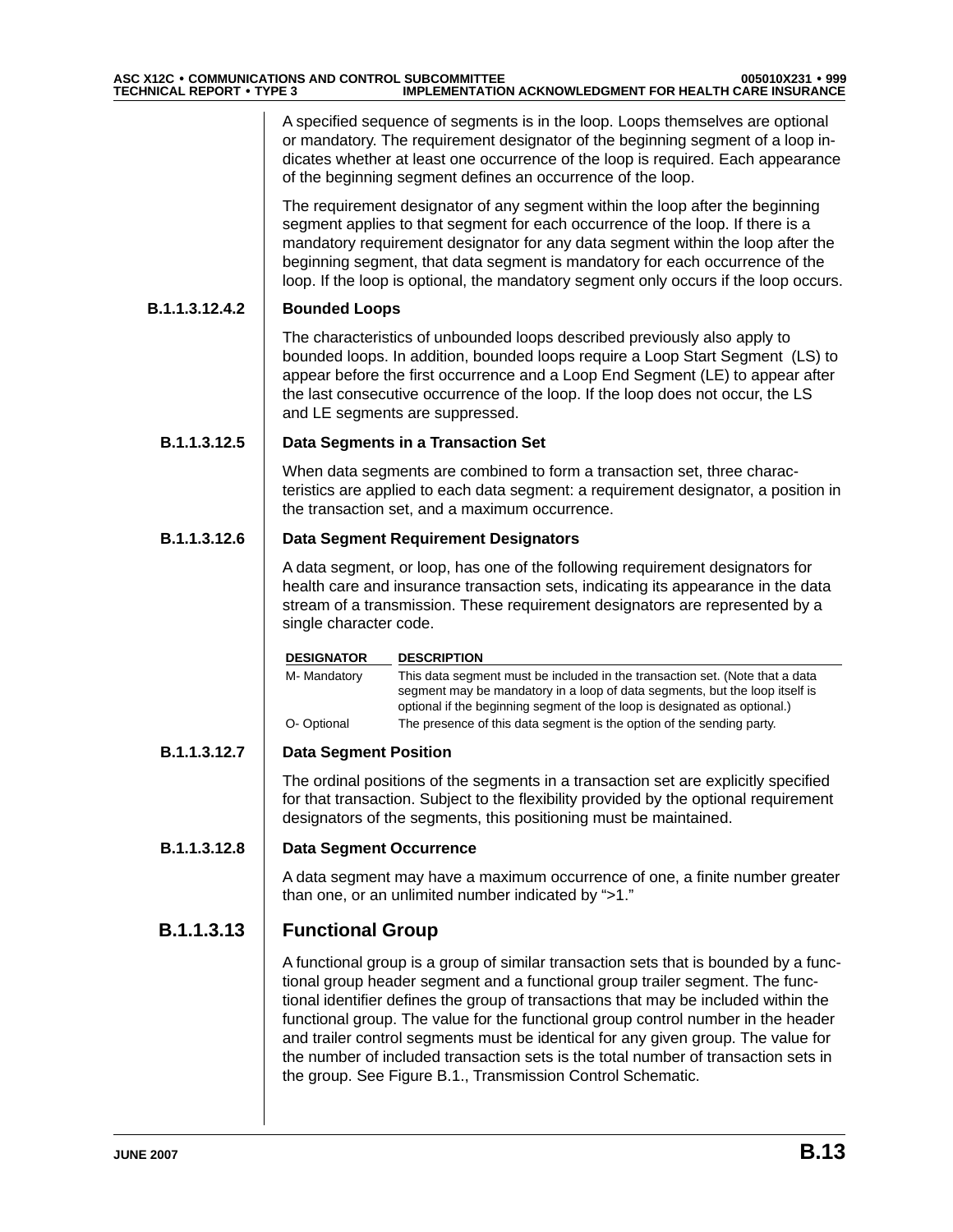### **B.1.1.4 Envelopes and Control Structures**

#### **B.1.1.4.1 Interchange Control Structures**

Typically, the term "interchange" connotes the ISA/IEA envelope that is transmitted between trading/business partners. Interchange control is achieved through several "control" components. The interchange control number is contained in data element ISA13 of the ISA segment. The identical control number must also occur in data element 02 of the IEA segment. Most commercial translation software products will verify that these two elements are identical. In most translation software products, if these elements are different the interchange will be "suspended" in error.

There are many other features of the ISA segment that are used for control measures. For instance, the ISA segment contains data elements such as authorization information, security information, sender identification, and receiver identification that can be used for control purposes. These data elements are agreed upon by the trading partners prior to transmission. The interchange date and time data elements as well as the interchange control number within the ISA segment are used for debugging purposes when there is a problem with the transmission or the interchange.

Data Element ISA12, Interchange Control Version Number, indicates the version of the ISA/IEA envelope. GS08 indicates the version of the transaction sets contained within the ISA/IEA envelope. The versions are not required to be the same. An Interchange Acknowledgment can be requested through data element ISA14. The interchange acknowlegement is the TA1 segment. Data element ISA15, Test Indicator, is used between trading partners to indicate that the transmission is in a "test" or "production" mode. Data element ISA16, Subelement Separator, is used by the translator for interpretation of composite data elements.

The ending component of the interchange or ISA/IEA envelope is the IEA segment. Data element IEA01 indicates the number of functional groups that are included within the interchange. In most commercial translation software products, an aggregate count of functional groups is kept while interpreting the interchange. This count is then verified with data element IEA01. If there is a discrepancy, in most commercial products, the interchange is suspended. The other data element in the IEA segment is IEA02 which is referenced above.

See the Appendix C, EDI Control Directory, for a complete detailing of the interchange control header and trailer. The authors recommend that when two transactions with different X12 versions numbers are sent in one interchange control structure (multiple functional groups within one ISA/IEA envelope), the Interchange Control version used should be that of the most recent transaction version included in the envelope. For the transmission of HIPAA transactions with mixed versions, this would be a compliant enveloping structure.

#### **B.1.1.4.2 Functional Groups**

Control structures within the functional group envelope include the functional identifier code in GS01. The Functional Identifier Code is used by the commercial translation software during interpretation of the interchange to determine the different transaction sets that may be included within the functional group. If an inappropriate transaction set is contained within the functional group, most commercial translation software will suspend the functional group within the interchange. The Application Sender's Code in GS02 can be used to identify the sending unit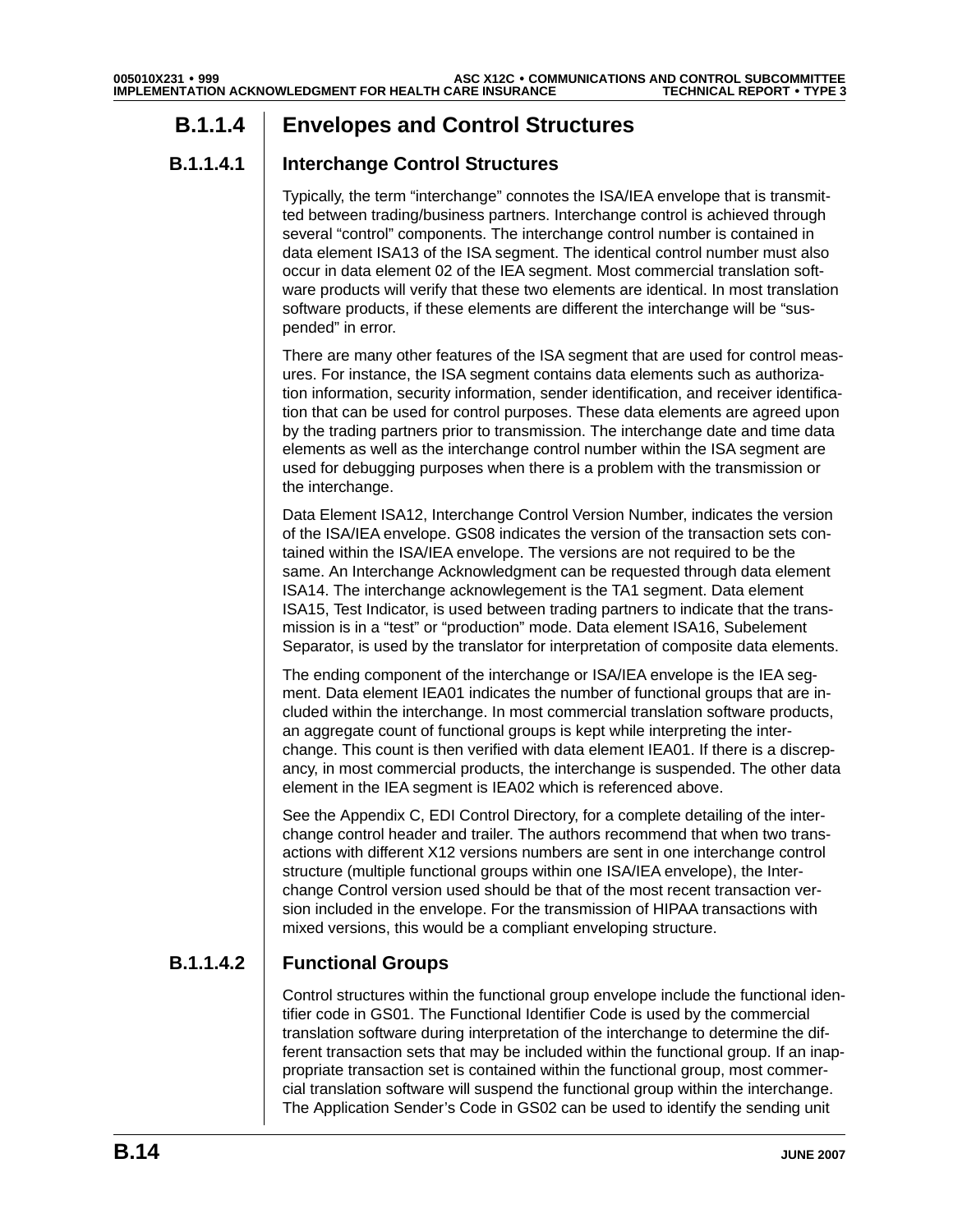of the transmission. The Application Receiver's Code in GS03 can be used to identify the receiving unit of the transmission. The functional group contains a creation date (GS04) and creation time (GS05) for the functional group. The Group Control Number is contained in GS06. These data elements (GS04, GS05, and GS06) can be used for debugging purposes. GS08,Version/Release/Industry Identifier Code is the version/release/sub-release of the transaction sets being transmitted in this functional group.

The Functional Group Control Number in GS06 must be identical to data element 02 of the GE segment. Data element GE01 indicates the number of transaction sets within the functional group. In most commercial translation software products, an aggregate count of the transaction sets is kept while interpreting the functional group. This count is then verified with data element GE01.

See the Appendix C, EDI Control Directory, for a complete detailing of the functional group header and trailer.

#### **B.1.1.4.3 HL Structures**

The HL segment is used in several X12 transaction sets to identify levels of detail information using a hierarchical structure, such as relating dependents to a subscriber. Hierarchical levels may differ from guide to guide.

For example, each provider can bill for one or more subscribers, each subscriber can have one or more dependents and the subscriber and the dependents can make one or more claims.

Each guide states what levels are available, the level's usage, number of repeats, and whether that level has subordinate levels within a transaction set.

For implementations compliant with this guide, the repeats of the loops identified by the HL structure shall appear in the hierarchical order specified in BHT01, when those particular hierarchical levels exist. That is, an HL parent loop must be followed by the subordinate child loops, if any, prior to commencing a new HL parent loop at the same hierarchical level.

The following diagram, from transaction set 837, illustrates a typical hierarchy.



The two examples below illustrate this requirement:

#### **Example 1 based on Implementation Guide 811X201:**

INSURER

First STATE in transaction (child of INSURER) First POLICY in transaction (child of first STATE) First VEHICLE in transaction (child of first POLICY) Second POLICY in transaction (child of first STATE) Second VEHICLE in transaction (child of second POLICY) Third VEHICLE in transaction (child of second POLICY) Second STATE in transaction (child of INSURER) Third POLICY in transaction (child of second STATE) Fourth VEHICLE in transaction (child of third POLICY)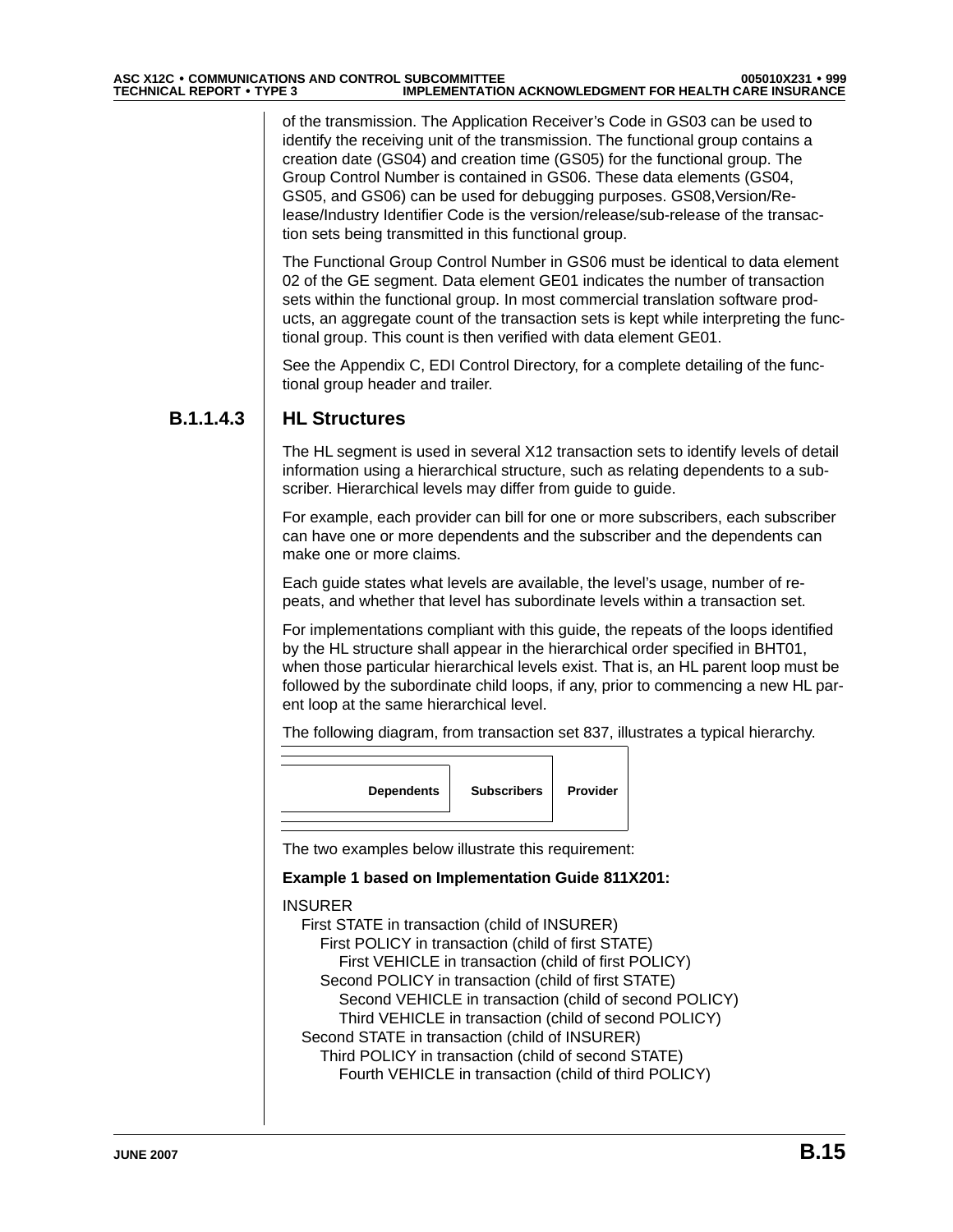#### **Example 2 based on Implementation Guide 837X141**

- First PROVIDER in transaction First SUBSCRIBER in transaction (child of first PROVIDER) Second PROVIDER in transaction Second SUBSCRIBER in transaction (child of second PROVIDER)
- First DEPENDENT in transaction (child of second SUBSCRIBER) Second DEPENDENT in transaction (child of second SUBSCRIBER) Third SUBSCRIBER in transaction (child of second PROVIDER) Third PROVIDER in transaction
	- Fourth SUBSCRIBER in transaction (child of third PROVIDER) Fifth SUBSCRIBER in transaction (child of third PROVIDER Third DEPENDENT in transaction (child of fifth SUBSCRIBER)

### **B.1.1.5 Acknowledgments**

#### **B.1.1.5.1 Interchange Acknowledgment, TA1**

The TA1 segment provides the capability for the interchange receiver to notify the sender that a valid envelope was received or that problems were encountered with the interchange control structure. The TA1 verifies the envelopes only. Transaction set-specific verification is accomplished through use of the Functional Acknowledgment Transaction Set, 997. See B.1.1.5.2, Functional Acknowledgment, 997, for more details. The TA1 is unique in that it is a single segment transmitted without the GS/GE envelope structure. A TA1 can be included in an interchange with other functional groups and transactions.

Encompassed in the TA1 are the interchange control number, interchange date and time, interchange acknowledgment code, and the interchange note code. The interchange control number, interchange date and time are identical to those that were present in the transmitted interchange from the trading partner. This provides the capability to associate the TA1 with the transmitted interchange. TA104, Interchange Acknowledgment Code, indicates the status of the interchange control structure. This data element stipulates whether the transmitted interchange was accepted with no errors, accepted with errors, or rejected because of errors. TA105, Interchange Note Code, is a numerical code that indicates the error found while processing the interchange control structure. Values for this data element indicate whether the error occurred at the interchange or functional group envelope.

#### **B.1.1.5.2 Functional Acknowledgment, 997**

The Functional Acknowledgment Transaction Set, 997, has been designed to allow trading partners to establish a comprehensive control function as a part of their business exchange process. This acknowledgment process facilitates control of EDI. There is a one-to-one correspondence between a 997 and a functional group. Segments within the 997 can identify the acceptance or rejection of the functional group, transaction sets or segments. Data elements in error can also be identified. There are many EDI implementations that have incorporated the acknowledgment process in all of their electronic communications. The 997 is used as a functional acknowledgment to a previously transmitted functional group.

The 997 is a transaction set and thus is encapsulated within the interchange control structure (envelopes) for transmission.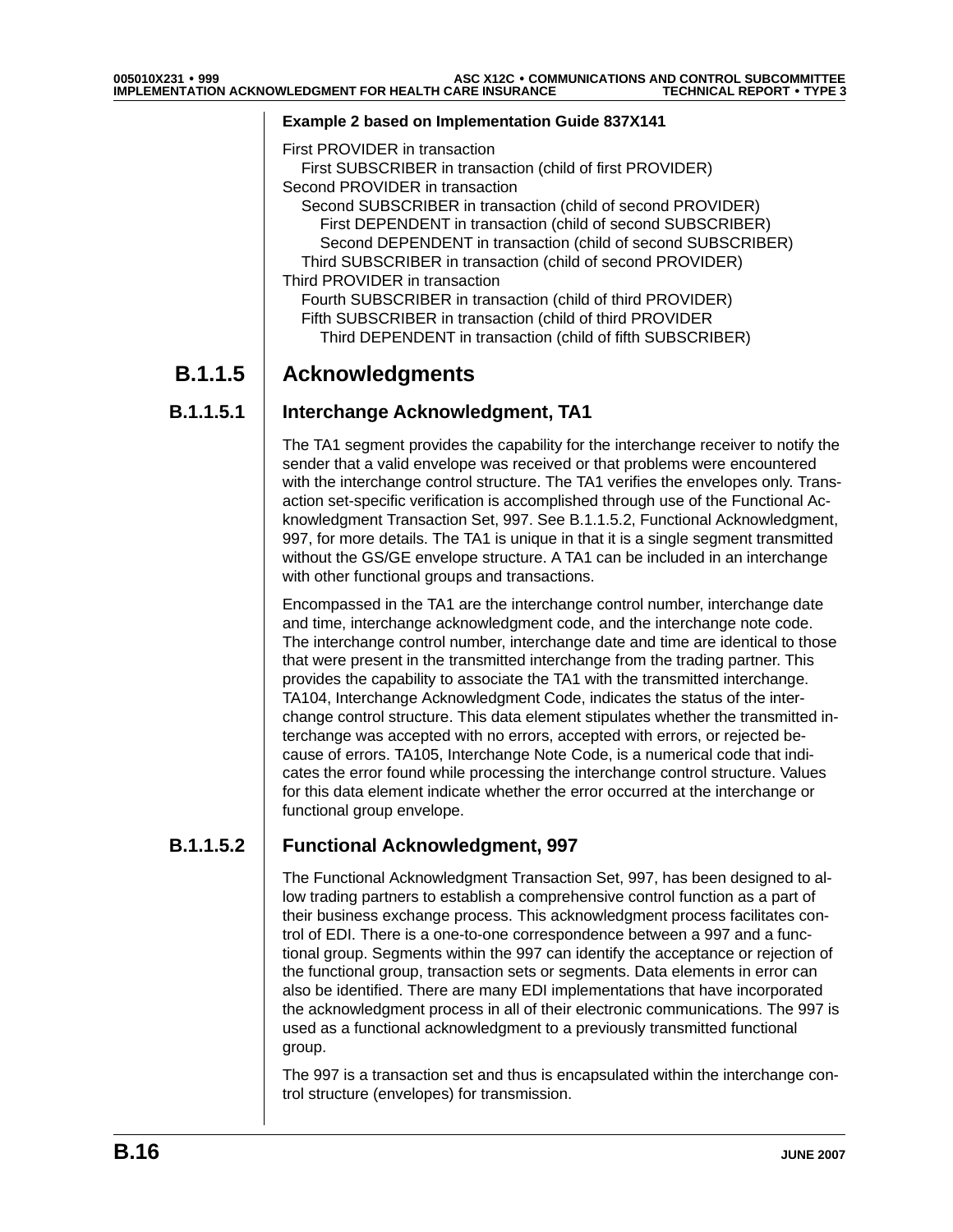# **B.2 Object Descriptors**

Object Descriptors (OD) do not apply to this implementation guide.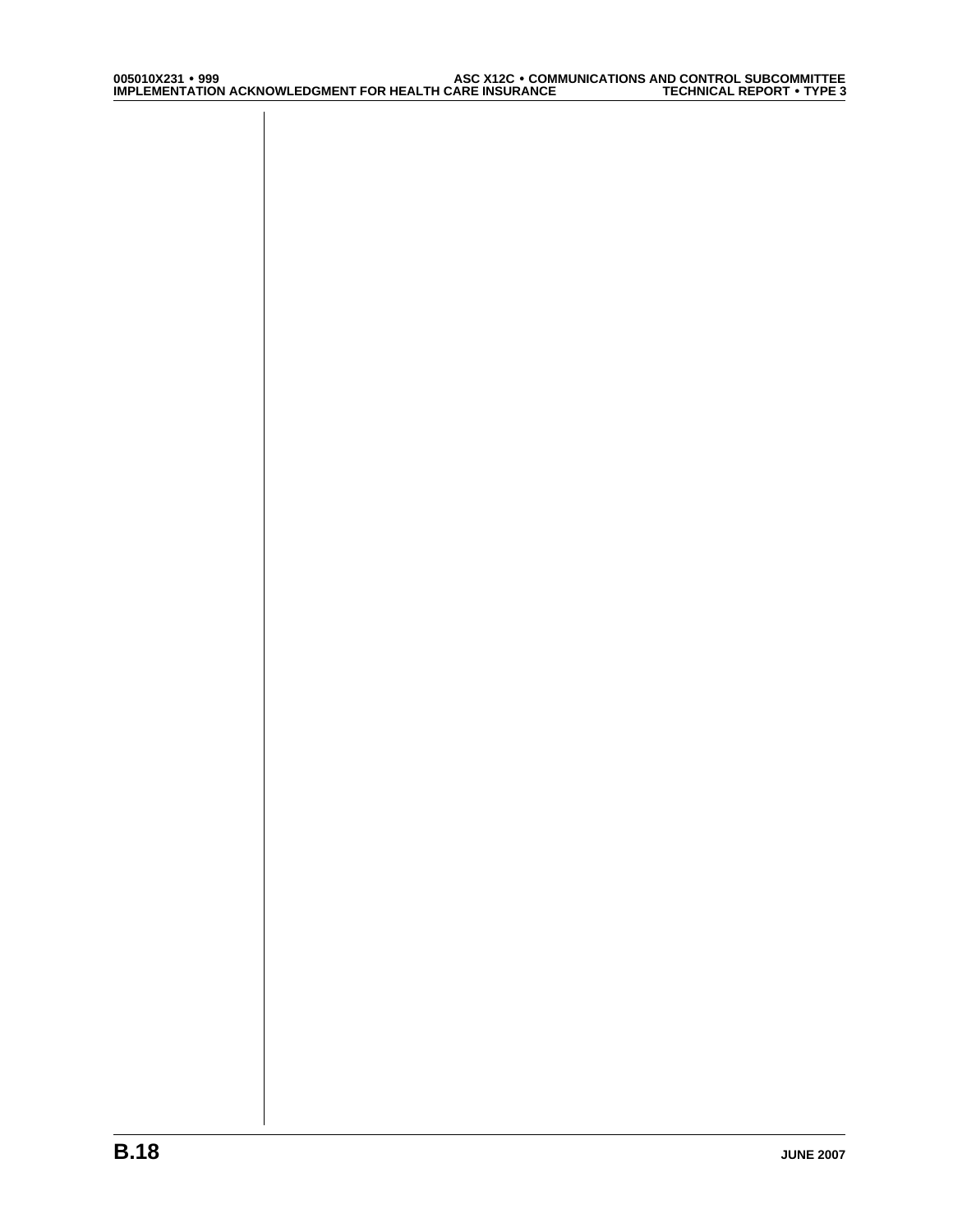# **C EDI Control Directory**

# **C.1 Control Segments**

#### • **ISA**

Interchange Control Header Segment

- **TA1** Interchange Acknowledgment Segment
- **GS** Functional Group Header Segment
- **GE** Functional Group Trailer Segment
- **IEA** Interchange Control Trailer Segment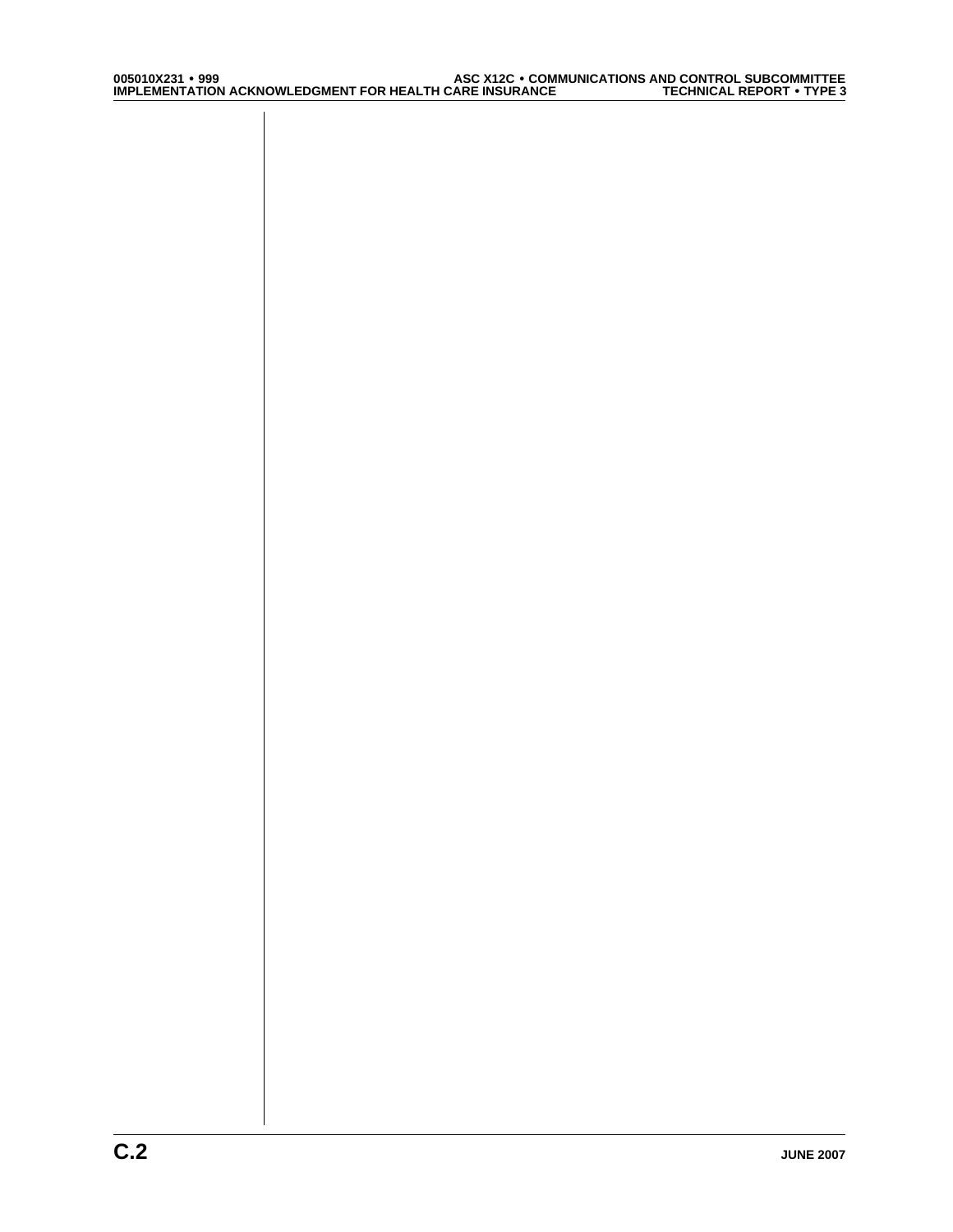| <b>SEGMENT DETAIL</b>                                                                                       |                                                                                                                                                                                                                                                                                                                                                                                                                                                                                                                                                                                                                                                                             |  |  |  |
|-------------------------------------------------------------------------------------------------------------|-----------------------------------------------------------------------------------------------------------------------------------------------------------------------------------------------------------------------------------------------------------------------------------------------------------------------------------------------------------------------------------------------------------------------------------------------------------------------------------------------------------------------------------------------------------------------------------------------------------------------------------------------------------------------------|--|--|--|
|                                                                                                             | <b>ISA - INTERCHANGE CONTROL HEADER</b>                                                                                                                                                                                                                                                                                                                                                                                                                                                                                                                                                                                                                                     |  |  |  |
|                                                                                                             | X12 Segment Name: Interchange Control Header                                                                                                                                                                                                                                                                                                                                                                                                                                                                                                                                                                                                                                |  |  |  |
|                                                                                                             | X12 Purpose: To start and identify an interchange of zero or more functional groups and<br>interchange-related control segments                                                                                                                                                                                                                                                                                                                                                                                                                                                                                                                                             |  |  |  |
| <b>Segment Repeat: 1</b>                                                                                    |                                                                                                                                                                                                                                                                                                                                                                                                                                                                                                                                                                                                                                                                             |  |  |  |
|                                                                                                             | <b>Usage: REQUIRED</b>                                                                                                                                                                                                                                                                                                                                                                                                                                                                                                                                                                                                                                                      |  |  |  |
| <b>TR3 Notes:</b>                                                                                           | 1. All positions within each of the data elements must be filled.                                                                                                                                                                                                                                                                                                                                                                                                                                                                                                                                                                                                           |  |  |  |
|                                                                                                             | 2. For compliant implementations under this implementation guide,<br>ISA13, the interchange Control Number, must be a positive unsigned<br>number. Therefore, the ISA segment can be considered a fixed record<br>length segment.                                                                                                                                                                                                                                                                                                                                                                                                                                           |  |  |  |
|                                                                                                             | 3. The first element separator defines the element separator to be used<br>through the entire interchange.                                                                                                                                                                                                                                                                                                                                                                                                                                                                                                                                                                  |  |  |  |
|                                                                                                             | 4. The first element separator defines the element separator to be used<br>through the entire interchange.                                                                                                                                                                                                                                                                                                                                                                                                                                                                                                                                                                  |  |  |  |
|                                                                                                             | 5. Spaces in the example interchanges are represented by "." for clarity.                                                                                                                                                                                                                                                                                                                                                                                                                                                                                                                                                                                                   |  |  |  |
|                                                                                                             | TR3 Example: ISA*00**01*SECRET*ZZ*SUBMITTERS.ID*ZZ*<br>RECEIVERS.ID *030101*1253*^*00501*000000905*0*T*:~                                                                                                                                                                                                                                                                                                                                                                                                                                                                                                                                                                   |  |  |  |
| <b>DIAGRAM</b>                                                                                              |                                                                                                                                                                                                                                                                                                                                                                                                                                                                                                                                                                                                                                                                             |  |  |  |
| ISA01<br><b>Author Info</b><br><b>ISA</b><br>Qualifier<br>ID<br>ISA07<br>Interchange<br>*<br><b>ID Qual</b> | <b>ISA03</b><br>ISA04<br><b>ISA02</b><br>102<br>103<br>104<br>ISA05<br>ISA06<br>106<br>101<br>105<br><b>Author</b><br><b>Security</b><br><b>Security</b><br>Interchange<br>Interchange<br>*<br>$\ast$<br>*<br>Information<br>Information<br><b>Info Qual</b><br><b>ID Qual</b><br>Sender ID<br>2/2<br>AN 10/10<br>ID<br>M 1<br>AN 10/10<br>ID<br>M 1<br>M 1<br>2/2<br>M 1<br>2/2<br>M 1<br>AN 15/15<br><b>ISA09</b><br><b>ISA10</b><br>ISA12<br>ISA08<br>ISA11<br>105<br>107<br>108<br>165<br>111<br>109<br>Interchange<br>Interchange<br><b>Repetition</b><br><b>Inter Ctrl</b><br>Interchange<br>$\ast$<br><b>Receiver ID</b><br>Date<br>Time<br>Separator<br>Version Num |  |  |  |

**Indicator** ✽ **Component Elem Sepera** <sup>~</sup>

ISA13 I12 ISA14 I13 ISA15 I14 ISA16 I15

M 1 N 0 9/9 M 1 ID 1/1 M 1 ID 1/1 M 1 1/1

**Number** ✽ **Ack Requested** ✽ **Usage**

✽ **Inter Ctrl**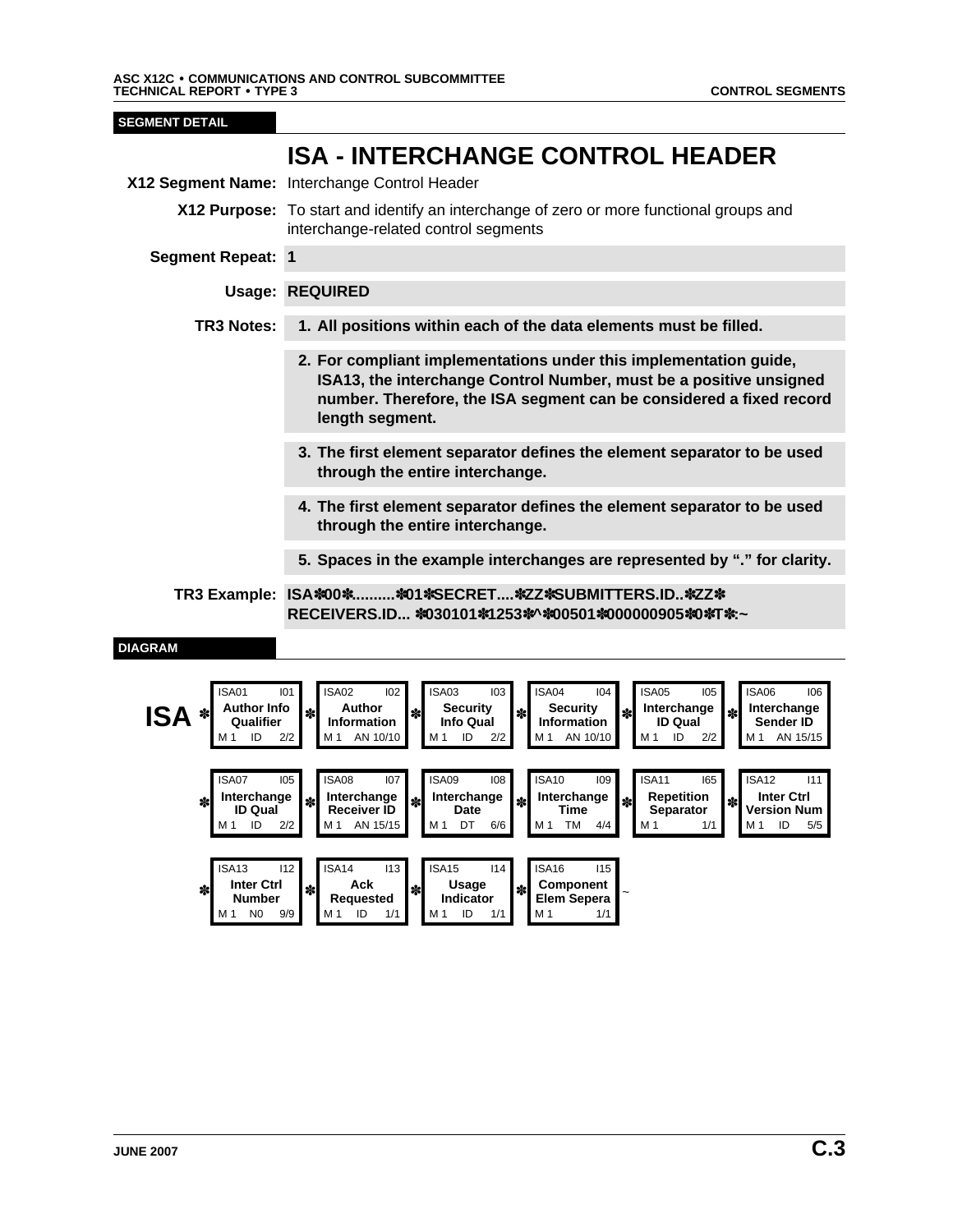| <b>ELEMENT DETAIL</b>           |                    |                               |                                                            |                                                                                                                                                                                                                 |                    |
|---------------------------------|--------------------|-------------------------------|------------------------------------------------------------|-----------------------------------------------------------------------------------------------------------------------------------------------------------------------------------------------------------------|--------------------|
| <b>USAGE</b>                    | REF.<br><b>DES</b> | <b>DATA</b><br><b>ELEMENT</b> | <b>NAME</b>                                                |                                                                                                                                                                                                                 | <b>ATTRIBUTES</b>  |
| <b>REQUIRED</b>                 | ISA01              | 101                           |                                                            | <b>Authorization Information Qualifier</b><br>Code identifying the type of information in the Authorization Information                                                                                         | ID<br>2/2<br>M 1   |
|                                 |                    |                               | CODE                                                       | <b>DEFINITION</b>                                                                                                                                                                                               |                    |
|                                 |                    |                               | 00                                                         | No Authorization Information Present (No<br><b>Meaningful Information in I02)</b>                                                                                                                               |                    |
|                                 |                    |                               | 01                                                         | <b>UCS Communications ID</b>                                                                                                                                                                                    |                    |
|                                 |                    |                               | 02                                                         | <b>EDX Communications ID</b>                                                                                                                                                                                    |                    |
|                                 |                    |                               | 03                                                         | <b>Additional Data Identification</b>                                                                                                                                                                           |                    |
|                                 |                    |                               | 04                                                         | <b>Rail Communications ID</b>                                                                                                                                                                                   |                    |
|                                 |                    |                               | 05                                                         | Department of Defense (DoD) Communication<br><b>Identifier</b>                                                                                                                                                  |                    |
|                                 |                    |                               | 06                                                         | <b>United States Federal Government Communication</b><br><b>Identifier</b>                                                                                                                                      |                    |
| <b>REQUIRED</b>                 | <b>ISA02</b>       | 102                           | <b>Authorization Information</b>                           | Information used for additional identification or authorization of the interchange<br>sender or the data in the interchange; the type of information is set by the<br>Authorization Information Qualifier (I01) | 10/10<br>AN<br>M 1 |
| <b>REQUIRED</b><br><b>ISA03</b> |                    | 103                           |                                                            | <b>Security Information Qualifier</b><br>Code identifying the type of information in the Security Information                                                                                                   | 2/2<br>M 1<br>ID   |
|                                 |                    |                               | CODE                                                       | <b>DEFINITION</b>                                                                                                                                                                                               |                    |
|                                 |                    |                               | 00                                                         | No Security Information Present (No Meaningful<br>Information in I04)                                                                                                                                           |                    |
|                                 |                    |                               | 01                                                         | Password                                                                                                                                                                                                        |                    |
| <b>REQUIRED</b>                 | ISA04              | 104                           | <b>Security Information</b><br>Information Qualifier (I03) | This is used for identifying the security information about the interchange sender<br>or the data in the interchange; the type of information is set by the Security                                            | 10/10<br>M 1<br>AN |
| <b>REQUIRED</b>                 | ISA05              | 105                           | Interchange ID Qualifier                                   | Code indicating the system/method of code structure used to designate the<br>sender or receiver ID element being qualified                                                                                      | 2/2<br>M 1<br>ID   |
|                                 |                    |                               |                                                            | This ID qualifies the Sender in ISA06.                                                                                                                                                                          |                    |
|                                 |                    |                               | <b>CODE</b>                                                | <b>DEFINITION</b>                                                                                                                                                                                               |                    |
|                                 |                    |                               | 01                                                         | Duns (Dun & Bradstreet)                                                                                                                                                                                         |                    |
|                                 |                    |                               | 02                                                         | <b>SCAC (Standard Carrier Alpha Code)</b>                                                                                                                                                                       |                    |
|                                 |                    |                               | 03                                                         | <b>FMC (Federal Maritime Commission)</b>                                                                                                                                                                        |                    |
|                                 |                    |                               | 04                                                         | IATA (International Air Transport Association)                                                                                                                                                                  |                    |
|                                 |                    |                               | 07                                                         | <b>Global Location Number (GLN)</b>                                                                                                                                                                             |                    |
|                                 |                    |                               | 08                                                         | CODE SOURCE 583: EAN.UCC Global Location Number (GLN)<br><b>UCC EDI Communications ID (Comm ID)</b>                                                                                                             |                    |
|                                 |                    |                               | 09                                                         | <b>X.121 (CCITT)</b>                                                                                                                                                                                            |                    |
|                                 |                    |                               | 10                                                         | Department of Defense (DoD) Activity Address Code                                                                                                                                                               |                    |
|                                 |                    |                               |                                                            | <b>CODE SOURCE 350: Defense Logistics Management System</b><br>Manual                                                                                                                                           |                    |
|                                 |                    |                               | 11                                                         | <b>DEA (Drug Enforcement Administration)</b>                                                                                                                                                                    |                    |
|                                 |                    |                               | 12                                                         | <b>Phone (Telephone Companies)</b>                                                                                                                                                                              |                    |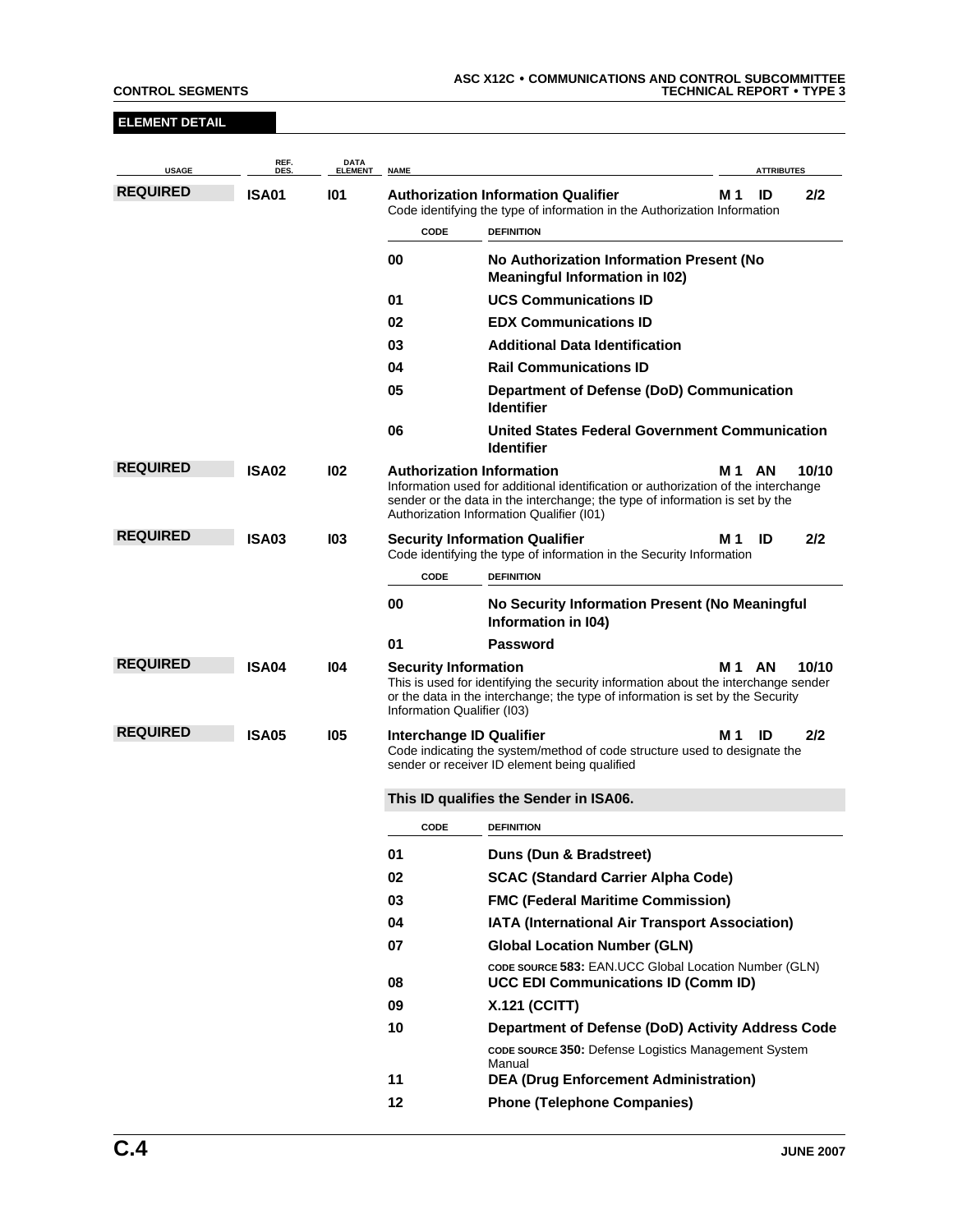| 13 | UCS Code (The UCS Code is a Code Used for UCS<br>Transmissions; it includes the Area Code and<br>Telephone Number of a Modem; it Does Not Include<br><b>Punctuation, Blanks or Access Code)</b> |
|----|-------------------------------------------------------------------------------------------------------------------------------------------------------------------------------------------------|
| 14 | <b>Duns Plus Suffix</b>                                                                                                                                                                         |
| 15 | <b>Petroleum Accountants Society of Canada Company</b><br>Code                                                                                                                                  |
| 16 | <b>Duns Number With 4-Character Suffix</b>                                                                                                                                                      |
| 17 | <b>American Bankers Association (ABA) Transit</b><br><b>Routing Number (Including Check Digit, 9 Digit)</b>                                                                                     |
| 18 | Association of American Railroads (AAR) Standard<br><b>Distribution Code</b>                                                                                                                    |
| 19 | CODE SOURCE 420: Association of American Railroads (AAR)<br><b>Standard Distribution Code</b><br><b>EDI Council of Australia (EDICA) Communications</b><br><b>ID Number (COMM ID)</b>           |
| 20 | <b>CODE SOURCE 421: EDI Council of Australia Communications ID</b><br>Number<br>Health Industry Number (HIN)                                                                                    |
|    | CODE SOURCE 121: Health Industry Number                                                                                                                                                         |
| 21 | <b>Integrated Postsecondary Education Data System,</b><br>or (IPEDS)                                                                                                                            |
| 22 | CODE SOURCE 422: Integrated Postsecondary Education Data<br>System (IPEDS)<br>Federal Interagency Commission on Education, or                                                                   |
|    | FICE<br>CODE SOURCE 423: Federal Interagency Commission on<br>Education (FICE)                                                                                                                  |
| 23 | National Center for Education Statistics Common<br>Core of Data 12-Digit Number for Pre-K-Grade 12<br><b>Institutes, or NCES</b>                                                                |
|    | <b>CODE SOURCE 424: National Center for Education Statistics</b><br>(NCES)                                                                                                                      |
| 24 | The College Board's Admission Testing Program 4-<br>Digit Code of Postsecondary Institutes, or ATP                                                                                              |
|    | CODE SOURCE 425: The College Board's Admission Testing<br>Program (ATP)<br>ACT, Inc. 4-Digit Code of Postsecondary Institutions.                                                                |
| 25 | CODE SOURCE 426: ACT, Inc.                                                                                                                                                                      |
| 26 | <b>Statistics of Canada List of Postsecondary</b><br><b>Institutions</b>                                                                                                                        |
|    | CODE SOURCE 296: University Student Information System<br>(USIS) Field of Study Classification<br>CODE SOURCE 300: University Student Information System<br>(USIS) Institution Codes            |
| 27 | Carrier Identification Number as assigned by Health<br><b>Care Financing Administration (HCFA)</b>                                                                                              |
| 28 | <b>Fiscal Intermediary Identification Number as</b><br>assigned by Health Care Financing Administration<br>(HCFA)                                                                               |
| 29 | <b>Medicare Provider and Supplier Identification</b><br>Number as assigned by Health Care Financing<br><b>Administration (HCFA)</b>                                                             |
| 30 | <b>U.S. Federal Tax Identification Number</b>                                                                                                                                                   |
|    |                                                                                                                                                                                                 |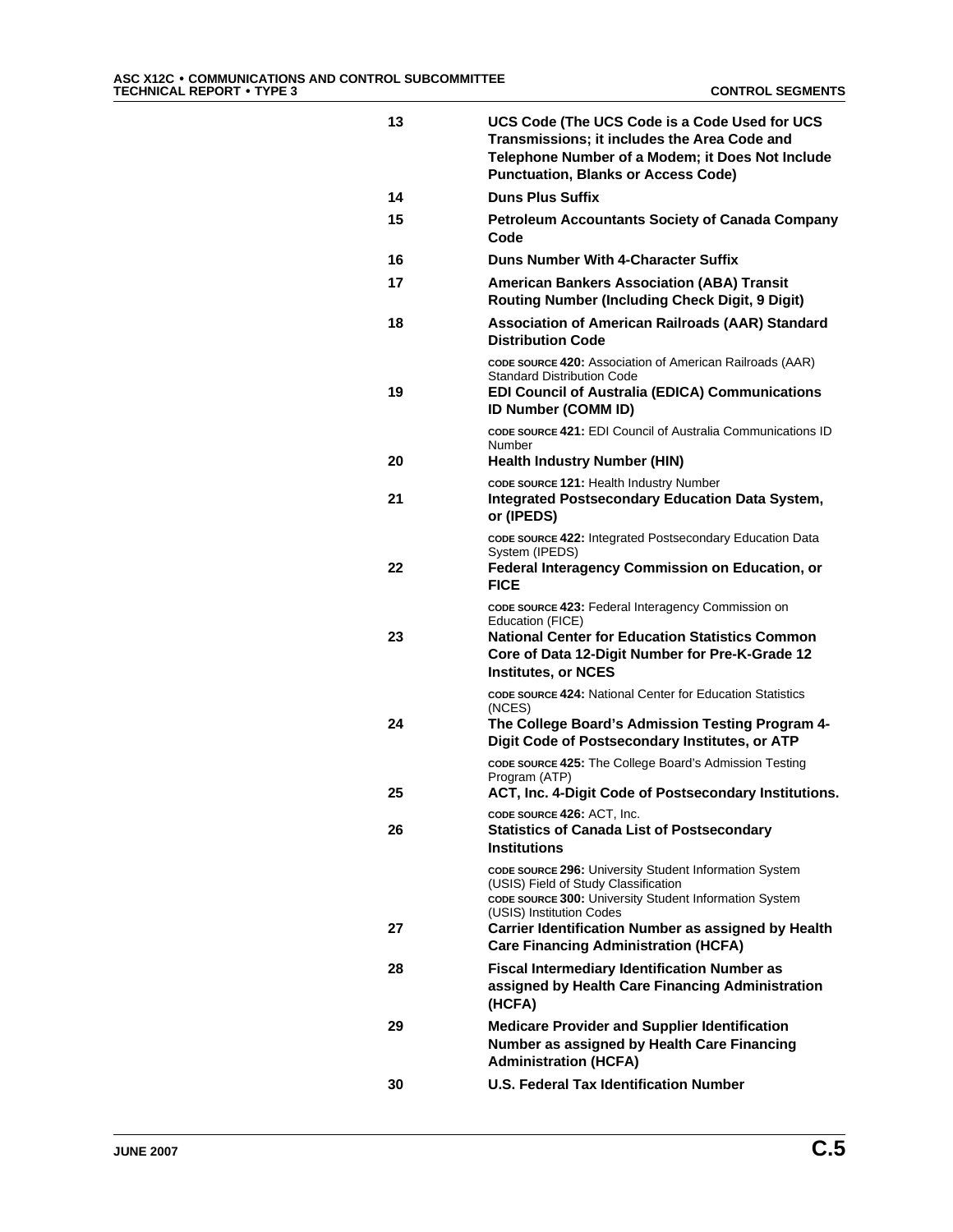|                 |              |     | 31                                      | Jurisdiction Identification Number Plus 4 as<br>assigned by the International Association of<br><b>Industrial Accident Boards and Commissions</b><br>(IAIABC)                                        |
|-----------------|--------------|-----|-----------------------------------------|------------------------------------------------------------------------------------------------------------------------------------------------------------------------------------------------------|
|                 |              |     | 32                                      | U.S. Federal Employer Identification Number (FEIN)                                                                                                                                                   |
|                 |              |     | 33                                      | <b>National Association of Insurance Commissioners</b><br><b>Company Code (NAIC)</b>                                                                                                                 |
|                 |              |     | 34                                      | <b>Medicaid Provider and Supplier Identification</b><br>Number as assigned by individual State Medicaid<br><b>Agencies in conjunction with Health Care Financing</b><br><b>Administration (HCFA)</b> |
|                 |              |     | 35                                      | <b>Statistics Canada Canadian College Student</b><br><b>Information System Institution Codes</b>                                                                                                     |
|                 |              |     | 36                                      | code source 324: Statistics Canada Canadian College Student<br>Information System Institution Codes<br><b>Statistics Canada University Student Information</b><br><b>System Institution Codes</b>    |
|                 |              |     | 37                                      | CODE SOURCE 300: University Student Information System<br>(USIS) Institution Codes<br>Society of Property Information Compilers and<br><b>Analysts</b>                                               |
|                 |              |     | 38                                      | CODE SOURCE 573: Society of Property Information Compilers<br>and Analysts<br>The College Board and ACT, Inc. 6-Digit Code List of<br><b>Secondary Institutions</b>                                  |
|                 |              |     | AМ                                      | CODE SOURCE 862: Secondary School Codes<br>Association Mexicana del Codigo de Producto<br>(AMECOP) Communication ID                                                                                  |
|                 |              |     | <b>NR</b>                               | CODE SOURCE 497: AMECOP<br><b>National Retail Merchants Association (NRMA) -</b><br>Assigned                                                                                                         |
|                 |              |     | <b>SA</b>                               | User Identification Number as assigned by the<br><b>Safety and Fitness Electronic Records (SAFER)</b><br><b>System</b>                                                                               |
|                 |              |     | <b>SN</b>                               | CODE SOURCE 851: Safety and Fitness Electronic Records<br>(SAFER) User ID Number<br><b>Standard Address Number</b>                                                                                   |
|                 |              |     | ZZ                                      | CODE SOURCE 42: Book Industry Systems Advisory Committee<br><b>Mutually Defined</b>                                                                                                                  |
| <b>REQUIRED</b> | <b>ISA06</b> | 106 | <b>Interchange Sender ID</b><br>element | M 1<br>AN<br>15/15<br>Identification code published by the sender for other parties to use as the receiver<br>ID to route data to them; the sender always codes this value in the sender ID          |
| <b>REQUIRED</b> | <b>ISA07</b> | 105 | Interchange ID Qualifier                | 2/2<br>M 1<br>ID<br>Code indicating the system/method of code structure used to designate the<br>sender or receiver ID element being qualified                                                       |
|                 |              |     |                                         | This ID qualifies the Receiver in ISA08.                                                                                                                                                             |
|                 |              |     | <b>CODE</b>                             | <b>DEFINITION</b>                                                                                                                                                                                    |
|                 |              |     | 01                                      | Duns (Dun & Bradstreet)                                                                                                                                                                              |
|                 |              |     | 02                                      | <b>SCAC (Standard Carrier Alpha Code)</b>                                                                                                                                                            |
|                 |              |     | 03                                      | <b>FMC (Federal Maritime Commission)</b>                                                                                                                                                             |
|                 |              |     | 04                                      | IATA (International Air Transport Association)                                                                                                                                                       |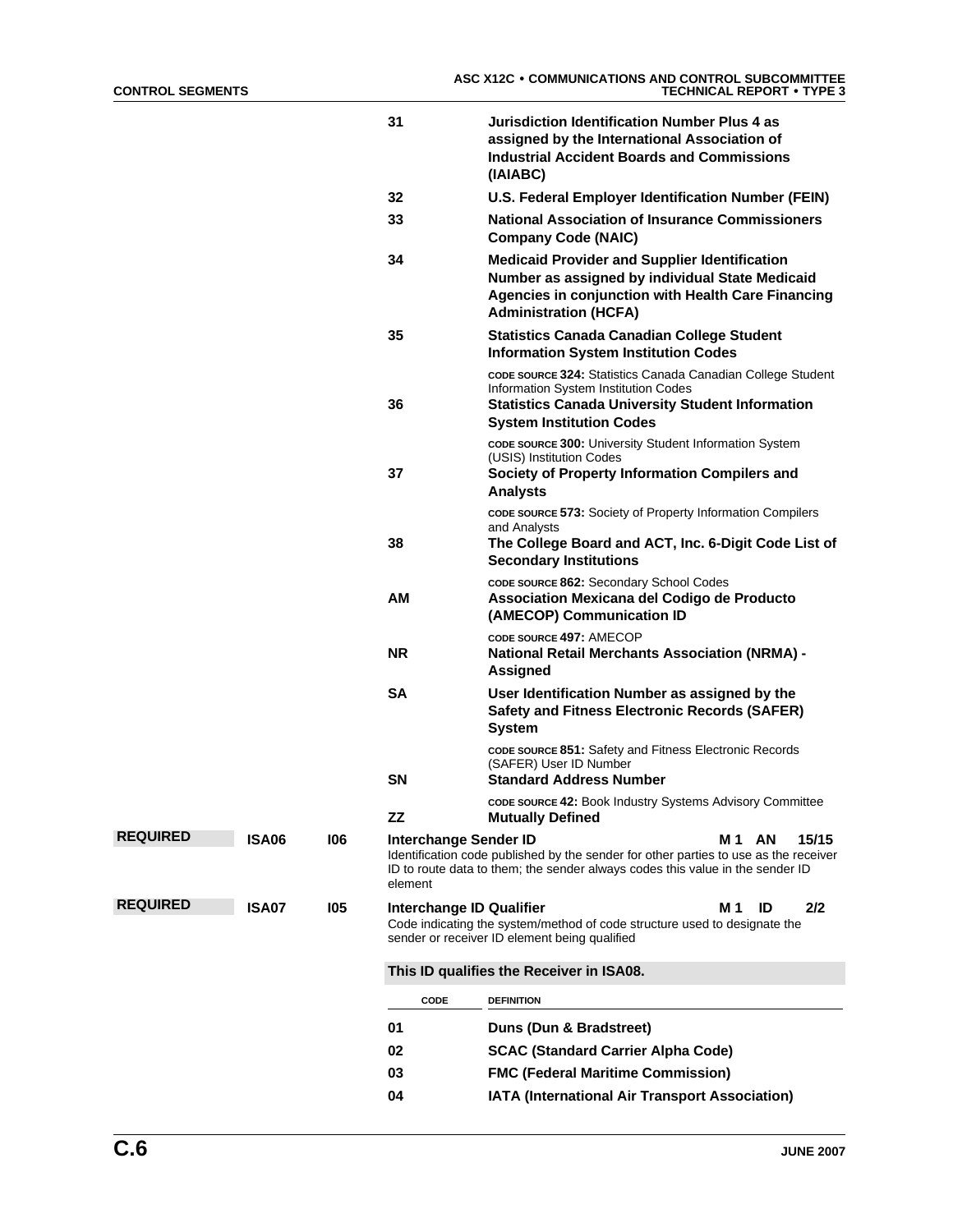| 07 | <b>Global Location Number (GLN)</b>                                                                                                                                                             |
|----|-------------------------------------------------------------------------------------------------------------------------------------------------------------------------------------------------|
| 08 | CODE SOURCE 583: EAN.UCC Global Location Number (GLN)<br><b>UCC EDI Communications ID (Comm ID)</b>                                                                                             |
| 09 | <b>X.121 (CCITT)</b>                                                                                                                                                                            |
| 10 | Department of Defense (DoD) Activity Address Code                                                                                                                                               |
|    | code source 350: Defense Logistics Management System<br>Manual                                                                                                                                  |
| 11 | <b>DEA (Drug Enforcement Administration)</b>                                                                                                                                                    |
| 12 | <b>Phone (Telephone Companies)</b>                                                                                                                                                              |
| 13 | UCS Code (The UCS Code is a Code Used for UCS<br>Transmissions; it includes the Area Code and<br>Telephone Number of a Modem; it Does Not Include<br><b>Punctuation, Blanks or Access Code)</b> |
| 14 | <b>Duns Plus Suffix</b>                                                                                                                                                                         |
| 15 | <b>Petroleum Accountants Society of Canada Company</b><br>Code                                                                                                                                  |
| 16 | Duns Number With 4-Character Suffix                                                                                                                                                             |
| 17 | <b>American Bankers Association (ABA) Transit</b><br><b>Routing Number (Including Check Digit, 9 Digit)</b>                                                                                     |
| 18 | <b>Association of American Railroads (AAR) Standard</b><br><b>Distribution Code</b>                                                                                                             |
| 19 | CODE SOURCE 420: Association of American Railroads (AAR)<br><b>Standard Distribution Code</b><br><b>EDI Council of Australia (EDICA) Communications</b>                                         |
|    | <b>ID Number (COMM ID)</b>                                                                                                                                                                      |
| 20 | CODE SOURCE 421: EDI Council of Australia Communications ID<br>Number<br><b>Health Industry Number (HIN)</b>                                                                                    |
|    | CODE SOURCE 121: Health Industry Number                                                                                                                                                         |
| 21 | <b>Integrated Postsecondary Education Data System,</b><br>or (IPEDS)                                                                                                                            |
| 22 | CODE SOURCE 422: Integrated Postsecondary Education Data<br>System (IPEDS)<br><b>Federal Interagency Commission on Education, or</b>                                                            |
|    | <b>FICE</b>                                                                                                                                                                                     |
|    | CODE SOURCE 423: Federal Interagency Commission on<br>Education (FICE)                                                                                                                          |
| 23 | <b>National Center for Education Statistics Common</b><br>Core of Data 12-Digit Number for Pre-K-Grade 12<br><b>Institutes, or NCES</b>                                                         |
|    | CODE SOURCE 424: National Center for Education Statistics<br>(NCES)                                                                                                                             |
| 24 | The College Board's Admission Testing Program 4-<br>Digit Code of Postsecondary Institutes, or ATP                                                                                              |
| 25 | CODE SOURCE 425: The College Board's Admission Testing<br>Program (ATP)<br>ACT, Inc. 4-Digit Code of Postsecondary Institutions.                                                                |
| 26 | CODE SOURCE 426: ACT, Inc.<br><b>Statistics of Canada List of Postsecondary</b><br><b>Institutions</b>                                                                                          |
|    | code source 296: University Student Information System<br>(USIS) Field of Study Classification<br>CODE SOURCE 300: University Student Information System                                        |
|    | (USIS) Institution Codes                                                                                                                                                                        |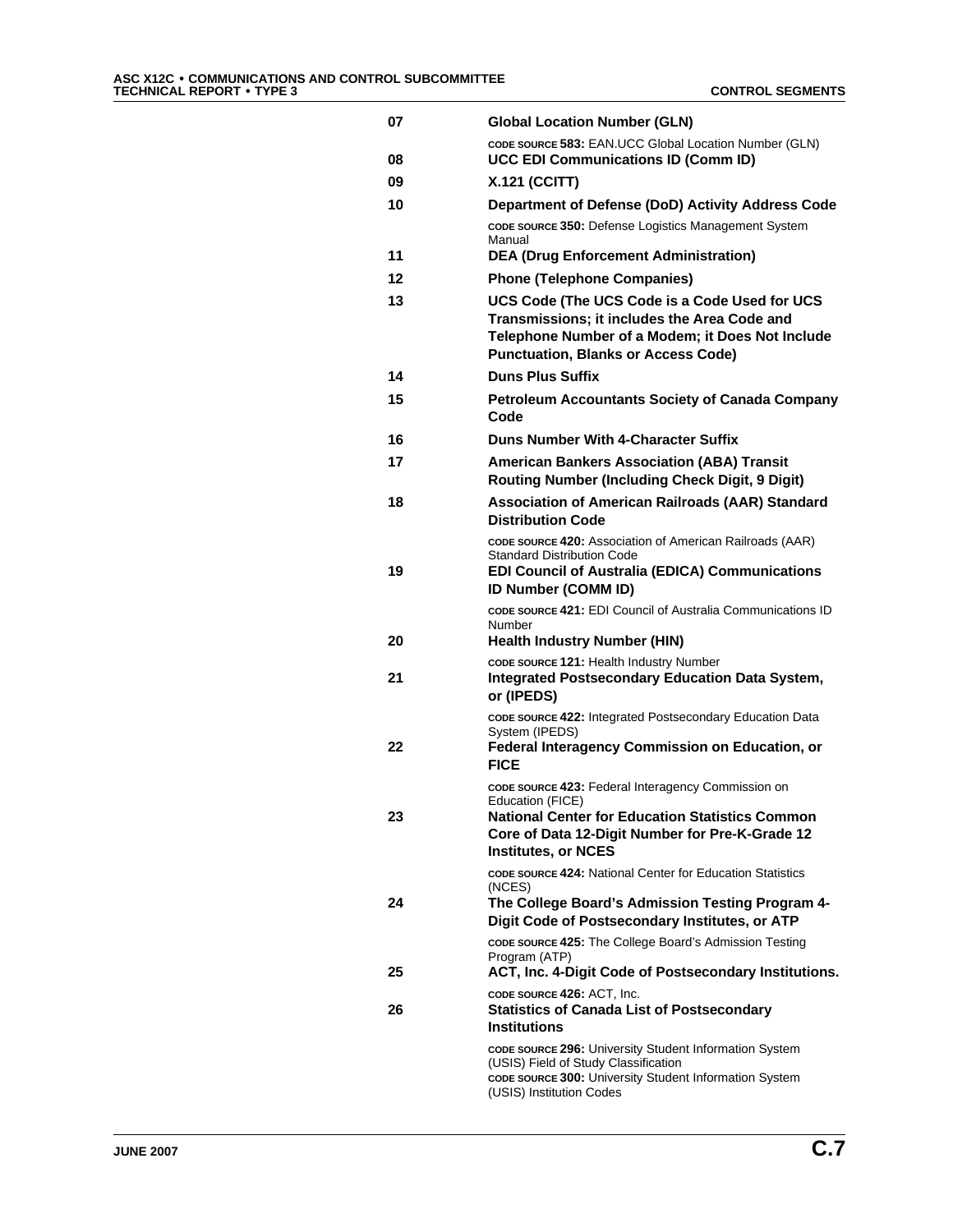|                 |       |     | 27        | Carrier Identification Number as assigned by Health<br><b>Care Financing Administration (HCFA)</b>                                                                                                                      |
|-----------------|-------|-----|-----------|-------------------------------------------------------------------------------------------------------------------------------------------------------------------------------------------------------------------------|
|                 |       |     | 28        | <b>Fiscal Intermediary Identification Number as</b><br>assigned by Health Care Financing Administration<br>(HCFA)                                                                                                       |
|                 |       |     | 29        | <b>Medicare Provider and Supplier Identification</b><br>Number as assigned by Health Care Financing<br><b>Administration (HCFA)</b>                                                                                     |
|                 |       |     | 30        | <b>U.S. Federal Tax Identification Number</b>                                                                                                                                                                           |
|                 |       |     | 31        | <b>Jurisdiction Identification Number Plus 4 as</b><br>assigned by the International Association of<br><b>Industrial Accident Boards and Commissions</b><br>(IAIABC)                                                    |
|                 |       |     | 32        | U.S. Federal Employer Identification Number (FEIN)                                                                                                                                                                      |
|                 |       |     | 33        | <b>National Association of Insurance Commissioners</b><br><b>Company Code (NAIC)</b>                                                                                                                                    |
|                 |       |     | 34        | <b>Medicaid Provider and Supplier Identification</b><br>Number as assigned by individual State Medicaid<br>Agencies in conjunction with Health Care Financing<br><b>Administration (HCFA)</b>                           |
|                 |       |     | 35        | <b>Statistics Canada Canadian College Student</b><br><b>Information System Institution Codes</b>                                                                                                                        |
|                 |       |     | 36        | CODE SOURCE 324: Statistics Canada Canadian College Student<br>Information System Institution Codes<br><b>Statistics Canada University Student Information</b><br><b>System Institution Codes</b>                       |
|                 |       |     | 37        | CODE SOURCE 300: University Student Information System<br>(USIS) Institution Codes<br>Society of Property Information Compilers and<br><b>Analysts</b>                                                                  |
|                 |       |     | 38        | CODE SOURCE 573: Society of Property Information Compilers<br>and Analysts<br>The College Board and ACT, Inc. 6-Digit Code List of<br><b>Secondary Institutions</b>                                                     |
|                 |       |     | ΑМ        | CODE SOURCE 862: Secondary School Codes<br>Association Mexicana del Codigo de Producto<br>(AMECOP) Communication ID                                                                                                     |
|                 |       |     | NR.       | CODE SOURCE 497: AMECOP<br><b>National Retail Merchants Association (NRMA) -</b><br>Assigned                                                                                                                            |
|                 |       |     | SΑ        | User Identification Number as assigned by the<br><b>Safety and Fitness Electronic Records (SAFER)</b><br><b>System</b>                                                                                                  |
|                 |       |     | SΝ        | CODE SOURCE 851: Safety and Fitness Electronic Records<br>(SAFER) User ID Number<br><b>Standard Address Number</b>                                                                                                      |
|                 |       |     | <b>ZZ</b> | <b>CODE SOURCE 42: Book Industry Systems Advisory Committee</b><br><b>Mutually Defined</b>                                                                                                                              |
| <b>REQUIRED</b> | ISA08 | 107 |           | Interchange Receiver ID<br>M1 AN<br>15/15<br>Identification code published by the receiver of the data; When sending, it is used<br>by the sender as their sending ID, thus other parties sending to them will use this |

by the sender as their sending ID, thus other parties sending to them will use this as a receiving ID to route data to them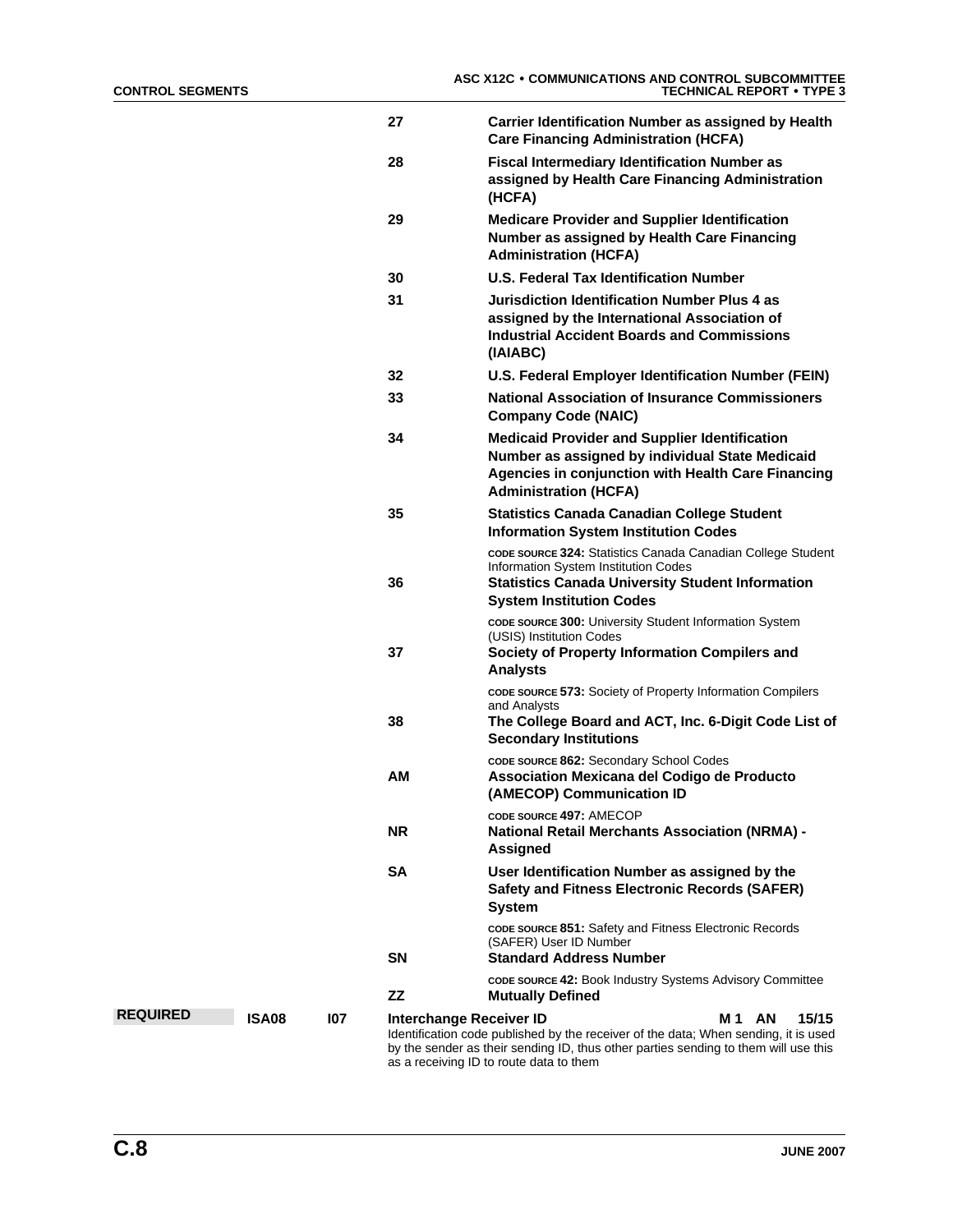| <b>TECHNICAL REPORT • TYPE 3</b> |              |            | ASC X12C • COMMUNICATIONS AND CONTROL SUBCOMMITTEE                                                                                                                                                                                                                                                                                                                                                                                                                                                                                                                                                                                                                                                                                              |     |                | <b>CONTROL SEGMENTS</b> |
|----------------------------------|--------------|------------|-------------------------------------------------------------------------------------------------------------------------------------------------------------------------------------------------------------------------------------------------------------------------------------------------------------------------------------------------------------------------------------------------------------------------------------------------------------------------------------------------------------------------------------------------------------------------------------------------------------------------------------------------------------------------------------------------------------------------------------------------|-----|----------------|-------------------------|
| <b>REQUIRED</b>                  | ISA09        | 108        | <b>Interchange Date</b><br>Date of the interchange                                                                                                                                                                                                                                                                                                                                                                                                                                                                                                                                                                                                                                                                                              | M 1 | DT             | 6/6                     |
|                                  |              |            | The date format is YYMMDD.                                                                                                                                                                                                                                                                                                                                                                                                                                                                                                                                                                                                                                                                                                                      |     |                |                         |
| <b>REQUIRED</b>                  | ISA10        | 109        | <b>Interchange Time</b><br>Time of the interchange                                                                                                                                                                                                                                                                                                                                                                                                                                                                                                                                                                                                                                                                                              | M 1 | тм             | 4/4                     |
|                                  |              |            | The time format is HHMM.                                                                                                                                                                                                                                                                                                                                                                                                                                                                                                                                                                                                                                                                                                                        |     |                |                         |
| <b>REQUIRED</b>                  | <b>ISA11</b> | 165        | <b>Repetition Separator</b><br>Type is not applicable; the repetition separator is a delimiter and not a data<br>element; this field provides the delimiter used to separate repeated occurrences<br>of a simple data element or a composite data structure; this value must be<br>different than the data element separator, component element separator, and the<br>segment terminator                                                                                                                                                                                                                                                                                                                                                        | M 1 |                | 1/1                     |
| <b>REQUIRED</b>                  | <b>ISA12</b> | 111        | <b>Interchange Control Version Number</b><br>Code specifying the version number of the interchange control segments<br>CODE<br><b>DEFINITION</b>                                                                                                                                                                                                                                                                                                                                                                                                                                                                                                                                                                                                | M 1 | ID             | 5/5                     |
|                                  |              |            | 00501<br><b>Standards Approved for Publication by ASC X12</b><br>Procedures Review Board through October 2003                                                                                                                                                                                                                                                                                                                                                                                                                                                                                                                                                                                                                                   |     |                |                         |
| <b>REQUIRED</b>                  | <b>ISA13</b> | 112        | <b>Interchange Control Number</b><br>A control number assigned by the interchange sender                                                                                                                                                                                                                                                                                                                                                                                                                                                                                                                                                                                                                                                        | M 1 | N <sub>0</sub> | 9/9                     |
|                                  |              |            | In order to provide sufficient discrimination for the<br>acknowledgment process to operate reliably and to ensure that<br>audit trails are unambiguous, the combination of interchange<br>sender's qualifier and ID (ISA05, ISA06), interchange receiver's<br>qualifier and ID (ISA07, ISA08) and the interchange control number<br>value (ISA13) shall by themselves be unique within a reasonably<br>extended time frame whose boundaries shall be defined by trading<br>partner agreement. Because at some point it may be necessary to<br>reuse a sequence of control numbers, the Interchange Date and<br>Time may serve as an additional discriminant only to differentiate<br>interchange identity over the longest possible time frame. |     |                |                         |
| <b>REQUIRED</b>                  | <b>ISA14</b> | 113        | <b>Acknowledgment Requested</b><br>Code indicating sender's request for an interchange acknowledgment                                                                                                                                                                                                                                                                                                                                                                                                                                                                                                                                                                                                                                           | M 1 | ID             | 1/1                     |
|                                  |              |            | See Section B.1.1.5.1 for interchange acknowledgment information.                                                                                                                                                                                                                                                                                                                                                                                                                                                                                                                                                                                                                                                                               |     |                |                         |
| <b>REQUIRED</b>                  | <b>ISA15</b> | 114        | Interchange Usage Indicator<br>Code indicating whether data enclosed by this interchange envelope is test,<br>production or information                                                                                                                                                                                                                                                                                                                                                                                                                                                                                                                                                                                                         | M 1 | ID             | 1/1                     |
|                                  |              |            | CODE<br><b>DEFINITION</b>                                                                                                                                                                                                                                                                                                                                                                                                                                                                                                                                                                                                                                                                                                                       |     |                |                         |
|                                  |              |            | <b>Information</b>                                                                                                                                                                                                                                                                                                                                                                                                                                                                                                                                                                                                                                                                                                                              |     |                |                         |
|                                  |              |            | <b>Production Data</b><br>Р                                                                                                                                                                                                                                                                                                                                                                                                                                                                                                                                                                                                                                                                                                                     |     |                |                         |
|                                  |              |            | <b>Test Data</b><br>т                                                                                                                                                                                                                                                                                                                                                                                                                                                                                                                                                                                                                                                                                                                           |     |                |                         |
| <b>REQUIRED</b>                  | <b>ISA16</b> | <b>I15</b> | <b>Component Element Separator</b><br>Type is not applicable; the component element separator is a delimiter and not a<br>data element; this field provides the delimiter used to separate component data<br>elements within a composite data structure; this value must be different than the<br>data element separator and the segment terminator                                                                                                                                                                                                                                                                                                                                                                                             | M 1 |                | 1/1                     |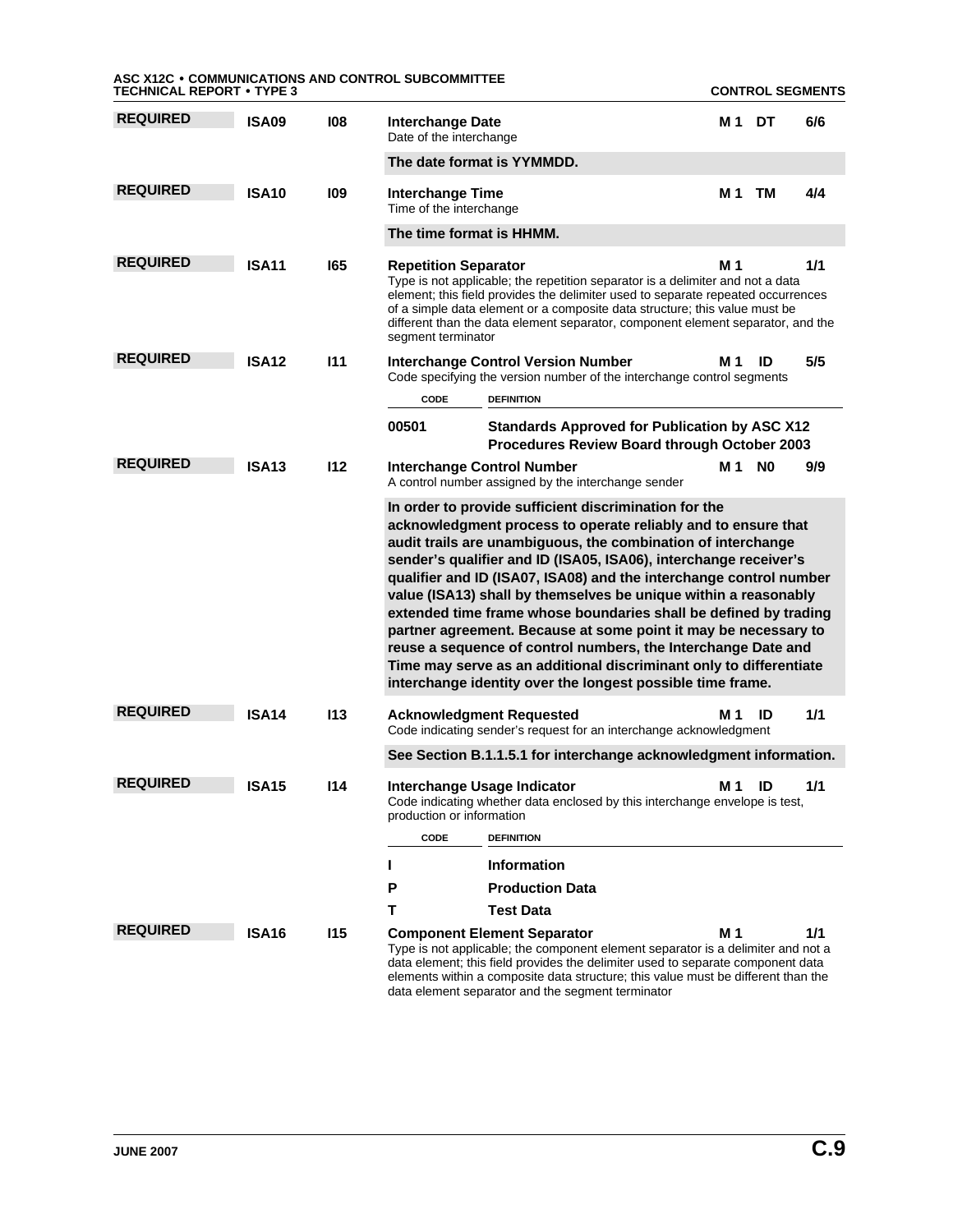| <b>SEGMENT DETAIL</b>                        |                                           |                                  |                                                    |                                                                                                                                                                                                                                                                                                                                                                                                                                                                                        |     |                                               |     |
|----------------------------------------------|-------------------------------------------|----------------------------------|----------------------------------------------------|----------------------------------------------------------------------------------------------------------------------------------------------------------------------------------------------------------------------------------------------------------------------------------------------------------------------------------------------------------------------------------------------------------------------------------------------------------------------------------------|-----|-----------------------------------------------|-----|
|                                              |                                           |                                  |                                                    | <b>TA1 - INTERCHANGE ACKNOWLEDGMENT</b>                                                                                                                                                                                                                                                                                                                                                                                                                                                |     |                                               |     |
| X12 Segment Name: Interchange Acknowledgment |                                           |                                  |                                                    |                                                                                                                                                                                                                                                                                                                                                                                                                                                                                        |     |                                               |     |
|                                              |                                           |                                  | the non-delivery by a network provider             | X12 Purpose: To report the status of processing a received interchange header and trailer or                                                                                                                                                                                                                                                                                                                                                                                           |     |                                               |     |
| <b>Segment Repeat: 1</b>                     |                                           |                                  |                                                    |                                                                                                                                                                                                                                                                                                                                                                                                                                                                                        |     |                                               |     |
|                                              |                                           | <b>Usage: SITUATIONAL</b>        |                                                    |                                                                                                                                                                                                                                                                                                                                                                                                                                                                                        |     |                                               |     |
|                                              |                                           |                                  |                                                    | Situational Rule: Required when requested by the sender (as indicated in the ISA14 of the<br>submitted interchange), or when an interchange is rejected. If not required<br>by this implementation guide, do not send.                                                                                                                                                                                                                                                                 |     |                                               |     |
| <b>TR3 Notes:</b>                            |                                           |                                  |                                                    | 1. When used, the TA1 segment must either be included in the same<br>interchange as the 999 transaction set, or sent within its own<br>interchange (i.e. ISA-TA1-IEA). When included in the same<br>interchange as the 999 transaction set, the TA1 segment must be<br>included within the interchange (ISA/IEA) and outside of any included<br>functional groups (GS/GE). It is recommended that the TA1 segment<br>be placed between the ISA and first occurrence of the GS segment. |     |                                               |     |
| TA1<br><b>ELEMENT DETAIL</b>                 | <b>Inter Ctrl</b><br><b>Number</b><br>9/9 | Interchange<br>Date<br>DT<br>M 1 | Interchange<br>∗<br>Time<br>6/6<br>TM<br>M 1       | Interchange<br>Interchange<br><b>Ack Code</b><br><b>Note Code</b><br>ID<br>ID<br>4/4<br>M 1<br>M 1<br>1/1                                                                                                                                                                                                                                                                                                                                                                              | 3/3 |                                               |     |
| <b>USAGE</b>                                 | REF.<br><b>DES</b>                        | <b>DATA</b><br><b>ELEMENT</b>    | <b>NAME</b>                                        |                                                                                                                                                                                                                                                                                                                                                                                                                                                                                        |     | <b>ATTRIBUTES</b>                             |     |
| <b>REQUIRED</b>                              | <b>TA101</b>                              | 112                              |                                                    | <b>Interchange Control Number</b><br>A control number assigned by the interchange sender                                                                                                                                                                                                                                                                                                                                                                                               | M 1 | N <sub>0</sub>                                | 9/9 |
|                                              |                                           |                                  | responding.                                        | This is the value in ISA13 from the interchange to which this TA1 is                                                                                                                                                                                                                                                                                                                                                                                                                   |     |                                               |     |
| <b>REQUIRED</b>                              | <b>TA102</b>                              | 108                              | <b>Interchange Date</b><br>Date of the interchange |                                                                                                                                                                                                                                                                                                                                                                                                                                                                                        |     | M <sub>1</sub> DT                             | 6/6 |
| <b>REQUIRED</b>                              | TA103                                     | 109                              | <b>Interchange Time</b><br>Time of the interchange |                                                                                                                                                                                                                                                                                                                                                                                                                                                                                        | M 1 | TM                                            | 4/4 |
| <b>REQUIRED</b>                              | TA104                                     | 117                              |                                                    | Interchange Acknowledgment Code<br>Code indicating the status of the receipt of the interchange control structure                                                                                                                                                                                                                                                                                                                                                                      | M 1 | ID                                            | 1/1 |
|                                              |                                           |                                  | CODE                                               | <b>DEFINITION</b>                                                                                                                                                                                                                                                                                                                                                                                                                                                                      |     |                                               |     |
|                                              |                                           |                                  | A                                                  | The Transmitted Interchange Control Structure<br><b>Header and Trailer Have Been Received and Have</b><br>No Errors.                                                                                                                                                                                                                                                                                                                                                                   |     |                                               |     |
|                                              |                                           |                                  | E                                                  | The Transmitted Interchange Control Structure<br><b>Header and Trailer Have Been Received and Are</b>                                                                                                                                                                                                                                                                                                                                                                                  |     | Accepted But Errors Are Noted. This Means the |     |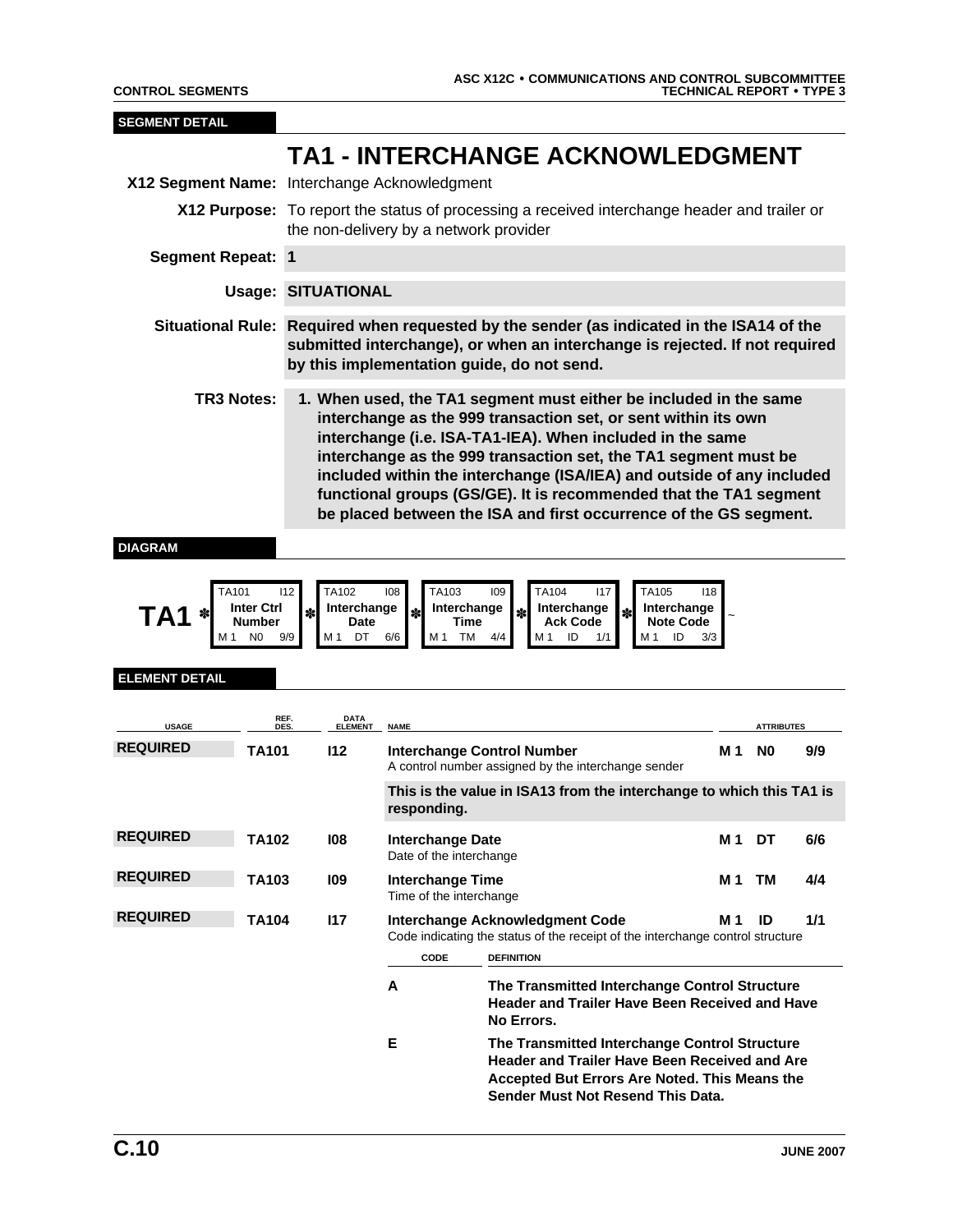|                 |              |     | R                            | The Transmitted Interchange Control Structure<br>Header and Trailer are Rejected Because of Errors.                                   |
|-----------------|--------------|-----|------------------------------|---------------------------------------------------------------------------------------------------------------------------------------|
| <b>REQUIRED</b> | <b>TA105</b> | 118 | <b>Interchange Note Code</b> | M 1<br>ID<br>3/3<br>Code specifying the error found processing the interchange control structure                                      |
|                 |              |     | <b>CODE</b>                  | <b>DEFINITION</b>                                                                                                                     |
|                 |              |     | 000                          | No error                                                                                                                              |
|                 |              |     | 001                          | The Interchange Control Number in the Header and<br>Trailer Do Not Match. The Value From the Header is<br>Used in the Acknowledgment. |
|                 |              |     | 002                          | This Standard as Noted in the Control Standards<br>Identifier is Not Supported.                                                       |
|                 |              |     | 003                          | This Version of the Controls is Not Supported                                                                                         |
|                 |              |     | 004                          | The Segment Terminator is Invalid                                                                                                     |
|                 |              |     | 005                          | Invalid Interchange ID Qualifier for Sender                                                                                           |
|                 |              |     | 006                          | <b>Invalid Interchange Sender ID</b>                                                                                                  |
|                 |              |     | 007                          | Invalid Interchange ID Qualifier for Receiver                                                                                         |
|                 |              |     | 008                          | Invalid Interchange Receiver ID                                                                                                       |
|                 |              |     | 009                          | Unknown Interchange Receiver ID                                                                                                       |
|                 |              |     | 010                          | <b>Invalid Authorization Information Qualifier Value</b>                                                                              |
|                 |              |     | 011                          | <b>Invalid Authorization Information Value</b>                                                                                        |
|                 |              |     | 012                          | <b>Invalid Security Information Qualifier Value</b>                                                                                   |
|                 |              |     | 013                          | <b>Invalid Security Information Value</b>                                                                                             |
|                 |              |     | 014                          | <b>Invalid Interchange Date Value</b>                                                                                                 |
|                 |              |     | 015                          | <b>Invalid Interchange Time Value</b>                                                                                                 |
|                 |              |     | 016                          | Invalid Interchange Standards Identifier Value                                                                                        |
|                 |              |     | 017                          | Invalid Interchange Version ID Value                                                                                                  |
|                 |              |     | 018                          | Invalid Interchange Control Number Value                                                                                              |
|                 |              |     | 019                          | <b>Invalid Acknowledgment Requested Value</b>                                                                                         |
|                 |              |     | 020                          | <b>Invalid Test Indicator Value</b>                                                                                                   |
|                 |              |     | 021                          | <b>Invalid Number of Included Groups Value</b>                                                                                        |
|                 |              |     | 022                          | <b>Invalid Control Structure</b>                                                                                                      |
|                 |              |     | 023                          | Improper (Premature) End-of-File (Transmission)                                                                                       |
|                 |              |     | 024                          | Invalid Interchange Content (e.g., Invalid GS<br>Segment)                                                                             |
|                 |              |     | 025                          | <b>Duplicate Interchange Control Number</b>                                                                                           |
|                 |              |     | 026                          | <b>Invalid Data Element Separator</b>                                                                                                 |
|                 |              |     | 027                          | <b>Invalid Component Element Separator</b>                                                                                            |
|                 |              |     | 028                          | <b>Invalid Delivery Date in Deferred Delivery Request</b>                                                                             |
|                 |              |     | 029                          | <b>Invalid Delivery Time in Deferred Delivery Request</b>                                                                             |
|                 |              |     | 030                          | <b>Invalid Delivery Time Code in Deferred Delivery</b><br><b>Request</b>                                                              |
|                 |              |     | 031                          | <b>Invalid Grade of Service Code</b>                                                                                                  |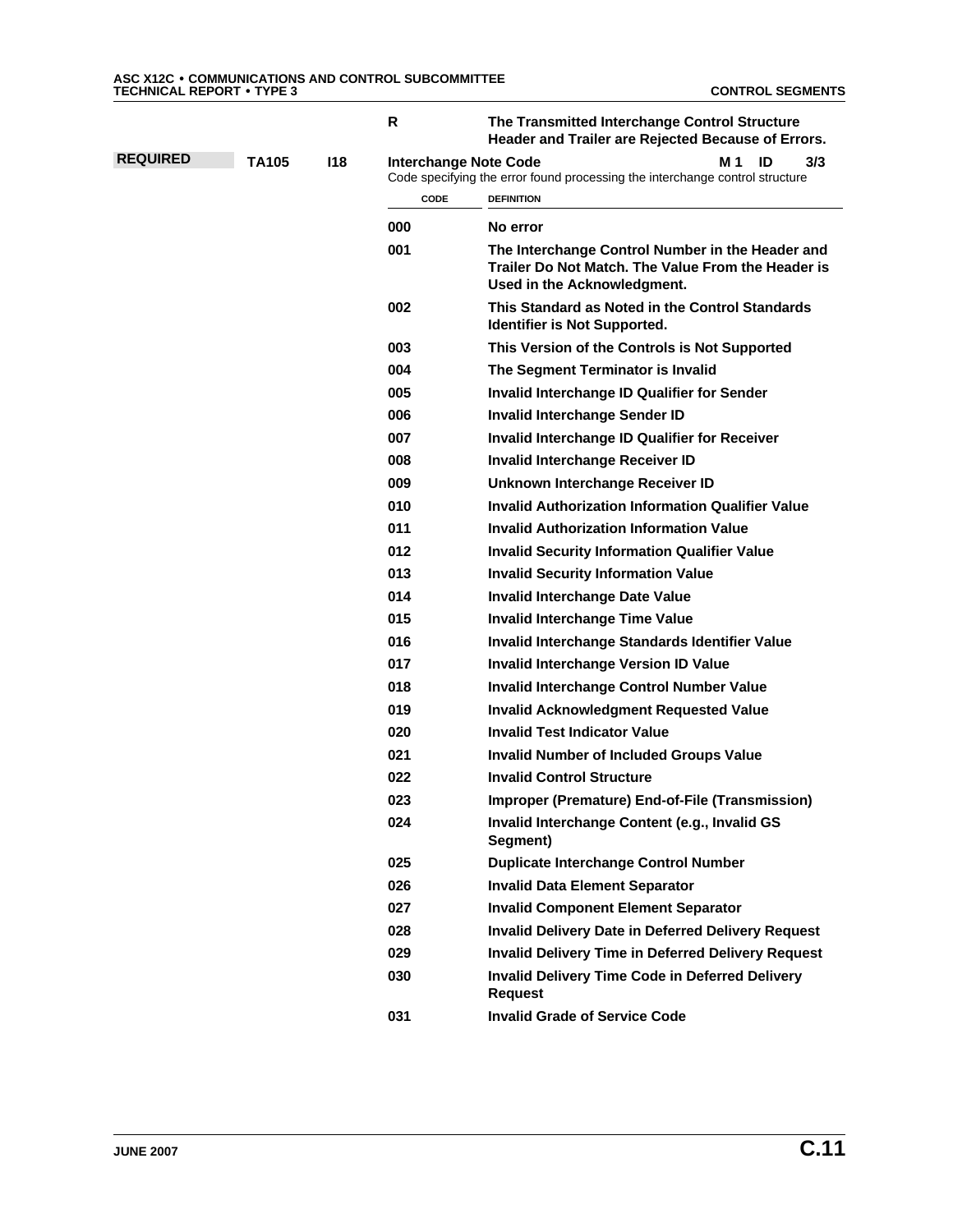٠

| <b>SEGMENT DETAIL</b>                     |                                                                                                     |                                                                                                      |                                                                                                                                                                                                                                                             |           |
|-------------------------------------------|-----------------------------------------------------------------------------------------------------|------------------------------------------------------------------------------------------------------|-------------------------------------------------------------------------------------------------------------------------------------------------------------------------------------------------------------------------------------------------------------|-----------|
|                                           |                                                                                                     |                                                                                                      | <b>GS - FUNCTIONAL GROUP HEADER</b>                                                                                                                                                                                                                         |           |
| X12 Segment Name: Functional Group Header |                                                                                                     |                                                                                                      |                                                                                                                                                                                                                                                             |           |
|                                           |                                                                                                     |                                                                                                      | X12 Purpose: To indicate the beginning of a functional group and to provide control information                                                                                                                                                             |           |
| X12 Comments:                             |                                                                                                     |                                                                                                      | 1. A functional group of related transaction sets, within the scope of X12<br>standards, consists of a collection of similar transaction sets enclosed by a<br>functional group header and a functional group trailer.                                      |           |
| <b>Segment Repeat: 1</b>                  |                                                                                                     |                                                                                                      |                                                                                                                                                                                                                                                             |           |
|                                           | <b>Usage: REQUIRED</b>                                                                              |                                                                                                      |                                                                                                                                                                                                                                                             |           |
|                                           |                                                                                                     |                                                                                                      | TR3 Example: GS*FA*SENDER CODE*RECEIVER<br>CODE*20051231*0802*1*X*005010X231~                                                                                                                                                                               |           |
| <b>DIAGRAM</b>                            |                                                                                                     |                                                                                                      |                                                                                                                                                                                                                                                             |           |
| GS01<br>GS.<br>GS07<br>∗                  | 479<br><b>Functional</b><br><b>ID Code</b><br>ID<br>2/2<br>455<br>Responsible<br><b>Agency Code</b> | GS02<br>Application<br>Send's Code<br>AN 2/15<br>M 1<br>GS08<br><b>Ver/Release</b><br><b>ID Code</b> | GS03<br>GS04<br>GS05<br>142<br>124<br>373<br>337<br>GS06<br><b>Application</b><br>Time<br><b>Group Ctrl</b><br>Date<br>$\ast$<br>∗<br><b>Number</b><br>Rec's Code<br>AN 2/15<br>M 1<br>DT<br>8/8<br>M 1<br>TM<br>4/8<br>N <sub>0</sub><br>M 1<br>M 1<br>480 | 28<br>1/9 |
| M 1<br><b>ELEMENT DETAIL</b>              | ID<br>1/2<br>REF.<br>DES.                                                                           | AN 1/12<br>M 1<br>DATA<br>ELEMENT                                                                    |                                                                                                                                                                                                                                                             |           |
| <b>USAGE</b><br><b>REQUIRED</b>           | <b>GS01</b>                                                                                         | 479                                                                                                  | <b>NAME</b><br><b>ATTRIBUTES</b><br><b>Functional Identifier Code</b><br>M 1<br>ID<br>Code identifying a group of application related transaction sets                                                                                                      | 2/2       |
|                                           |                                                                                                     |                                                                                                      | This is the 2-character Functional Identifier Code assigned to each<br>transaction set by X12. The specific code for a transaction set<br>defined by this implementation guide is presented in section 1.2,                                                 |           |
|                                           |                                                                                                     |                                                                                                      | Version Information.                                                                                                                                                                                                                                        |           |
|                                           |                                                                                                     |                                                                                                      | The functional identifier code required when creating a 999<br>transaction set is FA.                                                                                                                                                                       |           |
|                                           |                                                                                                     |                                                                                                      | CODE<br><b>DEFINITION</b>                                                                                                                                                                                                                                   |           |
|                                           |                                                                                                     |                                                                                                      | FA<br><b>Functional or Implementation Acknowledgment</b><br>Transaction Sets (997, 999)                                                                                                                                                                     |           |
| <b>REQUIRED</b>                           | <b>GS02</b>                                                                                         | 142                                                                                                  | <b>Application Sender's Code</b><br>M1 AN<br>Code identifying party sending transmission; codes agreed to by trading partners                                                                                                                               | 2/15      |
|                                           |                                                                                                     |                                                                                                      | Use this code to identify the unit sending the information.                                                                                                                                                                                                 |           |
| <b>REQUIRED</b>                           | GS03                                                                                                | 124                                                                                                  | AN<br><b>Application Receiver's Code</b><br>M 1<br>Code identifying party receiving transmission; codes agreed to by trading partners                                                                                                                       | 2/15      |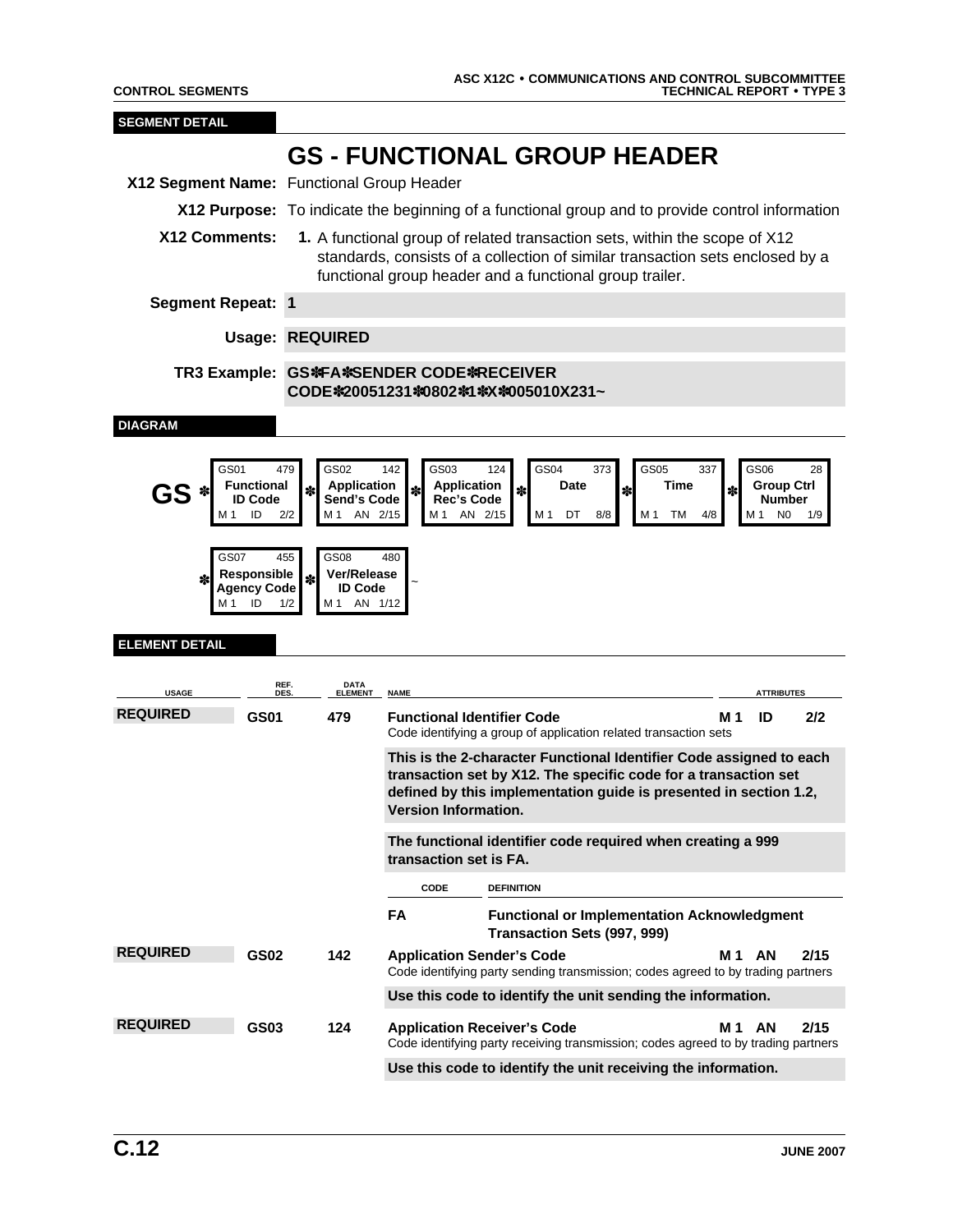**ASC X12C** • **COMMUNICATIONS AND CONTROL SUBCOMMITTEE TECHNICAL REPORT** • **TYPE 3 CONTROL SEGMENTS**

| <b>REQUIRED</b> | GS04        | 373 | Date<br>Date expressed as CCYYMMDD where CC represents the first two digits of the<br>calendar year                                                                                                                                                                                                                                                                                                                                                                                                                                                                                                                                                                                                                                           | M 1 | DT             | 8/8 |  |  |
|-----------------|-------------|-----|-----------------------------------------------------------------------------------------------------------------------------------------------------------------------------------------------------------------------------------------------------------------------------------------------------------------------------------------------------------------------------------------------------------------------------------------------------------------------------------------------------------------------------------------------------------------------------------------------------------------------------------------------------------------------------------------------------------------------------------------------|-----|----------------|-----|--|--|
|                 |             |     | <b>SEMANTIC:</b> GS04 is the group date.                                                                                                                                                                                                                                                                                                                                                                                                                                                                                                                                                                                                                                                                                                      |     |                |     |  |  |
|                 |             |     | Use this date for the functional group creation date.                                                                                                                                                                                                                                                                                                                                                                                                                                                                                                                                                                                                                                                                                         |     |                |     |  |  |
| <b>REQUIRED</b> | <b>GS05</b> | 337 | <b>Time</b><br>Time expressed in 24-hour clock time as follows: HHMM, or HHMMSS, or<br>HHMMSSD, or HHMMSSDD, where $H =$ hours (00-23), M = minutes (00-59), S =<br>integer seconds (00-59) and $DD =$ decimal seconds; decimal seconds are<br>expressed as follows: $D =$ tenths (0-9) and $DD =$ hundredths (00-99)<br><b>SEMANTIC:</b> GS05 is the group time.                                                                                                                                                                                                                                                                                                                                                                             | M 1 | тм             | 4/8 |  |  |
|                 |             |     | Use this time for the creation time. The recommended format is<br>HHMM.                                                                                                                                                                                                                                                                                                                                                                                                                                                                                                                                                                                                                                                                       |     |                |     |  |  |
| <b>REQUIRED</b> | <b>GS06</b> | 28  | <b>Group Control Number</b><br>Assigned number originated and maintained by the sender                                                                                                                                                                                                                                                                                                                                                                                                                                                                                                                                                                                                                                                        | M 1 | N <sub>0</sub> | 1/9 |  |  |
|                 |             |     | <b>SEMANTIC:</b> The data interchange control number GS06 in this header must be<br>identical to the same data element in the associated functional group trailer,<br>GE02.                                                                                                                                                                                                                                                                                                                                                                                                                                                                                                                                                                   |     |                |     |  |  |
|                 |             |     | In order to provide sufficient discrimination for the<br>acknowledgment process to operate reliably and to ensure that<br>audit trails are unambiguous, the combination of Functional ID<br>Code (GS01), Application Sender's ID (GS02), Application<br>Receiver's ID (GS03), and Functional Group Control Numbers<br>(GS06, GE02) shall by themselves be unique within a reasonably<br>extended time frame whose boundaries shall be defined by trading<br>partner agreement. Because at some point it may be necessary to<br>reuse a sequence of control numbers, the Functional Group Date<br>and Time may serve as an additional discriminant only to<br>differentiate functional group identity over the longest possible<br>time frame. |     |                |     |  |  |
| <b>REQUIRED</b> | <b>GS07</b> | 455 | <b>Responsible Agency Code</b>                                                                                                                                                                                                                                                                                                                                                                                                                                                                                                                                                                                                                                                                                                                | M 1 | ID             | 1/2 |  |  |
|                 |             |     | Code identifying the issuer of the standard; this code is used in conjunction with<br>Data Element 480                                                                                                                                                                                                                                                                                                                                                                                                                                                                                                                                                                                                                                        |     |                |     |  |  |
|                 |             |     | CODE<br><b>DEFINITION</b>                                                                                                                                                                                                                                                                                                                                                                                                                                                                                                                                                                                                                                                                                                                     |     |                |     |  |  |
|                 |             |     | <b>Accredited Standards Committee X12</b><br>X                                                                                                                                                                                                                                                                                                                                                                                                                                                                                                                                                                                                                                                                                                |     |                |     |  |  |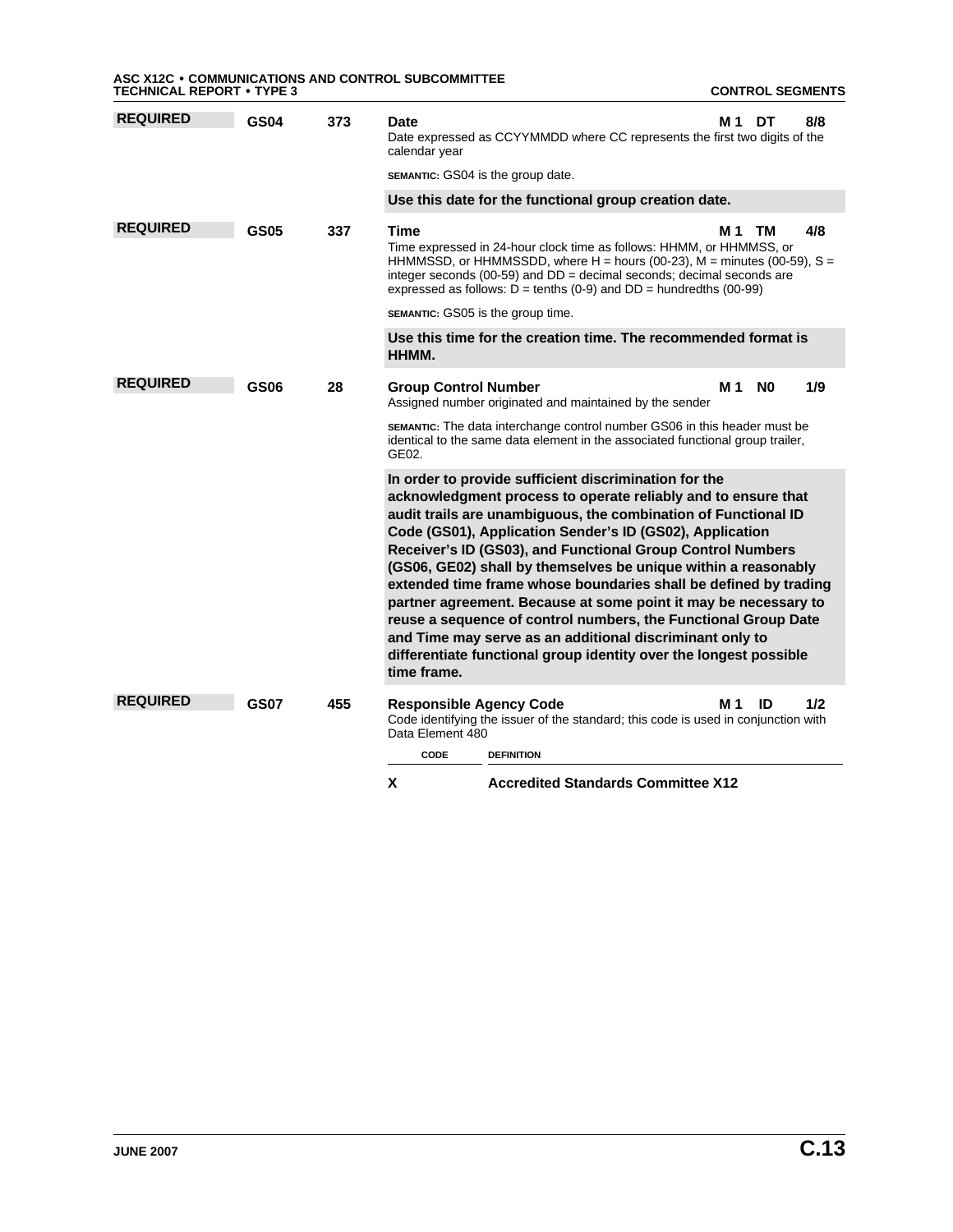| <b>CONTROL SEGMENTS</b> |             |     | ASC X12C . COMMUNICATIONS AND CONTROL SUBCOMMITTEE<br><b>TECHNICAL REPORT • TYPE 3</b>                                                                                                                                                                                                                                                                                                                                                                                                                                                                                        |                                                                                                      |  |  |  |  |  |  |
|-------------------------|-------------|-----|-------------------------------------------------------------------------------------------------------------------------------------------------------------------------------------------------------------------------------------------------------------------------------------------------------------------------------------------------------------------------------------------------------------------------------------------------------------------------------------------------------------------------------------------------------------------------------|------------------------------------------------------------------------------------------------------|--|--|--|--|--|--|
| <b>REQUIRED</b>         | <b>GS08</b> | 480 | Version / Release / Industry Identifier Code<br>1/12<br>M <sub>1</sub> AN<br>Code indicating the version, release, subrelease, and industry identifier of the EDI<br>standard being used, including the GS and GE segments; if code in DE455 in GS<br>segment is X, then in DE 480 positions 1-3 are the version number; positions 4-6<br>are the release and subrelease, level of the version; and positions 7-12 are the<br>industry or trade association identifiers (optionally assigned by user); if code in<br>DE455 in GS segment is T, then other formats are allowed |                                                                                                      |  |  |  |  |  |  |
|                         |             |     |                                                                                                                                                                                                                                                                                                                                                                                                                                                                                                                                                                               | <b>CODE SOURCE 881:</b> Version / Release / Industry Identifier Code                                 |  |  |  |  |  |  |
|                         |             |     | This is the unique Version/Release/Industry Identifier Code<br>assigned to an implementation by X12. The specific code for a<br>transaction set defined by this implementation guide is presented<br>in section 1.2, Version Information.                                                                                                                                                                                                                                                                                                                                     |                                                                                                      |  |  |  |  |  |  |
|                         |             |     | Implementation Acknowledgement (999) transactions must use<br>only the Version/Release of the underlying standard used to create<br>the 999.                                                                                                                                                                                                                                                                                                                                                                                                                                  |                                                                                                      |  |  |  |  |  |  |
|                         |             |     | <b>CODE</b>                                                                                                                                                                                                                                                                                                                                                                                                                                                                                                                                                                   | <b>DEFINITION</b>                                                                                    |  |  |  |  |  |  |
|                         |             |     | 005010X231                                                                                                                                                                                                                                                                                                                                                                                                                                                                                                                                                                    | <b>Standards Approved for Publication by ASC X12</b><br>Procedures Review Board through October 2003 |  |  |  |  |  |  |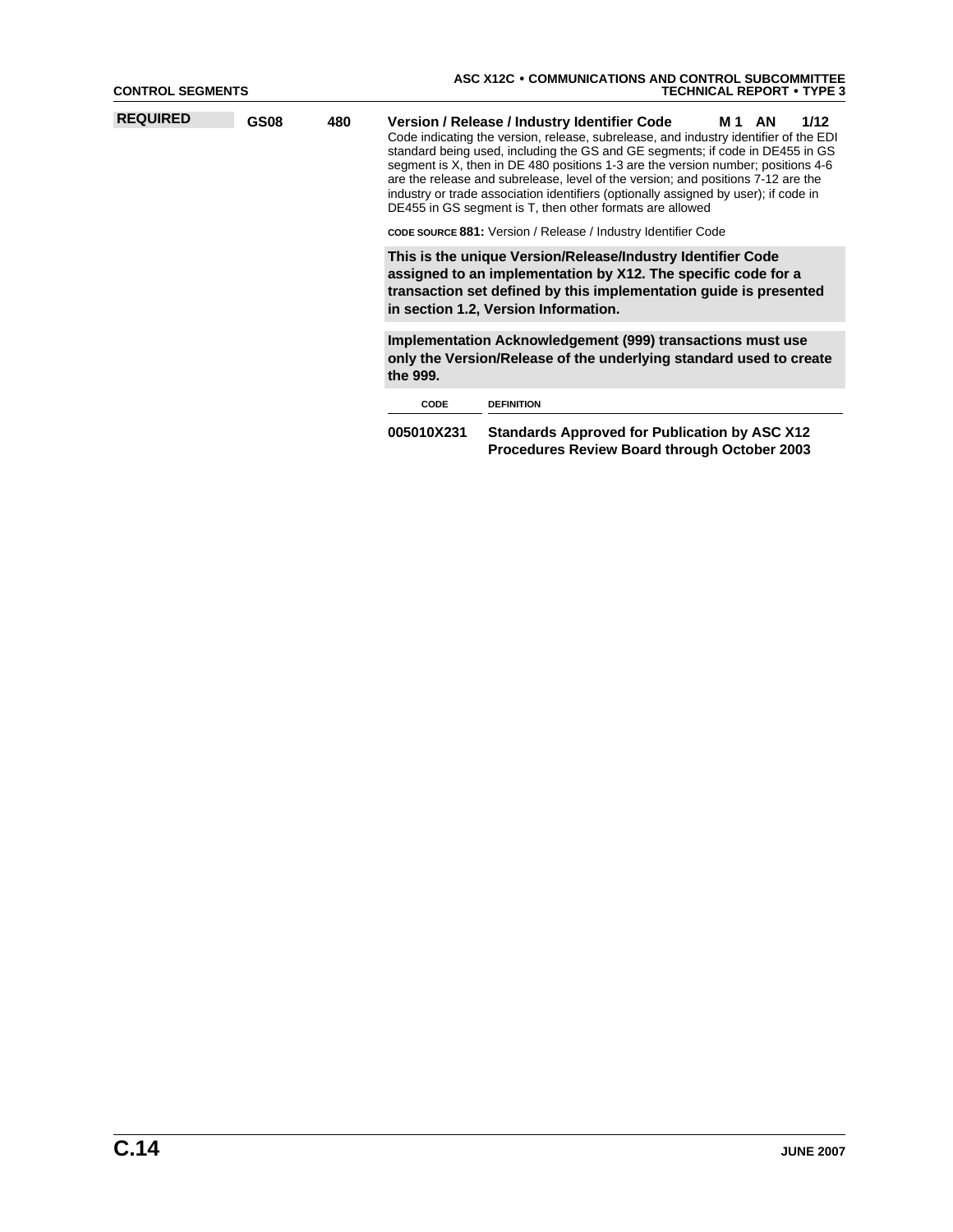٠

GEFUNCTIONAL GROUP TRAILER 005010X231 FUNCTIONAL GROUP TRAILER • 002 • GE

| <b>SEGMENT DETAIL</b>                       |                                                               |                                                                                                                                                                                                                                                      |                                                                                                                                                                                                               |     |                   |     |  |  |  |
|---------------------------------------------|---------------------------------------------------------------|------------------------------------------------------------------------------------------------------------------------------------------------------------------------------------------------------------------------------------------------------|---------------------------------------------------------------------------------------------------------------------------------------------------------------------------------------------------------------|-----|-------------------|-----|--|--|--|
|                                             |                                                               |                                                                                                                                                                                                                                                      | <b>GE - FUNCTIONAL GROUP TRAILER</b>                                                                                                                                                                          |     |                   |     |  |  |  |
| X12 Segment Name: Functional Group Trailer  |                                                               |                                                                                                                                                                                                                                                      |                                                                                                                                                                                                               |     |                   |     |  |  |  |
|                                             |                                                               | X12 Purpose: To indicate the end of a functional group and to provide control information                                                                                                                                                            |                                                                                                                                                                                                               |     |                   |     |  |  |  |
| X12 Comments:                               |                                                               | 1. The use of identical data interchange control numbers in the associated<br>functional group header and trailer is designed to maximize functional<br>group integrity. The control number is the same as that used in the<br>corresponding header. |                                                                                                                                                                                                               |     |                   |     |  |  |  |
| <b>Segment Repeat: 1</b>                    |                                                               |                                                                                                                                                                                                                                                      |                                                                                                                                                                                                               |     |                   |     |  |  |  |
|                                             | <b>Usage: REQUIRED</b>                                        |                                                                                                                                                                                                                                                      |                                                                                                                                                                                                               |     |                   |     |  |  |  |
|                                             | TR3 Example: GE*1*1~                                          |                                                                                                                                                                                                                                                      |                                                                                                                                                                                                               |     |                   |     |  |  |  |
| <b>DIAGRAM</b>                              |                                                               |                                                                                                                                                                                                                                                      |                                                                                                                                                                                                               |     |                   |     |  |  |  |
| <b>GE *</b><br>M 1<br><b>ELEMENT DETAIL</b> | Number of<br>∗<br><b>TS Included</b><br>N <sub>0</sub><br>1/6 | <b>Group Ctrl</b><br><b>Number</b><br>M 1<br>N <sub>0</sub>                                                                                                                                                                                          | 1/9                                                                                                                                                                                                           |     |                   |     |  |  |  |
|                                             |                                                               |                                                                                                                                                                                                                                                      |                                                                                                                                                                                                               |     |                   |     |  |  |  |
| <b>USAGE</b>                                | REF.<br>DES.                                                  | <b>DATA</b><br><b>ELEMENT</b>                                                                                                                                                                                                                        | <b>NAME</b>                                                                                                                                                                                                   |     | <b>ATTRIBUTES</b> |     |  |  |  |
| <b>REQUIRED</b>                             | <b>GE01</b>                                                   | 97                                                                                                                                                                                                                                                   | <b>Number of Transaction Sets Included</b><br>Total number of transaction sets included in the functional group or interchange<br>(transmission) group terminated by the trailer containing this data element | M 1 | N <sub>0</sub>    | 1/6 |  |  |  |
| <b>REQUIRED</b>                             | GE02                                                          | 28                                                                                                                                                                                                                                                   | <b>Group Control Number</b><br>Assigned number originated and maintained by the sender                                                                                                                        | M 1 | N <sub>0</sub>    | 1/9 |  |  |  |
|                                             |                                                               |                                                                                                                                                                                                                                                      | SEMANTIC: The data interchange control number GE02 in this trailer must be<br>identical to the same data element in the associated functional group header,<br>GS06.                                          |     |                   |     |  |  |  |
|                                             |                                                               |                                                                                                                                                                                                                                                      | The value in GE02 must be identical to the value in GS06.                                                                                                                                                     |     |                   |     |  |  |  |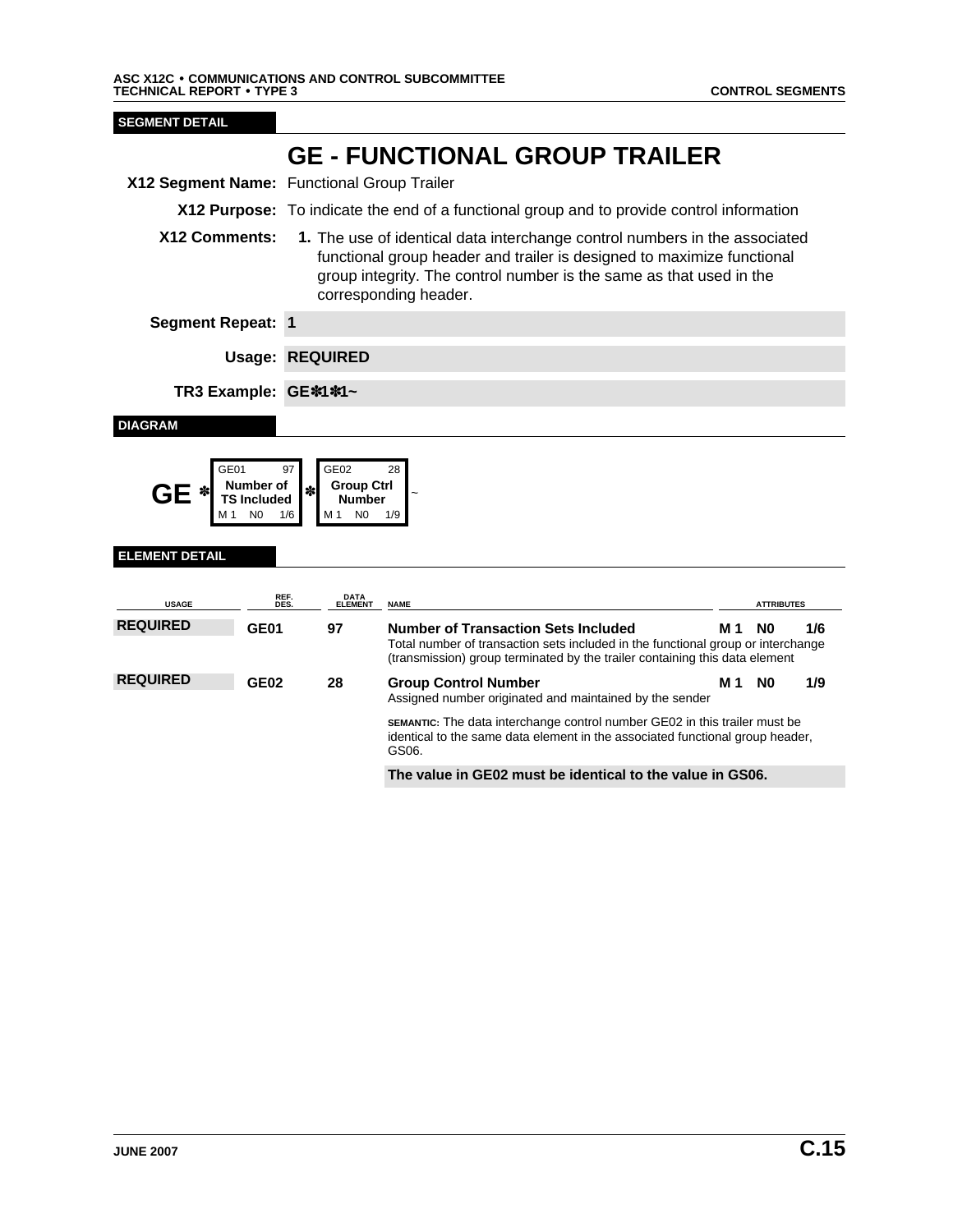IEA INTERCHANGE CONTROL TRAILER 005010X231 INTERCHANGE CONTROL TRAILER • 002 • IEA

| <b>SEGMENT DETAIL</b>         |                                                                      |                                                                                                                                |                                                                                                                      |     |                   |     |  |  |  |
|-------------------------------|----------------------------------------------------------------------|--------------------------------------------------------------------------------------------------------------------------------|----------------------------------------------------------------------------------------------------------------------|-----|-------------------|-----|--|--|--|
|                               |                                                                      |                                                                                                                                | <b>IEA - INTERCHANGE CONTROL TRAILER</b>                                                                             |     |                   |     |  |  |  |
|                               |                                                                      | X12 Segment Name: Interchange Control Trailer                                                                                  |                                                                                                                      |     |                   |     |  |  |  |
|                               |                                                                      | X12 Purpose: To define the end of an interchange of zero or more functional groups and<br>interchange-related control segments |                                                                                                                      |     |                   |     |  |  |  |
| <b>Segment Repeat: 1</b>      |                                                                      |                                                                                                                                |                                                                                                                      |     |                   |     |  |  |  |
|                               |                                                                      | <b>Usage: REQUIRED</b>                                                                                                         |                                                                                                                      |     |                   |     |  |  |  |
| TR3 Example: IEA*1*000000905~ |                                                                      |                                                                                                                                |                                                                                                                      |     |                   |     |  |  |  |
| <b>DIAGRAM</b>                |                                                                      |                                                                                                                                |                                                                                                                      |     |                   |     |  |  |  |
| IEA01<br><b>IEA</b>           | 116<br>Num of Incl<br>$\ast$<br><b>Funct Group</b><br>N <sub>0</sub> | IEA02<br><b>Inter Ctrl</b><br><b>Number</b><br>N0<br>M 1                                                                       | 112<br>9/9                                                                                                           |     |                   |     |  |  |  |
| <b>ELEMENT DETAIL</b>         |                                                                      |                                                                                                                                |                                                                                                                      |     |                   |     |  |  |  |
| <b>USAGE</b>                  | REF.<br>DES.                                                         | DATA<br>ELEMENT                                                                                                                | <b>NAME</b>                                                                                                          |     | <b>ATTRIBUTES</b> |     |  |  |  |
| <b>REQUIRED</b>               | <b>IEA01</b>                                                         | <b>I16</b>                                                                                                                     | <b>Number of Included Functional Groups</b><br>A count of the number of functional groups included in an interchange | M 1 | N <sub>0</sub>    | 1/5 |  |  |  |
| <b>REQUIRED</b>               | IEA02                                                                | 112                                                                                                                            | <b>Interchange Control Number</b><br>A control number assigned by the interchange sender                             | M 1 | N <sub>0</sub>    | 9/9 |  |  |  |
|                               |                                                                      |                                                                                                                                | The value in IEA02 must be identical to the value in ISA13.                                                          |     |                   |     |  |  |  |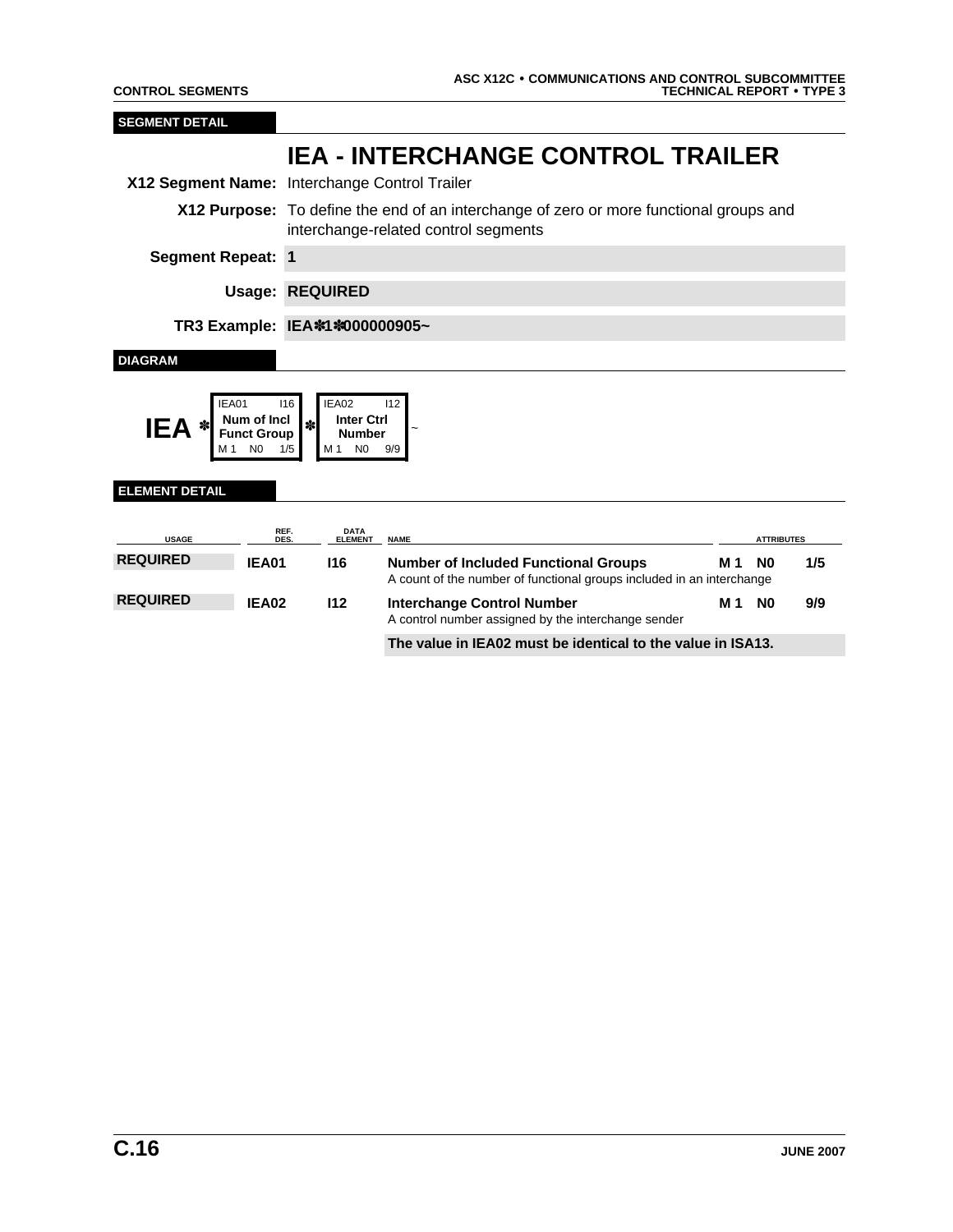# **D Change Summary**

This is the first ASC X12N Implementation Guide for the Implementation Acknowledgment business use of the 999. In future guides, this section will contain a summary and detail of all changes since the previous guide.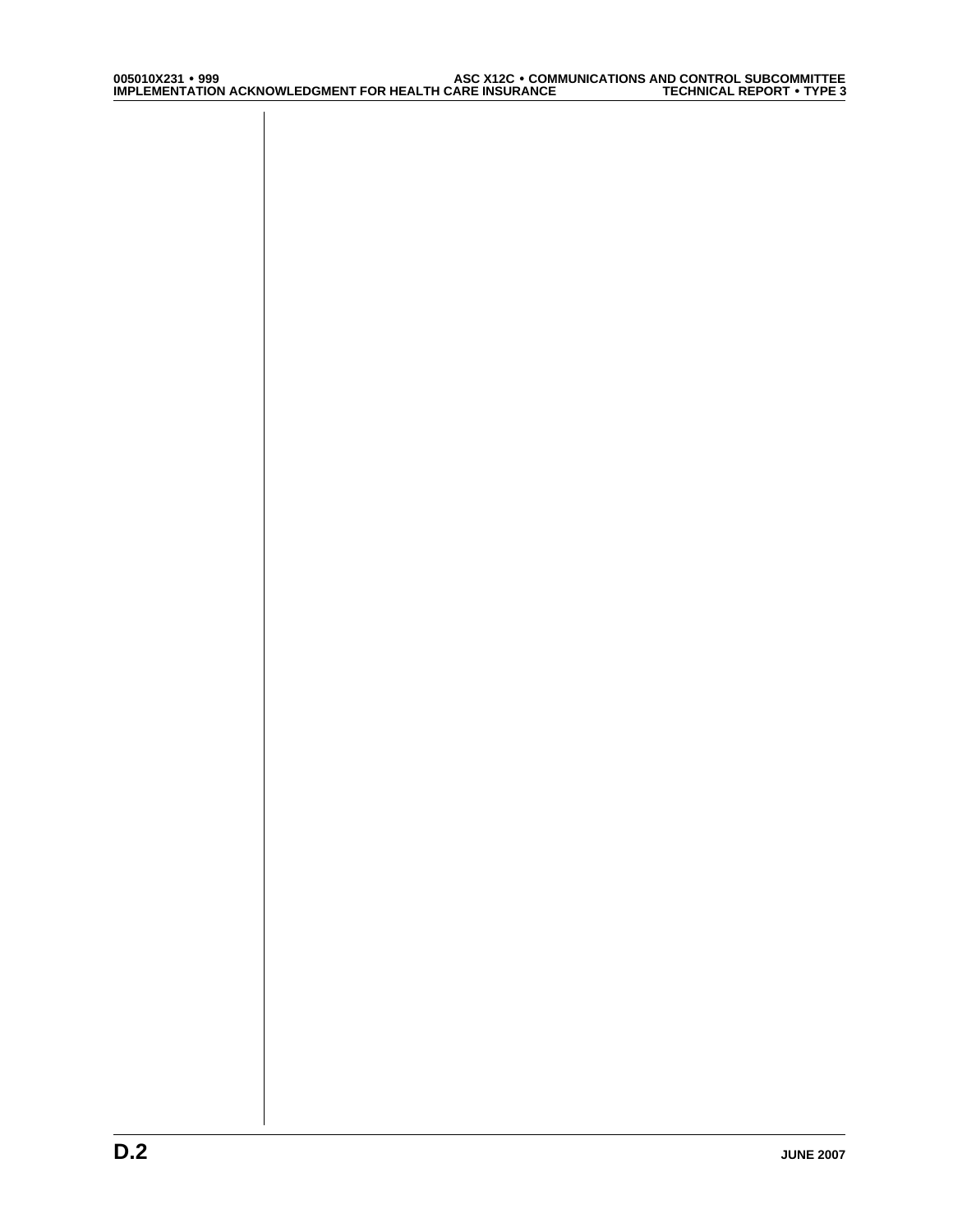# **E Data Element Glossary**

## **E.1 Data Element Name Index**

This section contains an alphabetic listing of data elements used in this implementation guide. Consult the X12N Data Element Dictionary for a complete list of all X12N Data Elements. Data element names in normal type are generic ASC X12 names. Italic type indicates a health care industry defined name.

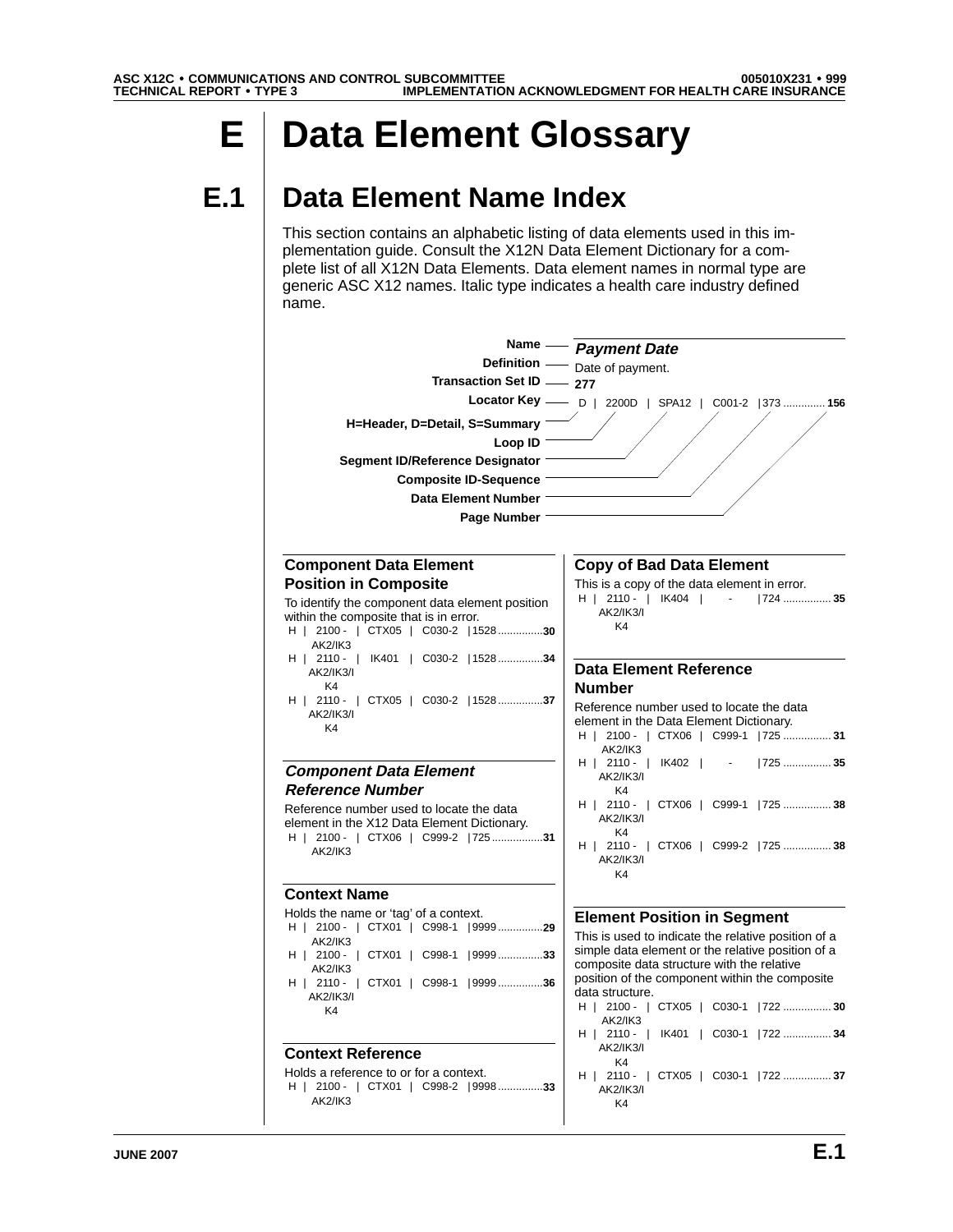## **005010X231** • **999 ASC X12C** • **COMMUNICATIONS AND CONTROL SUBCOMMITTEE IMPLEMENTATION ACKNOWLEDGMENT FOR HEALTH CARE INSURANCE TECHNICAL REPORT** • **TYPE 3**

|                                                                                                         | <b>Functional Group Acknowledge</b>                                                     |                      | H   2000 -   IK504   -                                                                             | $1618$ 41 |  |  |
|---------------------------------------------------------------------------------------------------------|-----------------------------------------------------------------------------------------|----------------------|----------------------------------------------------------------------------------------------------|-----------|--|--|
| Code                                                                                                    |                                                                                         |                      | AK <sub>2</sub><br>H   2000 -   IK505  <br>$\sim$                                                  |           |  |  |
|                                                                                                         | Code indicating accept or reject condition based                                        |                      | AK <sub>2</sub>                                                                                    |           |  |  |
|                                                                                                         | on the syntax editing of the functional group.                                          |                      | H   2000 -   IK506   -                                                                             | 618  41   |  |  |
| H                                                                                                       | AK901   -   715  42                                                                     |                      | AK <sub>2</sub>                                                                                    |           |  |  |
|                                                                                                         | <b>Functional Group Syntax Error</b>                                                    |                      | <b>Loop Identifier Code</b>                                                                        |           |  |  |
| Code                                                                                                    |                                                                                         |                      | The loop ID number given on the transaction                                                        |           |  |  |
|                                                                                                         | Code indicating error found based on the syntax                                         |                      | set diagram is the value for this data element in                                                  |           |  |  |
| trailer.                                                                                                | editing of the functional group header and/or                                           |                      | segments LS and LE.<br>H   2100 -   IK303   -   447  28                                            |           |  |  |
| $H$                                                                                                     | $\mid$ AK905 $\mid$<br>$\sim$                                                           |                      | <b>AK2/IK3</b>                                                                                     |           |  |  |
| H I                                                                                                     | AK906                                                                                   | 716  44              | H   2100 -   CTX04   -   447  30                                                                   |           |  |  |
| H I                                                                                                     | AK907                                                                                   | <u> 716  44</u>      | AK2/IK3<br>H   2110 -   CTX04   -   447  37                                                        |           |  |  |
| H<br>H                                                                                                  | AK908  <br>$\sim 100$<br>  AK909  <br>$\sim 10$                                         | 716  44<br>$ 716$ 44 | <b>AK2/IK3/I</b><br>K4                                                                             |           |  |  |
|                                                                                                         | <b>Functional Identifier Code</b>                                                       |                      |                                                                                                    |           |  |  |
|                                                                                                         | Code identifying a group of application related                                         |                      | <b>Number of Accepted</b>                                                                          |           |  |  |
| transaction sets.                                                                                       |                                                                                         |                      | <b>Transaction Sets</b>                                                                            |           |  |  |
| H                                                                                                       | AK101   -   479  23                                                                     |                      | Number of accepted Transaction Sets in a<br>Functional Group.                                      |           |  |  |
|                                                                                                         |                                                                                         |                      | $H$                                                                                                |           |  |  |
| <b>Group Control Number</b>                                                                             |                                                                                         |                      |                                                                                                    |           |  |  |
|                                                                                                         | Assigned number originated and maintained by                                            |                      |                                                                                                    |           |  |  |
| the sender.                                                                                             |                                                                                         |                      | <b>Number of Included Segments</b>                                                                 |           |  |  |
| $H \parallel$                                                                                           |                                                                                         |                      | Total number of segments included in a                                                             |           |  |  |
|                                                                                                         |                                                                                         |                      | transaction set including ST and SE segments.                                                      |           |  |  |
|                                                                                                         | <b>Implementation Convention</b>                                                        |                      | H                                                                                                  |           |  |  |
|                                                                                                         |                                                                                         |                      |                                                                                                    |           |  |  |
| <b>Reference</b>                                                                                        |                                                                                         |                      | <b>Number of Received</b>                                                                          |           |  |  |
|                                                                                                         | Reference assigned to identify Implementation                                           |                      | <b>Transaction Sets</b>                                                                            |           |  |  |
| Convention.                                                                                             |                                                                                         |                      |                                                                                                    |           |  |  |
|                                                                                                         |                                                                                         |                      |                                                                                                    |           |  |  |
| $H$   $\qquad$<br>AK <sub>2</sub>                                                                       | $ $ ST03 $ $<br>$\sim 100$<br>H   2000 -   AK203   -   1705 26                          | 1705  22             | Number of Transaction Sets received.<br>H     AK903   -   123 43                                   |           |  |  |
|                                                                                                         |                                                                                         |                      | <b>Number of Transaction Sets</b>                                                                  |           |  |  |
|                                                                                                         | <b>Implementation Data Element</b>                                                      |                      | <b>Included</b>                                                                                    |           |  |  |
|                                                                                                         | Code indicating the implementation error found<br>after syntax edits of a data element. |                      | Total number of transaction sets included in the<br>functional group or interchange (transmission) |           |  |  |
|                                                                                                         | H   2110 -   IK403   -   621  35                                                        |                      | gorup terminated by the trailer containing this                                                    |           |  |  |
| <b>AK2/IK3/I</b><br>K4                                                                                  |                                                                                         |                      | data element.                                                                                      |           |  |  |
|                                                                                                         |                                                                                         |                      | <b>Repeating Data Element</b>                                                                      |           |  |  |
|                                                                                                         | <b>Implementation Segment</b>                                                           |                      | <b>Position</b>                                                                                    |           |  |  |
|                                                                                                         |                                                                                         |                      | To identify the specific repetition of a data                                                      |           |  |  |
|                                                                                                         | Code indicating implementation error found                                              |                      | element that is in error.                                                                          |           |  |  |
|                                                                                                         | based on the syntax editing of a segment.                                               |                      | H   2100 -   CTX05   C030-3   1686  30                                                             |           |  |  |
| H   2100 -   IK304  <br><b>AK2/IK3</b>                                                                  | <b>Contractor</b>                                                                       | 1620  28             | AK2/IK3<br>H   2110 -   IK401   C030-3   1686  35                                                  |           |  |  |
|                                                                                                         |                                                                                         |                      | <b>AK2/IK3/I</b><br>K4                                                                             |           |  |  |
|                                                                                                         | <b>Implementation Transaction</b>                                                       |                      | H   2110 -   CTX05   C030-3   1686  37                                                             |           |  |  |
|                                                                                                         |                                                                                         |                      | <b>AK2/IK3/I</b><br>K4                                                                             |           |  |  |
|                                                                                                         | Code indicating implementation error found                                              |                      |                                                                                                    |           |  |  |
|                                                                                                         | based on the syntax editing of a transaction set.                                       |                      |                                                                                                    |           |  |  |
| H   2000 -   IK502   -                                                                                  |                                                                                         | 618  40              |                                                                                                    |           |  |  |
| AK <sub>2</sub>                                                                                         |                                                                                         |                      |                                                                                                    |           |  |  |
| <b>Syntax Error Code</b><br><b>Syntax Error Code</b><br><b>Set Syntax Error Code</b><br>AK <sub>2</sub> | H   2000 -   IK503   -   618  40                                                        |                      |                                                                                                    |           |  |  |